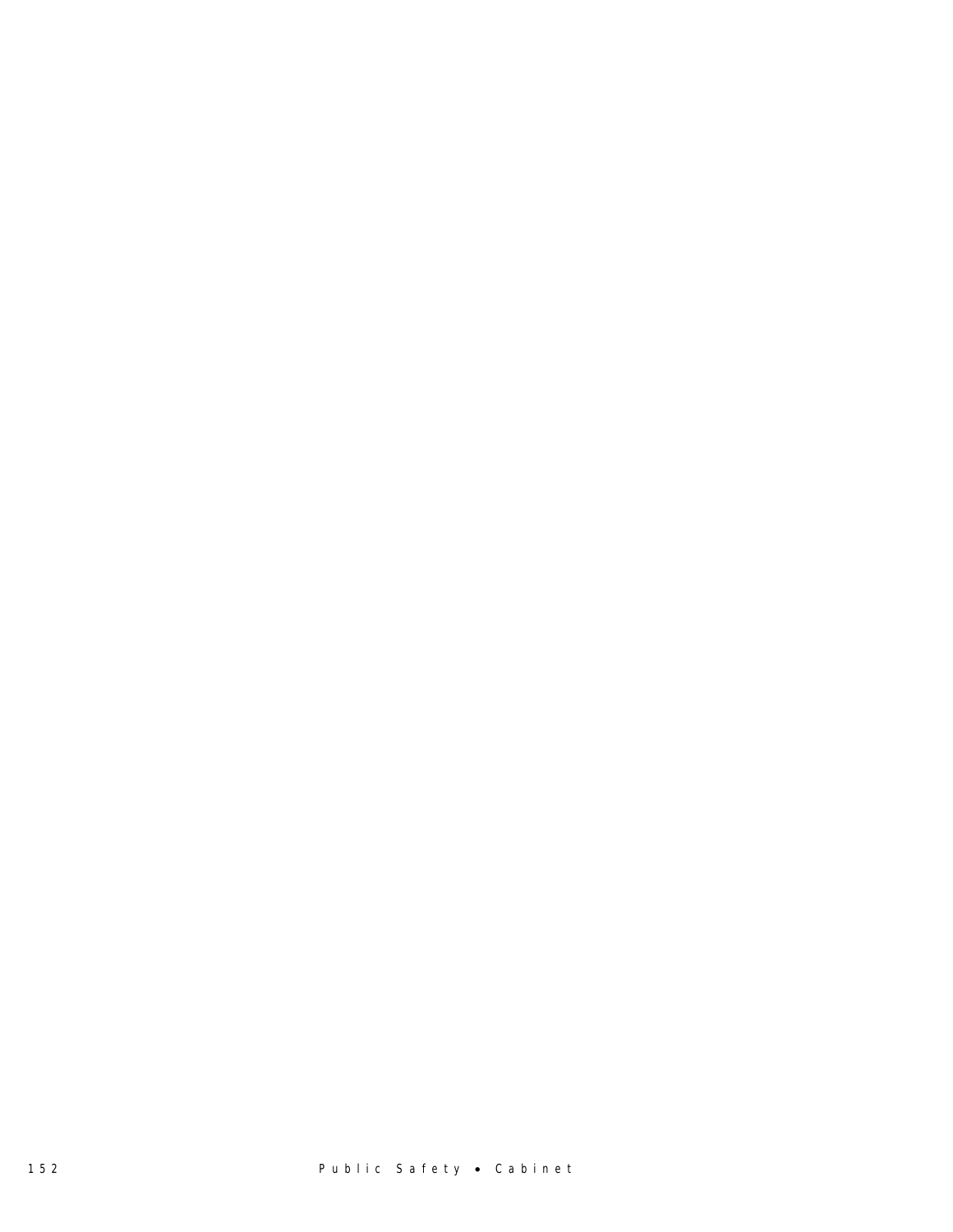## Public Safety

## *Cabinet Mission*

Departments in the Public Safety Cabinet serve to protect the lives and property of City residents. The City maintains a ready state of preparedness through sufficient staffing levels, state-of-the-art equipment, and continual training and evaluation of policies and practices. The focus on neighborhood presence helps the City prevent crime, fire, incidents of terrorism, natural disasters quickly, and increases the sense of safety and security by residents and businesses.

| <b>Operating Budget</b>            | Program Name                                                        | <b>Total Actual '14</b>               | Total Actual '15                      | Total Approp '16                      | <b>Total Budget '17</b>               |
|------------------------------------|---------------------------------------------------------------------|---------------------------------------|---------------------------------------|---------------------------------------|---------------------------------------|
|                                    | <b>Emergency Management</b><br>Fire Department<br>Police Department | 460.500<br>200,877,971<br>321,000,297 | 464.649<br>211,234,478<br>337,310,895 | 706,117<br>213,722,816<br>332,544,971 | 637,722<br>220,990,365<br>356,341,193 |
|                                    | Total                                                               | 522,338,768                           | 549,010,022                           | 546,973,904                           | 577,969,280                           |
| <b>Capital Budget Expenditures</b> |                                                                     | Actual '14                            | Actual '15                            | <b>Estimated '16</b>                  | Projected '17                         |
|                                    | <b>Emergency Management</b><br>Fire Department<br>Police Department | 0<br>2,940,449<br>748,832             | 0<br>3,705,320<br>688,151             | 400,000<br>7,147,000<br>11,460,000    | 500,000<br>8,238,400<br>15,939,366    |
|                                    | Total                                                               | 3,689,281                             | 4,393,471                             | <i><b>19,007,000</b></i>              | 24,677,766                            |
| <b>External Funds Expenditures</b> |                                                                     | <b>Total Actual '14</b>               | Total Actual '15                      | <b>Total Approp '16</b>               | <b>Total Budget '17</b>               |
|                                    | <b>Emergency Management</b><br>Fire Department<br>Police Department | 16,752,183<br>2.136.085<br>10,228,244 | 22,193,236<br>1.470.118<br>8,937,180  | 12,477,096<br>6,922,536<br>6,755,292  | 9,030,331<br>9,128,960<br>10,077,371  |
|                                    | Total                                                               | 29,116,512                            | 32,600,534                            | 26, 154, 924                          | 28,236,662                            |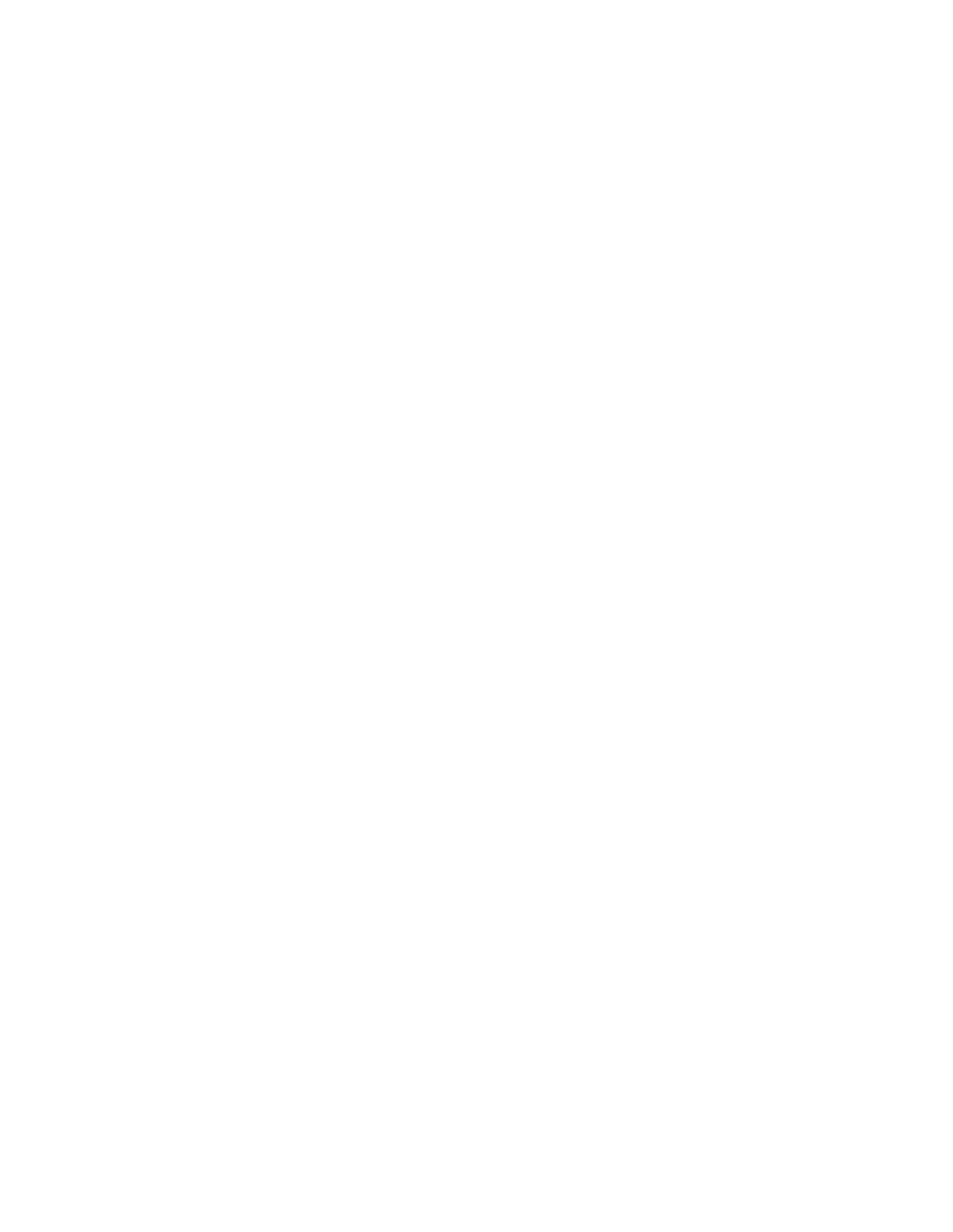## Emergency Management Operating Budget

### *Rene Fielding, Director, Appropriation 231*

## *Department Mission*

The Mayor's Office of Emergency Management advances the City's capability to effectively prevent, respond to and recover from incidents of terrorism, natural disasters and other emergency conditions by coordinating and directing Boston's inter-departmental and multi-jurisdictional activities, advising the Mayor on homeland security issues, and obtaining and managing outside funding.

## *Selected Performance Strategies*

*Homeland Security* 

- To educate the public on how to prepare for, respond to, and recover from an emergency.
- To ensure high quality, interoperable, continuous services in the event of an emergency.

| <b>Operating Budget</b>      | Program Name                                                                                        | <b>Total Actual '14</b>      | Total Actual '15                  | Total Approp '16                  | <b>Total Budget '17</b> |
|------------------------------|-----------------------------------------------------------------------------------------------------|------------------------------|-----------------------------------|-----------------------------------|-------------------------|
|                              | <b>Homeland Security</b>                                                                            | 460.500                      | 464,649                           | 706,117                           | 637,722                 |
|                              | Total                                                                                               | 460,500                      | 464,649                           | 706,117                           | 637,722                 |
| <b>External Funds Budget</b> | <b>Fund Name</b>                                                                                    | <b>Total Actual '14</b>      | Total Actual '15                  | Total Approp '16                  | <b>Total Budget '17</b> |
|                              | <b>Emergency Management Performance</b><br>Grant                                                    | 23.537                       | 59,586                            | $\Omega$                          | 139,950                 |
|                              | Regional Catastrophic Grant Program<br><b>Transit Security Grant</b><br>Urban Areas Security (UASI) | 2,517,780<br>0<br>14,210,864 | 2,117,758<br>62,675<br>19,953,220 | 779,000<br>$\Omega$<br>11,698,096 | 0<br>8,890,381          |
|                              | Total                                                                                               | 16,752,181                   | 22,193,239                        | 12,477,096                        | 9,030,331               |
| <b>Operating Budget</b>      |                                                                                                     | Actual '14                   | Actual '15                        | Approp '16                        | <b>Budget '17</b>       |
|                              | <b>Personnel Services</b><br>Non Personnel                                                          | 246,608<br>213,892           | 260.949<br>203,700                | 257,402<br>448,715                | 121,721<br>516,001      |
|                              | <b>Total</b>                                                                                        | 460,500                      | 464,649                           | 706,117                           | 637,722                 |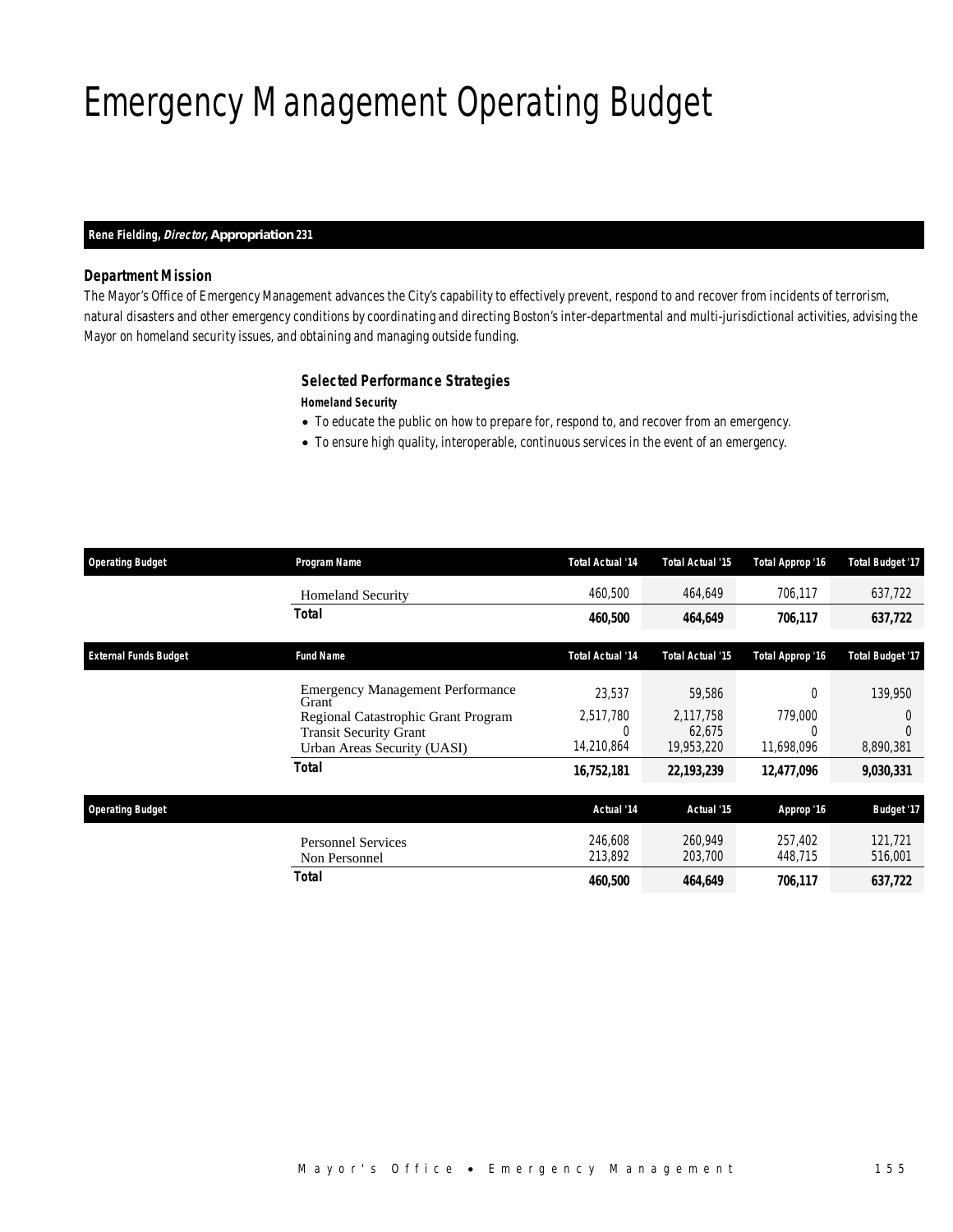## Emergency Management Operating Budget



### *Description of Services*

The Mayor's Office of Emergency Management coordinates the City's comprehensive Emergency Management Program, supports line departments in their individual homeland security responsibilities, promotes regular communication across all departments and disciplines, and brings departments together to jointly implement a unified citywide strategy for emergency preparedness. The Office also bears primary responsibility for the resource development and management of state and federal funds that support the City's emergency preparedness strategy.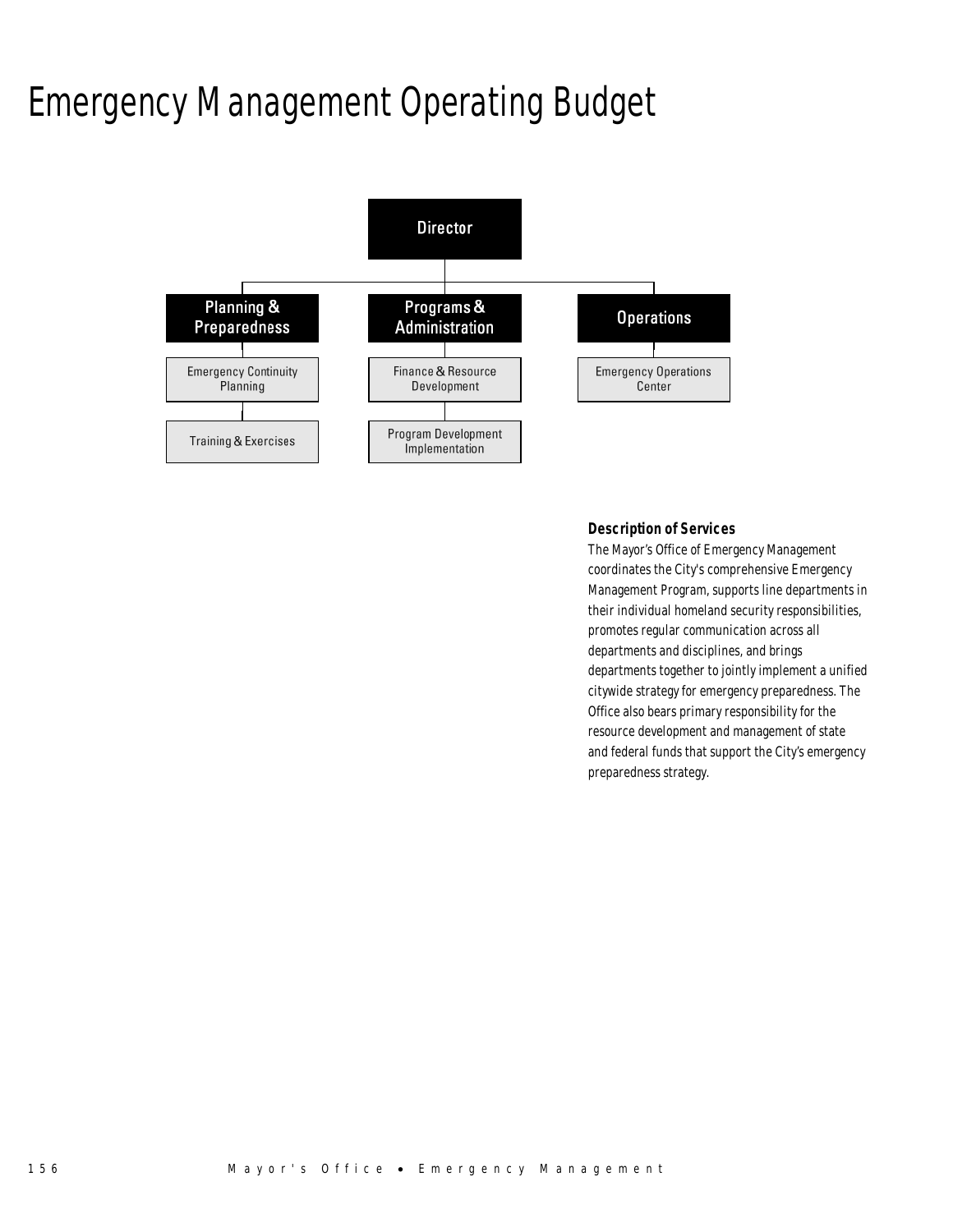## Department History

| <b>Personnel Services</b>       |                                                                                                                                                                                                                                                                                                      | FY14 Expenditure                                                                                                | FY15 Expenditure                                                                                 | FY16 Appropriation                                                                                                      | FY17 Adopted                                                                                             | Inc/Dec 16 vs 17                                                                                                            |
|---------------------------------|------------------------------------------------------------------------------------------------------------------------------------------------------------------------------------------------------------------------------------------------------------------------------------------------------|-----------------------------------------------------------------------------------------------------------------|--------------------------------------------------------------------------------------------------|-------------------------------------------------------------------------------------------------------------------------|----------------------------------------------------------------------------------------------------------|-----------------------------------------------------------------------------------------------------------------------------|
|                                 | 51000 Permanent Employees<br>51100 Emergency Employees<br>51200 Overtime<br>51600 Unemployment Compensation<br>51700 Workers' Compensation<br><b>Total Personnel Services</b>                                                                                                                        | 246,026<br>0<br>$\boldsymbol{0}$<br>582<br>$\theta$<br>246,608                                                  | 256,231<br>0<br>$\boldsymbol{0}$<br>4.718<br>0<br>260,949                                        | 257,402<br>0<br>$\boldsymbol{0}$<br>0<br>0<br>257,402                                                                   | 121,721<br>0<br>$\mathbf 0$<br>$\mathbf{0}$<br>$\Omega$<br>121,721                                       | $-135,681$<br>$\mathbf{0}$<br>$\mathbf{0}$<br>$\overline{0}$<br>$\Omega$<br>$-135,681$                                      |
| <b>Contractual Services</b>     |                                                                                                                                                                                                                                                                                                      | FY14 Expenditure                                                                                                | FY15 Expenditure                                                                                 | FY16 Appropriation                                                                                                      | FY17 Adopted                                                                                             | Inc/Dec 16 vs 17                                                                                                            |
|                                 | 52100 Communications<br>52200 Utilities<br>52400 Snow Removal<br>52500 Garbage/Waste Removal<br>52600 Repairs Buildings & Structures<br>52700 Repairs & Service of Equipment<br>52800 Transportation of Persons<br>52900 Contracted Services<br><b>Total Contractual Services</b>                    | 54,889<br>$\mathbf 0$<br>$\overline{0}$<br>0<br>0<br>5,695<br>$\mathbf 0$<br>145,494<br>206,078                 | 40,953<br>0<br>0<br>0<br>$\mathbf{0}$<br>5,780<br>0<br>149,599<br>196,332                        | 48,975<br>$\mathbf{0}$<br>0<br>0<br>0<br>3,000<br>$\mathbf{0}$<br>128,500<br>180,475                                    | 48,975<br>$\mathbf{0}$<br>$\overline{0}$<br>$\mathbf{0}$<br>$\Omega$<br>3,500<br>0<br>128,500<br>180,975 | $\mathbf 0$<br>$\mathbf 0$<br>$\overline{0}$<br>$\overline{0}$<br>$\mathbf 0$<br>500<br>$\mathbf{0}$<br>$\mathbf{0}$<br>500 |
| <b>Supplies &amp; Materials</b> |                                                                                                                                                                                                                                                                                                      | FY14 Expenditure                                                                                                | FY15 Expenditure                                                                                 | FY16 Appropriation                                                                                                      | FY17 Adopted                                                                                             | Inc/Dec 16 vs 17                                                                                                            |
|                                 | 53000 Auto Energy Supplies<br>53200 Food Supplies<br>53400 Custodial Supplies<br>53500 Med, Dental, & Hosp Supply<br>53600 Office Supplies and Materials<br>53700 Clothing Allowance<br>53800 Educational Supplies & Mat<br>53900 Misc Supplies & Materials<br><b>Total Supplies &amp; Materials</b> | $\boldsymbol{0}$<br>1,475<br>0<br>$\boldsymbol{0}$<br>2,648<br>0<br>$\boldsymbol{0}$<br>$\overline{0}$<br>4,123 | $\boldsymbol{0}$<br>3,562<br>0<br>$\mathbf 0$<br>1,387<br>0<br>$\mathbf{0}$<br>$\Omega$<br>4,949 | $\boldsymbol{0}$<br>1,200<br>0<br>$\boldsymbol{0}$<br>1,500<br>$\mathbf 0$<br>$\overline{0}$<br>$\overline{0}$<br>2,700 | 3,891<br>1,500<br>$\mathbf{0}$<br>$\mathbf 0$<br>1,500<br>0<br>$\overline{0}$<br>3,000<br>9,891          | 3,891<br>300<br>$\mathbf{0}$<br>$\overline{0}$<br>$\mathbf 0$<br>$\overline{0}$<br>$\overline{0}$<br>3,000<br>7,191         |
| <b>Current Chgs &amp; Oblig</b> |                                                                                                                                                                                                                                                                                                      | FY14 Expenditure                                                                                                | FY15 Expenditure                                                                                 | FY16 Appropriation                                                                                                      | FY17 Adopted                                                                                             | Inc/Dec 16 vs 17                                                                                                            |
|                                 | 54300 Workers' Comp Medical<br>54400 Legal Liabilities<br>54500 Aid To Veterans<br>54600 Current Charges H&I<br>54700 Indemnification<br>54900 Other Current Charges<br>Total Current Chgs & Oblig                                                                                                   | $\boldsymbol{0}$<br>$\boldsymbol{0}$<br>0<br>$\boldsymbol{0}$<br>$\overline{0}$<br>3,151<br>3,151               | 1,869<br>$\boldsymbol{0}$<br>$\mathbf{0}$<br>$\mathbf 0$<br>0<br>186<br>2,055                    | $\boldsymbol{0}$<br>$\overline{0}$<br>0<br>$\mathbf{0}$<br>0<br>265,540<br>265,540                                      | 0<br>$\mathbf 0$<br>$\mathbf{0}$<br>$\mathbf{0}$<br>$\Omega$<br>325,135<br>325,135                       | $\mathbf 0$<br>$\mathbf 0$<br>$\overline{0}$<br>$\overline{0}$<br>$\Omega$<br>59,595<br>59,595                              |
| Equipment                       |                                                                                                                                                                                                                                                                                                      | FY14 Expenditure                                                                                                | FY15 Expenditure                                                                                 | FY16 Appropriation                                                                                                      | FY17 Adopted                                                                                             | Inc/Dec 16 vs 17                                                                                                            |
|                                 | 55000 Automotive Equipment<br>55400 Lease/Purchase<br>55600 Office Furniture & Equipment<br>55900 Misc Equipment<br><b>Total Equipment</b>                                                                                                                                                           | $\boldsymbol{0}$<br>$\boldsymbol{0}$<br>$\boldsymbol{0}$<br>540<br>540                                          | 0<br>$\mathbf 0$<br>363<br>1<br>364                                                              | $\boldsymbol{0}$<br>$\mathbf{0}$<br>$\boldsymbol{0}$<br>$\boldsymbol{0}$<br>0                                           | $\mathbf 0$<br>$\mathbf 0$<br>$\boldsymbol{0}$<br>$\mathbf 0$<br>0                                       | $\mathbf 0$<br>$\overline{0}$<br>$\mathbf 0$<br>$\mathbf 0$<br>0                                                            |
| <b>Other</b>                    |                                                                                                                                                                                                                                                                                                      | FY14 Expenditure                                                                                                | FY15 Expenditure                                                                                 | FY16 Appropriation                                                                                                      | FY17 Adopted                                                                                             | Inc/Dec 16 vs 17                                                                                                            |
|                                 | 56200 Special Appropriation<br>57200 Structures & Improvements<br>58000 Land & Non-Structure<br><b>Total Other</b>                                                                                                                                                                                   | $\pmb{0}$<br>$\pmb{0}$<br>$\boldsymbol{0}$<br>$\bf{0}$                                                          | 0<br>0<br>0<br>0                                                                                 | $\boldsymbol{0}$<br>$\mathbf 0$<br>$\boldsymbol{0}$<br>0                                                                | 0<br>0<br>0<br>0                                                                                         | 0<br>$\mathbf 0$<br>$\mathbf 0$<br>0                                                                                        |
|                                 | <b>Grand Total</b>                                                                                                                                                                                                                                                                                   | 460,500                                                                                                         | 464,649                                                                                          | 706,117                                                                                                                 | 637,722                                                                                                  | $-68,395$                                                                                                                   |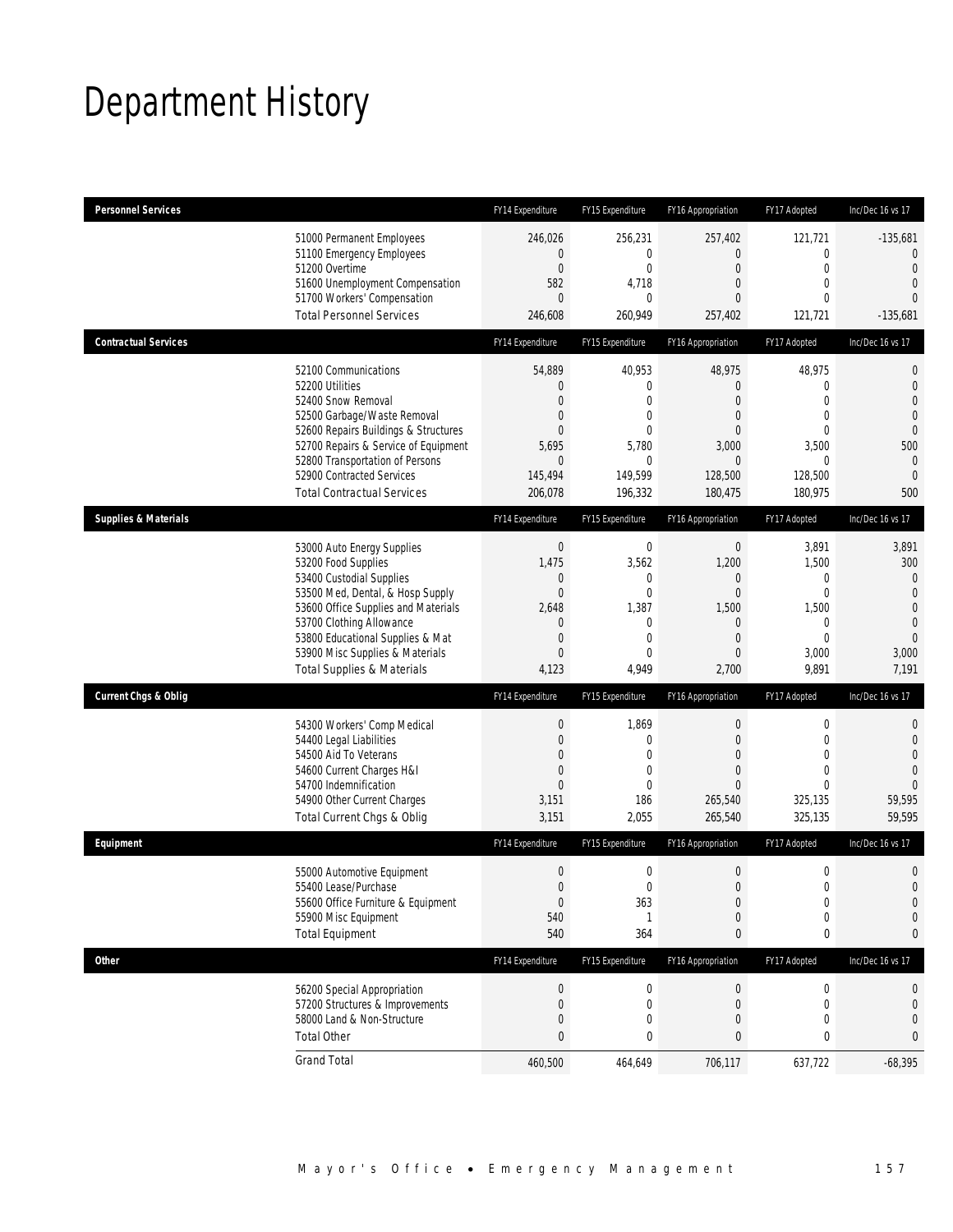# Department Personnel

| Title         | Union<br>Code   | Grade | Position | FY17 Salary | Title                                              | Union<br>Code | Grade           | Position     | FY17 Salary      |
|---------------|-----------------|-------|----------|-------------|----------------------------------------------------|---------------|-----------------|--------------|------------------|
| Admin Manager | MY <sub>0</sub> | 09    | 0.10     | 8,442       | <b>Director</b><br><b>Exec Assistant</b>           | CDH<br>MY0    | <b>NG</b><br>07 | 0.31<br>1.00 | 38,429<br>71,700 |
|               |                 |       |          |             | <b>Total</b>                                       |               |                 |              | 118,571          |
|               |                 |       |          |             | <b>Adjustments</b><br><b>Differential Payments</b> |               |                 |              | $\mathbf 0$      |
|               |                 |       |          |             | Other                                              |               |                 |              | 3,150            |
|               |                 |       |          |             | Chargebacks                                        |               |                 |              | $\mathbf{0}$     |
|               |                 |       |          |             | Salary Savings                                     |               |                 |              | $\overline{0}$   |
|               |                 |       |          |             | <b>FY17 Total Request</b>                          |               |                 |              | 121,721          |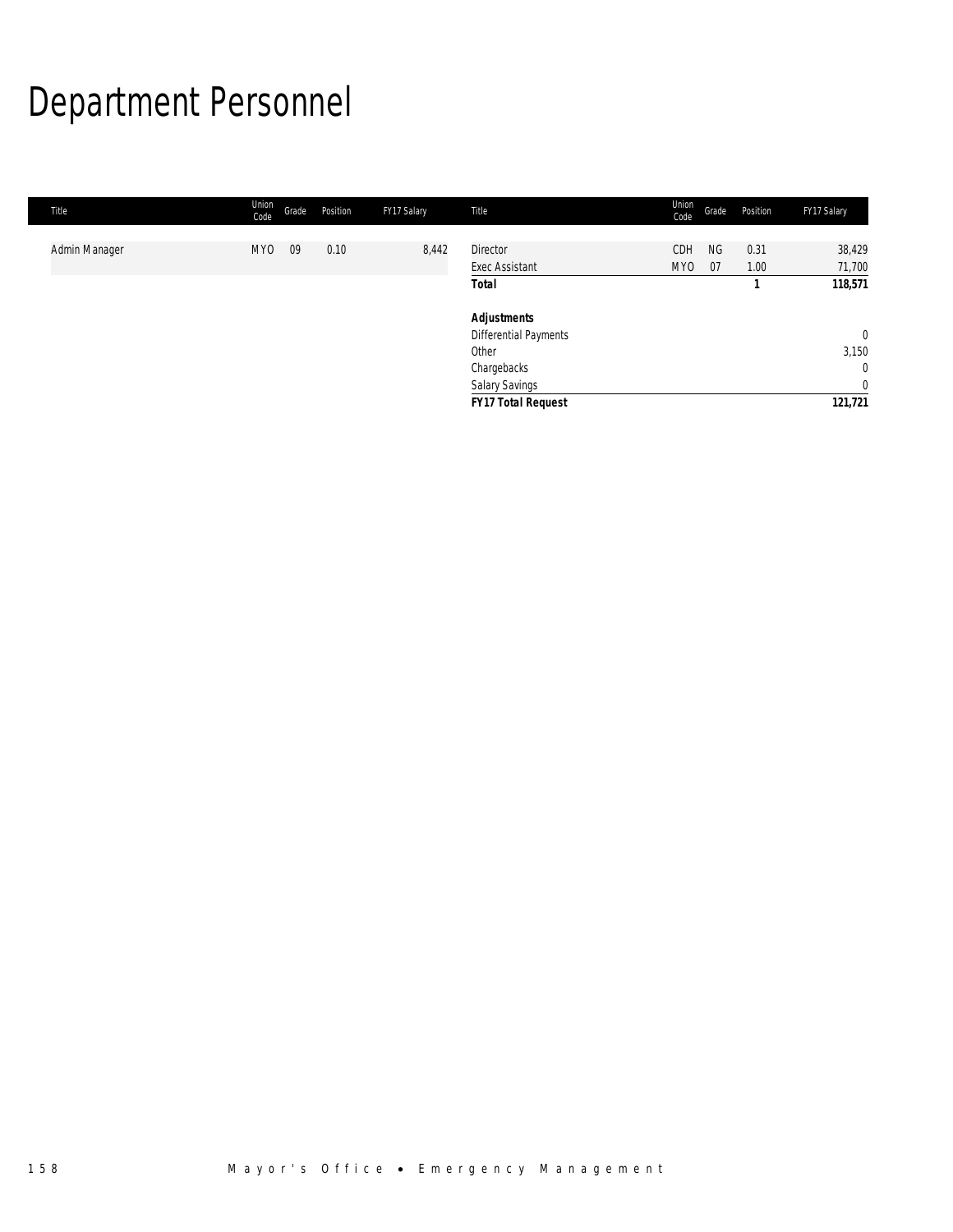## External Funds History

| <b>Personnel Services</b>       |                                                                                                                                                                                                                                                                                                            | FY14 Expenditure                                                                                                                         | FY15 Expenditure                                                                                                  | FY16 Appropriation                                                                                                                 | FY17 Adopted                                                                                                                   | Inc/Dec 16 vs 17                                                                                                                          |
|---------------------------------|------------------------------------------------------------------------------------------------------------------------------------------------------------------------------------------------------------------------------------------------------------------------------------------------------------|------------------------------------------------------------------------------------------------------------------------------------------|-------------------------------------------------------------------------------------------------------------------|------------------------------------------------------------------------------------------------------------------------------------|--------------------------------------------------------------------------------------------------------------------------------|-------------------------------------------------------------------------------------------------------------------------------------------|
|                                 | 51000 Permanent Employees<br>51100 Emergency Employees<br>51200 Overtime<br>51300 Part Time Employees<br>51400 Health Insurance<br>51500 Pension & Annunity<br>51600 Unemployment Compensation<br>51700 Workers' Compensation<br>51800 Indirect Costs<br>51900 Medicare<br><b>Total Personnel Services</b> | 668,058<br>$\overline{0}$<br>51,499<br>$\overline{0}$<br>97,704<br>59,654<br>0<br>$\boldsymbol{0}$<br>$\overline{0}$<br>8,362<br>885,277 | 753,432<br>0<br>591,745<br>$\mathbf{0}$<br>92,362<br>65,973<br>0<br>$\mathbf 0$<br>$\Omega$<br>9,353<br>1,512,865 | 814,280<br>0<br>$\mathbf{0}$<br>$\mathbf{0}$<br>83,114<br>59,687<br>0<br>$\boldsymbol{0}$<br>$\theta$<br>8,140<br>965,221          | 900,749<br>0<br>$\boldsymbol{0}$<br>$\mathbf{0}$<br>87,949<br>67,420<br>0<br>$\mathbf 0$<br>100.000<br>15,365<br>1,171,483     | 86,469<br>$\mathbf{0}$<br>$\overline{0}$<br>$\theta$<br>4,835<br>7,733<br>$\overline{0}$<br>$\overline{0}$<br>100,000<br>7,225<br>206,262 |
| <b>Contractual Services</b>     |                                                                                                                                                                                                                                                                                                            | FY14 Expenditure                                                                                                                         | FY15 Expenditure                                                                                                  | FY16 Appropriation                                                                                                                 | FY17 Adopted                                                                                                                   | Inc/Dec 16 vs 17                                                                                                                          |
|                                 | 52100 Communications<br>52200 Utilities<br>52400 Snow Removal<br>52500 Garbage/Waste Removal<br>52600 Repairs Buildings & Structures<br>52700 Repairs & Service of Equipment<br>52800 Transportation of Persons<br>52900 Contracted Services<br><b>Total Contractual Services</b>                          | 697<br>0<br>$\boldsymbol{0}$<br>$\overline{0}$<br>$\Omega$<br>39,401<br>28,850<br>8,681,689<br>8,750,637                                 | $-1,731$<br>0<br>$\mathbf 0$<br>0<br>$\Omega$<br>1,212<br>98,538<br>10,511,171<br>10,609,190                      | $\boldsymbol{0}$<br>$\mathbf{0}$<br>$\mathbf{0}$<br>$\overline{0}$<br>$\Omega$<br>$\mathbf{0}$<br>19,971<br>5,467,918<br>5,487,889 | $\boldsymbol{0}$<br>$\mathbf{0}$<br>$\mathbf 0$<br>$\mathbf{0}$<br>$\theta$<br>$\mathbf 0$<br>10,000<br>5,492,979<br>5,502,979 | $\mathbf{0}$<br>$\mathbf 0$<br>$\overline{0}$<br>$\overline{0}$<br>$\overline{0}$<br>$\overline{0}$<br>$-9,971$<br>25,061<br>15,090       |
| <b>Supplies &amp; Materials</b> |                                                                                                                                                                                                                                                                                                            | FY14 Expenditure                                                                                                                         | FY15 Expenditure                                                                                                  | FY16 Appropriation                                                                                                                 | FY17 Adopted                                                                                                                   | Inc/Dec 16 vs 17                                                                                                                          |
|                                 | 53000 Auto Energy Supplies<br>53200 Food Supplies<br>53400 Custodial Supplies<br>53500 Med, Dental, & Hosp Supply<br>53600 Office Supplies and Materials<br>53700 Clothing Allowance<br>53800 Educational Supplies & Mat<br>53900 Misc Supplies & Materials<br><b>Total Supplies &amp; Materials</b>       | $\boldsymbol{0}$<br>46,598<br>0<br>$\mathbf 0$<br>11,296<br>0<br>$\overline{0}$<br>$\overline{0}$<br>57,894                              | $\mathbf 0$<br>45,960<br>0<br>$\mathbf 0$<br>7,703<br>$\mathbf{0}$<br>11,560<br>$\mathbf 0$<br>65,223             | $\boldsymbol{0}$<br>$\mathbf{0}$<br>$\mathbf{0}$<br>$\mathbf{0}$<br>9,700<br>$\mathbf{0}$<br>$\mathbf{0}$<br>$\mathbf{0}$<br>9,700 | $\boldsymbol{0}$<br>$\mathbf{0}$<br>$\mathbf 0$<br>$\mathbf 0$<br>10,000<br>0<br>$\mathbf{0}$<br>$\mathbf 0$<br>10,000         | $\mathbf{0}$<br>$\mathbf 0$<br>$\overline{0}$<br>$\mathbf{0}$<br>300<br>$\mathbf{0}$<br>$\mathbf{0}$<br>$\overline{0}$<br>300             |
| <b>Current Chgs &amp; Oblig</b> |                                                                                                                                                                                                                                                                                                            | FY14 Expenditure                                                                                                                         | FY15 Expenditure                                                                                                  | FY16 Appropriation                                                                                                                 | FY17 Adopted                                                                                                                   | Inc/Dec 16 vs 17                                                                                                                          |
|                                 | 54300 Workers' Comp Medical<br>54400 Legal Liabilities<br>54600 Current Charges H&I<br>54700 Indemnification<br>54900 Other Current Charges<br>Total Current Chgs & Oblig                                                                                                                                  | $\boldsymbol{0}$<br>$\overline{0}$<br>$\boldsymbol{0}$<br>$\mathbf 0$<br>361,236<br>361,236                                              | $\mathbf 0$<br>$\overline{0}$<br>$\mathbf 0$<br>$\overline{0}$<br>446,338<br>446,338                              | $\boldsymbol{0}$<br>$\mathbf{0}$<br>$\mathbf{0}$<br>$\mathbf{0}$<br>20,100<br>20,100                                               | $\boldsymbol{0}$<br>$\mathbf{0}$<br>$\boldsymbol{0}$<br>$\boldsymbol{0}$<br>$\mathbf 0$<br>0                                   | $\mathbf{0}$<br>$\mathbf{0}$<br>$\overline{0}$<br>$\overline{0}$<br>$-20,100$<br>$-20,100$                                                |
| Equipment                       |                                                                                                                                                                                                                                                                                                            | FY14 Expenditure                                                                                                                         | FY15 Expenditure                                                                                                  | FY16 Appropriation                                                                                                                 | FY17 Adopted                                                                                                                   | Inc/Dec 16 vs 17                                                                                                                          |
|                                 | 55000 Automotive Equipment<br>55400 Lease/Purchase<br>55600 Office Furniture & Equipment<br>55900 Misc Equipment<br><b>Total Equipment</b>                                                                                                                                                                 | 501,748<br>$\overline{0}$<br>2,972<br>6,192,417<br>6,697,137                                                                             | 1,481,080<br>$\mathbf 0$<br>4,745<br>8,073,798<br>9,559,623                                                       | 159,760<br>$\mathbf 0$<br>0<br>5,834,426<br>5,994,186                                                                              | 45,000<br>$\mathbf 0$<br>$\boldsymbol{0}$<br>2,300,869<br>2,345,869                                                            | $-114,760$<br>$\theta$<br>$\mathbf 0$<br>$-3,533,557$<br>$-3,648,317$                                                                     |
| Other                           |                                                                                                                                                                                                                                                                                                            | FY14 Expenditure                                                                                                                         | FY15 Expenditure                                                                                                  | FY16 Appropriation                                                                                                                 | FY17 Adopted                                                                                                                   | Inc/Dec 16 vs 17                                                                                                                          |
|                                 | 56200 Special Appropriation<br>57200 Structures & Improvements<br>58000 Land & Non-Structure<br><b>Total Other</b>                                                                                                                                                                                         | $\boldsymbol{0}$<br>0<br>$\boldsymbol{0}$<br>$\bf 0$                                                                                     | $\pmb{0}$<br>0<br>0<br>0                                                                                          | $\mathbf 0$<br>$\boldsymbol{0}$<br>$\boldsymbol{0}$<br>0                                                                           | $\boldsymbol{0}$<br>$\boldsymbol{0}$<br>$\mathbf 0$<br>0                                                                       | 0<br>$\mathbf 0$<br>$\overline{0}$<br>0                                                                                                   |
|                                 | <b>Grand Total</b>                                                                                                                                                                                                                                                                                         | 16,752,183                                                                                                                               | 22,193,236                                                                                                        | 12,477,096                                                                                                                         | 9,030,331                                                                                                                      | $-3,446,765$                                                                                                                              |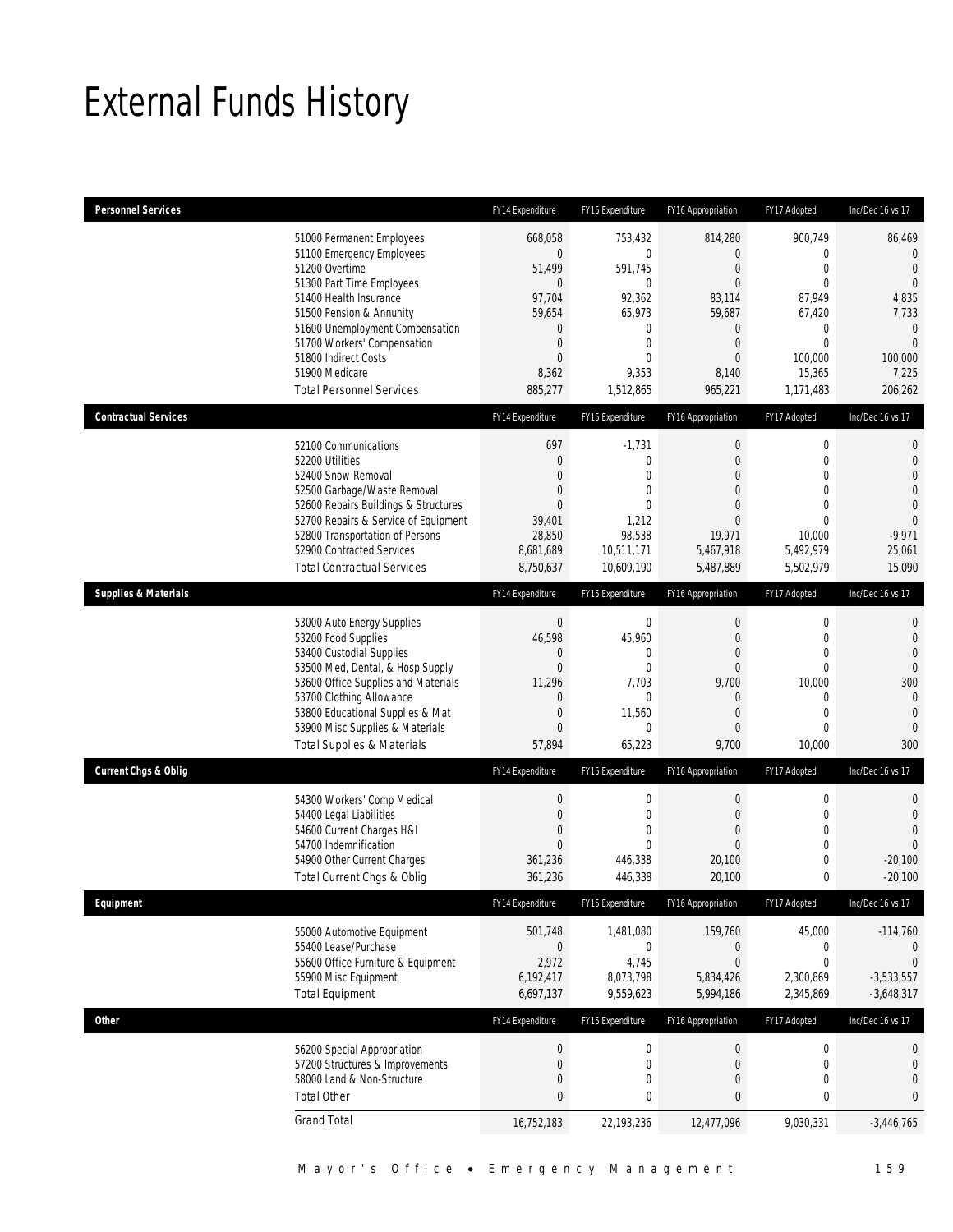## External Funds Personnel

| Title                   | Union<br>Code   | Grade     | Position | FY17 Salary | Title                        | Union<br>Code   | Grade | Position | FY17 Salary    |
|-------------------------|-----------------|-----------|----------|-------------|------------------------------|-----------------|-------|----------|----------------|
|                         |                 |           |          |             |                              |                 |       |          |                |
| Admin Manager           | MY0             | 09        | 0.90     | 75,975      | Project Director             | <b>MYO</b>      | 09    | 2.00     | 166,488        |
| Asst Dir (Homeland Sec) | MY <sub>0</sub> | 12        | 1.00     | 100,862     | Regional Planner             | MY <sub>0</sub> | 07    | 3.00     | 192,943        |
| <b>Director</b>         | CDH             | <b>NG</b> | 0.69     | 85,535      | Sr Program Assistant         | <b>MYG</b>      | 15    | 1.00     | 34,147         |
| Logistics Coordinator   | MY0             | 09        | 1.00     | 74,480      | <b>Staff Assistant</b>       | MYO             | 04    | 1.00     | 54,159         |
| Proj Director           | MY <sub>0</sub> | 08        | 1.00     | 56,800      | Training & Exercise Coord    | MY0             | 08    | 1.00     | 56,800         |
|                         |                 |           |          |             | <b>Total</b>                 |                 |       | 13       | 898,190        |
|                         |                 |           |          |             | <b>Adjustments</b>           |                 |       |          |                |
|                         |                 |           |          |             | <b>Differential Payments</b> |                 |       |          | $\overline{0}$ |
|                         |                 |           |          |             | Other                        |                 |       |          | 2,559          |
|                         |                 |           |          |             | Chargebacks                  |                 |       |          | $\mathbf 0$    |
|                         |                 |           |          |             | <b>Salary Savings</b>        |                 |       |          | $\mathbf{0}$   |
|                         |                 |           |          |             | <b>FY17 Total Request</b>    |                 |       |          | 900,749        |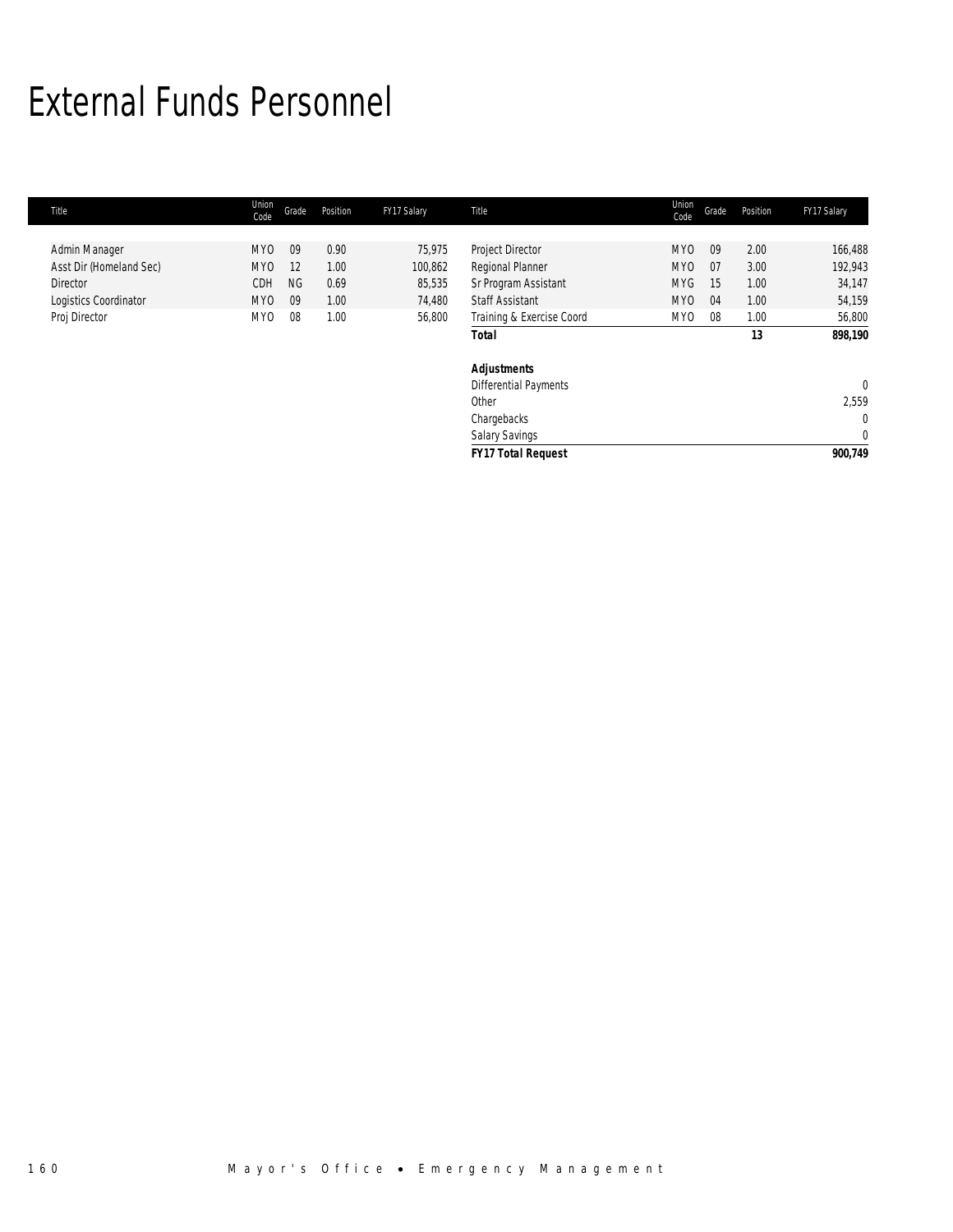## Program 1. Homeland Security

## *Rene Fielding, Director, Organization 231100*

### *Program Description*

The Homeland Security Program advances the City's capability to effectively prevent, respond to and recover from incidents of terrorism and other emergency incidents, by coordinating and directing Boston's inter-departmental and multi-jurisdictional homeland security activities, advising the Mayor on issues, and obtaining and managing outside funding.

| <b>Operating Budget</b>                    | Actual '14         | Actual '15         | Approp '16         | <b>Budget '17</b>  |
|--------------------------------------------|--------------------|--------------------|--------------------|--------------------|
| <b>Personnel Services</b><br>Non Personnel | 246,608<br>213,892 | 260.949<br>203,700 | 257.402<br>448.715 | 121,721<br>516,001 |
| Total                                      | 460,500            | 464,649            | 706,117            | 637,722            |
|                                            |                    |                    |                    |                    |

#### *Performance*

### **Strategy:** To educate the public on how to prepare for, respond to, and recover from an emergency

| <b>Performance Measures</b>            | Actual '14 | Actual '15 | Projected '16 | Target '17 |
|----------------------------------------|------------|------------|---------------|------------|
| Family preparedness presentations made | 50         | 34         | $\sim$ -      | 30         |
| Number of AlertBoston subscribers      | 55,512     | 58.615     | 64.000        | 68,000     |

**Strategy:** To ensure high quality, interoperable, continuous services in the event of an emergency

| <b>Performance Measures</b>                                            | Actual '14 | Actual '15 | Projected '16 | Target '17 |
|------------------------------------------------------------------------|------------|------------|---------------|------------|
| Number of EOC drills or exercises<br>Number of EOC drills or exercises |            |            |               |            |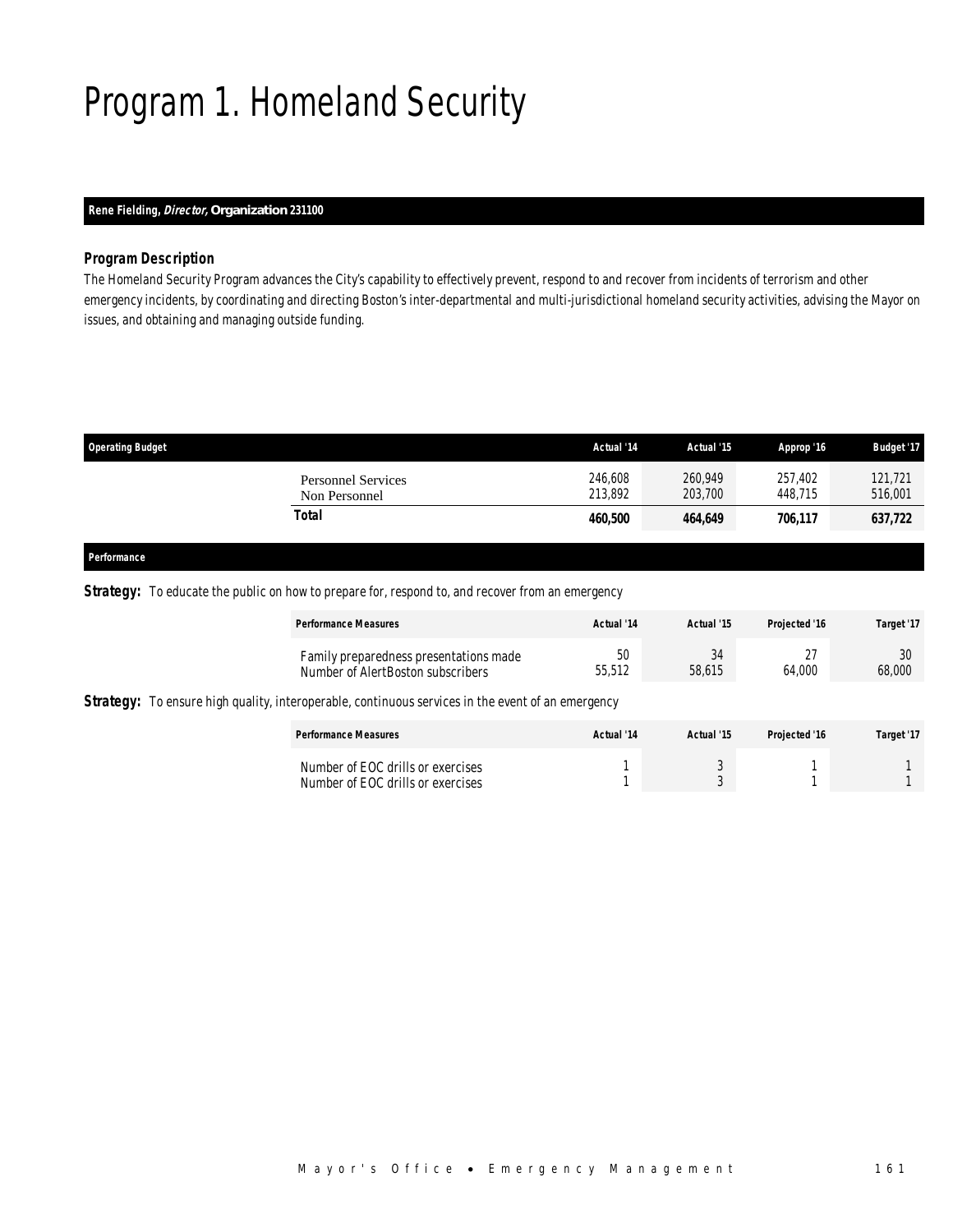## External Funds Projects

*Emergency Management Performance Grant* 

#### *Project Mission*

The federal EMPG Program serves to assist local governments in preparing for all hazards, as authorized by the Robert T. Stafford Disaster Relief and Emergency Assistance Act (42 U.S.C. 5121 et seq.). Title VI of the Stafford Act authorizes FEMA to make grants for the purpose of providing a system of emergency preparedness for the protection of life and property in the United States from hazards and to vest responsibility for emergency preparedness jointly in the federal government and the states and their political subdivisions. The federal government, through the EMPG Program, provides necessary direction, coordination, and guidance, and provides necessary assistance, as authorized in this title so that a comprehensive emergency preparedness system exists for all hazards. Funding is received from the Federal Emergency Management Agency and the Commonwealth of Massachusetts's Emergency Management Agency.

#### *Port Security Grant Program*

### *Project Mission*

The federal PSG Program provided funding to support increased port-wide risk management; enhanced domain awareness; training and exercises; expansion of port recovery and resiliency capabilities; and further capabilities to prevent, detect, respond to, and recover from attacks involving improvised explosive devices (IEDs) and other non-conventional weapons. The PSGP federal FY08 award in the amount of \$400,000 and federal FY11 award in the amount of \$278,890 was received from the Department of Homeland Security and the Commonwealth of Massachusetts's Executive Office of Public Safety and Security.

#### *Regional Catastrophic Preparedness Grant Program*

#### *Project Mission*

The federal RCPGP grant serves to enhance regional catastrophic planning efforts, with the goal of strengthening the nation against risks associated with catastrophic events. The region includes communities from Massachusetts, New Hampshire, and Rhode Island. The project started March 2009 and funding is received from the Federal Emergency Management Agency and the Commonwealth of Massachusetts's Executive Office of Public Safety and Security. The RCPGP awards in federal FY10 and federal FY11 were \$3,393,900 and \$1,148,877 respectively.

*Transit Security Grant Program* 

#### *Project Mission*

The federal Transit Security Grant Program (TSGP) created a sustainable, risk-based effort to protect critical surface transportation infrastructure and the traveling public from acts of terrorism, major disasters, and other emergencies. The project started March 2012 and ended July2013. The TSGP award totaling \$2,000,000 was received from the US Department of Homeland Security and the Massachusetts Bay Transportation Authority.

### *Urban Area Security Initiative*

#### *Project Mission*

The federal UASI grant serves to address the unique equipment, planning, exercise, training and operational needs of first responder agencies in the Boston Urban Area (Boston, Brookline, Cambridge, Everett, Revere, Quincy, Winthrop, Chelsea, Somerville) and to assist them in building an enhanced and sustainable capacity to prevent, protect against, respond to, and recover from threats or acts of terrorism, including chemical, biological, radiological, nuclear and explosive (CBRNE) incidents. UASI is an annual grant program and funding is received from the US Department of Homeland Security and the Commonwealth of Massachusetts Executive Office of Public Safety.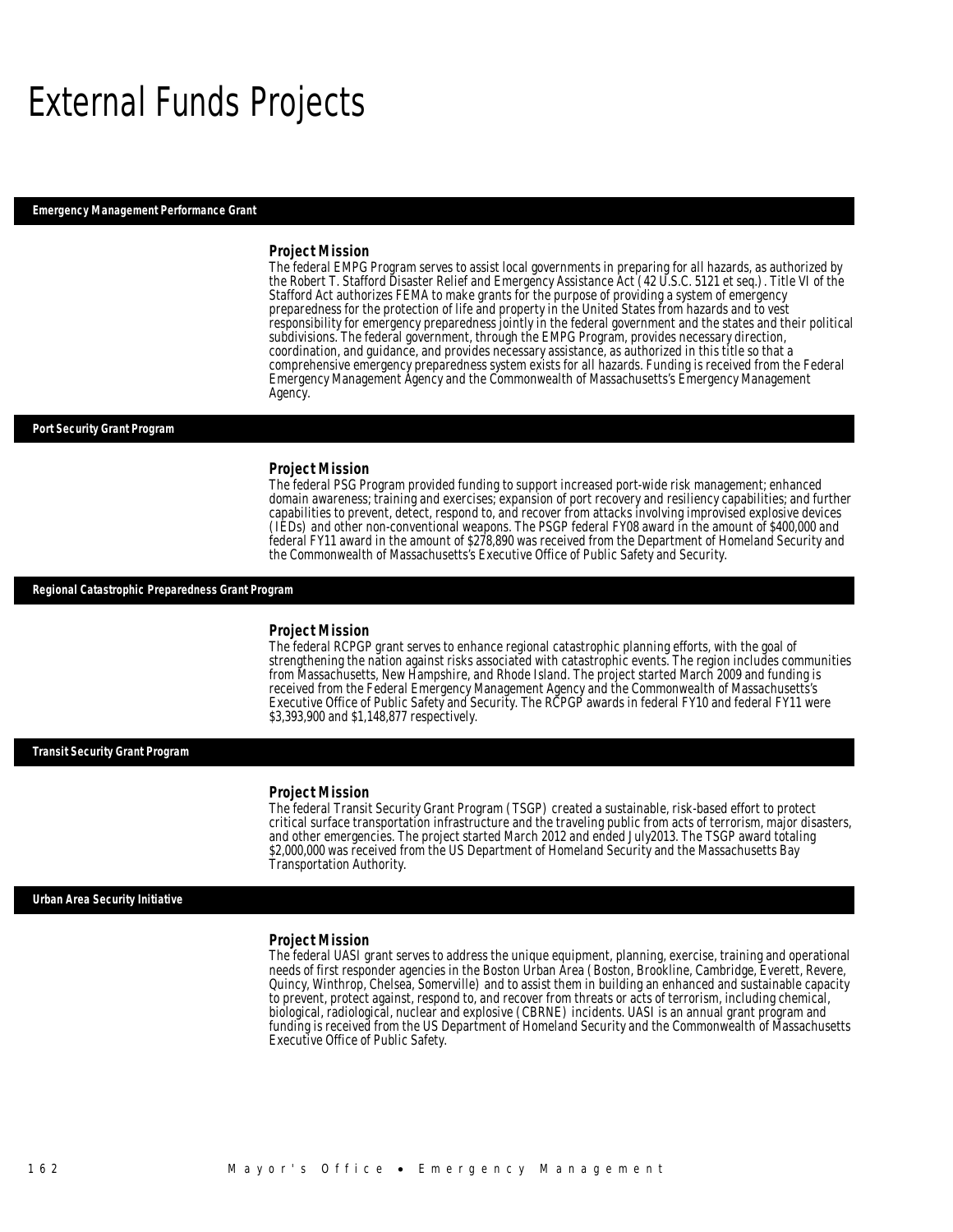## Emergency Management Capital Budget

## *Overview*

The capital plan for the Office of Emergency Management works to provide OEM a space that is flexible, sustainable, secure, strategically located, and fully interoperable.

## *FY17 Major Initiatives*

• With a program developed, the project will identify and assess potential sites for a new Emergency Operations Center.

| <b>Capital Budget Expenditures</b> | Total Actual '14 | Total Actual '15 | <b>Estimated '16</b> | <b>Total Projected '17</b> |
|------------------------------------|------------------|------------------|----------------------|----------------------------|
| Total Department                   |                  |                  | 400,000              | 500,000                    |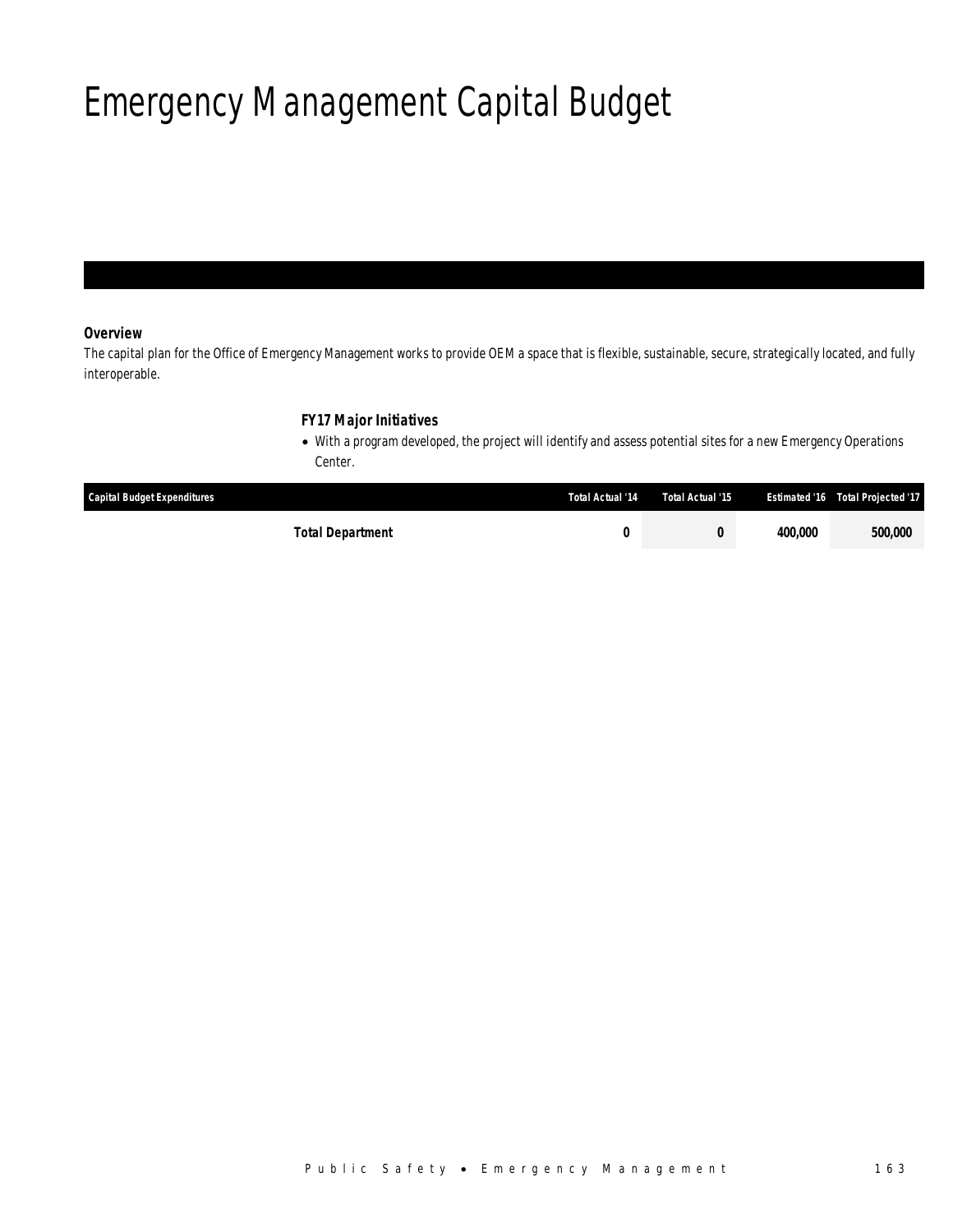## Emergency Management Project Profiles

## *EMERGENCY OPERATIONS CENTER*

## *Project Mission*

Site, design, and build a new Emergency Operations Center. *Managing Department,* Public Facilities Department *Status,* To Be Scheduled*Location,* N/A *Operating Impact,* Yes

#### *Authorizations*

|                                          |              |           |             |             | Non Capital |           |
|------------------------------------------|--------------|-----------|-------------|-------------|-------------|-----------|
| Source                                   |              | Existing  | <b>FY17</b> | Future      | Fund        | Total     |
| City Capital                             |              | 1,500,000 | 0           | 0           | 0           | 1,500,000 |
|                                          | Grants/Other | $\left($  | 0           | 0           | 2,000,000   | 2,000,000 |
| Total                                    |              | 1,500,000 | 0           | 0           | 2,000,000   | 3,500,000 |
| <b>Expenditures (Actual and Planned)</b> |              |           |             |             |             |           |
|                                          |              | Thru      |             |             |             |           |
| Source                                   |              | 6/30/15   | <b>FY16</b> | <b>FY17</b> | FY18-21     | Total     |
| City Capital                             |              | 0         | 100,000     | 500,000     | 900.000     | 1.500.000 |
|                                          | Grants/Other | 0         | 0           | 0           | 0           | 0         |
| Total                                    |              | 0         | 100,000     | 500,000     | 900.000     | 1,500,000 |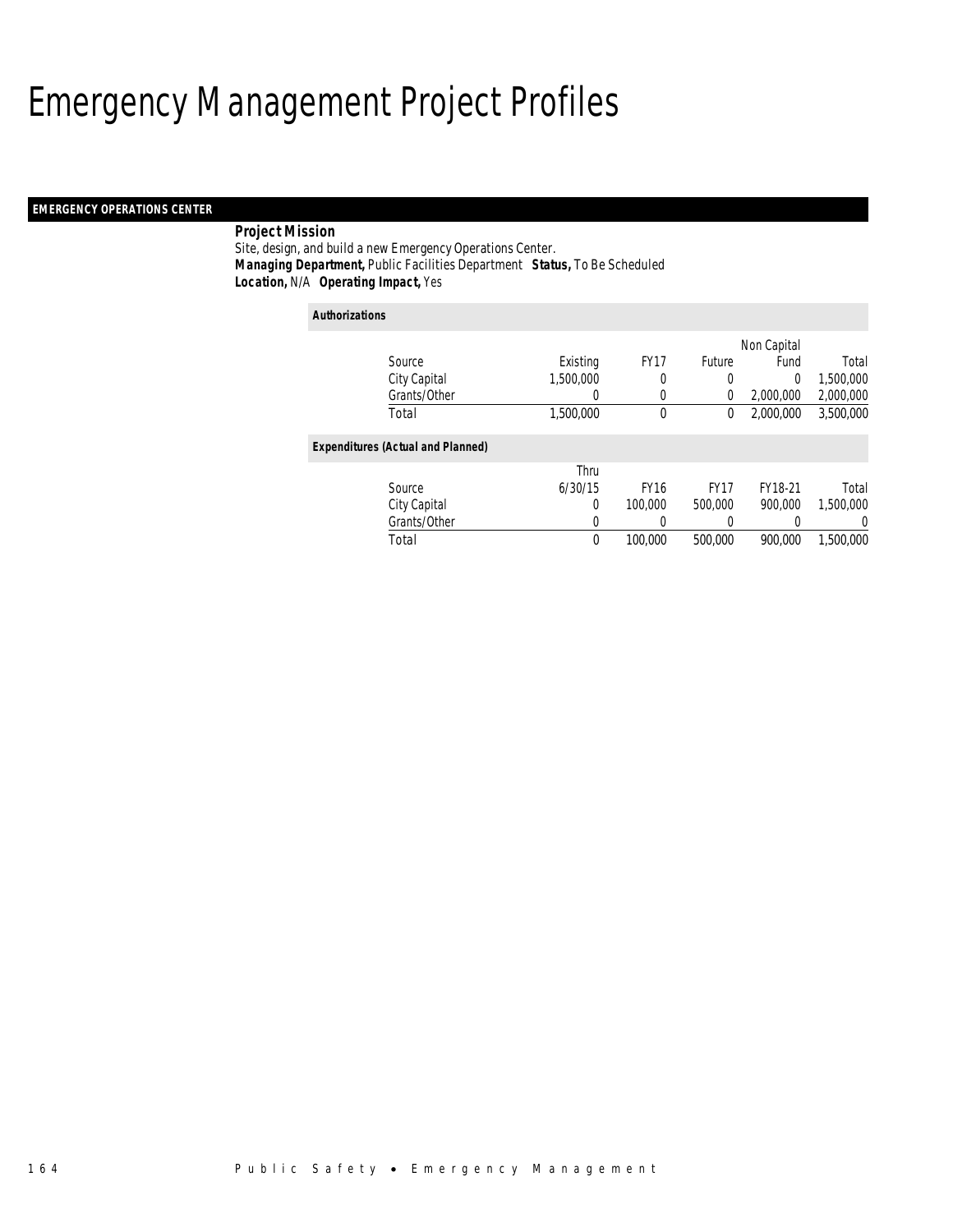## Fire Department Operating Budget

### *Joseph E. Finn, Commissioner, Appropriation 221*

### *Department Mission*

We, the Boston Fire Department, are an organization of dedicated professionals who are committed to serving the community by protecting life, property, and the environment through prevention, education, emergency medical, civil defense and fire service. We will provide fire protection and emergency service throughout the City of Boston by adequately staffing, training, and equipping firefighters at specific locations within the city.

### *Selected Performance Strategies*

### *Boston Fire Suppression*

- To prepare and conduct training exercises for special events.
- To provide highly trained and skilled EMT-First Responders delivering quality care in a timely manner.
- To respond to all incidents and calls.

#### *Fire Alarm*

• To respond to calls and incidents in a timely and efficient manner.

### *Training*

- To initiate and supervise firefighter development.
- *Maintenance*
- To perform scheduled preventive maintenance on apparatus and vehicles.

## *Fire Prevention*

- To enforce city and state fire code regulations and to review all applications for compliance.
- To maintain the conviction rate for fires resulting from arson.
- To promote fire safety education programs aimed at reducing loss of life, injury and property damage resulting from preventable incidents.

#### *Firefighter Safety, Health and Wellness*

• To provide the best medical and rehabilitative service available to all injured firefighters to ensure their timely return to work.

| <b>Operating Budget</b>      | Program Name                            | <b>Total Actual '14</b> | <b>Total Actual '15</b> | Total Approp '16 | <b>Total Budget '17</b> |
|------------------------------|-----------------------------------------|-------------------------|-------------------------|------------------|-------------------------|
|                              | Administration                          | 26.392.710              | 18,732,567              | 14.820.690       | 16.778.676              |
|                              | Fire Suppression                        | 145,534,180             | 161.551.602             | 165,499,099      | 168,907,854             |
|                              | Fire Alarm                              | 7.895.081               | 8,388,452               | 9.022.847        | 9,986,617               |
|                              | Training                                | 3.836.511               | 4,565,225               | 4.723.256        | 4,607,967               |
|                              | Maintenance                             | 7,212,285               | 7,606,247               | 8,228,797        | 8,001,587               |
|                              | Fire Prevention                         | 10,007,204              | 10,390,385              | 10,977,845       | 11,880,320              |
|                              | Firefighter Safety, Health and Wellness | 0                       | 0                       | 450.282          | 827,344                 |
|                              | Total                                   | 200,877,971             | 211,234,478             | 213,722,816      | 220,990,365             |
| <b>External Funds Budget</b> | <b>Fund Name</b>                        | <b>Total Actual '14</b> | <b>Total Actual '15</b> | Total Approp '16 | <b>Total Budget '17</b> |
|                              | <b>Buffer Zone Grant</b>                | 41.976                  | 0                       |                  | $\left($                |
|                              | Fire Alarm                              |                         | 2,535                   |                  |                         |
|                              | Fire Prevention and Education Fund      |                         | 0                       |                  | 20,000                  |
|                              | Hazardous Materials Response            | 183,552                 | 168,950                 | 237,499          | 237,500                 |
|                              |                                         |                         |                         |                  |                         |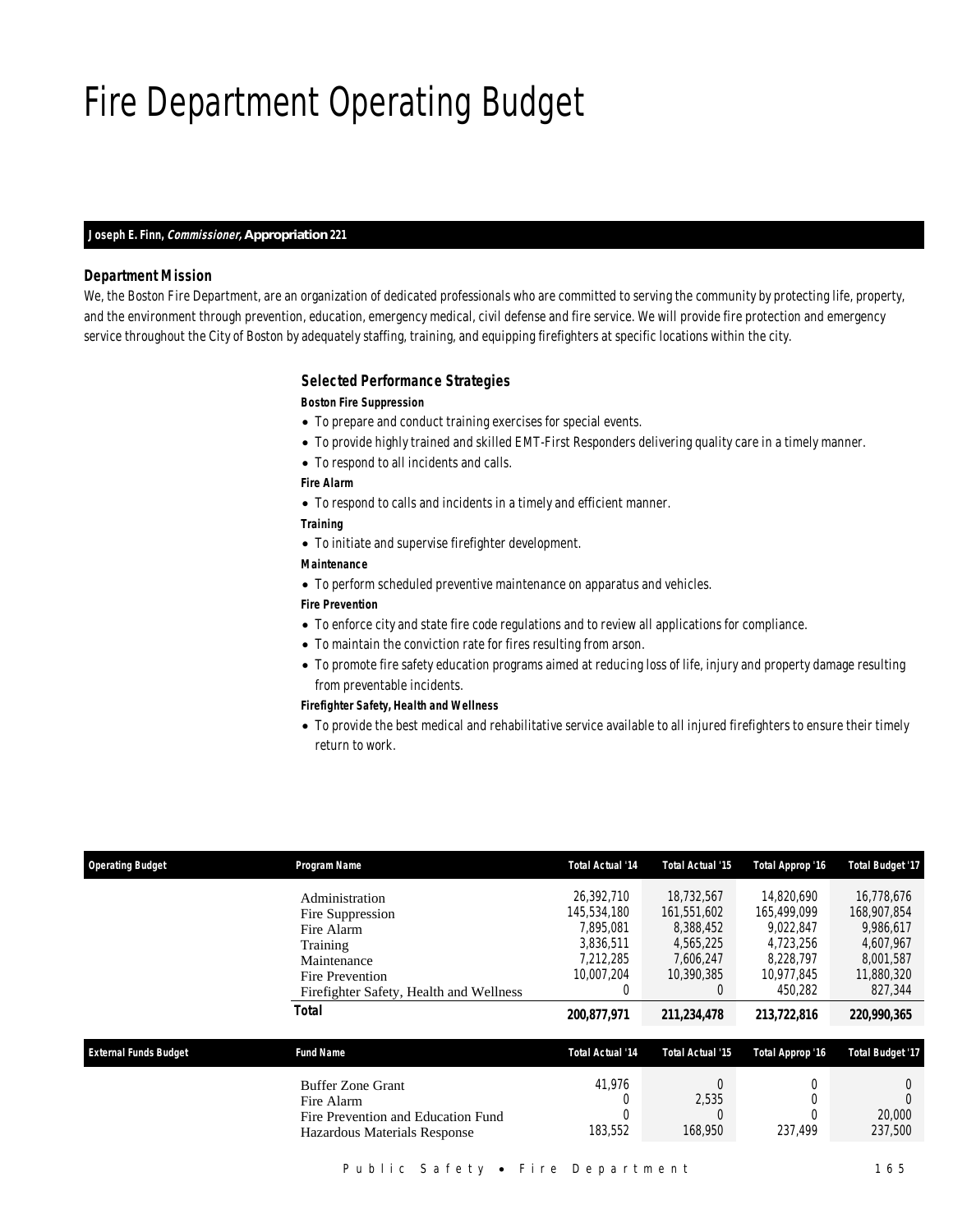| Total                           | 2,136,085 | 1,470,118 | 6,922,536 | 9,128,960 |
|---------------------------------|-----------|-----------|-----------|-----------|
| Training Academy Revolving Fund |           | 3.450     | 15,000    | 15,000    |
| The Last Call Foundation        |           | 44.731    | 152,000   | 200,000   |
| <b>State Training Grant</b>     | 1.821.734 | 1.189.059 | 1.750.000 | 1,750,000 |
| Safety, Health and Wellness     |           | 0         |           | 20,000    |
| Safer Grant                     |           | 0         | 4.221.537 | 6,654,960 |
| Port Security Program Grant     | 81.168    | 4.644     | 457.500   | 142,500   |
| Mass Decontam Unit (MDU)        |           | 17,904    |           |           |
| <b>Hazmat Team Response</b>     | 3.696     | 14,846    | 14,000    | 14,000    |
| Hazmat Recovery Fund            | 3.959     | 23.999    | 75,000    | 75,000    |

| <b>Operating Budget</b>                    | Actual '14                | Actual '15                | Approp '16                | <b>Budget '17</b>         |
|--------------------------------------------|---------------------------|---------------------------|---------------------------|---------------------------|
| <b>Personnel Services</b><br>Non Personnel | 184.614.601<br>16.263.370 | 194.384.269<br>16,850,209 | 195.681.275<br>18.041.541 | 200,039,288<br>20.951.077 |
| Total                                      | 200.877.971               | 211,234,478               | 213,722,816               | 220,990,365               |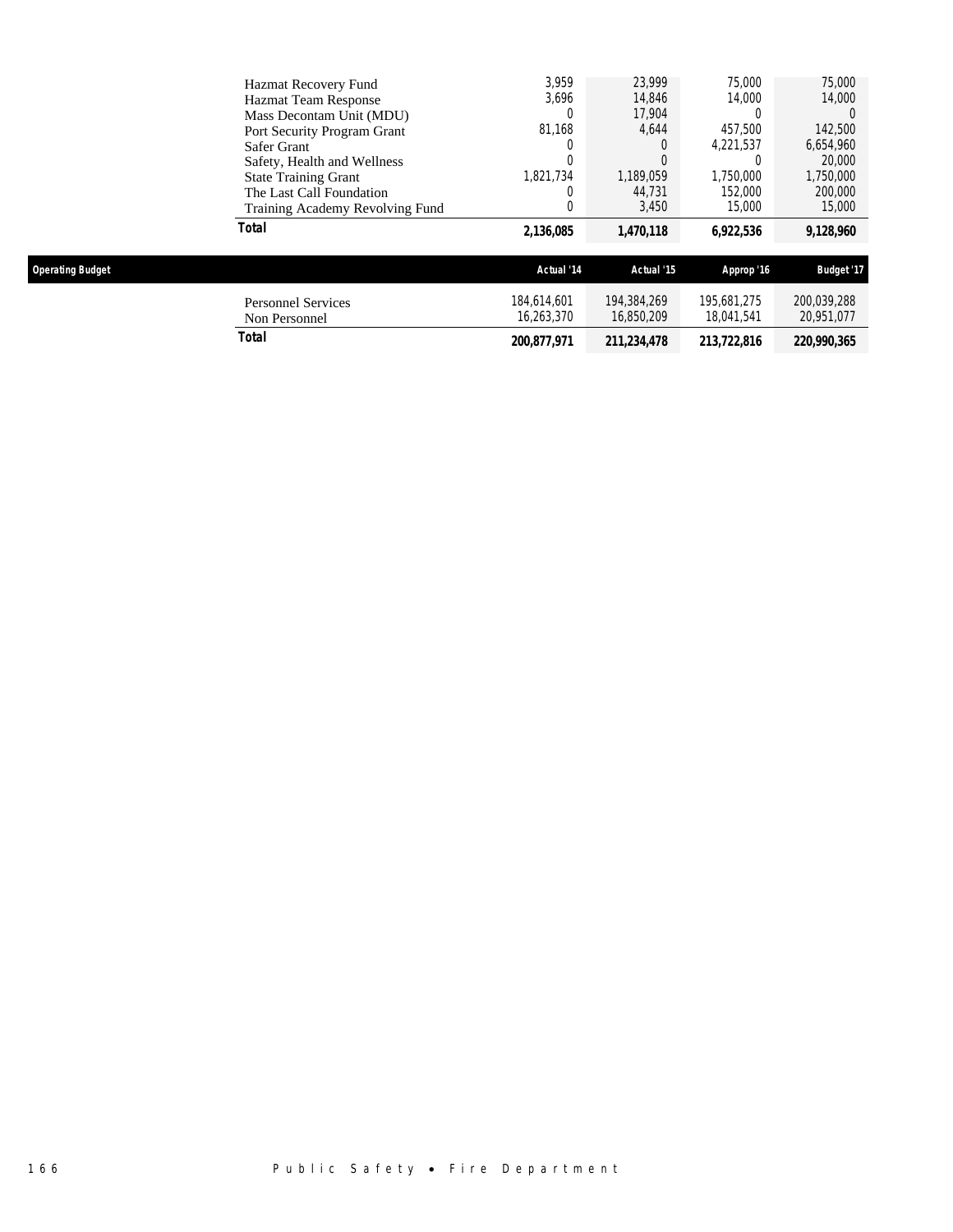## Fire Department Operating Budget



#### *Authorizing Statutes*

- Generally, See Boston Fire Prevention Code; CBC St. 11 §§ 75-87; CBC St.2 § 753; M.G.L.A. c. 148.
- Commissioner: Appointments, Powers and Duties, CBC St. 11 §§ 75-78; CBC Ord. §§ 11-4.1-11-4.4; 1960 Mass. Acts ch. 755 § 1; 1962 Mass. Acts ch. 338 § 1.
- Mutual Aid Assistance, CBC Ord. § 11-4.3.
- Licenses and Permits, See Boston Fire Prevention Code; CBC St. 14 §§ 50, 158-159; M.G.L.A. c. 148, § 28.
- Fire Prevention Code, 1962 Mass. Acts ch. 314.

#### *Description of Services*

The Fire Department provides fire and emergency protection to all Boston residents and to the hundreds of thousands of people who work, shop and visit the city. To provide this protection, the Fire Department deploys 33 engine companies (five of which are trained and staffed to respond to hazardous material, weapons of mass destruction and decontamination incidents), 19 ladder companies, one fire brigade, three tower ladder companies, two rescue companies, one marine unit (comprised of two vessels), a Safety Division, Six Special Operations Command Units which include a Hazardous Materials Operations Unit, a Mobile Decontamination Unit, a Decontamination Supply Unit, two Technical Rescue Support Units and a Collapse Unit. The Fire Department also operates a Special Unit that doubles as a lighting plant and backup Hazardous Materials Unit through a dispatching system maintained at the Fire Alarm Communications Center. The City's mutual aid agreement with surrounding areas continues to benefit the City and the involved communities. The Fire Prevention Program provides public education and inspections of residential and commercial properties, investigates suspected arson fires, and issues permits and licenses.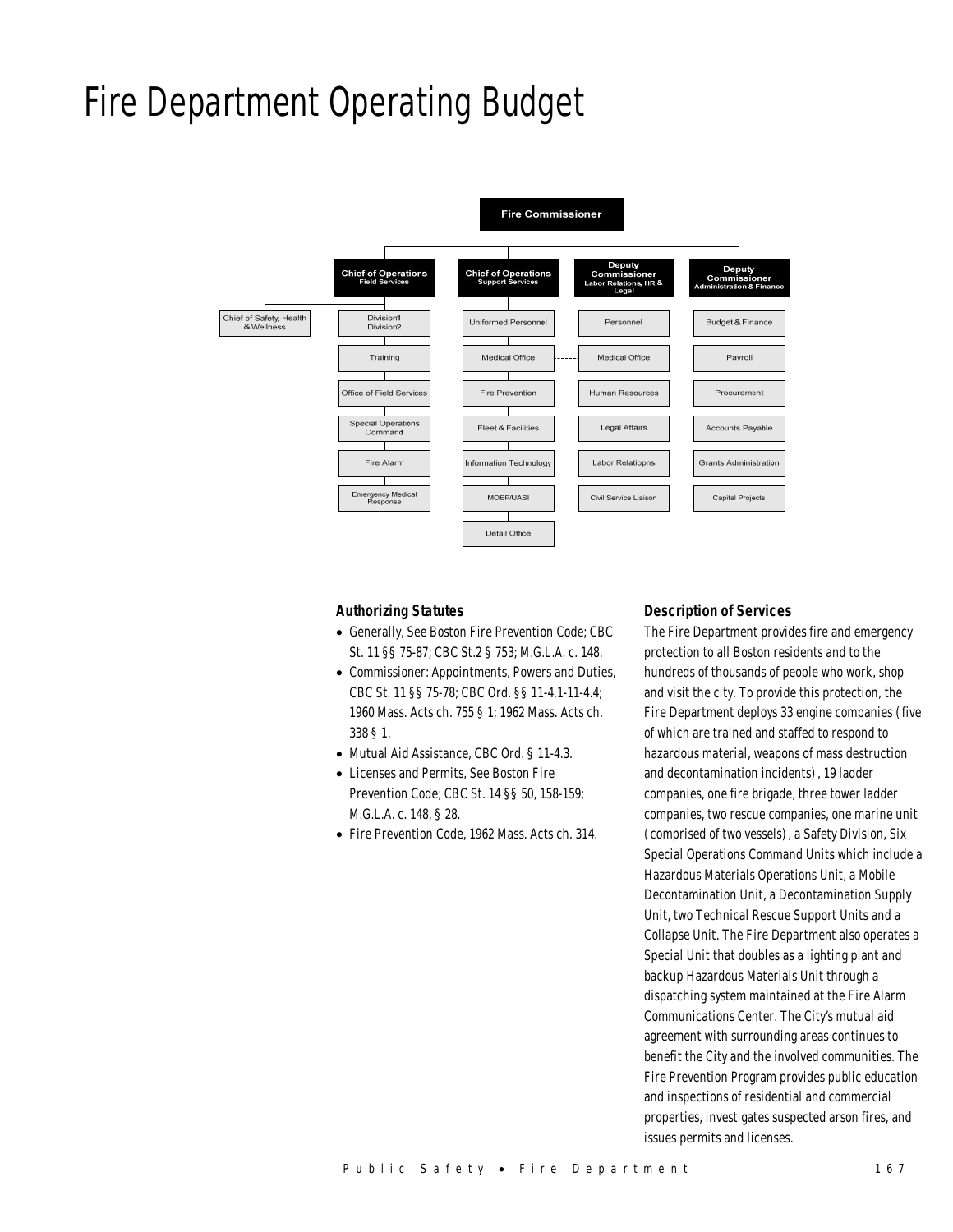## Department History

| <b>Personnel Services</b>       |                                                                                                                                                                                                                                                                                                      | FY14 Expenditure                                                                                         | FY15 Expenditure                                                                                   | FY16 Appropriation                                                                                     | FY17 Adopted                                                                                                   | Inc/Dec 16 vs 17                                                                                            |
|---------------------------------|------------------------------------------------------------------------------------------------------------------------------------------------------------------------------------------------------------------------------------------------------------------------------------------------------|----------------------------------------------------------------------------------------------------------|----------------------------------------------------------------------------------------------------|--------------------------------------------------------------------------------------------------------|----------------------------------------------------------------------------------------------------------------|-------------------------------------------------------------------------------------------------------------|
|                                 | 51000 Permanent Employees<br>51100 Emergency Employees<br>51200 Overtime<br>51600 Unemployment Compensation<br>51700 Workers' Compensation<br><b>Total Personnel Services</b>                                                                                                                        | 166,350,789<br>0<br>17,955,194<br>12,151<br>296,467<br>184,614,601                                       | 172,024,405<br>$\mathbf 0$<br>22,091,062<br>56,000<br>212,802<br>194,384,269                       | 177,835,883<br>0<br>17,575,392<br>60,000<br>210,000<br>195,681,275                                     | 178,585,863<br>$\mathbf 0$<br>21,183,425<br>60,000<br>210,000<br>200,039,288                                   | 749,980<br>$\mathbf{0}$<br>3,608,033<br>$\mathbf 0$<br>$\overline{0}$<br>4,358,013                          |
| <b>Contractual Services</b>     |                                                                                                                                                                                                                                                                                                      | FY14 Expenditure                                                                                         | FY15 Expenditure                                                                                   | FY16 Appropriation                                                                                     | FY17 Adopted                                                                                                   | Inc/Dec 16 vs 17                                                                                            |
|                                 | 52100 Communications<br>52200 Utilities<br>52400 Snow Removal<br>52500 Garbage/Waste Removal<br>52600 Repairs Buildings & Structures<br>52700 Repairs & Service of Equipment<br>52800 Transportation of Persons<br>52900 Contracted Services<br><b>Total Contractual Services</b>                    | 670.938<br>1,644,123<br>38,373<br>40,768<br>740,843<br>725,343<br>32,532<br>1,293,576<br>5,186,496       | 704,830<br>1,440,052<br>41,585<br>50,457<br>976,898<br>611,697<br>35,045<br>1,428,495<br>5,289,059 | 714,790<br>1,894,067<br>20,000<br>51,550<br>1,016,995<br>1,433,186<br>61,800<br>1,774,352<br>6,966,740 | 714,790<br>1,730,927<br>40,000<br>265,720<br>1,238,912<br>1,632,719<br>61,800<br>1,840,280<br>7,525,148        | $\mathbf 0$<br>$-163,140$<br>20,000<br>214,170<br>221,917<br>199,533<br>$\overline{0}$<br>65,928<br>558,408 |
| <b>Supplies &amp; Materials</b> |                                                                                                                                                                                                                                                                                                      | FY14 Expenditure                                                                                         | FY15 Expenditure                                                                                   | FY16 Appropriation                                                                                     | FY17 Adopted                                                                                                   | Inc/Dec 16 vs 17                                                                                            |
|                                 | 53000 Auto Energy Supplies<br>53200 Food Supplies<br>53400 Custodial Supplies<br>53500 Med, Dental, & Hosp Supply<br>53600 Office Supplies and Materials<br>53700 Clothing Allowance<br>53800 Educational Supplies & Mat<br>53900 Misc Supplies & Materials<br><b>Total Supplies &amp; Materials</b> | 1,359,616<br>$\mathbf 0$<br>58,061<br>111,428<br>80,176<br>840,950<br>$\theta$<br>2,495,396<br>4,945,627 | 1,052,198<br>0<br>47,238<br>147,024<br>117,823<br>849,750<br>$\mathbf 0$<br>2,345,422<br>4,559,455 | 1,084,142<br>0<br>65,200<br>145,880<br>104,500<br>836,550<br>$\overline{0}$<br>2,668,784<br>4,905,056  | 1,003,048<br>$\mathbf{0}$<br>64,000<br>149,101<br>120,600<br>850,850<br>$\mathbf{0}$<br>2,737,167<br>4,924,766 | $-81,094$<br>$\mathbf 0$<br>$-1,200$<br>3,221<br>16,100<br>14,300<br>$\overline{0}$<br>68,383<br>19,710     |
| <b>Current Chgs &amp; Oblig</b> |                                                                                                                                                                                                                                                                                                      | FY14 Expenditure                                                                                         | FY15 Expenditure                                                                                   | FY16 Appropriation                                                                                     | FY17 Adopted                                                                                                   | Inc/Dec 16 vs 17                                                                                            |
|                                 | 54300 Workers' Comp Medical<br>54400 Legal Liabilities<br>54500 Aid To Veterans<br>54600 Current Charges H&I<br>54700 Indemnification<br>54900 Other Current Charges<br>Total Current Chgs & Oblig                                                                                                   | 120,579<br>156,576<br>0<br>$\overline{0}$<br>3,400,595<br>283,725<br>3,961,475                           | 30,473<br>140,000<br>0<br>$\mathbf{0}$<br>3,547,167<br>421,013<br>4,138,653                        | 81,500<br>130,000<br>$\mathbf 0$<br>$\mathbf{0}$<br>2,244,984<br>438,469<br>2,894,953                  | 41,500<br>136,500<br>0<br>$\mathbf{0}$<br>3,500,000<br>510,369<br>4,188,369                                    | $-40,000$<br>6,500<br>$\mathbf{0}$<br>$\Omega$<br>1,255,016<br>71,900<br>1,293,416                          |
| Equipment                       |                                                                                                                                                                                                                                                                                                      | FY14 Expenditure                                                                                         | FY15 Expenditure                                                                                   | FY16 Appropriation                                                                                     | FY17 Adopted                                                                                                   | Inc/Dec 16 vs 17                                                                                            |
|                                 | 55000 Automotive Equipment<br>55400 Lease/Purchase<br>55600 Office Furniture & Equipment<br>55900 Misc Equipment<br><b>Total Equipment</b>                                                                                                                                                           | $\boldsymbol{0}$<br>1,210,189<br>12,464<br>947,119<br>2,169,772                                          | $\boldsymbol{0}$<br>1,639,908<br>6,489<br>1,158,545<br>2,804,942                                   | $\mathbf 0$<br>2,328,830<br>48,600<br>877,362<br>3,254,792                                             | 0<br>3,474,953<br>13,600<br>804,241<br>4,292,794                                                               | 0<br>1,146,123<br>$-35,000$<br>$-73,121$<br>1,038,002                                                       |
| Other                           |                                                                                                                                                                                                                                                                                                      | FY14 Expenditure                                                                                         | FY15 Expenditure                                                                                   | FY16 Appropriation                                                                                     | FY17 Adopted                                                                                                   | Inc/Dec 16 vs 17                                                                                            |
|                                 | 56200 Special Appropriation<br>57200 Structures & Improvements<br>58000 Land & Non-Structure<br><b>Total Other</b>                                                                                                                                                                                   | $\pmb{0}$<br>0<br>0<br>0                                                                                 | 58,100<br>0<br>$\mathbf 0$<br>58,100                                                               | 0<br>$\mathbf 0$<br>20,000<br>20,000                                                                   | $\boldsymbol{0}$<br>$\mathbf 0$<br>20,000<br>20,000                                                            | 0<br>$\theta$<br>$\boldsymbol{0}$<br>0                                                                      |
|                                 | <b>Grand Total</b>                                                                                                                                                                                                                                                                                   | 200,877,971                                                                                              | 211,234,478                                                                                        | 213,722,816                                                                                            | 220,990,365                                                                                                    | 7,267,549                                                                                                   |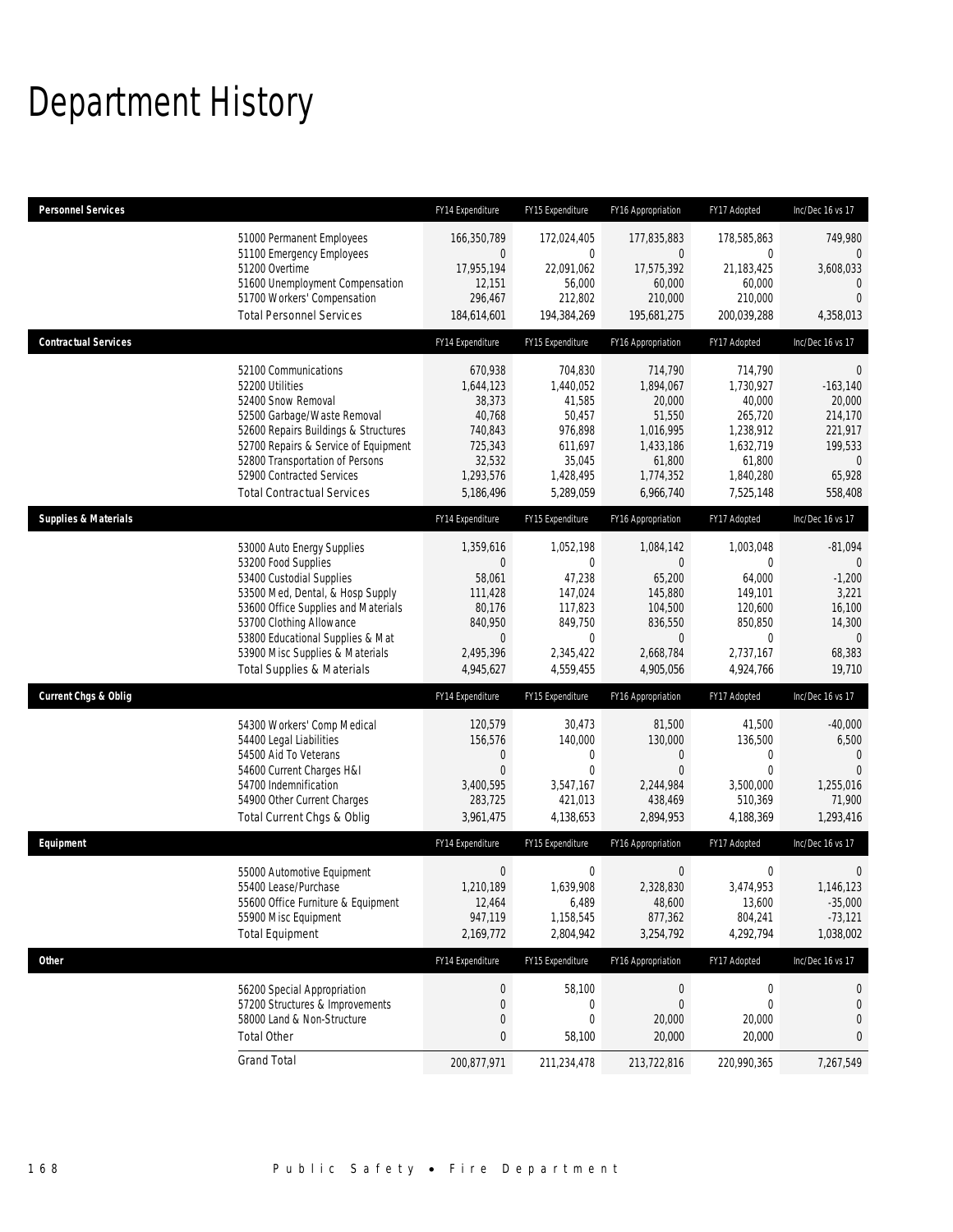## Department Personnel

| Title                                                  | Union<br>Code   | Grade     | Position      | FY17 Salary          | Title                                                              | Union<br>Code     | Grade    | Position     | FY17 Salary       |
|--------------------------------------------------------|-----------------|-----------|---------------|----------------------|--------------------------------------------------------------------|-------------------|----------|--------------|-------------------|
| Admin Analyst                                          | AFI             | 14        | 2.00          | 104,292              | Fire Fighter (LEPCTitle3Insp)                                      | <b>IFF</b>        | 01       | 1.00         | 104,900           |
| Admin Asst                                             | AFI             | 15        | 3.00          | 167,240              | Fire Fighter (MasOfFBoat)                                          | IFF               | 02       | 5.00         | 587,710           |
| Admin Asst                                             | AFI             | 17        | 2.00          | 136,360              | Fire Fighter (ScubaDiver)                                          | IFF               | 01       | 6.00         | 586,078           |
| <b>Admin Secretary</b>                                 | AFI             | 14        | 1.00          | 52,170               | Fire Fighter (SOC Eq & Log Mgr) Tech                               | IFF               | 01T      | 1.00         | 106,740           |
| Assoc Inspec Engineer                                  | SE <sub>1</sub> | 09        | 3.00          | 312,333              | Fire Fighter EMSCoordinator)                                       | IFF               | 01       | 1.00         | 106,893           |
| Asst Prin Accountant                                   | AFI             | 14        | 3.00          | 155,587              | Fire Fighter ICS DFC Tech                                          | IFF               | 01T      | 14.00        | 1,420,562         |
| Asst Supn                                              | IFF             | 05        | 1.00          | 153,253              | Fire Fighter Paid Detail Officer                                   | IFF               | 01       | 2.00         | 209,201           |
| Case Manager                                           | SE <sub>1</sub> | 08        | 1.00          | 90,057               | Fire Fighter(Training Instruc)                                     | IFF               | 01       | 6.00         | 639,862           |
| Chaplain                                               | AFI             | 12        | 2.00          | 87,542               | Fire Fighter-Advance Technician                                    | <b>IFF</b>        | 01AT     | 55.00        | 5,492,533         |
| Chaplain In Charge                                     | AFI             | 12        | 1.00          | 48,407               | Fire Fighter-Technician                                            | IFF               | 01T      | 148.00       | 14,017,603        |
| Chemist                                                | IFF             | 05        | 1.00          | 155,509              | Fire Lieut Scuba Diver Tech                                        | IFF               | 02T      | 1.00         | 121,380           |
| Chief Bureau of Admin Serv                             | <b>EXM</b>      | <b>NG</b> | 1.00          | 123,939              | Fire Lieutenant                                                    | IFF               | 02       | 152.00       | 17,806,778        |
| Chief of Field Services                                | <b>EXM</b>      | <b>NG</b> | 1.00          | 200,707              | Fire Lieutenant (ScubaDiver)                                       | IFF               | 02       | 4.00         | 473,592           |
| Chief of Support Services                              | EXM             | ΝG        | 1.00          | 200,707              | Fire Lieutenant Administration                                     | IFF               | 02       | 22.00        | 2,762,835         |
| Chief Telephone Operator                               | AFI             | 10        | 1.00          | 44,754               | Fire Lieutenant Liaison to Ret Bd                                  | IFF               | 02       | 1.00         | 119,546           |
| <b>Collection Agent</b>                                | AFI             | 14        | 1.00          | 54,452               | Fire Lieutenant-ADR                                                | IFF               | 02       | 2.00         | 235,084           |
| Data Proc Equip Tech                                   | AFI             | 15        | 2.00          | 106,530              | Fire Lieutenant-AdvanceTech                                        | IFF               | 02AT     | 9.00         | 1,084,372         |
| Data Proc System Analyst                               | SE1             | 06        | 2.00          | 137,868              | Fire Lieutenenant Tech                                             | IFF               | 02T      | 25.00        | 2,973,704         |
| Dep Comm-Labor & Legal                                 | EXM             | <b>NG</b> | 1.00          | 123,939              | Fire Lt Admn-AdvanceTechnician                                     | <b>IFF</b>        | 02AT     | 1.00         | 128,209           |
| Dep Fire Chief                                         | IFF             | 06        | 9.00          |                      |                                                                    | SE <sub>1</sub>   | 10       | 1.00         | 113,587           |
| DepFireChiefAdmn-AdvTechnician                         | IFF             | 06AT      | 1.00          | 1,579,648<br>192,928 | Fire Prev Supv(Fire Prot Eng)<br>Fire Prevention Permit Technician | AFI               | 18A      | 1.00         | 61,227            |
|                                                        | IFF             |           | 5.00          |                      |                                                                    | IFF               |          | 1.00         |                   |
| Deputy Fire Chief Administration                       | <b>EXM</b>      | 06        | 1.00          | 948,382              | FireAlarmOper(TrainingOfficr)                                      |                   | 02       | 1.00         | 123,564<br>97,793 |
| Dir Human Resources                                    |                 | 12        | 1.00          | 125,114              | Fleet Safety Coordinator<br>Frpr Lineperson & Cable Splicers       | SE <sub>1</sub>   | 10       |              |                   |
| Director of Transportation                             | EXM             | 11<br>05  |               | 104,941              |                                                                    | IFF               | 03       | 2.00         | 268,076           |
| Dist Fire Chief<br>District Fire Chief Adm Tech        | IFF<br>IFF      | 05T       | 20.00<br>1.00 | 3,062,365            | Frprs Electrical Equip Rprprs                                      | <b>IFF</b><br>IFF | 03<br>03 | 1.00<br>1.00 | 134,038           |
|                                                        |                 |           |               | 167,715              | Frprs Inside Wireperson                                            |                   |          |              | 133,139           |
| District Fire Chief Admin                              | IFF             | 05        | 8.00          | 1,321,211            | <b>FUI Armorer</b>                                                 | IFF               | 01       | 1.00         | 102,486           |
| District Fire Chief Admn-AdvTech                       | IFF             | 05AT      | 1.00          | 168,528              | FUI Digita Lab Supervisor                                          | IFF               | 01       | 1.00         | 102,886           |
| District Fire Chief Liaison/Ret Bd                     | IFF             | 05        | 1.00          | 155,257              | FUI Supervisor Photo Unit                                          | IFF               | 01       | 1.00         | 102,686           |
| District Fire Chief Tech                               | IFF             | 05T       | 16.00         | 2,489,470            | Gen Frprs- Fire Alarm Construct                                    | IFF               | 04       | 1.00         | 143,644           |
| District Fire Chief-Adv Tech                           | IFF             | 05AT      | 4.00          | 625,420              | Gen Main Mech Frprs                                                | AFG               | 19A      | 3.00         | 230,286           |
| District Fire Chief-Asst Dvmtr                         | IFF             | 05        | 1.00          | 157,749              | <b>Gen Maint Mech</b>                                              | AFI               | 11L      | 2.00         | 94,656            |
| Diversity Officer                                      | EXM             | 08        | 1.00          | 67,624               | Gen Maint Mech Frprs                                               | AFG               | 16A      | 2.00         | 139,623           |
| <b>EAP Coordinator</b>                                 | IFF             | 02        | 1.00          | 125,158              | <b>Head Clerk</b>                                                  | AFB               | 12       | 1.00         | 35,357            |
| <b>EAP Counselor</b>                                   | IFF             | 01        | 4.00          | 418,905              | <b>Head Clerk</b>                                                  | AFI               | 12       | 11.00        | 488,087           |
| Electrical Equip Repairperson                          | IFF             | 01        | 3.00          | 262,113              | <b>Head Trainer</b>                                                | AFI               | 18       | 1.00         | 73,624            |
| <b>Exec Assistant</b>                                  | SE <sub>1</sub> | 10        | 1.00          | 113,587              | Hvy Mtr Equip Repairperson                                         | AFI               | 16       | 8.00         | 415,666           |
| <b>Executive Assistant Commissioner</b>                | IFF             | 05        | 1.00          | 152,354              | Incident Command Tech to Fire<br>Commissioner                      | IFF               | 01       | 2.00         | 200,765           |
| FF (FPD InspLev2Certification)                         | IFF             | 01        | 2.00          | 209,002              | InsideWireperson                                                   | IFF               | 02       | 4.00         | 469,269           |
| FF (FPD Night Division Inspec)                         | IFF             | 01        | 5.00          | 523,104              | Lineperson                                                         | IFF               | 01       | 4.00         | 293,420           |
| FF (FPDInspLevI1Certification)                         | IFF             | 01        | 9.00          | 925,172              | Maint Mech - HVAC Technician                                       | AFI               | 14       | 1.00         | 47,775            |
| FF (Procurement Offcr)                                 | IFF             | 01        | 1.00          | 104,002              | Maint Mech (Painter)                                               | AFI               | 12L      | 1.00         | 44,946            |
| FF (Scuba Diver)                                       | IFF             | 01T       | 3.00          | 273,883              | Maint Mech Frprs (Plumber)                                         | AFI               | 15A      | 1.00         | 66,893            |
| FF Master - Scuba Diver                                |                 | 02        | 1.00          |                      |                                                                    |                   | 05       | 2.00         |                   |
| FF Master Fire Boat Scuba Diver                        | IFF<br>IFF      | 02        | 1.00          | 117,542<br>119,341   | Management Analyst                                                 | SE <sub>1</sub>   | 06       | 1.00         | 130,421<br>57,540 |
|                                                        |                 |           |               |                      | Management Analyst                                                 | SE <sub>1</sub>   |          |              |                   |
| FF Soc Best Team Adv Tech<br>FF(ConstituentLiaisonOff) | IFF             | 01AT      | 3.00          | 323,857              | Mask Repair Specialist                                             | IFF               | 01       | 2.00         | 213,188           |
| FF(FemaleFFLiaisonOfficer)                             | IFF             | 01        | 1.00          | 114,690              | Motor Equ RpprclassI(Bpdfleet)                                     | AFG               | 18       | 1.00         | 61,813            |
|                                                        | IFF             | 01        | 1.00          | 102,886              | Motor Equ RpprclassI(Bpdfleet)                                     | AFI               | 18       | 2.00         | 134,212           |
| FF(FPDPlaceofAssemblyInsp)                             | IFF             | 01        | 6.00          | 629,003              | Motor Equip Rppr Class II                                          | AFI               | 16       | 1.00         | 63,029            |
| FF(FPDSpecialHazardsInsp)                              | IFF             | 01        | 3.00          | 314,302              | Prin Accountant                                                    | AFI               | 16       | 1.00         | 66,248            |
| FF(FUIMajorCaseInvestigator)                           | IFF             | 01        | 1.00          | 104,900              | Prin Admin Assistant                                               | SE <sub>1</sub>   | 08       | 5.00         | 467,356           |
| FF(IncidentCommandSp)DFC-AdvTe                         | IFF             | 01AT      | 4.00          | 409,526              | Prin Clerk                                                         | AFI               | 09       | 1.00         | 31,433            |
| FF(IncidentCommandSp)DFC-AdvTe                         | IFF             | 01T       | 1.00          | 102,032              | Prin Data Proc Systems Analyst                                     | SE1               | 10       | 1.00         | 113,587           |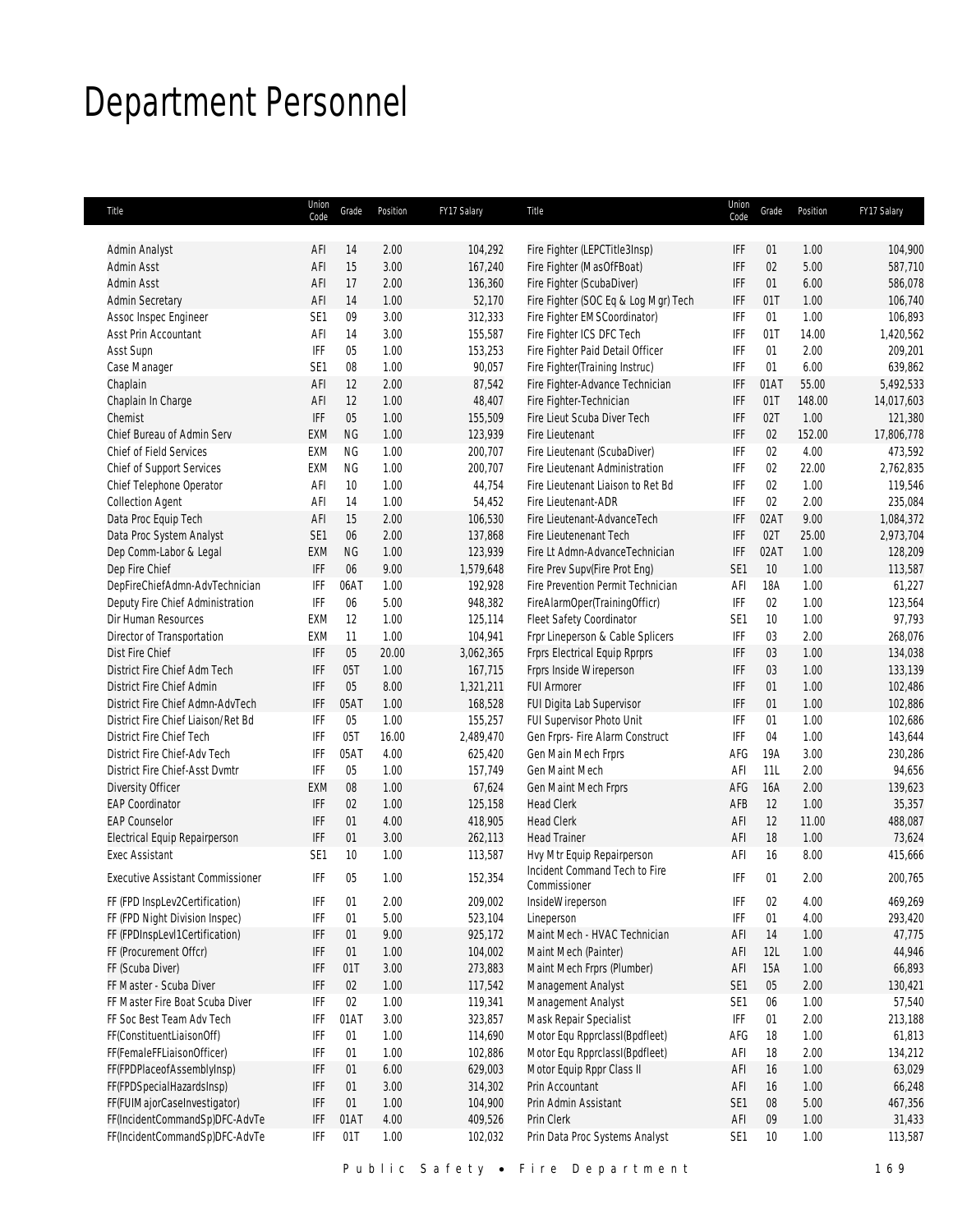| Title                               | Union<br>Code | Grade          | Position | FY17 Salary | Title                             | Union<br>Code   | Grade          | Position | FY17 Salary |
|-------------------------------------|---------------|----------------|----------|-------------|-----------------------------------|-----------------|----------------|----------|-------------|
| FF(NFIRSProgramManager)             | IFF           | 01             | 1.00     | 111,186     | Prin Fire Alarm Operator          | IFF             | 03             | 4.00     | 534,953     |
| FF-Training Inst Adv Tech           | <b>IFF</b>    | 01AT           | 1.00     | 109.746     | Prin Storekeeper                  | AFI             | 14             | 2.00     | 83,648      |
| Fire Alarm Operator                 | <b>IFF</b>    | 01             | 20.00    | 1,865,939   | <b>Public Information Officer</b> | IFF             | 01             | 1.00     | 110,901     |
| Fire Captain                        | IFF           | 03             | 47.00    | 6,284,690   | Radio Operator                    | <b>IFF</b>      | 02             | 1.00     | 117,342     |
| Fire Captain (ScubaDiver)           | IFF           | 03             | 1.00     | 136,037     | Radio Repairperson                | IFF             | 01             | 1.00     | 81,270      |
| Fire Captain Admin Dymstr           | IFF           | 03             | 1.00     | 147,564     | Radio Supvervisor                 | <b>IFF</b>      | 04             | 1.00     | 143,644     |
| Fire Captain Admin Scuba DivAdvTech | IFF           | 03AT           | 1.00     | 148,719     | Sr Adm Asst                       | SE <sub>1</sub> | 06             | 9.00     | 732,649     |
| Fire Captain Admin-ADR              | IFF           | 03             | 1.00     | 143,868     | Sr Admin Asst                     | SE <sub>1</sub> | 0 <sub>5</sub> | 9.00     | 632,725     |
| Fire Captain Administration         | <b>IFF</b>    | 0 <sub>3</sub> | 12.00    | 1,709,707   | Sr Data Proc Sys Analyst          | SE <sub>1</sub> | 08             | 4.00     | 330,774     |
| Fire Captain Admn-Advance Tech      | <b>IFF</b>    | 03AT           | 2.00     | 297,290     | Sr Data Proc SysAnalyst(Fire)     | SE <sub>1</sub> | 09             | 1.00     | 105,003     |
| Fire Captain Tech                   | IFF           | 03T            | 9.00     | 1,226,497   | Sr Fire Alarm Operator            | <b>IFF</b>      | 02             | 6.00     | 702,954     |
| Fire Captain-Advance Technician     | IFF           | 03AT           | 3.00     | 410,772     | Sr Legal Asst                     | AFI             | 15             | 1.00     | 61,251      |
| <b>Fire Commissioner</b>            | <b>CDH</b>    | <b>NG</b>      | 1.00     | 200,549     | Sr Sign Painter & Letterer        | AFI             | 12L            | 1.00     | 49,189      |
| Fire Fighter                        | IFF           | 01             | 742.00   | 69,302,292  | Student Intern                    | EX <sub>0</sub> | NG             | 2.00     | 43,800      |
| Fire Fighter (AsstDiveMast)         | IFF           | 01             | 1.00     | 101,375     | Supn (BFD/FAD)                    | <b>IFF</b>      | 06             | 1.00     | 175,639     |
| Fire Fighter (AutoArsonUnit)        | IFF           | 01             | 2.00     | 209,801     | Supv Management Svcs              | AFI             | 17             | 1.00     | 59,658      |
| Fire Fighter (FrstMarEngDi)         | IFF           | 01             | 1.00     | 102,071     | Wkg Frprs Leather & Canvas Wkr    | AFG             | 13             | 1.00     | 51,126      |
| Fire Fighter (InctComndSp)DEP       | <b>IFF</b>    | 01             | 7.00     | 697,766     | WkgFrprElec.EquipRepairprs        | IFF             | 02             | 1.00     | 117,542     |
| Fire Fighter (InctComndSp)DFC       | IFF           | 01             | 19.00    | 1,885,416   | WkgFrprLinepr&Cablesplicer        | IFF             | 02             | 6.00     | 703,454     |

| Title                               | Union<br>Code | Grade     | Position | FY17 Salary | Title                             | Union<br>Code   | Grade     | Position | FY17 Salary  |
|-------------------------------------|---------------|-----------|----------|-------------|-----------------------------------|-----------------|-----------|----------|--------------|
| FF(NFIRSProgramManager)             | IFF           | 01        | 1.00     | 111,186     | Prin Fire Alarm Operator          | IFF             | 03        | 4.00     | 534,953      |
| FF-Training Inst Adv Tech           | IFF           | 01AT      | 1.00     | 109,746     | Prin Storekeeper                  | AFI             | 14        | 2.00     | 83,648       |
| Fire Alarm Operator                 | IFF           | 01        | 20.00    | 1,865,939   | <b>Public Information Officer</b> | IFF             | 01        | 1.00     | 110,901      |
| Fire Captain                        | IFF           | 03        | 47.00    | 6,284,690   | Radio Operator                    | IFF             | 02        | 1.00     | 117,342      |
| Fire Captain (ScubaDiver)           | IFF           | 03        | 1.00     | 136,037     | Radio Repairperson                | IFF             | 01        | 1.00     | 81,270       |
| Fire Captain Admin Dvmstr           | IFF           | 03        | 1.00     | 147,564     | Radio Supvervisor                 | IFF             | 04        | 1.00     | 143,644      |
| Fire Captain Admin Scuba DivAdvTech | IFF           | 03AT      | 1.00     | 148,719     | Sr Adm Asst                       | SE <sub>1</sub> | 06        | 9.00     | 732,649      |
| Fire Captain Admin-ADR              | IFF           | 03        | 1.00     | 143,868     | Sr Admin Asst                     | SE <sub>1</sub> | 05        | 9.00     | 632,725      |
| Fire Captain Administration         | IFF           | 03        | 12.00    | 1,709,707   | Sr Data Proc Sys Analyst          | SE <sub>1</sub> | 08        | 4.00     | 330,774      |
| Fire Captain Admn-Advance Tech      | IFF           | 03AT      | 2.00     | 297,290     | Sr Data Proc SysAnalyst(Fire)     | SE <sub>1</sub> | 09        | 1.00     | 105,003      |
| Fire Captain Tech                   | IFF           | 03T       | 9.00     | 1,226,497   | Sr Fire Alarm Operator            | IFF             | 02        | 6.00     | 702,954      |
| Fire Captain-Advance Technician     | IFF           | 03AT      | 3.00     | 410,772     | Sr Legal Asst                     | AFI             | 15        | 1.00     | 61,251       |
| Fire Commissioner                   | CDH           | <b>NG</b> | 1.00     | 200,549     | Sr Sign Painter & Letterer        | AFI             | 12L       | 1.00     | 49,189       |
| Fire Fighter                        | IFF           | 01        | 742.00   | 69,302,292  | Student Intern                    | EX <sub>0</sub> | <b>NG</b> | 2.00     | 43,800       |
| Fire Fighter (AsstDiveMast)         | IFF           | 01        | 1.00     | 101,375     | Supn (BFD/FAD)                    | IFF             | 06        | 1.00     | 175,639      |
| Fire Fighter (AutoArsonUnit)        | IFF           | 01        | 2.00     | 209,801     | Supv Management Svcs              | AFI             | 17        | 1.00     | 59,658       |
| Fire Fighter (FrstMarEngDi)         | IFF           | 01        | 1.00     | 102,071     | Wkg Frprs Leather & Canvas Wkr    | AFG             | 13        | 1.00     | 51,126       |
| Fire Fighter (InctComndSp)DEP       | IFF           | 01        | 7.00     | 697,766     | WkgFrprElec.EquipRepairprs        | IFF             | 02        | 1.00     | 117,542      |
| Fire Fighter (InctComndSp)DFC       | IFF           | 01        | 19.00    | 1,885,416   | WkgFrprLinepr&Cablesplicer        | IFF             | 02        | 6.00     | 703,454      |
|                                     |               |           |          |             | WkgFrprsMachinist                 | IFF             | 02        | 1.00     | 117,143      |
|                                     |               |           |          |             | <b>Total</b>                      |                 |           | 1,604    | 163,413,210  |
|                                     |               |           |          |             | <b>Adjustments</b>                |                 |           |          |              |
|                                     |               |           |          |             | <b>Differential Payments</b>      |                 |           |          | 1,778,750    |
|                                     |               |           |          |             | Other                             |                 |           |          | 17,972,491   |
|                                     |               |           |          |             | Chargebacks                       |                 |           |          | 113,500      |
|                                     |               |           |          |             | <b>Salary Savings</b>             |                 |           |          | $-4,692,087$ |
|                                     |               |           |          |             | <b>FY17 Total Request</b>         |                 |           |          | 178,585,864  |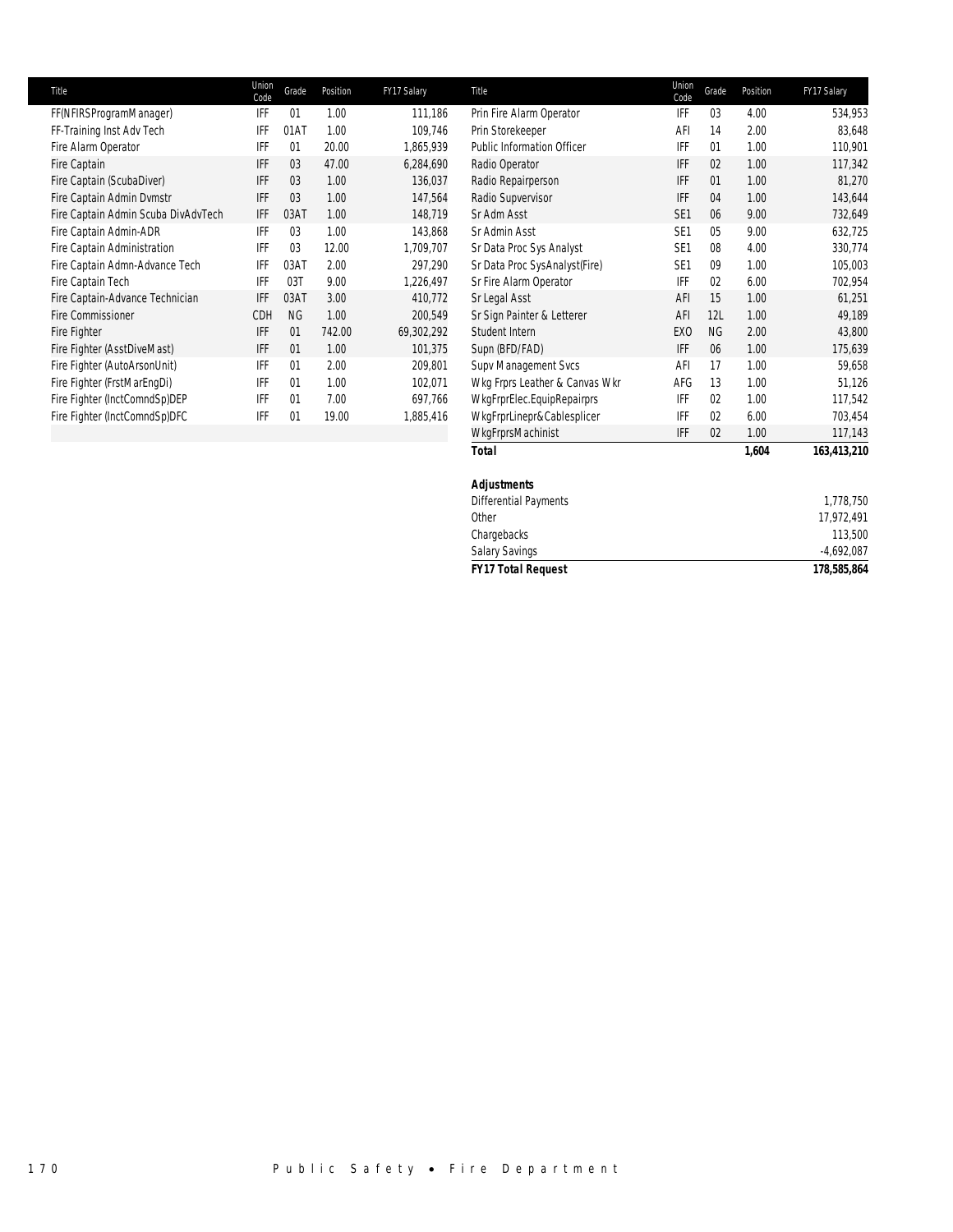## External Funds History

| <b>Personnel Services</b>       |                                                                                                                                                                                                                                                                                                            | FY14 Expenditure                                                                                                         | FY15 Expenditure                                                                                                               | FY16 Appropriation                                                                                                                          | FY17 Adopted                                                                                                         | Inc/Dec 16 vs 17                                                                                                                              |
|---------------------------------|------------------------------------------------------------------------------------------------------------------------------------------------------------------------------------------------------------------------------------------------------------------------------------------------------------|--------------------------------------------------------------------------------------------------------------------------|--------------------------------------------------------------------------------------------------------------------------------|---------------------------------------------------------------------------------------------------------------------------------------------|----------------------------------------------------------------------------------------------------------------------|-----------------------------------------------------------------------------------------------------------------------------------------------|
|                                 | 51000 Permanent Employees<br>51100 Emergency Employees<br>51200 Overtime<br>51300 Part Time Employees<br>51400 Health Insurance<br>51500 Pension & Annunity<br>51600 Unemployment Compensation<br>51700 Workers' Compensation<br>51800 Indirect Costs<br>51900 Medicare<br><b>Total Personnel Services</b> | 240,276<br>$\overline{0}$<br>1,055,250<br>$\mathbf 0$<br>$\overline{0}$<br>0<br>0<br>0<br>0<br>$\mathbf{0}$<br>1,295,526 | 3,000<br>$\mathbf 0$<br>711,180<br>0<br>$\mathbf 0$<br>0<br>$\overline{0}$<br>$\overline{0}$<br>0<br>$\overline{0}$<br>714,180 | 3,403,153<br>0<br>736,000<br>$\mathbf{0}$<br>447,460<br>326,672<br>$\boldsymbol{0}$<br>$\mathbf 0$<br>$\overline{0}$<br>44,252<br>4,957,537 | 5,349,915<br>0<br>691,300<br>0<br>741,503<br>485,347<br>0<br>$\boldsymbol{0}$<br>$\mathbf 0$<br>78,195<br>7,346,260  | 1,946,762<br>$\theta$<br>$-44,700$<br>$\mathbf{0}$<br>294,043<br>158,675<br>$\mathbf{0}$<br>$\overline{0}$<br>$\Omega$<br>33,943<br>2,388,723 |
| <b>Contractual Services</b>     |                                                                                                                                                                                                                                                                                                            | FY14 Expenditure                                                                                                         | FY15 Expenditure                                                                                                               | FY16 Appropriation                                                                                                                          | FY17 Adopted                                                                                                         | Inc/Dec 16 vs 17                                                                                                                              |
|                                 | 52100 Communications<br>52200 Utilities<br>52400 Snow Removal<br>52500 Garbage/Waste Removal<br>52600 Repairs Buildings & Structures<br>52700 Repairs & Service of Equipment<br>52800 Transportation of Persons<br>52900 Contracted Services<br><b>Total Contractual Services</b>                          | $\boldsymbol{0}$<br>$\theta$<br>$\overline{0}$<br>$\mathbf{0}$<br>55,466<br>28,395<br>29,226<br>191,528<br>304,615       | $\mathbf 0$<br>0<br>$\overline{0}$<br>$\mathbf{0}$<br>2,928<br>14,639<br>38,467<br>112,479<br>168,513                          | $\boldsymbol{0}$<br>1,500<br>$\mathbf 0$<br>$\overline{0}$<br>50,257<br>23,000<br>112,522<br>480,095<br>667,374                             | $\boldsymbol{0}$<br>1,500<br>0<br>$\theta$<br>50,000<br>14,000<br>107,500<br>487,900<br>660,900                      | $\mathbf{0}$<br>$\mathbf{0}$<br>$\overline{0}$<br>$\overline{0}$<br>$-257$<br>$-9,000$<br>$-5,022$<br>7,805<br>$-6,474$                       |
| <b>Supplies &amp; Materials</b> |                                                                                                                                                                                                                                                                                                            | FY14 Expenditure                                                                                                         | FY15 Expenditure                                                                                                               | FY16 Appropriation                                                                                                                          | FY17 Adopted                                                                                                         | Inc/Dec 16 vs 17                                                                                                                              |
|                                 | 53000 Auto Energy Supplies<br>53200 Food Supplies<br>53400 Custodial Supplies<br>53500 Med, Dental, & Hosp Supply<br>53600 Office Supplies and Materials<br>53700 Clothing Allowance<br>53800 Educational Supplies & Mat<br>53900 Misc Supplies & Materials<br><b>Total Supplies &amp; Materials</b>       | $\boldsymbol{0}$<br>$\mathbf 0$<br>$\mathbf{0}$<br>8,301<br>1,052<br>0<br>$\mathbf{0}$<br>78,586<br>87,939               | $\boldsymbol{0}$<br>0<br>$\overline{0}$<br>1,150<br>$\mathbf{0}$<br>$\overline{0}$<br>$\overline{0}$<br>273,308<br>274,458     | $\mathbf 0$<br>$\theta$<br>$\Omega$<br>$\overline{0}$<br>$\Omega$<br>$\overline{0}$<br>$\overline{0}$<br>482,133<br>482,133                 | 0<br>$\mathbf{0}$<br>$\mathbf{0}$<br>$\mathbf 0$<br>$\mathbf{0}$<br>$\mathbf 0$<br>$\mathbf 0$<br>264,000<br>264,000 | $\mathbf{0}$<br>$\mathbf{0}$<br>$\overline{0}$<br>$\mathbf{0}$<br>$\mathbf 0$<br>$\overline{0}$<br>$\Omega$<br>$-218,133$<br>$-218,133$       |
| <b>Current Chgs &amp; Oblig</b> |                                                                                                                                                                                                                                                                                                            | FY14 Expenditure                                                                                                         | FY15 Expenditure                                                                                                               | FY16 Appropriation                                                                                                                          | FY17 Adopted                                                                                                         | Inc/Dec 16 vs 17                                                                                                                              |
|                                 | 54300 Workers' Comp Medical<br>54400 Legal Liabilities<br>54600 Current Charges H&I<br>54700 Indemnification<br>54900 Other Current Charges<br>Total Current Chgs & Oblig                                                                                                                                  | $\boldsymbol{0}$<br>$\mathbf{0}$<br>0<br>$\mathbf{0}$<br>67,440<br>67,440                                                | $\boldsymbol{0}$<br>0<br>$\overline{0}$<br>0<br>0<br>$\mathbf 0$                                                               | $\mathbf 0$<br>$\theta$<br>$\overline{0}$<br>$\mathbf{0}$<br>46,860<br>46,860                                                               | 0<br>$\mathbf{0}$<br>$\mathbf{0}$<br>$\mathbf 0$<br>41,000<br>41,000                                                 | $\mathbf{0}$<br>$\mathbf{0}$<br>$\overline{0}$<br>$\Omega$<br>$-5,860$<br>$-5,860$                                                            |
| Equipment                       |                                                                                                                                                                                                                                                                                                            | FY14 Expenditure                                                                                                         | FY15 Expenditure                                                                                                               | FY16 Appropriation                                                                                                                          | FY17 Adopted                                                                                                         | Inc/Dec 16 vs 17                                                                                                                              |
|                                 | 55000 Automotive Equipment<br>55400 Lease/Purchase<br>55600 Office Furniture & Equipment<br>55900 Misc Equipment<br><b>Total Equipment</b>                                                                                                                                                                 | 41,761<br>$\mathbf 0$<br>24,750<br>314,054<br>380,565                                                                    | 111,439<br>$\mathbf 0$<br>1,220<br>200,308<br>312,967                                                                          | 71,726<br>$\boldsymbol{0}$<br>20,000<br>676,906<br>768,632                                                                                  | 72,000<br>0<br>20,000<br>724,800<br>816,800                                                                          | 274<br>$\boldsymbol{0}$<br>$\mathbf 0$<br>47,894<br>48,168                                                                                    |
| <b>Other</b>                    |                                                                                                                                                                                                                                                                                                            | FY14 Expenditure                                                                                                         | FY15 Expenditure                                                                                                               | FY16 Appropriation                                                                                                                          | FY17 Adopted                                                                                                         | Inc/Dec 16 vs 17                                                                                                                              |
|                                 | 56200 Special Appropriation<br>57200 Structures & Improvements<br>58000 Land & Non-Structure<br><b>Total Other</b>                                                                                                                                                                                         | $\boldsymbol{0}$<br>$\boldsymbol{0}$<br>$\boldsymbol{0}$<br>$\pmb{0}$                                                    | $\boldsymbol{0}$<br>$\mathbf 0$<br>0<br>$\bf{0}$                                                                               | $\boldsymbol{0}$<br>$\boldsymbol{0}$<br>$\mathbf 0$<br>0                                                                                    | $\boldsymbol{0}$<br>$\boldsymbol{0}$<br>0<br>$\pmb{0}$                                                               | 0<br>$\mathbf 0$<br>$\overline{0}$<br>$\bf{0}$                                                                                                |
|                                 | <b>Grand Total</b>                                                                                                                                                                                                                                                                                         | 2,136,085                                                                                                                | 1,470,118                                                                                                                      | 6,922,536                                                                                                                                   | 9,128,960                                                                                                            | 2,206,424                                                                                                                                     |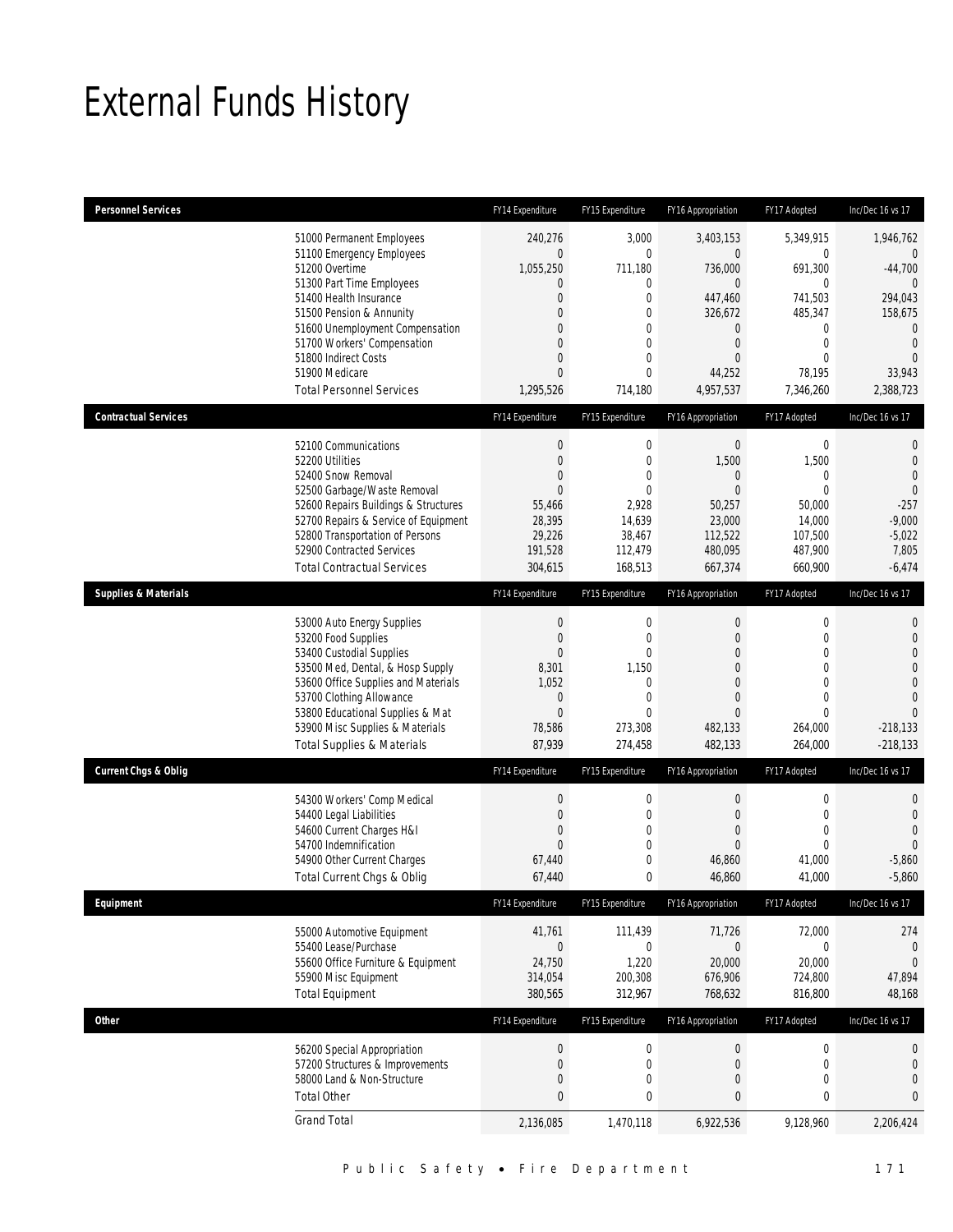## External Funds Personnel

| Title                           | Union<br>Code | Grade | Position | FY17 Salary | Title                        | Union<br>Code | Grade | Position | FY17 Salary  |
|---------------------------------|---------------|-------|----------|-------------|------------------------------|---------------|-------|----------|--------------|
| Fire Fighter-Advance Technician | IFF           | 01AT  | 2.00     | 150,664     | Fire Fighter-Technician      | IFF           | 011   | 7.00     | 521,632      |
| Fire Fighter-Technician         | IFF           | 01AT  | 1.00     | 74,475      | FireFighter                  | IFF           | 01    | 65.00    | 4,603,143    |
|                                 |               |       |          |             | <b>Total</b>                 |               |       | 75       | 5,349,915    |
|                                 |               |       |          |             | <b>Adjustments</b>           |               |       |          |              |
|                                 |               |       |          |             | <b>Differential Payments</b> |               |       |          | $\mathbf{0}$ |
|                                 |               |       |          |             | Other                        |               |       |          | $\mathbf{0}$ |
|                                 |               |       |          |             | Chargebacks                  |               |       |          | $\mathbf{0}$ |
|                                 |               |       |          |             | Salary Savings               |               |       |          | $\mathbf{0}$ |
|                                 |               |       |          |             | <b>FY17 Total Request</b>    |               |       |          | 5,349,915    |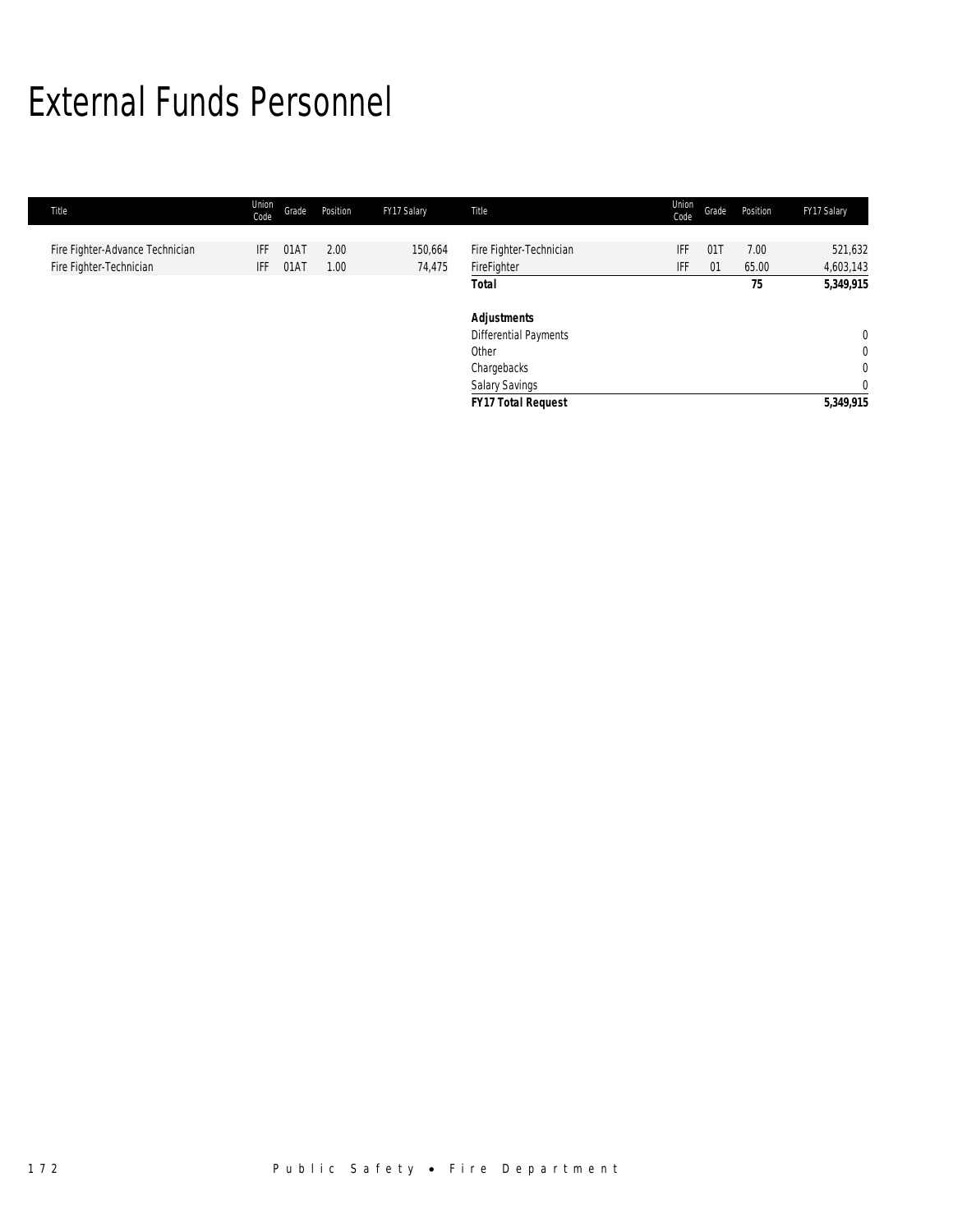## Program 1. Administration

## *Kathleen Judge, Manager, Organization 221100*

### *Program Description*

The Administration Program is responsible for the efficient daily management and administration of the Fire Department. Fire Administration coordinates all activities in other department programs. The command staff ensures that all orders and policies of the Fire Commissioner are coordinated and successfully implemented.

| <b>Operating Budget</b>             | Actual '14              | Actual '15              | Approp '16             | <b>Budget '17</b>       |
|-------------------------------------|-------------------------|-------------------------|------------------------|-------------------------|
| Personnel Services<br>Non Personnel | 20.312.128<br>6.080.582 | 12,790,187<br>5.942.380 | 9.558.805<br>5.261.885 | 10.376.844<br>6,401,832 |
| Total                               | 26,392,710              | 18,732,567              | 14,820,690             | 16,778,676              |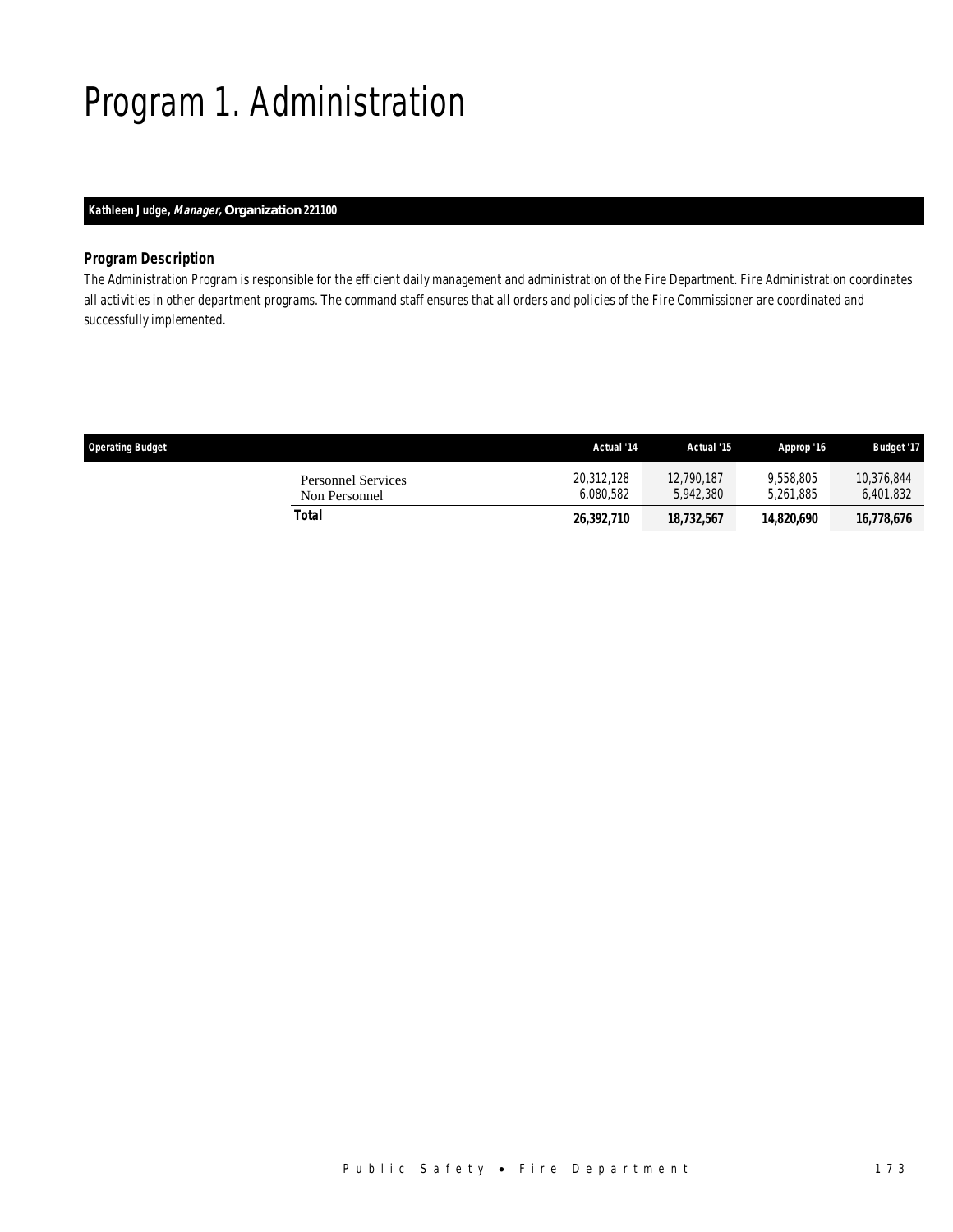# Program 2. Fire Suppression

## *Gerard Fontana, Manager, Organization 221200*

### *Program Description*

The Fire Suppression Program is responsible for extinguishing all fires and protecting life and property in emergencies for the citizens of Boston, and for surrounding communities on a mutual aid basis. The Fire Suppression Program force responds to hazardous material incidents as well as man-made and natural disasters.

| <b>Operating Budget</b>             | Actual '14               | Actual '15               | Approp '16               | <b>Budget '17</b>        |
|-------------------------------------|--------------------------|--------------------------|--------------------------|--------------------------|
| Personnel Services<br>Non Personnel | 141,784,840<br>3.749.340 | 157,392,203<br>4.159.399 | 160,909,070<br>4.590.029 | 162,014,320<br>6,893,534 |
| Total                               | 145,534,180              | 161,551,602              | 165,499,099              | 168,907,854              |
|                                     |                          |                          |                          |                          |

*Performance* 

### **Strategy:** To prepare and conduct training exercises for special events.

|                                                         | <b>Performance Measures</b>                                                                                             | Actual '14          | Actual '15            | Projected '16         | Target '17   |
|---------------------------------------------------------|-------------------------------------------------------------------------------------------------------------------------|---------------------|-----------------------|-----------------------|--------------|
|                                                         | Number of drills, exercises and special<br>events.                                                                      | 27                  | 56                    | 25                    | 25           |
|                                                         | <b>Strategy:</b> To provide highly trained and skilled EMT-First Responders delivering quality care in a timely manner. |                     |                       |                       |              |
|                                                         | <b>Performance Measures</b>                                                                                             | Actual '14          | Actual '15            | Projected '16         | Target '17   |
|                                                         | Medical incidents as a % of total incidents<br>Medical incidents responded to                                           | 45<br>32,661        | 44<br>35,158          | 44<br>35,993          | 43<br>35,250 |
| <b>Strategy:</b> To respond to all incidents and calls. |                                                                                                                         |                     |                       |                       |              |
|                                                         | <b>Performance Measures</b>                                                                                             | Actual '14          | Actual '15            | Projected '16         | Target '17   |
|                                                         | Avg. staffing per shift<br><b>Building/Structural Fires</b><br>Defective hydrants reported to the BWSC                  | 263<br>4.183<br>488 | 263<br>4.157<br>1,408 | 263<br>3.992<br>1,557 | 263<br>1,600 |
|                                                         | Fires responded to                                                                                                      | 5,835               | 6,066                 | 5,907                 |              |

| 488    | 8 U 4. | I CC. I | ,ouu   |
|--------|--------|---------|--------|
| 5.835  | 6.066  | 5.907   |        |
| 3.478  | 5.076  | 3.758   |        |
| 73.446 | 80.077 | 82.559  | 82.000 |
| 44     | 43     | 106     | 44     |
|        | 585    | 553     |        |
|        |        |         |        |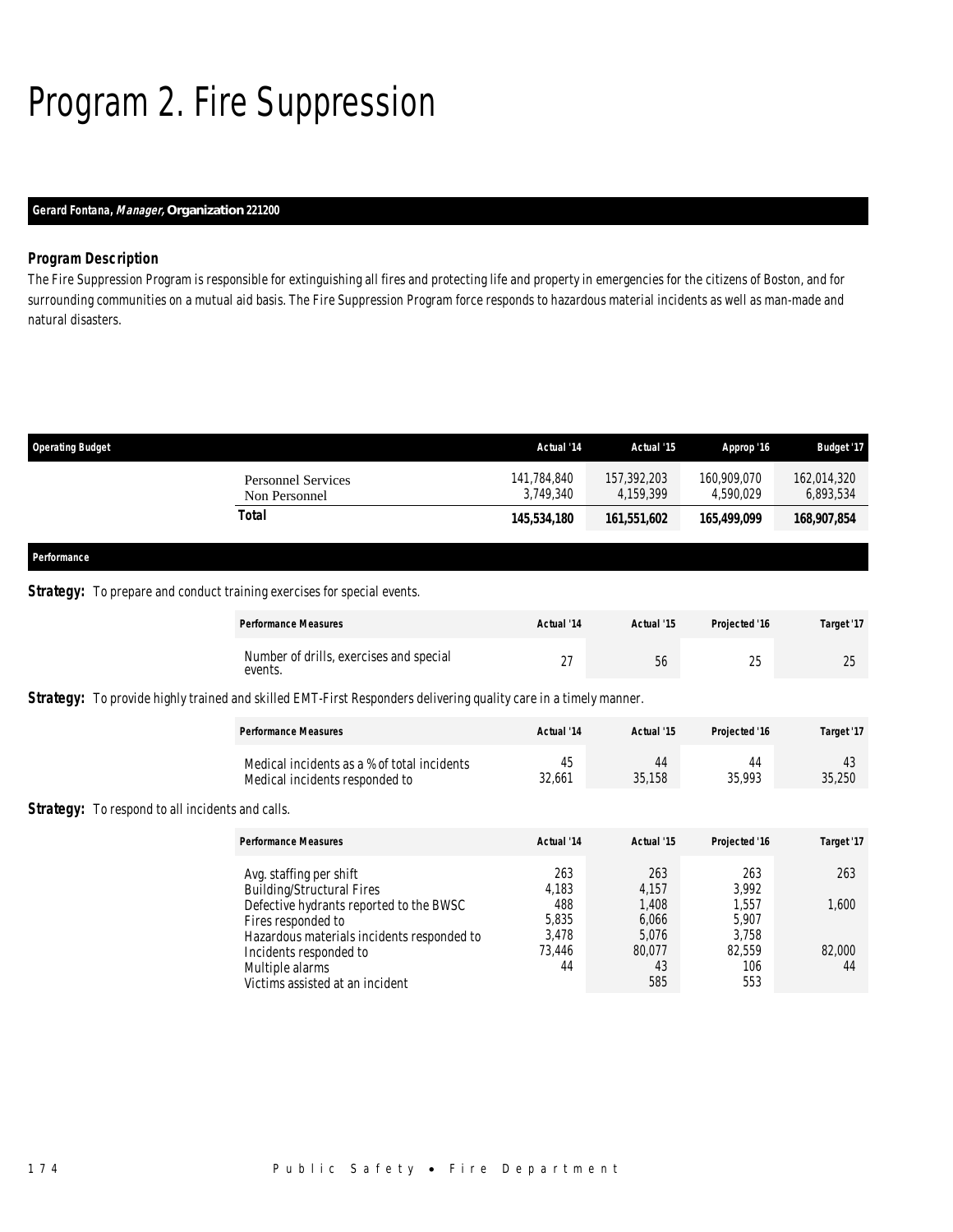## Program 3. Fire Alarm

## *Peter Clifford, Manager, Organization 221300*

## *Program Description*

The Fire Alarm Program is responsible for receiving alarms, dispatching apparatus, and control and movement of appropriate personnel and equipment. The program also monitors the status of all firefighting companies and is responsible for all communications, radios, electrical equipment, and appliances in the department.

| <b>Operating Budget</b>                    | Actual '14            | Actual '15            | Approp '16             | <b>Budget '17</b>      |
|--------------------------------------------|-----------------------|-----------------------|------------------------|------------------------|
| <b>Personnel Services</b><br>Non Personnel | 6,574,200<br>,320,881 | 6.961.226<br>.427.226 | 7.245.812<br>1.777.035 | 7,996,720<br>1,989,897 |
| Total                                      | 7,895,081             | 8,388,452             | 9,022,847              | 9,986,617              |
|                                            |                       |                       |                        |                        |

*Performance* 

**Strategy:** To respond to calls and incidents in a timely and efficient manner.

| <b>Performance Measures</b>                | Actual '14 | Actual '15 | Proiected '16 | Target '17 |
|--------------------------------------------|------------|------------|---------------|------------|
| % of calls responded to in under 4 minutes | 65%        | 54%        | 54%           | 68%        |
| Calls responded to in under 4 minutes      | 47.729     | 43.578     | 41.560        | 40,000     |
| Fire alarm boxes serviced per month        | 384        | 356        | 390           | 370        |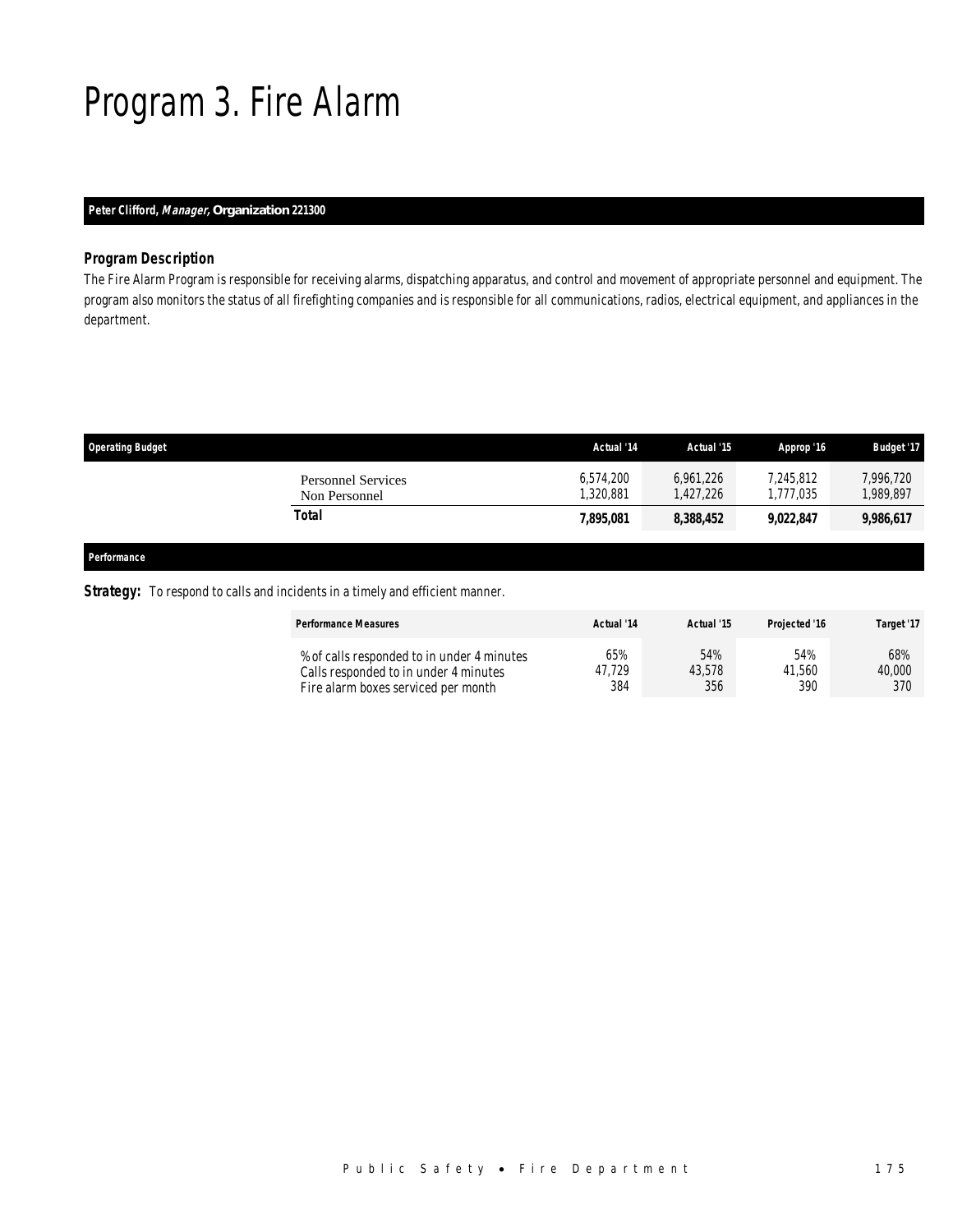## Program 4. Training

## *Michael E. Hocking, Manager, Organization 221400*

## *Program Description*

The Training Program is responsible for training new personnel and retraining existing personnel in firefighting and emergency medical and rescue techniques. This includes assisting eligible candidates in preparing for promotional examinations. The program also evaluates new tools and equipment.

| <b>Operating Budget</b> |                                            | Actual '14          | Actual '15          | Approp '16           | <b>Budget '17</b>    |
|-------------------------|--------------------------------------------|---------------------|---------------------|----------------------|----------------------|
|                         | <b>Personnel Services</b><br>Non Personnel | 3,793,423<br>43.088 | 4,514,667<br>50.558 | 4.445.795<br>277.461 | 4,327,403<br>280,564 |
|                         | <b>Total</b>                               | 3,836,511           | 4,565,225           | 4,723,256            | 4,607,967            |
| Performance             |                                            |                     |                     |                      |                      |

### **Strategy:** To initiate and supervise firefighter development.

| <b>Performance Measures</b>                                       | Actual '14 | Actual '15 | Projected '16 | Target '17 |
|-------------------------------------------------------------------|------------|------------|---------------|------------|
| Number of firefighters trained in new<br>techniques and materials | .869       | .750       | .632          | 2.000      |
| Number of firefighters trained on<br>defibrillators/EMT           | 2.138      | 4.912      | 2.796         | 4,000      |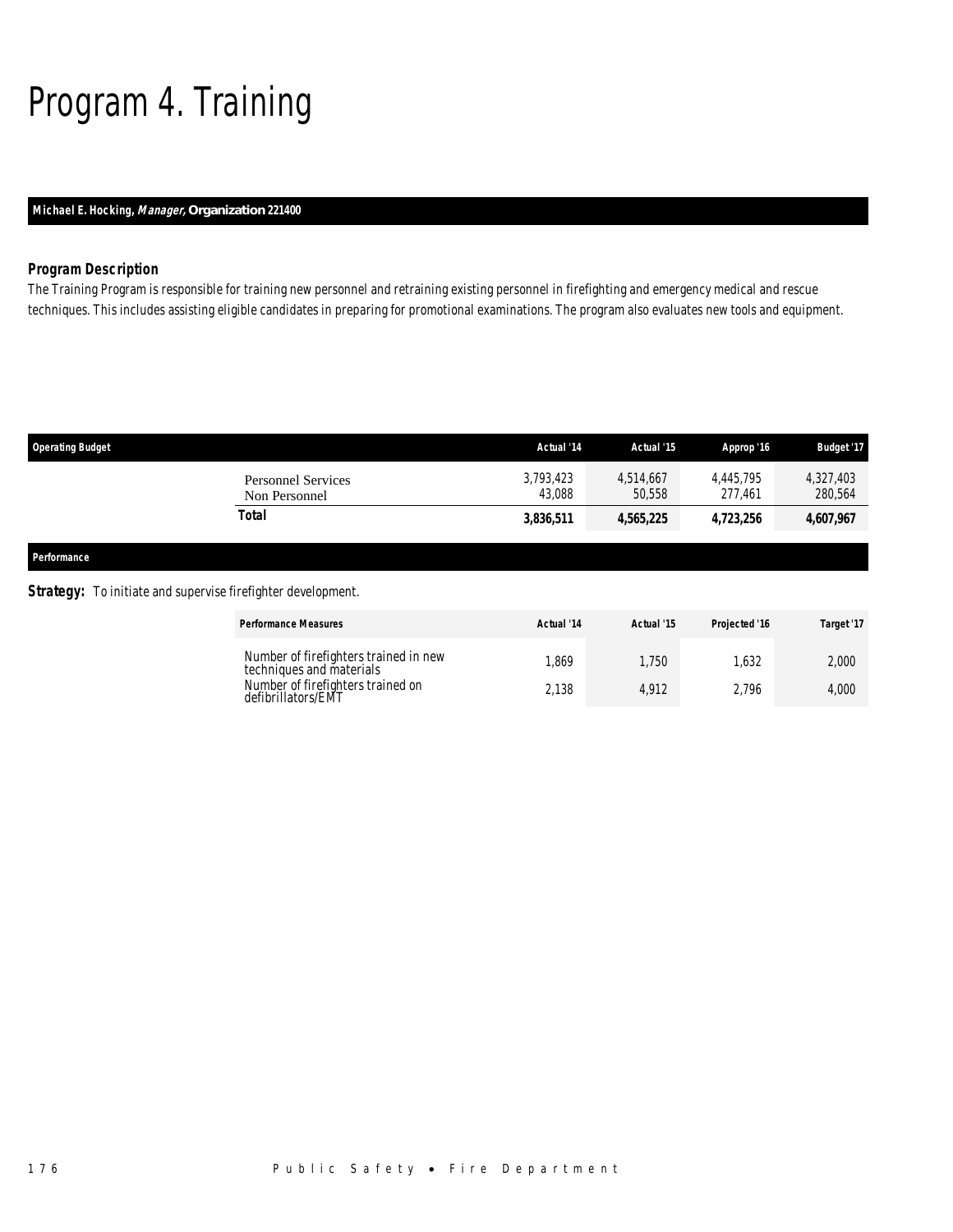## Program 5. Maintenance

## *John F. Walsh, Manager, Organization 221500*

## *Program Description*

The Maintenance Program is responsible for repair and evaluation of all apparatus and other vehicles assigned to the Fire Department. The program also evaluates, repairs, and provides supplies for the department's facilities.

| <b>Operating Budget</b>             | Actual '14             | Actual '15             | Approp '16             | <b>Budget '17</b>      |
|-------------------------------------|------------------------|------------------------|------------------------|------------------------|
| Personnel Services<br>Non Personnel | 2.417.558<br>4.794.727 | 2.650.335<br>4.955.912 | 2,537,273<br>5.691.524 | 3,061,892<br>4,939,695 |
| Total                               | 7,212,285              | 7,606,247              | 8,228,797              | 8,001,587              |

## *Performance*

## **Strategy:** To maintain all existing facilities.

| <b>Performance Measures</b>                                                                          | Actual '14        | Actual '15         | Projected '16 | Target '17         |
|------------------------------------------------------------------------------------------------------|-------------------|--------------------|---------------|--------------------|
| Repair calls to firehouses                                                                           | l,409             | 1,406              | 1,138         | 1,200              |
| <b>Strategy:</b> To perform scheduled preventive maintenance on apparatus and vehicles.              |                   |                    |               |                    |
| <b>Performance Measures</b>                                                                          | Actual '14        | Actual '15         | Projected '16 | Target '17         |
| Apparatus receiving preventative<br>maintenance<br>Avg. age of frontline apparatus<br>Total vehicles | .493<br>10<br>290 | 1,418<br>11<br>290 | 2.839<br>290  | 1,500<br>10<br>290 |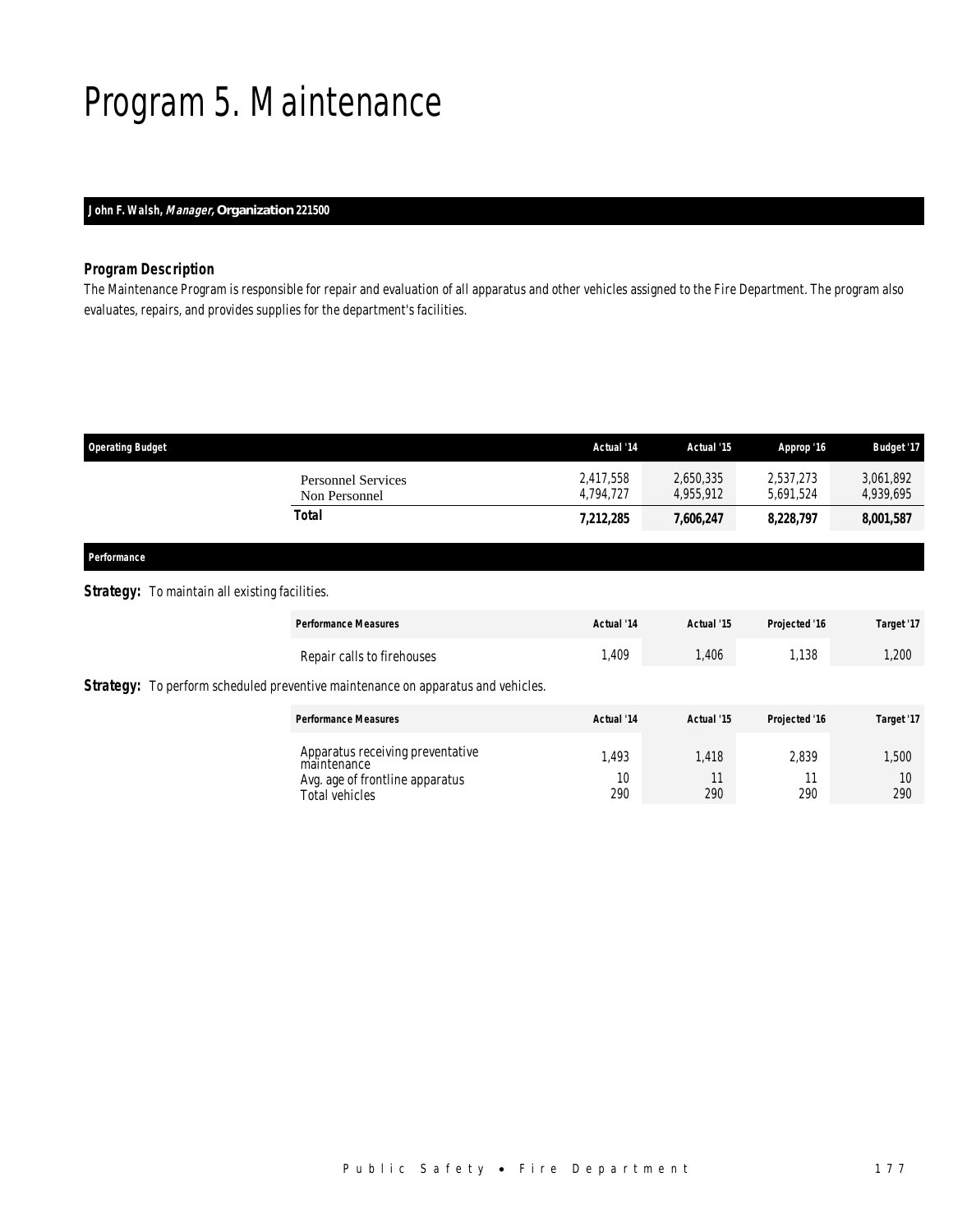## Program 6. Fire Prevention

## *John Dempsey, Manager, Organization 221600*

### *Program Description*

The Fire Prevention Program is responsible for decreasing fire incidents through engineering, education, and enforcement. Fire Prevention conducts awareness programs especially designed for the target audience and through media campaigns.

| <b>Operating Budget</b> |                           | Actual '14           | Actual '15            | Approp '16            | <b>Budget '17</b>     |
|-------------------------|---------------------------|----------------------|-----------------------|-----------------------|-----------------------|
| Non Personnel           | <b>Personnel Services</b> | 9,732,452<br>274.752 | 10,075,651<br>314,734 | 10,588,488<br>389.357 | 11,502,015<br>378,305 |
| <b>Total</b>            |                           | 10,007,204           | 10,390,385            | 10.977.845            | 11,880,320            |
|                         |                           |                      |                       |                       |                       |
| Performance             |                           |                      |                       |                       |                       |

### **Strategy:** To enforce city and state fire code regulations and to review all applications for compliance.

|                                                                                  | <b>Performance Measures</b>                                                                                                                                                        | Actual '14                    | Actual '15                         | Projected '16                 | Target '17                                    |
|----------------------------------------------------------------------------------|------------------------------------------------------------------------------------------------------------------------------------------------------------------------------------|-------------------------------|------------------------------------|-------------------------------|-----------------------------------------------|
|                                                                                  | Code inspections<br>Code violations issued                                                                                                                                         | 22.730<br>1,321               | 23,019<br>1,178                    | 23.278<br>1,142               | 23,000<br>1,200                               |
| <b>Strategy:</b> To maintain the conviction rate for fires resulting from arson. |                                                                                                                                                                                    |                               |                                    |                               |                                               |
|                                                                                  | <b>Performance Measures</b>                                                                                                                                                        | Actual '14                    | Actual '15                         | Projected '16                 | Target '17                                    |
|                                                                                  | % of fires in which cause is determined<br>Arrests<br>Cause and origin investigations<br>Conviction rate for fires resulting from arson<br>Court cases<br>Fires deemed intentional | 98%<br>306<br>17<br>70<br>125 | 97%<br>8<br>241<br>23<br>99<br>106 | 97%<br>312<br>20<br>107<br>50 | 98%<br><sub>6</sub><br>300<br>20<br>100<br>50 |

**Strategy:** To promote fire safety education programs aimed at reducing loss of life, injury and property damage resulting from preventable incidents.

| <b>Performance Measures</b>  | Actual '14               | Actual '15 | Projected '16 | Target '17 |
|------------------------------|--------------------------|------------|---------------|------------|
| Fire education sites visited | $\overline{\phantom{a}}$ | 136        | $\sim$        | 100        |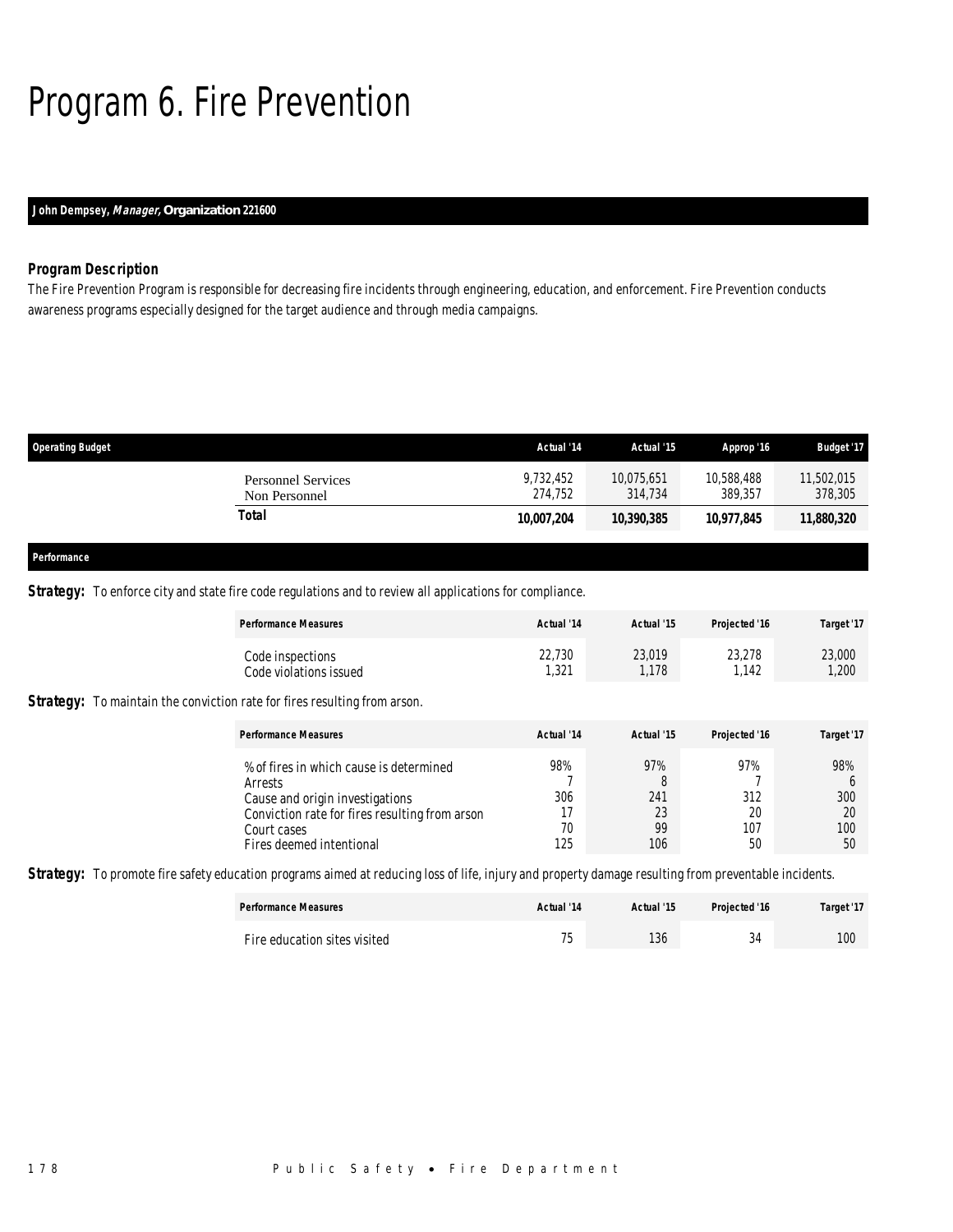# Program 7. Firefighter Safety, Health and Wellness

## *Gregory J. Mackin, Manager, Organization 221800*

## *Program Description*

The Firefighter Safety, Health and Wellness program works to protect and promote the well-being of Firefighters as they perform physically challenging responsibilities. The program includes creating awareness through fitness and medical evaluations, encouraging physical fitness and healthy eating and living, improving personal protective equipment, and providing safe driver training. Firefighters who are more physically fit, in addition to benefiting from general wellness benefits, encounter fewer workplace injuries from physically challenging repetitive situations.

| <b>Operating Budget</b>                    | Actual '14 | Actual '15 | Approp '16        | <b>Budget '17</b> |
|--------------------------------------------|------------|------------|-------------------|-------------------|
| <b>Personnel Services</b><br>Non Personnel |            |            | 396,032<br>54,250 | 760,094<br>67,250 |
| Total                                      | О          | 0          | 450.282           | 827,344           |
|                                            |            |            |                   |                   |

### *Performance*

**Strategy:** To provide the best medical and rehabilitative service available to all injured firefighters to ensure their timely return to work.

| <b>Performance Measures</b>                                                           | Actual '14 | Actual '15 | Projected '16 | Target '17 |
|---------------------------------------------------------------------------------------|------------|------------|---------------|------------|
| # of new injuries reported                                                            | 798        | 838        | 942           | 1.000      |
| Avg. # of firefighters per tour absent due to<br>injury and have filed for disability | 24         | 23         |               | 24         |
| Total uniformed personnel (as of Jan 1)                                               | .469       | .480       | 1.481         | .502       |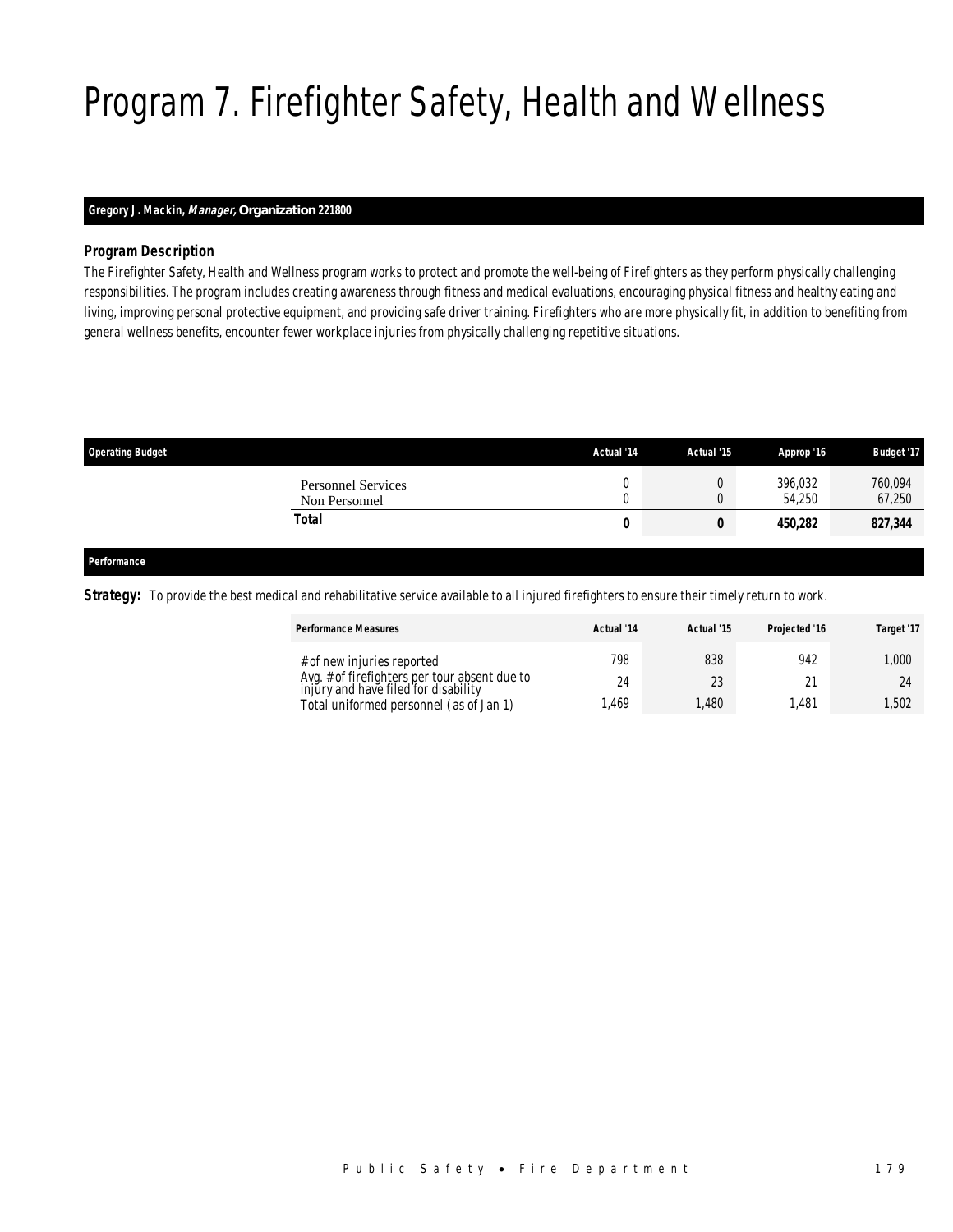## External Funds Projects

#### *Assistance to Firefighters Grant Program/Safer*

#### *Project Mission*

Funding provided from the US Department of Homeland Security, Preparedness Directorate's Office of Grants and Training, in cooperation with the United States Fire Administration under a competitive federal grant program. The program breaks down into three primary components: 1. the Assistance to Firefighters Grant (AFG) works to meet the firefighting and emergency response needs of fire departments and nonaffiliated emergency medical services organizations; 2. the Safer (Staffing for Adequate Fire and Emergency Response) Grant program provides funding directly to the fire department (Fire Prevention) in order to help increase the number of trained, "front-line" firefighters available in the City; 3. the Fire Prevention and Safety Grants (FP&S) grants support projects that enhance the safety of the public and firefighters from fire and related hazards. The primary goal is to target high-risk populations, firefighter safety and mitigate high incidences of death and injury. Since FY2007, the department has been awarded six grants from these programs for the purchase of firefighting and personal protective equipment such as computer terminals, computer tablets, protective rescue boots, mobile portable radios and other communications equipment. In addition, for the first time in FY2009, the program funded a rear mounted aerial ladder truck for deployment in the department's fleet.

#### *Buffer Zone Protection Program (BZPP)*

#### *Project Mission*

The BZPP provides funding to increase the preparedness capabilities of jurisdictions responsible for the safety and security of communities surrounding high-priority pre-designated critical infrastructure and key resource (CIKR) assets, including chemical facilities, financial institutions, nuclear and electric power plants, dams, stadiums, and other high-risk/high-consequence facilities, through allowable planning and equipment acquisition. Funding provided from the US Department of Homeland Security, through the Executive Office of Public Safety and Security Office of Grants and Research.

#### *Fire Alarm*

#### *Project Mission*

Funding is provided by the Massachusetts Department of Transportation to fund the relocation and/or replacement of Boston Fire Department equipment and infrastructure relating to the fire alarm box system. This will encompass three projects to include Dorchester Avenue, River Street and Morton Street.

*Fire Prevention and Education Fund* 

#### *Project Mission*

This fund is supported by donations from private businesses, organizations, foundations, and individuals. It will be used to promote fire prevention and fire safety education.

#### *Hazmat Materials Response*

#### *Project Mission*

A grant awarded through the Commonwealth of Massachusetts Executive Office of Public Safety for the Hazardous Materials Response Teams and for the Training Academy. This grant provides for additional training of BFD HazMat personnel and equipment.

### *Hazmat Recovery Fund*

#### *Project Mission*

Authorized by Ch.21E of Mass. General Laws, the Hazmat Recovery Fund provides the department with the authority to invoice private vehicles and companies for responses the department makes to hazmat spills and incidents. Funds are received on a per incident basis. The funds received can only be used to re-supply the hazmat team for supplies, materials, and instruments and other equipment. This revolving fund is authorized by (Chapter 44, Section 53E ½).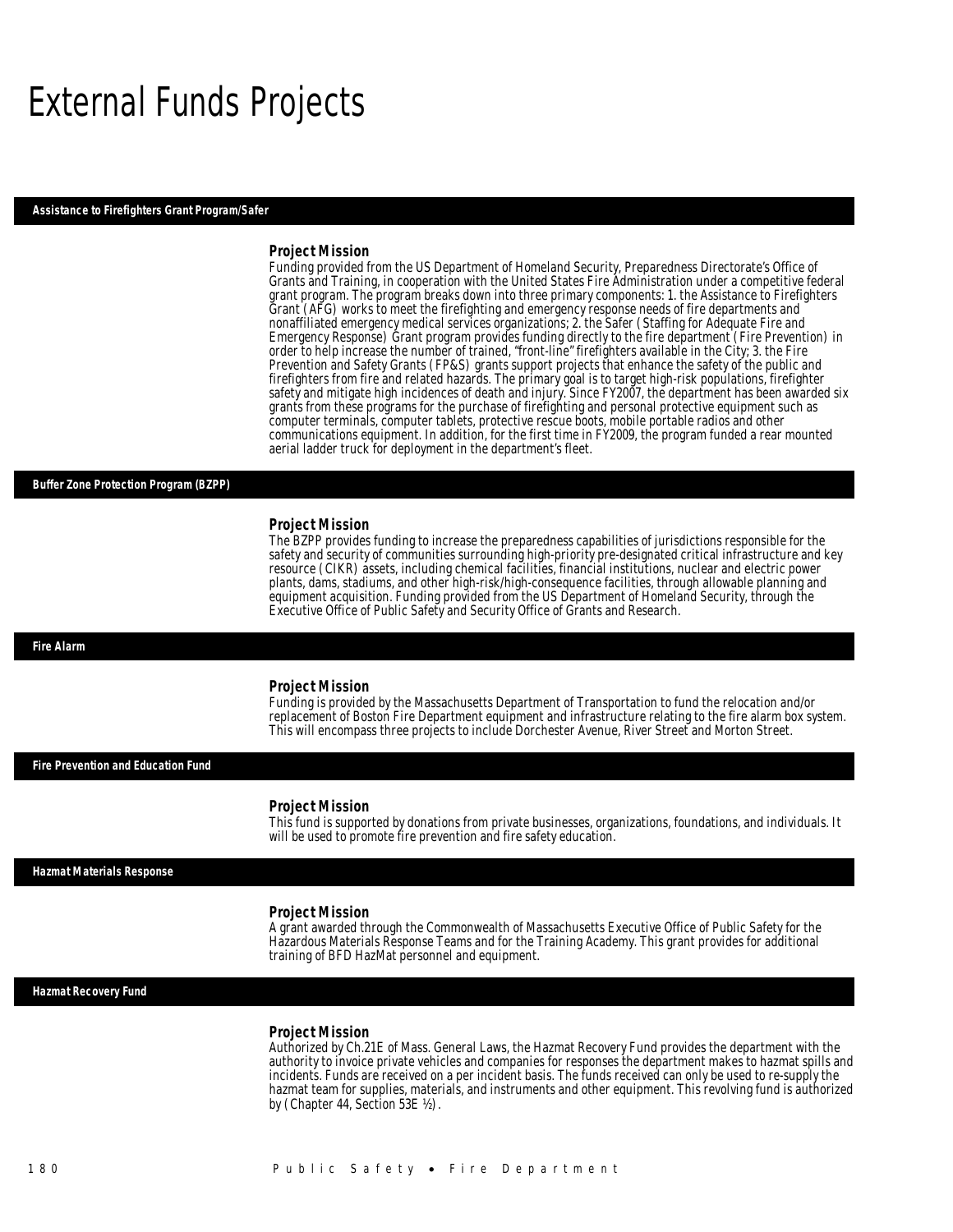A revolving fund authorized by (Chapter 44, Section 53E ½) for personnel costs associated with the Massachusetts Oil and Hazardous Materials Release Prevention and Response Act. The Fire Department shall be authorized to expend from such fund for the purpose of paying employee salary and related costs.

*Port Security Program Grant* 

#### *Project Mission*

Funded through the U.S. Department of Homeland Security, the Port Security Program Grant will fund underwater hazardous device response training.

*Safety, Health and Wellness* 

#### *Project Mission*

This fund is supported by donations from private businesses, organizations, foundations, and individuals. It will be used to promote policies and procedures that will provide equipment, information, education, and training on firefighter health, wellness and safety.

*State Training Grant* 

#### *Project Mission*

Funded through the Commonwealth of Massachusetts Executive Office of Public Safety, for the purpose of providing equipment, training and administrative support for the BFD Training Academy on Moon Island.

*The Last Call Foundation* 

#### *Project Mission*

Funding provided by the foundation to the Boston Fire Department to develop technology to create lightweight fire-resistant hoses and to install commercial washing machines that remove toxins from a fire fighter's clothing in all fire houses.

*Training Academy Revolving Fund* 

#### *Project Mission*

A revolving fund authorized by (Chapter 44, Section 53E ½) for the purposes of purchasing training equipment, certifying instructors, updating facilities and providing funds for other training needs not otherwise budgeted for. This fund shall be funded by receipts for tuition and other fees paid by outside departments for use of BFD facilities and resources.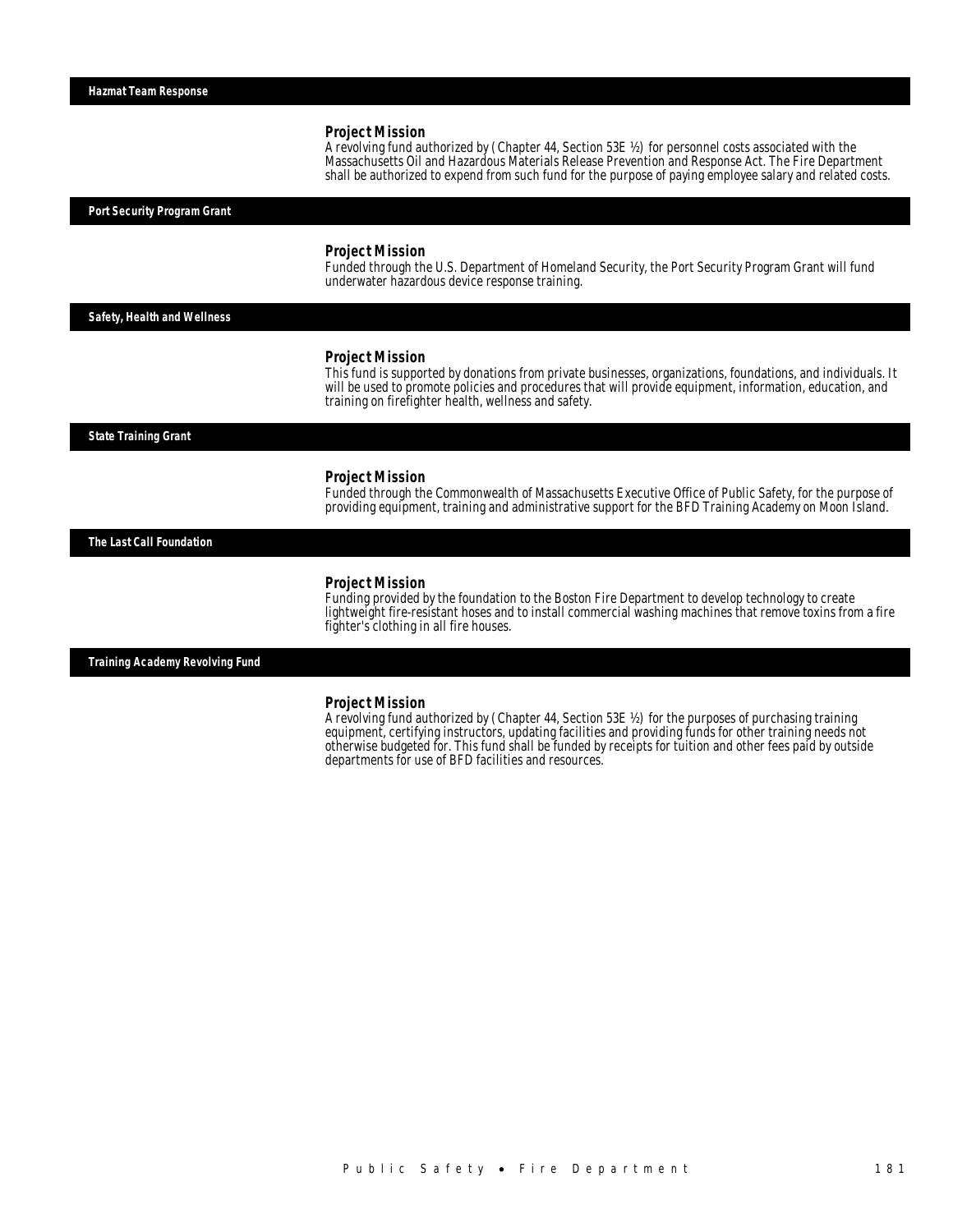# Fire Department Capital Budget

### *Overview*

The Fire Department continues to improve the fire protection and emergency services vital to neighborhood safety and security through capital investment in state-of-the-art technology and equipment. The five-year plan also includes plans to renovate fire stations across the City in order to maintain the Boston Fire Department's standing as one of the best in the nation.

## *FY17 Major Initiatives*

- To further the departmental priorities of Firefighter health and safety, planning for replacing the diesel exhaust systems in firehouses will begin.
- The department will purchase four new Ladder trucks and one Tower Ladder truck as part of a multi-year fire apparatus replacement plan.
- Design for a new fire station replacing Engine 42 in Egleston Square is underway.
- Design for a new fire station replacing Engine 17 in Dorchester will begin.
- Roof and masonry construction work will begin at firehouses for Engine 5, Engine 4, Engine 14, and Engine 55.
- HVAC and lighting upgrades will continue at various fire stations, to improve energy efficiency and take advantage of utility rebates.

| <b>Capital Budget Expenditures</b> | Total Actual '14 | Total Actual '15 |           | Estimated '16  Total Projected '17 |
|------------------------------------|------------------|------------------|-----------|------------------------------------|
| Total Department                   | 2,940,449        | 3.705.320        | 7,147,000 | 8,238,400                          |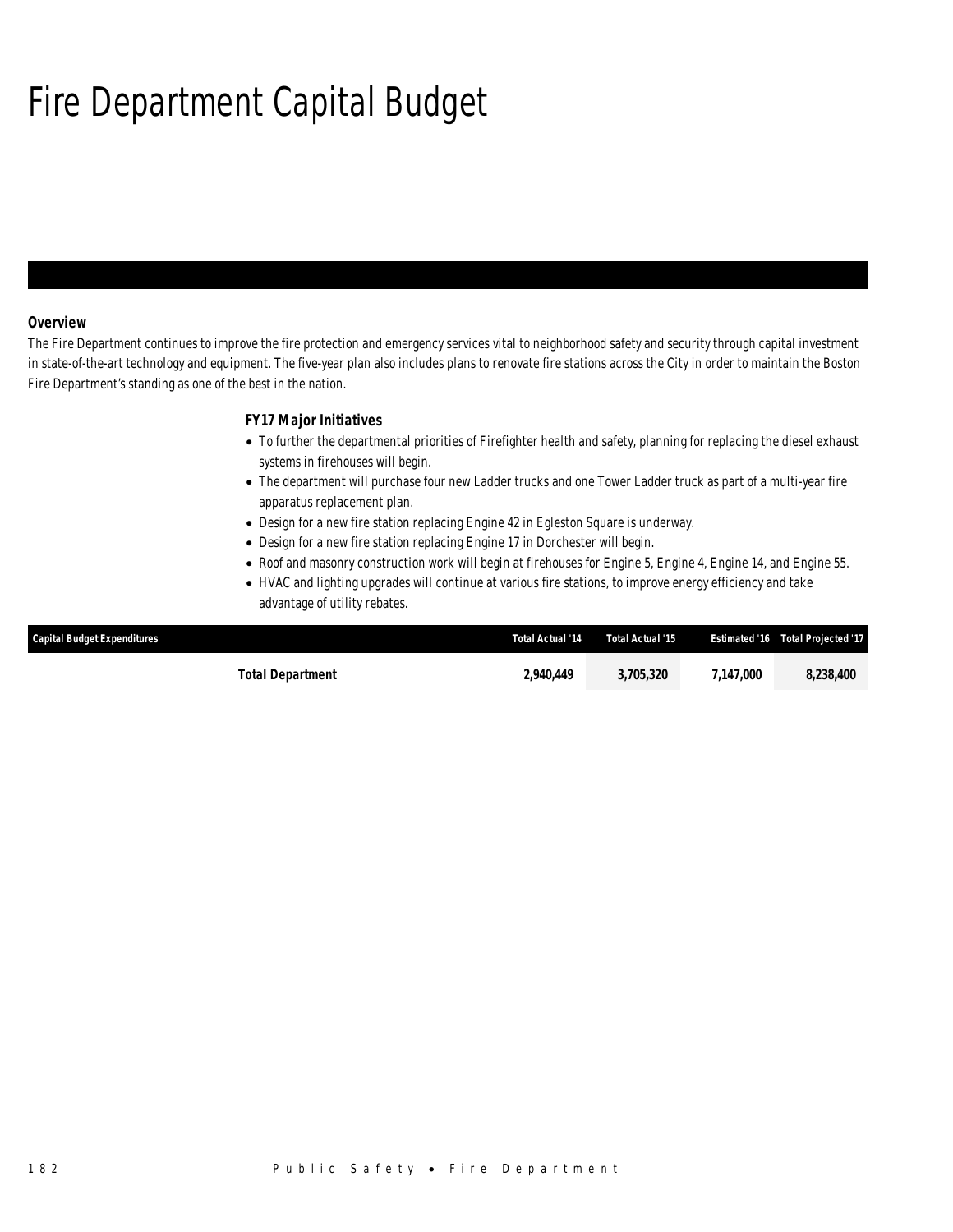### *BUILDING ENVELOPE REPAIRS AT VARIOUS STATIONS*

*Project Mission*

 Building and envelope repairs at Engine 29, 32, 37, 53 and 56. *Managing Department,* Public Facilities Department *Status,* To Be Scheduled*Location,* Various neighborhoods *Operating Impact,* No

| <b>Authorizations</b> |                                          |          |                  |             |             |                  |
|-----------------------|------------------------------------------|----------|------------------|-------------|-------------|------------------|
|                       |                                          |          |                  |             | Non Capital |                  |
|                       | Source                                   | Existing | <b>FY17</b>      | Future      | Fund        | Total            |
|                       | City Capital                             | 230,000  | 1,787,500        | $\left($    | 0           | 2,017,500        |
|                       | Grants/Other                             |          |                  | $\left($    |             | $\left( \right)$ |
|                       | Total                                    | 230,000  | 1.787.500        | $\mathbf 0$ | 0           | 2,017,500        |
|                       | <b>Expenditures (Actual and Planned)</b> |          |                  |             |             |                  |
|                       |                                          | Thru     |                  |             |             |                  |
|                       | Source                                   | 6/30/15  | <b>FY16</b>      | <b>FY17</b> | FY18-21     | Total            |
|                       | City Capital                             | 0        | $\Omega$         | 230,000     | 1,787,500   | 2,017,500        |
|                       | Grants/Other                             | 0        | $\left( \right)$ |             |             | 0                |
|                       | Total                                    | 0        | 0                | 230,000     | 1,787,500   | 2,017,500        |
|                       |                                          |          |                  |             |             |                  |

## *COMPUTER SWITCH CONNECTIONS*

*Project Mission*

 Replace computer connections from Firehouses back to Headquarters. *Managing Department,* Fire Department *Status,* New Project*Location,* Citywide *Operating Impact,* Yes

| <b>Authorizations</b>                    |                  |             |             |             |          |
|------------------------------------------|------------------|-------------|-------------|-------------|----------|
|                                          |                  |             |             | Non Capital |          |
| Source                                   | Existing         | <b>FY17</b> | Future      | Fund        | Total    |
| City Capital                             | $\left( \right)$ | 245,000     | 0           | 0           | 245,000  |
| Grants/Other                             | 0                |             | 0           | 0           | 0        |
| Total                                    | 0                | 245,000     | $\mathbf 0$ | 0           | 245,000  |
| <b>Expenditures (Actual and Planned)</b> |                  |             |             |             |          |
|                                          | Thru             |             |             |             |          |
| Source                                   | 6/30/15          | <b>FY16</b> | <b>FY17</b> | FY18-21     | Total    |
| City Capital                             | 0                | 0           | 245,000     | 0           | 245,000  |
| Grants/Other                             | $\left($         | 0           | 0           | 0           | $\left($ |
| Total                                    | $\mathbf 0$      | $\theta$    | 245,000     | 0           | 245,000  |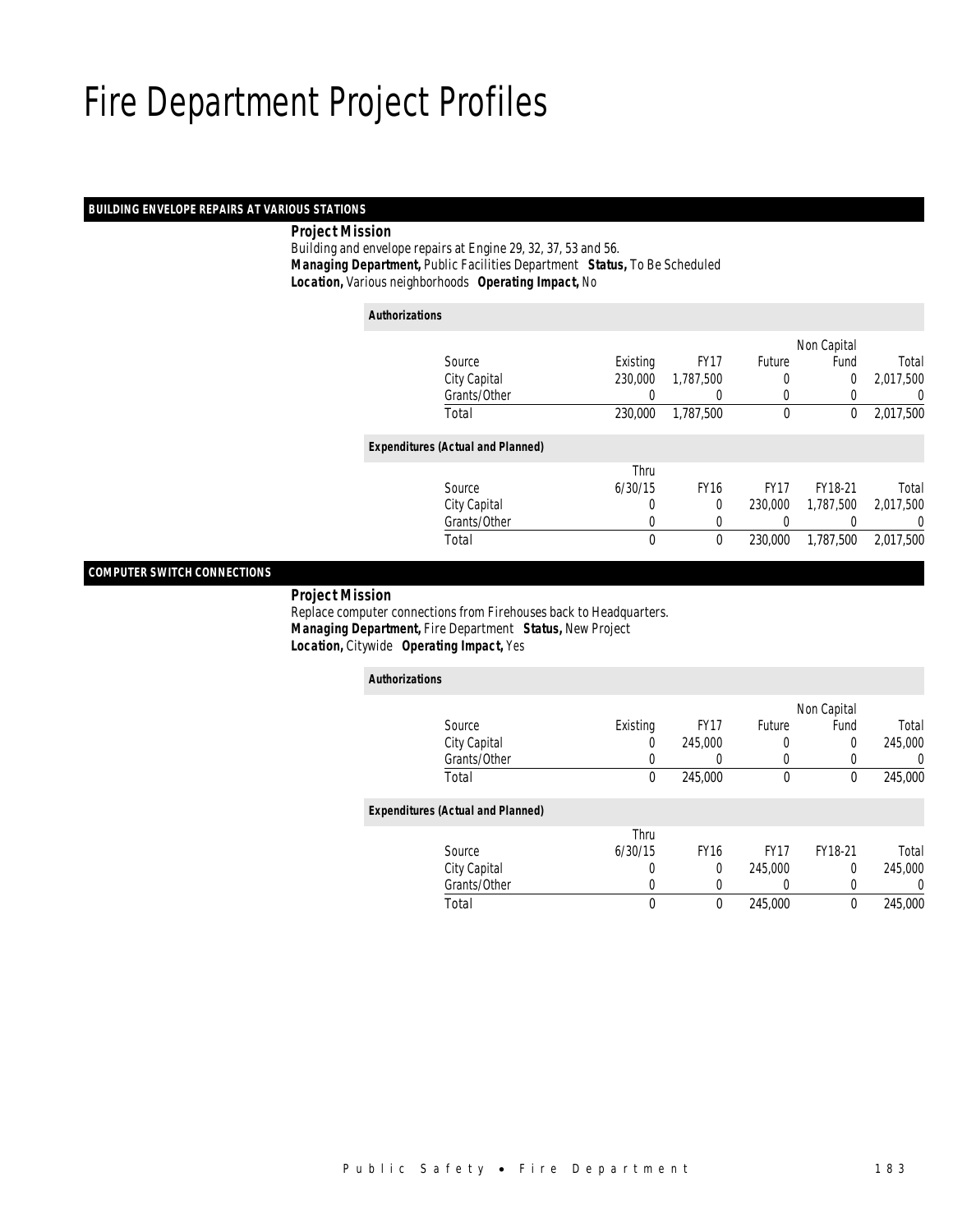### *CRITICAL FACILITY REPAIRS*

## *Project Mission*

A critical repair fund to be used for emergency repairs to Fire Department facilities including roofs, windows, masonry, electrical, and HVAC systems.

*Managing Department,* Fire Department *Status,* Annual Program

*Location,* Various neighborhoods *Operating Impact,* No

| <b>Authorizations</b>                    |             |             |             |             |                  |
|------------------------------------------|-------------|-------------|-------------|-------------|------------------|
|                                          |             |             |             | Non Capital |                  |
| Source                                   | Existing    | <b>FY17</b> | Future      | Fund        | Total            |
| City Capital                             | 375,000     | 375,000     | 975,000     | 0           | 1,725,000        |
| Grants/Other                             | O           |             |             | 0           | $\left( \right)$ |
| Total                                    | 375,000     | 375,000     | 975,000     | 0           | 1,725,000        |
| <b>Expenditures (Actual and Planned)</b> |             |             |             |             |                  |
|                                          | Thru        |             |             |             |                  |
| Source                                   | 6/30/15     | <b>FY16</b> | <b>FY17</b> | FY18-21     | Total            |
| City Capital                             | 0           | 375,000     | 375,000     | 975,000     | 1,725,000        |
| Grants/Other                             | 0           |             | 0           | 0           | 0                |
| Total                                    | $\mathbf 0$ | 375,000     | 375,000     | 975,000     | 1.725.000        |

## *DIESEL EXHAUST SYSTEM REPLACEMENT*

 *Project Mission* Replace diesel exhaust systems at all locations. *Managing Department,* Public Facilities Department *Status,* To Be Scheduled*Location,* Various neighborhoods *Operating Impact,* No

| <b>Authorizations</b>                    |          |             |             |              |           |
|------------------------------------------|----------|-------------|-------------|--------------|-----------|
|                                          |          |             |             | Non Capital  |           |
| Source                                   | Existing | <b>FY17</b> | Future      | Fund         | Total     |
| City Capital                             | 150,000  | 1,500,000   | 2,867,000   | 0            | 4,517,000 |
| Grants/Other                             |          |             |             | 0            | 0         |
| Total                                    | 150,000  | 1,500,000   | 2,867,000   | $\mathbf{0}$ | 4,517,000 |
| <b>Expenditures (Actual and Planned)</b> |          |             |             |              |           |
|                                          | Thru     |             |             |              |           |
| Source                                   | 6/30/15  | <b>FY16</b> | <b>FY17</b> | FY18-21      | Total     |
| City Capital                             | O        | 0           | 317,000     | 4.200.000    | 4,517,000 |
| Grants/Other                             | 0        | 0           |             |              | 0         |
| Total                                    | 0        | $\Omega$    | 317,000     | 4.200.000    | 4,517,000 |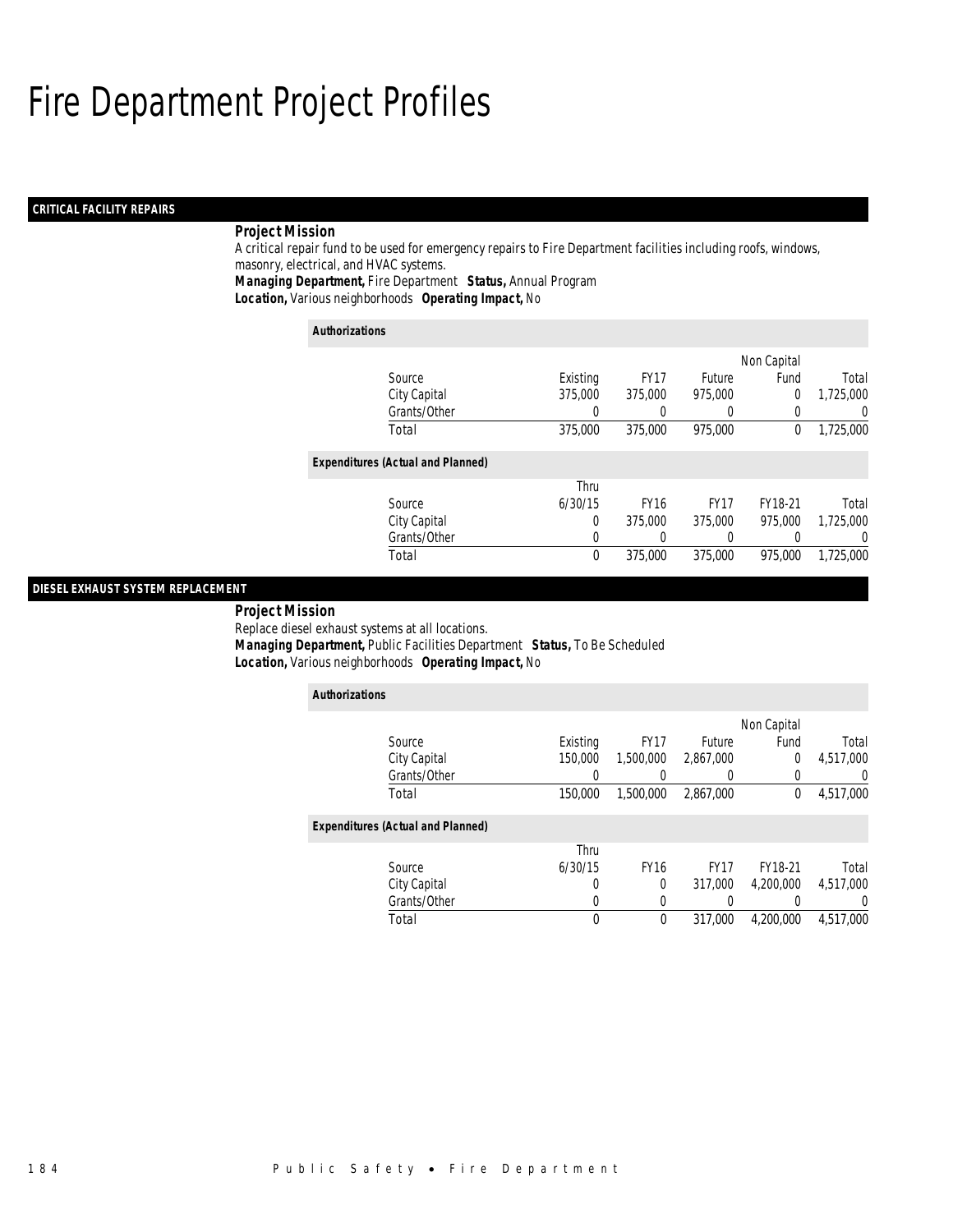## *ENGINE 17*

## *Project Mission*

 Design and construct a new fire station.*Managing Department,* Public Facilities Department *Status,* To Be Scheduled

*Location,* Dorchester *Operating Impact,* Yes

| <b>Authorizations</b>                    |              |                  |             |                  |             |            |
|------------------------------------------|--------------|------------------|-------------|------------------|-------------|------------|
|                                          |              |                  |             |                  | Non Capital |            |
| Source                                   |              | Existing         | <b>FY17</b> | <b>Future</b>    | Fund        | Total      |
| City Capital                             |              | 1,600,000        | 0           | 11,400,000       | 0           | 13,000,000 |
|                                          | Grants/Other | $\left( \right)$ | 0           | $\left( \right)$ | 0           | 0          |
| Total                                    |              | 1,600,000        | 0           | 11,400,000       | $\Omega$    | 13,000,000 |
| <b>Expenditures (Actual and Planned)</b> |              |                  |             |                  |             |            |
|                                          |              | Thru             |             |                  |             |            |
| Source                                   |              | 6/30/15          | <b>FY16</b> | <b>FY17</b>      | FY18-21     | Total      |
| City Capital                             |              | 0                | $\Omega$    | 250,000          | 12.750.000  | 13,000,000 |
|                                          | Grants/Other | 0                |             |                  |             | 0          |
| Total                                    |              | 0                | 0           | 250,000          | 12,750,000  | 13,000,000 |
|                                          |              |                  |             |                  |             |            |

### *ENGINE 33*

### *Project Mission*

 Building renovations including envelope repairs, door and window replacement and interior improvements including building systems.

*Managing Department,* Public Facilities Department *Status,* To Be Scheduled*Location,* Back Bay *Operating Impact,* Yes

| <b>Authorizations</b>                    |          |             |             |             |                  |
|------------------------------------------|----------|-------------|-------------|-------------|------------------|
|                                          |          |             |             | Non Capital |                  |
| Source                                   | Existing | <b>FY17</b> | Future      | Fund        | Total            |
| City Capital                             |          | 0           | 800,000     | 0           | 800,000          |
| Grants/Other                             | U        |             | 0           | 0           | 0                |
| Total                                    | $\theta$ | 0           | 800,000     | 0           | 800,000          |
| <b>Expenditures (Actual and Planned)</b> |          |             |             |             |                  |
|                                          | Thru     |             |             |             |                  |
| Source                                   | 6/30/15  | <b>FY16</b> | <b>FY17</b> | FY18-21     | Total            |
| City Capital                             | 0        | 0           | 0           | 800,000     | 800,000          |
| Grants/Other                             | 0        | 0           | 0           |             | $\left( \right)$ |
| Total                                    | 0        | 0           | 0           | 800,000     | 800,000          |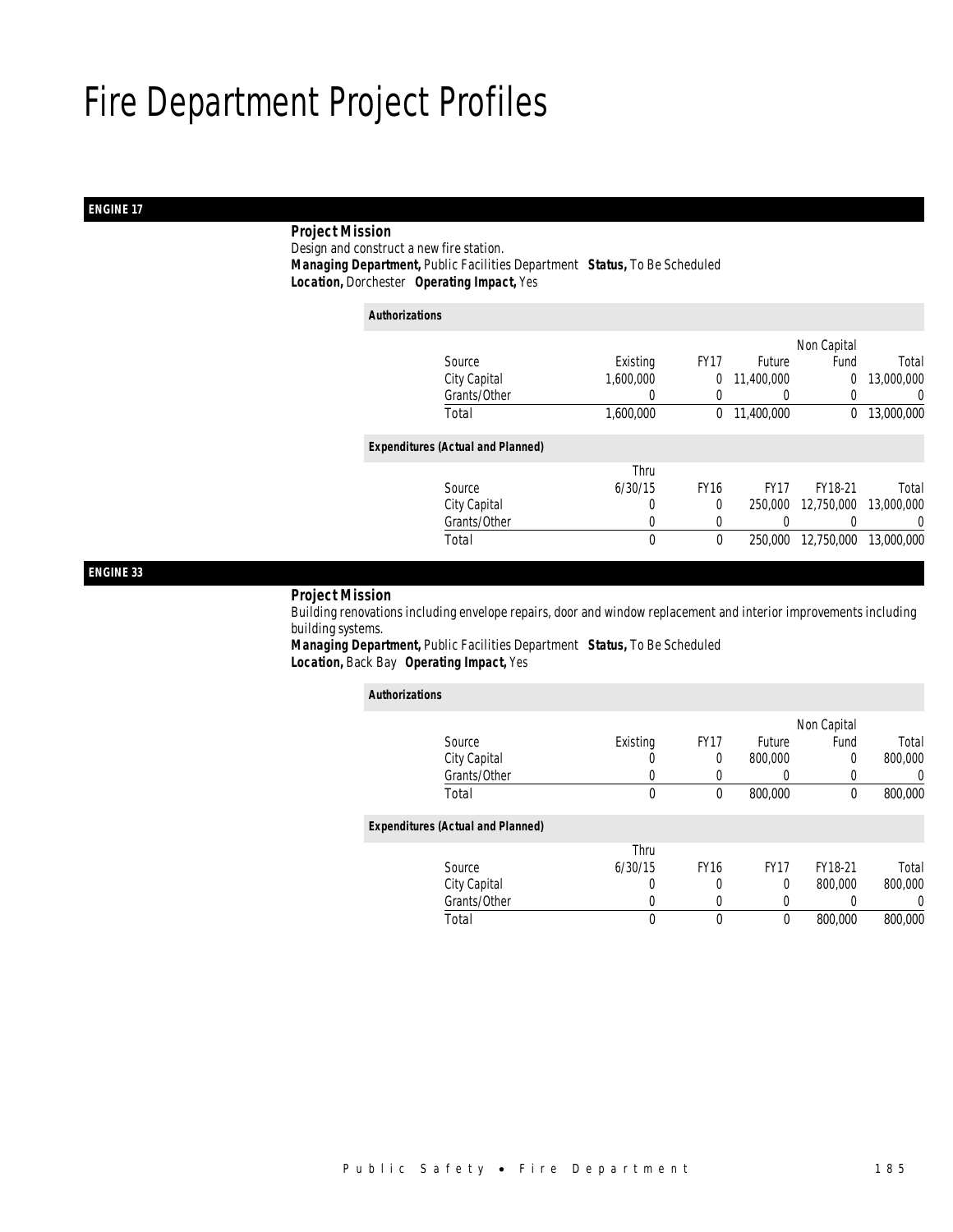## *ENGINE 42*

## *Project Mission*

Design and construct a new fire station. *Managing Department,* Public Facilities Department *Status,* In Design*Location,* Roxbury *Operating Impact,* Yes

| <b>Authorizations</b>                    |           |             |             |             |            |
|------------------------------------------|-----------|-------------|-------------|-------------|------------|
|                                          |           |             |             | Non Capital |            |
| Source                                   | Existing  | <b>FY17</b> | Future      | Fund        | Total      |
| City Capital                             | 1,100,000 | 8,900,000   | 0           | $\mathbf 0$ | 10,000,000 |
| Grants/Other                             | 0         | 0           | 0           | 0           | 0          |
| Total                                    | 1,100,000 | 8,900,000   | $\mathbf 0$ | 0           | 10,000,000 |
| <b>Expenditures (Actual and Planned)</b> |           |             |             |             |            |
|                                          | Thru      |             |             |             |            |
| Source                                   | 6/30/15   | <b>FY16</b> | <b>FY17</b> | FY18-21     | Total      |
| City Capital                             | $\Omega$  | 50,000      | 790,000     | 9.160.000   | 10,000,000 |
| Grants/Other                             | 0         | 0           |             |             | $\Omega$   |
| Total                                    | 0         | 50,000      | 790,000     | 9,160,000   | 10,000,000 |

### *ENGINE 5*

#### *Project Mission*

Building envelope repairs including roof replacement, masonry re-pointing, gutter replacement, waterproofing, flashing repairs, window and door repairs and drainage improvements. . *Managing Department,* Public Facilities Department *Status,* In Design

### *Location,* East Boston *Operating Impact,* No

| <b>Authorizations</b>                    |          |             |             |             |                |
|------------------------------------------|----------|-------------|-------------|-------------|----------------|
|                                          |          |             |             | Non Capital |                |
| Source                                   | Existing | <b>FY17</b> | Future      | Fund        | Total          |
| City Capital                             | 925,000  | 1,000,000   | 0           | $\Omega$    | 1,925,000      |
| Grants/Other                             | 0        |             | 0           | 0           | $\overline{0}$ |
| Total                                    | 925,000  | 1.000.000   | $\mathbf 0$ | $\mathbf 0$ | 1,925,000      |
| <b>Expenditures (Actual and Planned)</b> |          |             |             |             |                |
|                                          | Thru     |             |             |             |                |
| Source                                   | 6/30/15  | <b>FY16</b> | <b>FY17</b> | FY18-21     | Total          |
| City Capital                             | 4.711    | 400,000     | 1.000.000   | 520.290     | 1.925.000      |
| Grants/Other                             | 0        |             | 0           |             |                |
| Total                                    | 4,711    | 400,000     | 1.000.000   | 520.290     | 1.925.000      |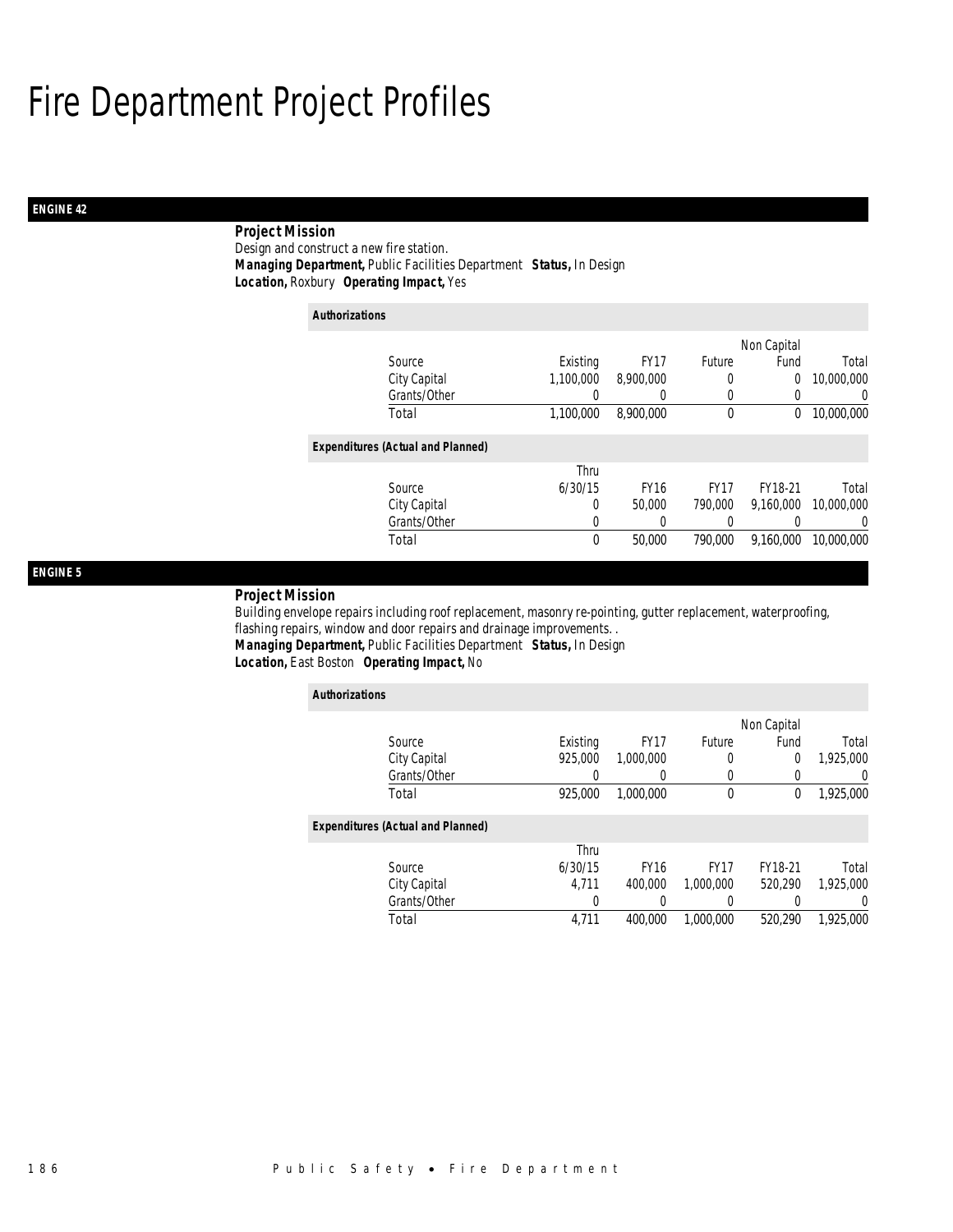## *ENGINE 50*

## *Project Mission*

 Full building renovation including exterior masonry work, upgrades to building systems, and widening of apparatus doors.

*Managing Department,* Public Facilities Department *Status,* In Design

*Location,* Charlestown *Operating Impact,* Yes

| <b>Authorizations</b> |                                          |          |             |             |             |           |
|-----------------------|------------------------------------------|----------|-------------|-------------|-------------|-----------|
|                       |                                          |          |             |             | Non Capital |           |
|                       | Source                                   | Existing | <b>FY17</b> | Future      | Fund        | Total     |
|                       | City Capital                             | 900,000  | 2,610,000   | 0           | $\mathbf 0$ | 3,510,000 |
|                       | Grants/Other                             | 0        | 0           | 0           | 0           | 0         |
|                       | Total                                    | 900.000  | 2,610,000   | $\mathbf 0$ | 0           | 3,510,000 |
|                       | <b>Expenditures (Actual and Planned)</b> |          |             |             |             |           |
|                       |                                          | Thru     |             |             |             |           |
|                       | Source                                   | 6/30/15  | <b>FY16</b> | <b>FY17</b> | FY18-21     | Total     |
|                       | City Capital                             | 0        | 50,000      | 200,000     | 3.260.000   | 3,510,000 |
|                       | Grants/Other                             | 0        |             | 0           |             | 0         |
|                       | Total                                    | $\theta$ | 50,000      | 200,000     | 3.260.000   | 3,510,000 |

## *FIRE EQUIPMENT FY17*

*Project Mission*

 Purchase new fire apparatus for FY17 as scheduled in the Apparatus Replacement Plan. *Managing Department,* Fire Department *Status,* Annual Program*Location,* Citywide *Operating Impact,* No

| <b>Authorizations</b> |                                          |           |             |                  |             |           |
|-----------------------|------------------------------------------|-----------|-------------|------------------|-------------|-----------|
|                       |                                          |           |             |                  | Non Capital |           |
|                       | Source                                   | Existing  | <b>FY17</b> | Future           | Fund        | Total     |
|                       | City Capital                             | 3,145,000 | 1,055,000   | 0                | 0           | 4,200,000 |
|                       | Grants/Other                             |           |             | $\left($         |             | 0         |
|                       | Total                                    | 3,145,000 | 1,055,000   | $\mathbf 0$      | 0           | 4,200,000 |
|                       | <b>Expenditures (Actual and Planned)</b> |           |             |                  |             |           |
|                       |                                          | Thru      |             |                  |             |           |
|                       | Source                                   | 6/30/15   | <b>FY16</b> | <b>FY17</b>      | FY18-21     | Total     |
|                       | City Capital                             | 0         | 0           | 4,200,000        | $\mathbf 0$ | 4,200,000 |
|                       | Grants/Other                             | 0         |             | $\left( \right)$ |             | 0         |
|                       | Total                                    | 0         | $\theta$    | 4.200.000        | 0           | 4,200,000 |
|                       |                                          |           |             |                  |             |           |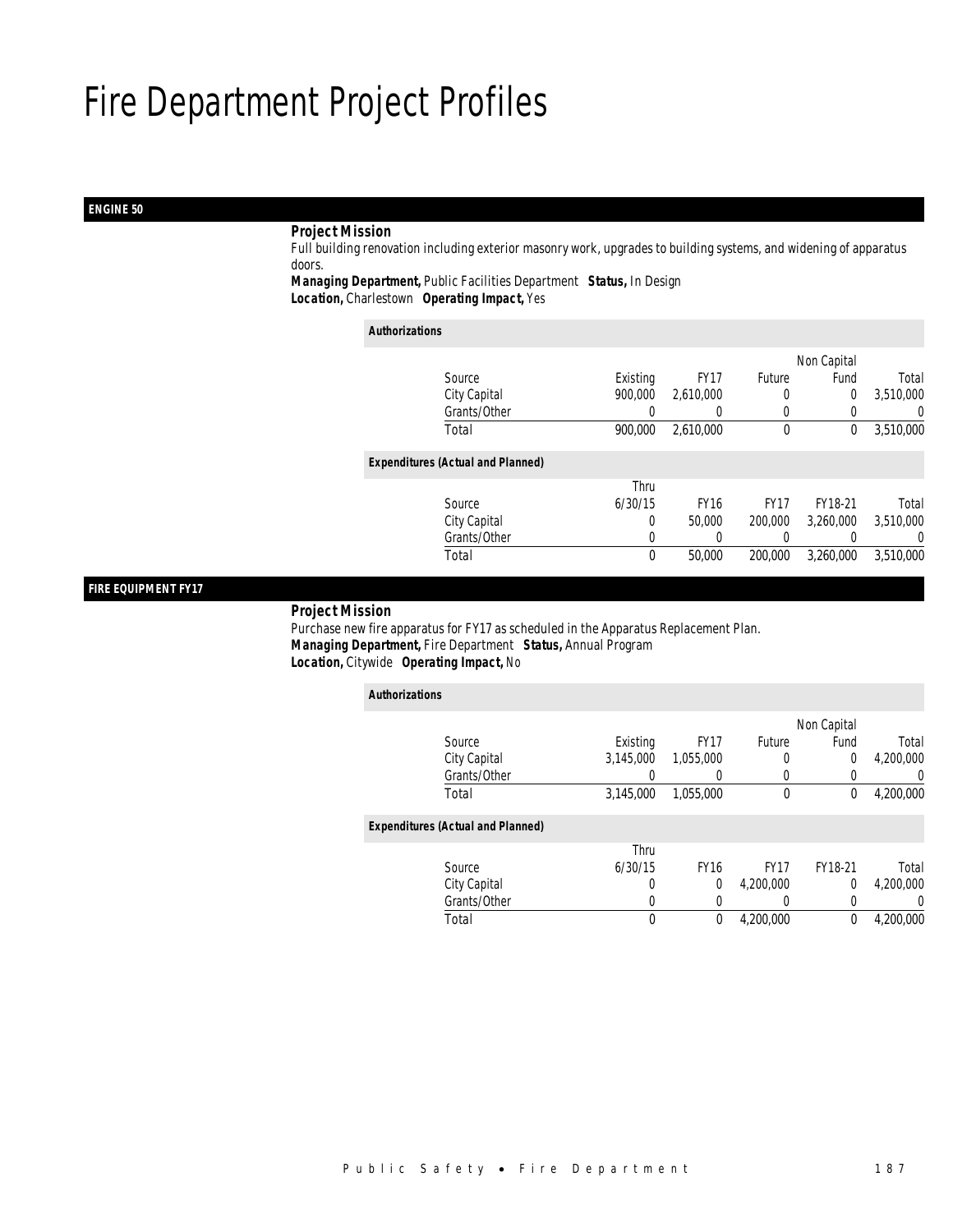### *FIRE EQUIPMENT FY18-FY21*

## *Project Mission*

Purchase new fire apparatus for FY18-FY21 as scheduled in the Apparatus Replacement Plan. *Managing Department,* Fire Department *Status,* Annual Program*Location,* Citywide *Operating Impact,* No

## *Authorizations*

|                                          |          |             |             | Non Capital |            |
|------------------------------------------|----------|-------------|-------------|-------------|------------|
| Source                                   | Existing | <b>FY17</b> | Future      | Fund        | Total      |
| City Capital                             | 0        | 4,050,000   | 8,000,000   | 0           | 12,050,000 |
| Grants/Other                             | 0        | 0           | 0           | 0           | 0          |
| Total                                    | 0        | 4,050,000   | 8,000,000   | $^{0}$      | 12,050,000 |
|                                          |          |             |             |             |            |
| <b>Expenditures (Actual and Planned)</b> |          |             |             |             |            |
|                                          | Thru     |             |             |             |            |
| Source                                   | 6/30/15  | <b>FY16</b> | <b>FY17</b> | FY18-21     | Total      |
| City Capital                             | 0        | 0           | 0           | 12.050.000  | 12.050.000 |
| Grants/Other                             | 0        | 0           | 0           |             | $\Omega$   |
| Total                                    | 0        | 0           | 0           | 12,050,000  | 12.050.000 |
|                                          |          |             |             |             |            |

## *FIRE HEADQUARTERS REPAIRS*

*Project Mission* 

Address water infiltration issues in the building facade and windows; replace one boiler. *Managing Department,* Public Facilities Department *Status,* To Be Scheduled*Location,* Dorchester *Operating Impact,* No

| <b>Authorizations</b>                    |           |             |             |             |           |  |  |
|------------------------------------------|-----------|-------------|-------------|-------------|-----------|--|--|
|                                          |           |             |             | Non Capital |           |  |  |
| Source                                   | Existing  | <b>FY17</b> | Future      | Fund        | Total     |  |  |
| City Capital                             | 2,000,000 | 0           | 0           | 0           | 2,000,000 |  |  |
| Grants/Other                             |           |             | 0           | 0           |           |  |  |
| Total                                    | 2,000,000 | 0           | 0           | 0           | 2,000,000 |  |  |
| <b>Expenditures (Actual and Planned)</b> |           |             |             |             |           |  |  |
|                                          | Thru      |             |             |             |           |  |  |
| Source                                   | 6/30/15   | <b>FY16</b> | <b>FY17</b> | FY18-21     | Total     |  |  |
| City Capital                             |           | 0           | 0           | 2.000.000   | 2,000,000 |  |  |
| Grants/Other                             |           | 0           | 0           | 0           |           |  |  |
| Total                                    | 0         | 0           | $\theta$    | 2,000,000   | 2.000.000 |  |  |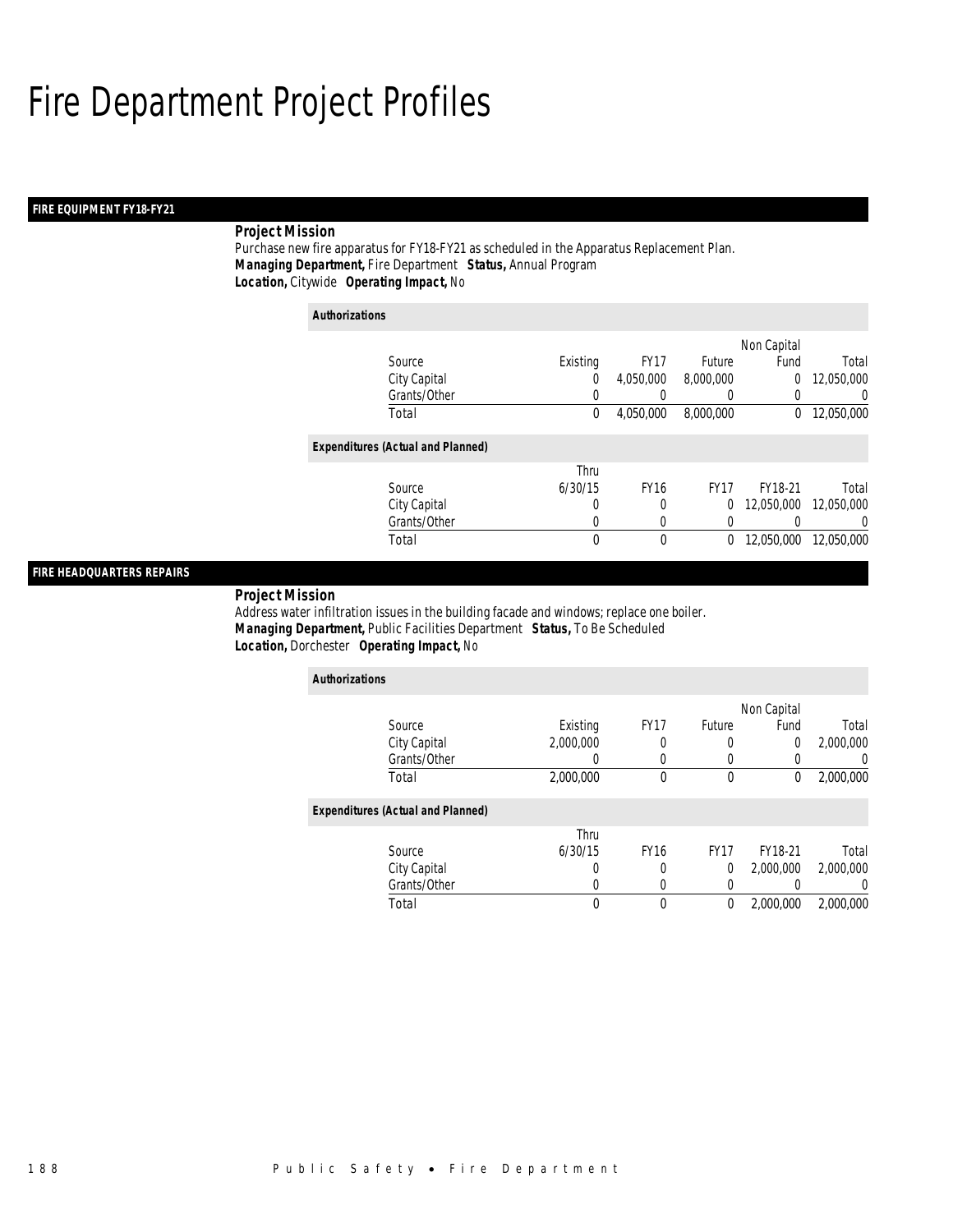### *HVAC / BOILER REPLACEMENT AT VARIOUS STATIONS*

### *Project Mission*

 Install / upgrade boilers, heating and lighting systems at fire stations including Engines 41 and 53, and the Fire Alarm division.

*Managing Department,* Fire Department *Status,* In Construction

*Location,* Various neighborhoods *Operating Impact,* Yes

| <b>Authorizations</b>                    |           |             |             |             |           |  |  |
|------------------------------------------|-----------|-------------|-------------|-------------|-----------|--|--|
|                                          |           |             |             | Non Capital |           |  |  |
| Source                                   | Existing  | <b>FY17</b> | Future      | Fund        | Total     |  |  |
| City Capital                             | 2.100.000 | 1,000,000   | 0           | $\mathbf 0$ | 3,100,000 |  |  |
| Grants/Other                             | 118,861   | 0           | 0           | $\Omega$    | 118,861   |  |  |
| Total                                    | 2.218.861 | 1.000.000   | $\mathbf 0$ | 0           | 3,218,861 |  |  |
| <b>Expenditures (Actual and Planned)</b> |           |             |             |             |           |  |  |
|                                          | Thru      |             |             |             |           |  |  |
| Source                                   | 6/30/15   | <b>FY16</b> | <b>FY17</b> | FY18-21     | Total     |  |  |
| City Capital                             | 1,086,119 | 350,000     | 350,000     | 1,313,881   | 3,100,000 |  |  |
| Grants/Other                             | 97,461    | 0           | 21,400      | 0           | 118,861   |  |  |
| Total                                    | 1,183,580 | 350,000     | 371.400     | 1,313,881   | 3,218,861 |  |  |
|                                          |           |             |             |             |           |  |  |

### *PROGRAMMING STUDY*

*Project Mission*

 Provide ideal program for various configurations of fire stations as well as Fire Headquarters. *Managing Department,* Public Facilities Department *Status,* Study Underway*Location,* Various neighborhoods *Operating Impact,* No

| <b>Authorizations</b>                    |          |             |             |             |          |  |  |  |
|------------------------------------------|----------|-------------|-------------|-------------|----------|--|--|--|
|                                          |          |             |             | Non Capital |          |  |  |  |
| Source                                   | Existing | <b>FY17</b> | Future      | Fund        | Total    |  |  |  |
| City Capital                             | 125,000  | 0           | 0           | 0           | 125,000  |  |  |  |
| Grants/Other                             | 0        | $\left($    | 0           | 0           | $\left($ |  |  |  |
| Total                                    | 125,000  | 0           | 0           | 0           | 125,000  |  |  |  |
| <b>Expenditures (Actual and Planned)</b> |          |             |             |             |          |  |  |  |
|                                          | Thru     |             |             |             |          |  |  |  |
| Source                                   | 6/30/15  | <b>FY16</b> | <b>FY17</b> | FY18-21     | Total    |  |  |  |
| City Capital                             | 0        | 65,000      | 60,000      | 0           | 125,000  |  |  |  |
| Grants/Other                             | 0        |             | 0           | 0           | 0        |  |  |  |
| Total                                    | 0        | 65,000      | 60,000      | 0           | 125,000  |  |  |  |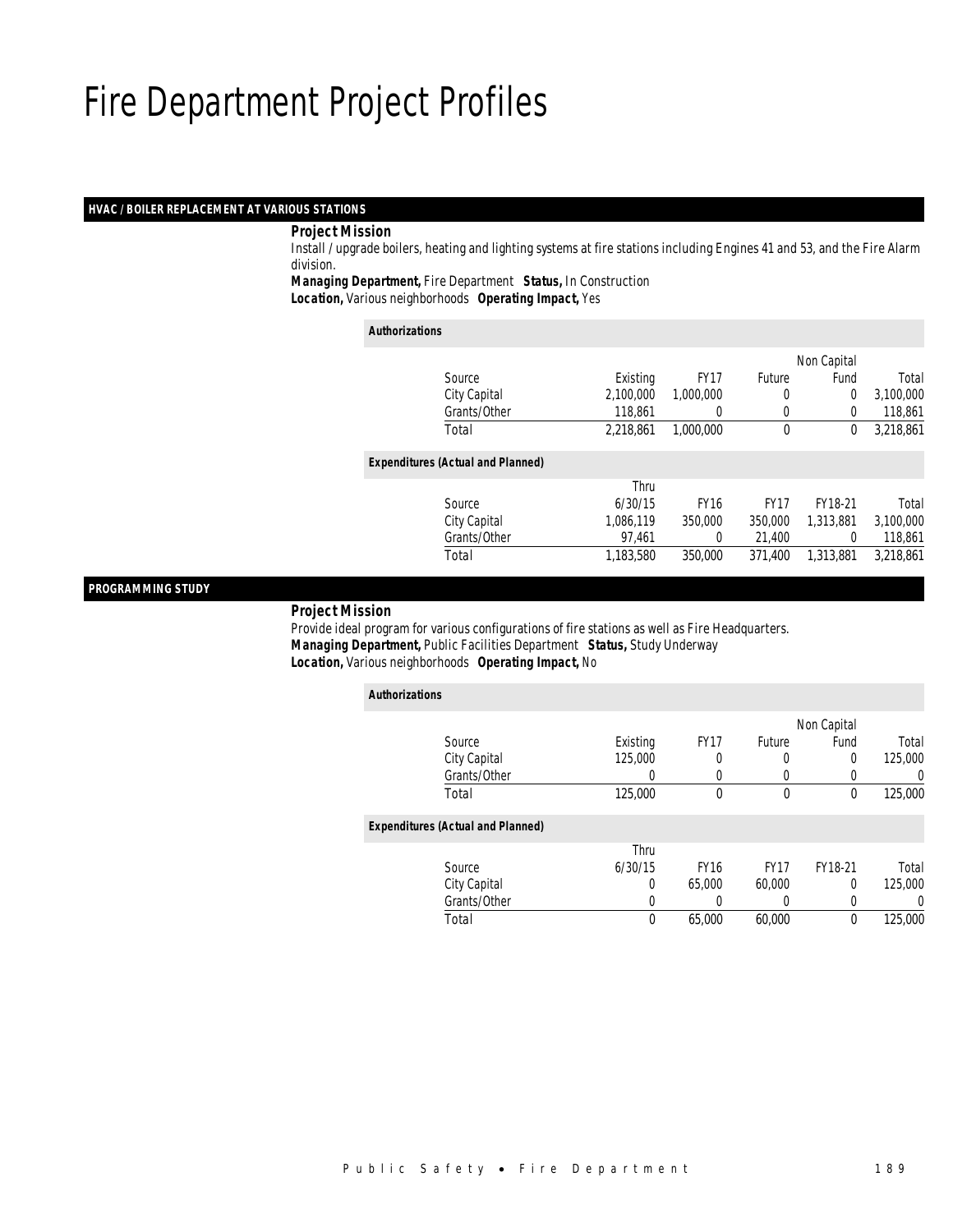### *RADIO SYSTEM IMPROVEMENTS AT FIRE ALARM*

### *Project Mission*

Upgrade radio communication system including a new monopole at Fire Alarm. *Managing Department,* Public Facilities Department *Status,* To Be Scheduled*Location,* Fenway/Kenmore *Operating Impact,* No

| <b>Authorizations</b>                    |           |             |               |             |           |  |  |
|------------------------------------------|-----------|-------------|---------------|-------------|-----------|--|--|
|                                          |           |             |               | Non Capital |           |  |  |
| Source                                   | Existing  | <b>FY17</b> | <b>Future</b> | Fund        | Total     |  |  |
| City Capital                             | 1,770,000 | 0           | 0             | 0           | 1,770,000 |  |  |
| Grants/Other                             | 0         | 0           | 0             | 0           | 0         |  |  |
| Total                                    | 1,770,000 | 0           | 0             | 0           | 1,770,000 |  |  |
| <b>Expenditures (Actual and Planned)</b> |           |             |               |             |           |  |  |
|                                          | Thru      |             |               |             |           |  |  |
| Source                                   | 6/30/15   | <b>FY16</b> | <b>FY17</b>   | FY18-21     | Total     |  |  |
| City Capital                             | 109,423   | 0           | 0             | 1,660,577   | 1.770.000 |  |  |
| Grants/Other                             | 0         | 0           | 0             |             | 0         |  |  |
| Total                                    | 109,423   | 0           | 0             | 1.660.577   | 1,770,000 |  |  |

## *ROOF AND MASONRY REPAIRS AT ENGINE 4, 14 AND 55*

 *Project Mission* Roof and masonry repairs at Engine 4, 14 and 55. *Managing Department,* Public Facilities Department *Status,* In Design*Location,* Various neighborhoods *Operating Impact,* No

| <b>Authorizations</b>                    |           |             |             |             |                  |  |  |  |
|------------------------------------------|-----------|-------------|-------------|-------------|------------------|--|--|--|
|                                          |           |             |             | Non Capital |                  |  |  |  |
| Source                                   | Existing  | <b>FY17</b> | Future      | Fund        | Total            |  |  |  |
| City Capital                             | 1.600.000 |             | 0           | 0           | 1,600,000        |  |  |  |
| Grants/Other                             | 0         | $\Omega$    | 0           | 0           | $\left( \right)$ |  |  |  |
| Total                                    | 1,600,000 | $\theta$    | 0           | 0           | 1,600,000        |  |  |  |
| <b>Expenditures (Actual and Planned)</b> |           |             |             |             |                  |  |  |  |
|                                          | Thru      |             |             |             |                  |  |  |  |
| Source                                   | 6/30/15   | <b>FY16</b> | <b>FY17</b> | FY18-21     | Total            |  |  |  |
| City Capital                             | 0         | 100,000     | 200,000     | 1,300,000   | 1.600.000        |  |  |  |
| Grants/Other                             | 0         |             |             | 0           | $\left( \right)$ |  |  |  |
| Total                                    | 0         | 100,000     | 200,000     | 1,300,000   | 1,600,000        |  |  |  |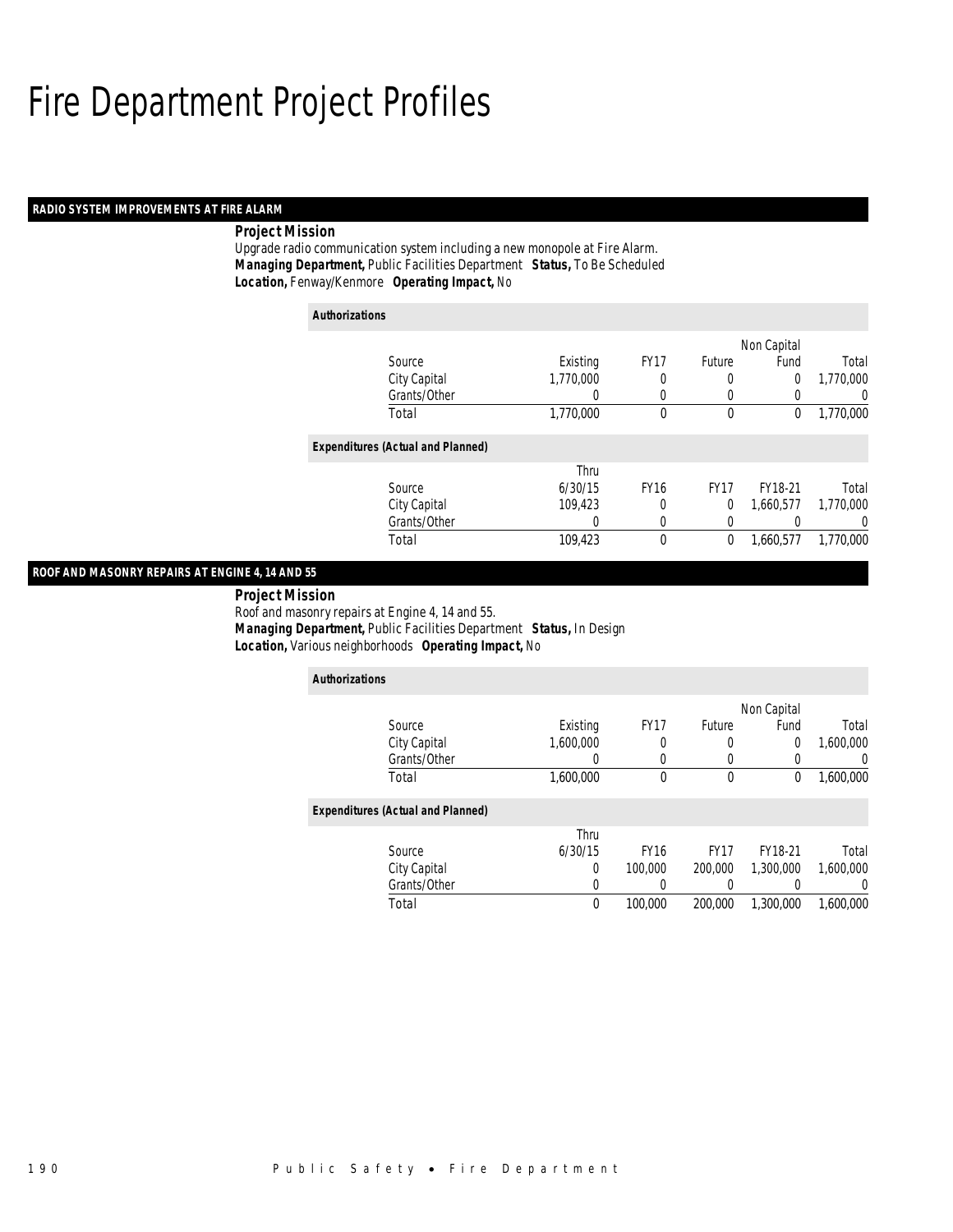## *STATION ALERTING SYSTEM*

## *Project Mission*

 The second phase of the station alerting systems will add visual, security, and monitoring systems. *Managing Department,* Public Facilities Department *Status,* New Project*Location,* Citywide *Operating Impact,* No

*Authorizations*

|                                          |          |             |             | Non Capital |           |
|------------------------------------------|----------|-------------|-------------|-------------|-----------|
| Source                                   | Existing | <b>FY17</b> | Future      | Fund        | Total     |
| City Capital                             | 0        | 1,400,000   | 0           | $\mathbf 0$ | 1,400,000 |
| Grants/Other                             |          |             | 0           |             | 0         |
| Total                                    | 0        | 1,400,000   | $\mathbf 0$ | 0           | 1,400,000 |
| <b>Expenditures (Actual and Planned)</b> |          |             |             |             |           |
|                                          | Thru     |             |             |             |           |
| Source                                   | 6/30/15  | <b>FY16</b> | <b>FY17</b> | FY18-21     | Total     |
| City Capital                             | 0        | 0           | $\Omega$    | 1.400.000   | 1,400,000 |
| Grants/Other                             |          |             |             |             | 0         |
| Total                                    | 0        | $\theta$    | 0           | 1,400,000   | 1,400,000 |
|                                          |          |             |             |             |           |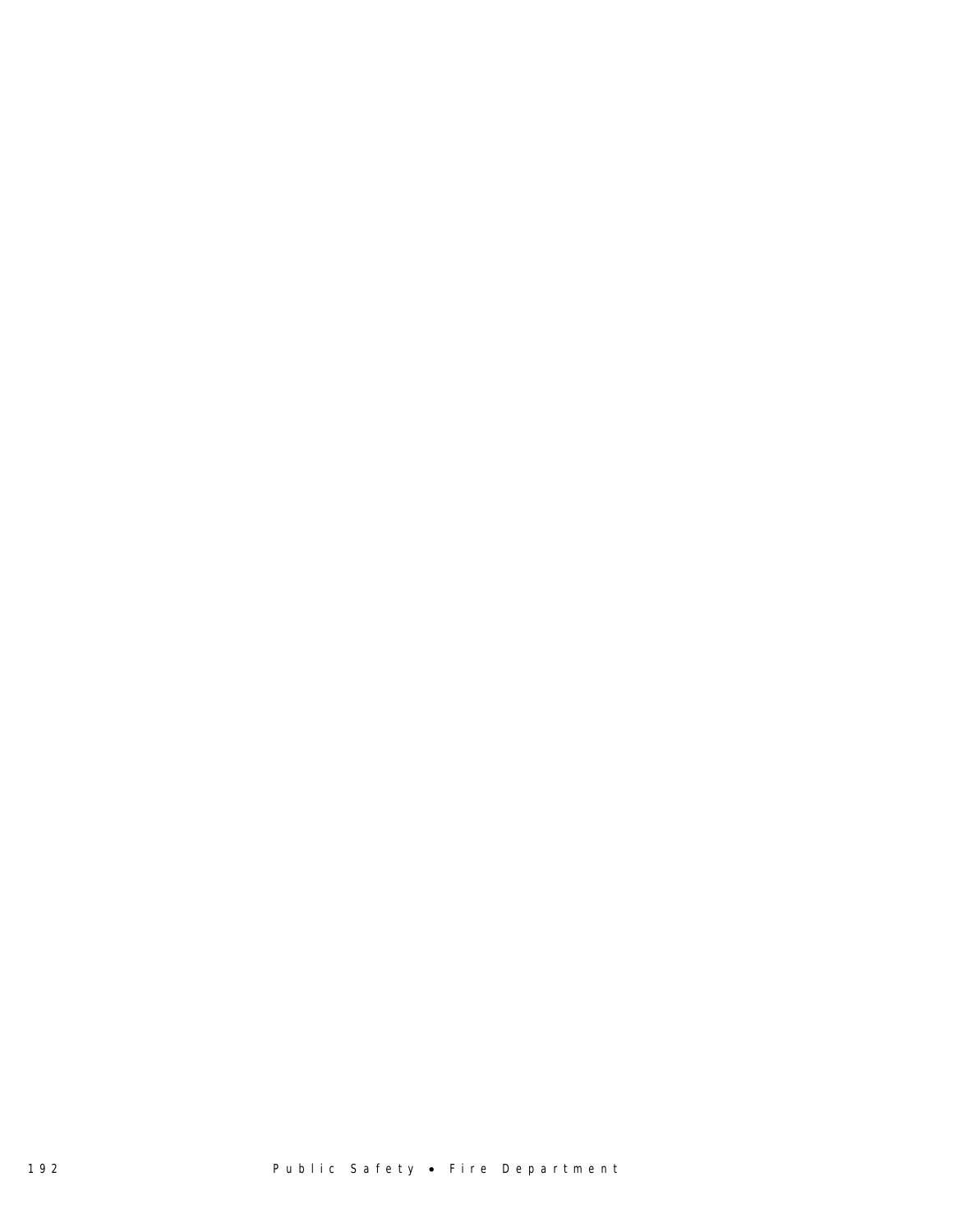## Police Department Operating Budget

### *William B. Evans, Commissioner, Appropriation 211*

### *Department Mission*

The mission of the Police Department is Neighborhood Policing. The Department dedicates itself to work in partnership with the community to fight crime, reduce fear, and improve the quality of life in Boston's neighborhoods.

#### *Selected Performance Strategies*

### *Commissioner's Office*

• To enhance use of social media for communication.

*BAT-Operations* 

• To maximize the number of vehicles in service.

### *BAT-Admin & Technology*

- To make fair, effective and efficient use of resources.
- To return sworn personnel to active duty as quickly as possible.

*Bureau of Field Services* 

- To focus on and address quality of life concerns.
- To increase the number of Neighborhood Watch Groups citywide.
- To prevent and reduce violence and crime.
- To promote pedestrian and vehicular safety.

#### *Bureau of Professional Standards*

• To improve levels of community trust in police services through thorough investigations into allegations of police misconduct.

#### *Bureau of Investigative Services*

- To maximize the number of incidents cleared.
- To provide investigative expertise, support, and technical assistance in responding to and conducting investigations that contribute to the identification, apprehension, and prosecution of criminal offenders.
- To reduce firearm violence.

| <b>Operating Budget</b> | Program Name                                                                                                                                                                                                                                                                 | <b>Total Actual '14</b>                                                                                   | Total Actual '15                                                                                          | Total Approp '16                                                                                          | <b>Total Budget '17</b>                                                                                   |
|-------------------------|------------------------------------------------------------------------------------------------------------------------------------------------------------------------------------------------------------------------------------------------------------------------------|-----------------------------------------------------------------------------------------------------------|-----------------------------------------------------------------------------------------------------------|-----------------------------------------------------------------------------------------------------------|-----------------------------------------------------------------------------------------------------------|
|                         | Commissioner's Office<br><b>BAT-Operations</b><br>BAT-Admin & Technology<br>Bureau of Professional Development<br><b>Bureau of Field Services</b><br><b>Bureau of Professional Standards</b><br><b>Bureau of Investigative Services</b><br>Bureau of Intelligence & Analysis | 8,335,829<br>21.080.431<br>46.980.313<br>7,758,601<br>167.675.492<br>7.613.097<br>58,389,284<br>3,167,250 | 8.444.527<br>19.645.566<br>45,857,879<br>7.954.912<br>183,019,618<br>8.001.451<br>61,083,835<br>3,303,107 | 7.107.220<br>20,383,432<br>46.872.180<br>7,081,862<br>179.411.145<br>7.102.798<br>61.217.648<br>3,368,686 | 7.175.158<br>22.061.791<br>48,751,967<br>6,957,056<br>201.666.369<br>7,374,317<br>59,250,833<br>3,103,702 |
|                         | Total                                                                                                                                                                                                                                                                        | 321,000,297                                                                                               | 337,310,895                                                                                               | 332,544,971                                                                                               | 356,341,193                                                                                               |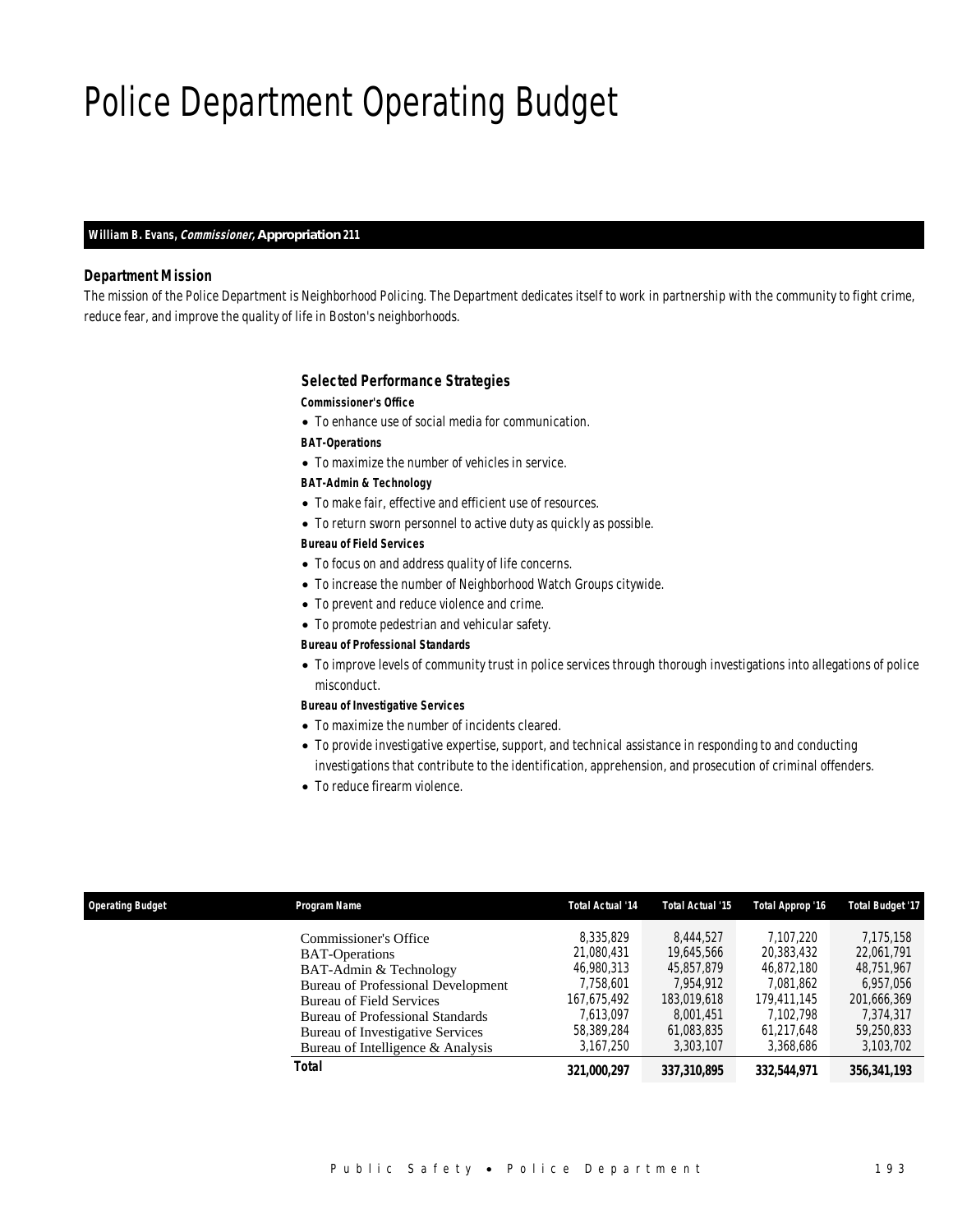| <b>External Funds Budget</b> | <b>Fund Name</b>                                                   | <b>Total Actual '14</b>   | Total Actual '15  | Total Approp '16   | <b>Total Budget '17</b> |
|------------------------------|--------------------------------------------------------------------|---------------------------|-------------------|--------------------|-------------------------|
|                              | <b>Abekam Foundation</b>                                           | $\overline{0}$            | 5,000             | 0                  | $\Omega$                |
|                              | <b>Academy Revolving Fund</b>                                      | $\mathbf 0$               | 36,320            | 65,000             | 65,000                  |
|                              | <b>Boston Multi-Cultural Advocacy Support</b>                      | 244,330                   | 219,150           | 87,213             | 346,985                 |
|                              | <b>Boston Reentry Initiative</b>                                   | 575,868                   | 979,673           | 1,372,399          | 671,335                 |
|                              | <b>Bullet Proof Vests Program</b>                                  | 255,170                   | 8,582             | $\Omega$           | $\theta$                |
|                              | Canine Revolving Fund                                              | 27,640                    | 26,197            | 26,390             | 50,000                  |
|                              | Cold Case Project                                                  | 136,259                   | 63,169            | 0                  | $\Omega$                |
|                              | <b>Community Based Violence Prevention</b>                         | 672,311                   | 622,456           | 479,504            | 502,815                 |
|                              | COPS - Secure Our Schools                                          | 26,018                    | $\Omega$          | $\Omega$           | 0                       |
|                              | COPS Hiring Program (CHRP)                                         | 992,876                   | 1,302,861         | 269,020            | $\overline{0}$          |
|                              | Coverdell N.F.S.I.                                                 | 49,822<br>284,766         | 131,105<br>83,748 | 15,667<br>$\theta$ | 15,474<br>120,000       |
|                              | DMH/Jail Diversion Program                                         | 641,572                   | 248,166           | 260,853            | 343,442                 |
|                              | <b>DNA Laboratory Initiative</b>                                   | 0                         | $\overline{0}$    | 0                  | 34,995                  |
|                              | <b>EOPSS JAG Youth Engagement</b><br><b>Estate of Jean Fink</b>    | 1,600                     | $\overline{0}$    | $\boldsymbol{0}$   | $\theta$                |
|                              | First Responder Naloxone                                           | $\Omega$                  | 49,624            | $\theta$           | $\theta$                |
|                              | Hackney Revolving Fund                                             | 41,428                    | 38,206            | 26,346             | 37,550                  |
|                              | <b>Injury Surveillance Project</b>                                 | 4,725                     | 4,978             | 5,000              | 5,000                   |
|                              | Justice & Mental Health Expansion Project                          | 122,243                   | 92,937            | $\Omega$           | 66,666                  |
|                              | Justice Assistance Grant (JAG)                                     | 665,435                   | 591,057           | 132,640            | 669,651                 |
|                              | Mass Emergency Fed Law Enforcement<br>Asst                         | 893,766                   | $\overline{0}$    | $\overline{0}$     | $\overline{0}$          |
|                              | <b>National Forum Capacity Building</b><br>Demonstration           | 42,274                    | 194,475           | 72,720             | $\theta$                |
|                              | Nuestra Comunidad Development Corp                                 | 7,704                     | 6,825             | 0                  | $\theta$                |
|                              | <b>OJJDP Yth Violence Prevention</b><br><b>Enhancement Project</b> | 0                         | $\overline{0}$    | $\overline{0}$     | 126,031                 |
|                              | Police Auction                                                     | 0                         | $\overline{0}$    | 3,200              | 3,200                   |
|                              | Police Fitness Center Revolving Fund                               | $\Omega$                  | $\Omega$          | 211.853            | 187,232                 |
|                              | Port Security                                                      | 64,816                    | 2.770             | 146,180            | 527.791                 |
|                              | PSAP - Emergency                                                   | 2,314,117                 | 2,352,763         | 1,483,544          | 3,248,440               |
|                              | Safe & Successful Youth Initiative                                 | 43,031                    | 20,703            | 0                  | 800,001                 |
|                              | Scholarship for BPD Operations                                     | 2,905                     | $\Omega$          | $\theta$           | $\Omega$                |
|                              | <b>Shannon Community Safety</b>                                    | 1,736,284                 | 1,460,743         | 1,027,206          | 1,266,550               |
|                              | <b>Smart Policing</b>                                              | 155,958                   | 143,062           | 132,852            | 86,044                  |
|                              | Social Research in Forensic                                        | $\overline{0}$<br>141,536 | 4,353<br>62,897   | 0<br>750,000       | $\Omega$                |
|                              | State 911 Training Grant                                           | 42,578                    | 123,783           | 174,044            | 750,000<br>140,937      |
|                              | <b>Sustained Traffic Enforcement-STEP</b>                          |                           | 14,994            | $\theta$           | $\theta$                |
|                              | US Marshal's Vehicle Retrofit                                      | 0<br>41,212               | 46,583            | 13,661             | 12,232                  |
|                              | Violence Against Women                                             |                           |                   |                    |                         |
|                              | <b>Total</b>                                                       | 10,228,244                | 8,937,180         | 6,755,292          | 10,077,371              |
| <b>Operating Budget</b>      |                                                                    | Actual '14                | Actual '15        | Approp '16         | <b>Budget '17</b>       |
|                              | <b>Personnel Services</b>                                          | 288,610,451               | 307,420,986       | 300,410,867        | 320,706,483             |
|                              | Non Personnel                                                      | 32,389,846                | 29,889,909        | 32,134,104         | 35,634,710              |
|                              | <b>Total</b>                                                       | 321,000,297               | 337,310,895       | 332,544,971        | 356, 341, 193           |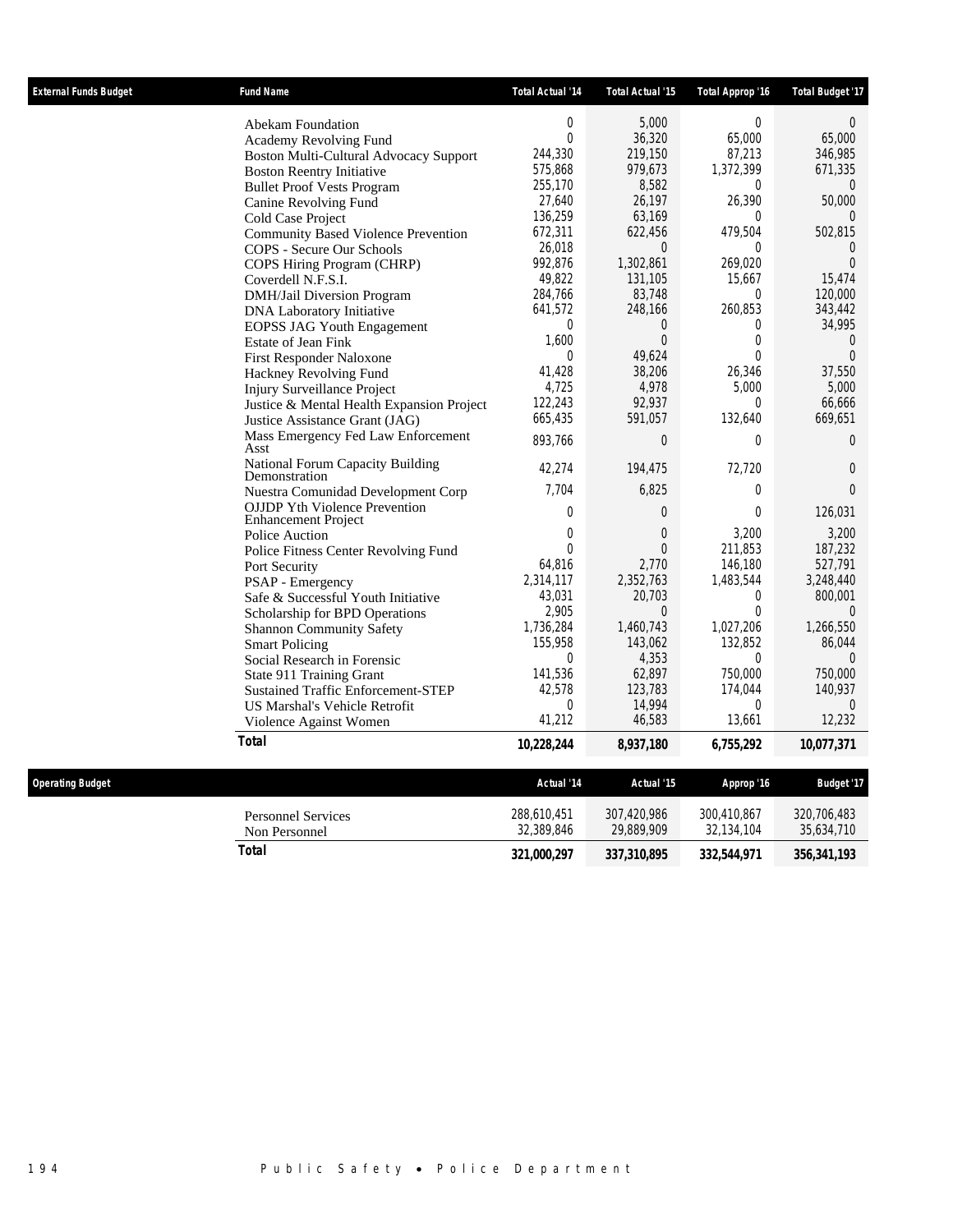## Police Department Operating Budget



### *Authorizing Statutes*

- Police Commissioner, CBC St. 11 § 1; 1962 Mass. Acts ch. 322.
- Appointment, Removal and Compensation of the Police and Complaints, CBC St. 11 § 4.
- Powers and Duties of the Police, CBC St. 11 § 5; M.G.L.A. c. 41, § 98.
- Detective Bureau, CBC St. 11 § 6.
- Generally, CBC St.11 §§ 1-25; CBC Ord. §§ 11-1.1- 11-1.6.
- Common Nuisance/Voiding of Lease , M.G.L.A. c. 139, § 19.
- Hackney Carriage, 1930 Mass. Acts ch. 392; 1931 Mass. Acts ch. 408 § 7; 1933 Mass. Acts ch. 306; 1934 Mass. Acts ch. 280.

### *Description of Services*

The Department provides many services to protect and serve residents of and visitors to the City of Boston. The Department provides: a well trained force of patrol officers to solve problems and reduce crime, victimization, and fear; a well trained force of detectives to investigate incidents of crime; a state-of-the-art Computer Aided Dispatch system; an administrative and management system to support the delivery of police services and an internal investigation function designed to ensure the integrity of all employees.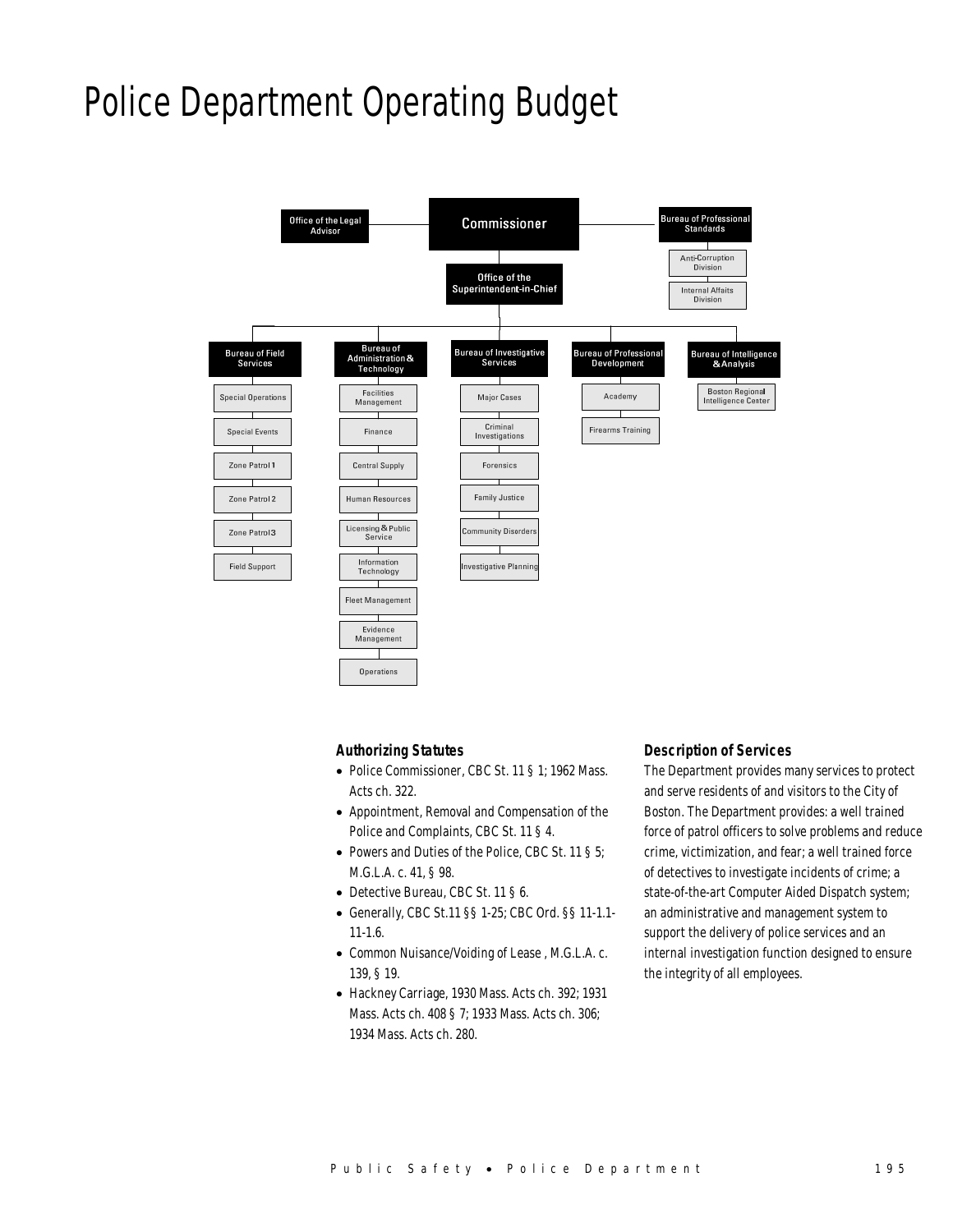## Department History

| <b>Personnel Services</b>       |                                                                                                                                                                                                                                                                                                      | FY14 Expenditure                                                                                                    | FY15 Expenditure                                                                                                | FY16 Appropriation                                                                                                    | FY17 Adopted                                                                                            | Inc/Dec 16 vs 17                                                                                                                 |
|---------------------------------|------------------------------------------------------------------------------------------------------------------------------------------------------------------------------------------------------------------------------------------------------------------------------------------------------|---------------------------------------------------------------------------------------------------------------------|-----------------------------------------------------------------------------------------------------------------|-----------------------------------------------------------------------------------------------------------------------|---------------------------------------------------------------------------------------------------------|----------------------------------------------------------------------------------------------------------------------------------|
|                                 | 51000 Permanent Employees<br>51100 Emergency Employees<br>51200 Overtime<br>51600 Unemployment Compensation<br>51700 Workers' Compensation<br><b>Total Personnel Services</b>                                                                                                                        | 231,450,163<br>0<br>56,684,183<br>223,160<br>252,945<br>288,610,451                                                 | 247, 155, 674<br>$\mathbf 0$<br>59,880,626<br>303,292<br>81,394<br>307,420,986                                  | 262,490,341<br>$\overline{0}$<br>37,359,246<br>336,280<br>225,000<br>300,410,867                                      | 265,781,483<br>0<br>54,400,000<br>300,000<br>225,000<br>320,706,483                                     | 3,291,142<br>$\mathbf{0}$<br>17,040,754<br>$-36,280$<br>$\Omega$<br>20,295,616                                                   |
| <b>Contractual Services</b>     |                                                                                                                                                                                                                                                                                                      | FY14 Expenditure                                                                                                    | FY15 Expenditure                                                                                                | FY16 Appropriation                                                                                                    | FY17 Adopted                                                                                            | Inc/Dec 16 vs 17                                                                                                                 |
|                                 | 52100 Communications<br>52200 Utilities<br>52400 Snow Removal<br>52500 Garbage/Waste Removal<br>52600 Repairs Buildings & Structures<br>52700 Repairs & Service of Equipment<br>52800 Transportation of Persons<br>52900 Contracted Services<br><b>Total Contractual Services</b>                    | 2,768,877<br>2,569,048<br>0<br>95,128<br>1,425,095<br>1,761,249<br>72,469<br>3,173,912<br>11,865,778                | 2,630,321<br>2,159,530<br>$\mathbf{0}$<br>72,014<br>1,202,093<br>1,604,667<br>72,004<br>3,696,455<br>11,437,084 | 2,930,254<br>2,758,792<br>$\overline{0}$<br>123,853<br>1,188,176<br>2,243,137<br>98,470<br>3,324,275<br>12,666,957    | 2,930,254<br>2,618,325<br>0<br>101,622<br>1,731,176<br>2,282,057<br>78,470<br>4,985,876<br>14,727,780   | $\mathbf{0}$<br>$-140,467$<br>$\theta$<br>$-22,231$<br>543,000<br>38,920<br>$-20,000$<br>1,661,601<br>2,060,823                  |
| <b>Supplies &amp; Materials</b> |                                                                                                                                                                                                                                                                                                      | FY14 Expenditure                                                                                                    | FY15 Expenditure                                                                                                | FY16 Appropriation                                                                                                    | FY17 Adopted                                                                                            | Inc/Dec 16 vs 17                                                                                                                 |
|                                 | 53000 Auto Energy Supplies<br>53200 Food Supplies<br>53400 Custodial Supplies<br>53500 Med, Dental, & Hosp Supply<br>53600 Office Supplies and Materials<br>53700 Clothing Allowance<br>53800 Educational Supplies & Mat<br>53900 Misc Supplies & Materials<br><b>Total Supplies &amp; Materials</b> | 3,473,028<br>121,882<br>84,311<br>$\boldsymbol{0}$<br>235,211<br>1,880,092<br>$\mathbf 0$<br>3,075,157<br>8,869,681 | 2,390,171<br>118,317<br>87,689<br>$\mathbf 0$<br>259,046<br>1,859,460<br>$\mathbf 0$<br>2,946,127<br>7,660,810  | 2,828,556<br>149,000<br>110,932<br>$\overline{0}$<br>299,000<br>1,860,961<br>$\overline{0}$<br>3,397,595<br>8,646,044 | 2,828,556<br>124,000<br>91,500<br>0<br>266,180<br>1,860,961<br>$\overline{0}$<br>3,385,007<br>8,556,204 | $\mathbf 0$<br>$-25,000$<br>$-19,432$<br>$\overline{0}$<br>$-32,820$<br>$\mathbf{0}$<br>$\overline{0}$<br>$-12,588$<br>$-89,840$ |
| <b>Current Chgs &amp; Oblig</b> |                                                                                                                                                                                                                                                                                                      | FY14 Expenditure                                                                                                    | FY15 Expenditure                                                                                                | FY16 Appropriation                                                                                                    | FY17 Adopted                                                                                            | Inc/Dec 16 vs 17                                                                                                                 |
|                                 | 54300 Workers' Comp Medical<br>54400 Legal Liabilities<br>54500 Aid To Veterans<br>54600 Current Charges H&I<br>54700 Indemnification<br>54900 Other Current Charges<br>Total Current Chgs & Oblig                                                                                                   | 137,054<br>1,663,119<br>$\mathbf 0$<br>$\overline{0}$<br>2,482,746<br>684,442<br>4,967,361                          | 69,408<br>625,871<br>$\mathbf 0$<br>$\mathbf{0}$<br>3,042,116<br>644,510<br>4,381,905                           | 185,000<br>1,200,000<br>0<br>$\mathbf{0}$<br>1,850,000<br>900,957<br>4,135,957                                        | 185,000<br>1,200,000<br>0<br>$\overline{0}$<br>2,500,000<br>1,077,478<br>4,962,478                      | 0<br>$\mathbf 0$<br>$\overline{0}$<br>$\Omega$<br>650,000<br>176,521<br>826,521                                                  |
| Equipment                       |                                                                                                                                                                                                                                                                                                      | FY14 Expenditure                                                                                                    | FY15 Expenditure                                                                                                | FY16 Appropriation                                                                                                    | FY17 Adopted                                                                                            | Inc/Dec 16 vs 17                                                                                                                 |
|                                 | 55000 Automotive Equipment<br>55400 Lease/Purchase<br>55600 Office Furniture & Equipment<br>55900 Misc Equipment<br><b>Total Equipment</b>                                                                                                                                                           | $\boldsymbol{0}$<br>4,119,672<br>32,767<br>1,769,206<br>5,921,645                                                   | $\boldsymbol{0}$<br>4,463,639<br>29,833<br>1,061,780<br>5,555,252                                               | $\boldsymbol{0}$<br>5,599,479<br>30,000<br>1,055,667<br>6,685,146                                                     | 0<br>6,321,224<br>30,000<br>1,037,024<br>7,388,248                                                      | 0<br>721,745<br>$\mathbf 0$<br>$-18,643$<br>703,102                                                                              |
| Other                           |                                                                                                                                                                                                                                                                                                      | FY14 Expenditure                                                                                                    | FY15 Expenditure                                                                                                | FY16 Appropriation                                                                                                    | FY17 Adopted                                                                                            | Inc/Dec 16 vs 17                                                                                                                 |
|                                 | 56200 Special Appropriation<br>57200 Structures & Improvements<br>58000 Land & Non-Structure<br><b>Total Other</b>                                                                                                                                                                                   | 765,381<br>0<br>$\boldsymbol{0}$<br>765,381                                                                         | 854,858<br>0<br>$\mathbf 0$<br>854,858                                                                          | 0<br>0<br>0<br>$\bf{0}$                                                                                               | 0<br>0<br>0<br>0                                                                                        | 0<br>$\mathbf 0$<br>$\boldsymbol{0}$<br>$\mathbf{0}$                                                                             |
|                                 | <b>Grand Total</b>                                                                                                                                                                                                                                                                                   | 321,000,297                                                                                                         | 337,310,895                                                                                                     | 332,544,971                                                                                                           | 356, 341, 193                                                                                           | 23,796,222                                                                                                                       |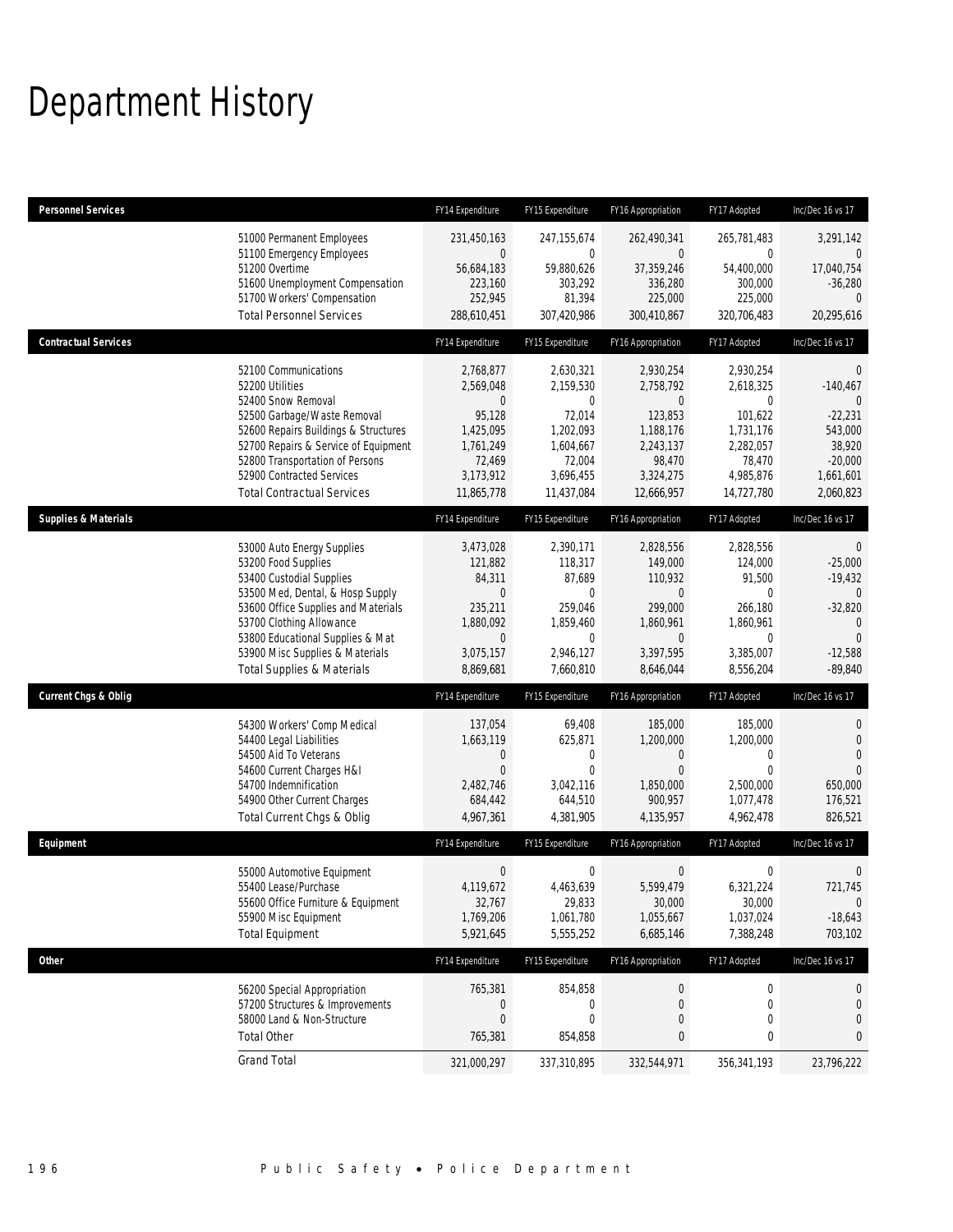## Department Personnel

| Title                                 | Union<br>Code   | Grade                  | Position     | FY17 Salary        | Title                              | Union<br>Code     | Grade    | Position        | FY17 Salary |
|---------------------------------------|-----------------|------------------------|--------------|--------------------|------------------------------------|-------------------|----------|-----------------|-------------|
|                                       |                 |                        |              |                    | Police Detective                   |                   |          |                 | 27,933,263  |
| ACC - Attorney<br>ACC - Management    | EXM<br>EXM      | <b>NG</b><br><b>NG</b> | 3.00<br>1.00 | 198,384<br>117,034 | Police Dispatcher                  | <b>PDB</b><br>SU4 | 01<br>17 | 280.00<br>41.00 | 2,962,759   |
| <b>ACC - Sen Attorney</b>             | <b>EXM</b>      | <b>NG</b>              | 1.00         | 88,744             | Police Lieut/Paid Detail Ser       | PS <sub>O</sub>   | 03       | 1.00            | 140,096     |
| Admin Analyst                         | SU4             | 14                     | 1.00         | 57,078             | Police Lieutenant                  | PS <sub>0</sub>   | 03       | 42.00           | 5,633,080   |
| Admin Asst                            | SE1             | 04                     | 1.00         | 67,996             | Police Lieutenant (Det)            | PDS               | 03       | 25.00           | 3,591,091   |
|                                       | SE1             | 05                     | 1.00         |                    | Police Lieutenant Det              |                   | 03       | 1.00            |             |
| Admin Asst                            | SU4             | 14                     | 2.00         | 53,490             |                                    | PDS               | 03       | 3.00            | 140,584     |
| Admin Asst                            |                 |                        |              | 114,156            | Police Lieutenant-Hdqs Dispatcher  | PS <sub>0</sub>   |          |                 | 430,822     |
| Admin Asst                            | SU4             | 15                     | 3.00         | 180,626            | Police Lieutenat/Mobile Operations | PS <sub>0</sub>   | 03       | 1.00            | 126,565     |
| Admin Asst                            | SU4             | 17                     | 1.00         | 75,056             | Police Off Harbor Boat             | <b>BPP</b>        | 03       | 12.00           | 1,084,328   |
| <b>Admin Asst</b>                     | SU4             | 18                     | 1.00         | 84,405             | Police Off/JuvenileOffc            | <b>BPP</b>        | 04       | 17.00           | 1,479,630   |
| Asst Corp Counsel I                   | EXM             | 06                     | 1.00         | 63,159             | Police Office Comm Serv Officer    | <b>BPP</b>        | 03       | 48.00           | 4,434,126   |
| Asst Payroll Supervisor               | SE <sub>1</sub> | 06                     | 1.00         | 81,405             | Police Officer                     | <b>BPP</b>        | 01       | 1,238.00        | 106,132,684 |
| Asst Prin Accountant                  | SU <sub>4</sub> | 14                     | 3.00         | 139,334            | Police Officer Ballistician        | <b>BPP</b>        | 04       | 6.00            | 548,097     |
| Audio-Visual Tech & Photograph        | SU4             | 11                     | 1.00         | 50,531             | Police Officer Bomb Squad          | <b>BPP</b>        | 07       | 6.00            | 594,533     |
| <b>Bldg Maint Supervisor</b>          | AFG             | 18                     | 1.00         | 81,383             | Police Officer BombSquad           | <b>BPP</b>        | 07       | 9.00            | 864,269     |
| <b>Building Systems Engineer</b>      | SE1             | 11                     | 1.00         | 120,556            | Police Officer Breath              | <b>BPP</b>        | 05       | 2.00            | 183,035     |
| Buyer                                 | SU <sub>4</sub> | 15                     | 2.00         | 128,628            | Police Officer Canine Officer2\$6  | <b>BPP</b>        | 02       | 8.00            | 755,984     |
| Cadet                                 | <b>BPC</b>      | 01                     | 40.00        | 974,873            | Police Officer Canine2\$6          | <b>BPP</b>        | 02       | 18.00           | 1,613,391   |
| Cap.D.D.C-pdDetailsSection            | PS <sub>O</sub> | 05                     | 1.00         | 165,285            | Police Officer Hackney Inves       | <b>BPP</b>        | 03       | 2.00            | 186,566     |
| Chaplain                              | EX <sub>0</sub> | <b>NG</b>              | 4.00         | 67,786             | Police Officer Harbor Boat         | <b>BPP</b>        | 03       | 4.00            | 369,699     |
| ChCommEquipOper I (SCTT)              | SU <sub>4</sub> | 14                     | 14.00        | 778,022            | Police Officer Hdq Dispatch        | <b>BPP</b>        | 07       | 13.00           | 1,233,241   |
| Claims Investigator                   | SU <sub>4</sub> | 10                     | 1.00         | 46,946             | Police Officer/AutoInv             | <b>BPP</b>        | 04       | 1.00            | 96,747      |
| <b>Collection Agent</b>               | SU4             | 15                     | 1.00         | 59,531             | Police Officer/AutoInvest          | <b>BPP</b>        | 04       | 12.00           | 1,087,046   |
| <b>Collection Agent I</b>             | SU4             | 17                     | 2.00         | 140,922            | Police Officer/FgrPrtEvTch         | <b>BPP</b>        | 04       | 5.00            | 450,331     |
| Commissioner                          | CDH             | <b>NG</b>              | 1.00         | 200,549            | Police Officer/FgrPrtEvTech        | <b>BPP</b>        | 04       | 21.00           | 1,922,700   |
| Commun Equip Op III, R-13 (CT)        | SU <sub>4</sub> | 13                     | 62.00        | 3,026,400          | Police Officer/HospLiaison         | <b>BPP</b>        | 04       | 3.00            | 293,350     |
| Communic. Equip Op II 9II(SS)         | SU4             | 12                     | 38.00        | 1,909,114          | Police Officer/JuvenileOffc        | <b>BPP</b>        | 04       | 1.00            | 92,738      |
| <b>Community Relations Specialist</b> | SE1             | $08\,$                 | 1.00         | 67,624             | Police OfficerAcadInst2\$6         | <b>BPP</b>        | 02       | 1.00            | 95,329      |
| <b>Community Services Officer</b>     | SE1             | 05                     | 10.00        |                    | Police OfficerAcadInstr2\$6        | <b>BPP</b>        | 02       | 24.00           | 2,211,870   |
|                                       |                 |                        |              | 686,350            |                                    | <b>BPP</b>        | 03       | 9.00            |             |
| Criminalist I                         | PDF             | 01                     | 3.00         | 171,763            | Police OfficerHackneyInvest        |                   |          |                 | 854,679     |
| Criminalist II                        | PDF             | 02                     | 13.00        | 982,185            | Police OfficerMobileOfficer2\$6    | <b>BPP</b>        | 02       | 40.00           | 3,490,145   |
| Criminalist III                       | PDF             | 03                     | 4.00         | 347,563            | Police OfficerMobileOper2\$6       | <b>BPP</b>        | 02       | 2.00            | 189,820     |
| Criminalist IV                        | PDF             | 04                     | 7.00         | 707,934            | Police Sargeant/BombSquad          | PS <sub>O</sub>   | 02       | 2.00            | 248,073     |
| Data Proc Coordinator                 | SE <sub>1</sub> | 04                     | 1.00         | 67,996             | Police Sargeant/CHFRADIODISP       | PS <sub>O</sub>   | 02       | 7.00            | 823,595     |
| Data Proc Equip Tech                  | SU4             | 17                     | 4.00         | 299,744            | Police Sargeant/CommServOffc       | PS <sub>O</sub>   | 02       | 10.00           | 1,184,970   |
| Data Proc Svcs Director               | SE1             | 12                     | 1.00         | 125,114            | Police Sargeant/FET                | PS <sub>0</sub>   | 02       | 6.00            | 701,680     |
| Data Proc System Analyst              | SE <sub>1</sub> | 06                     | 5.00         | 372,826            | Police Sargeant/HackneyInvest      | PS <sub>0</sub>   | 02       | 2.00            | 244,242     |
| Dep Dir of Human Resources BPD        | EXM             | 09                     | 1.00         | 73,819             | Police Sargeant/HdqDispatcher      | PS <sub>0</sub>   | 02       | 1.00            | 126,640     |
| Deputy Chief of Staff                 | EXM             | 07                     | 1.00         | 79,711             | Police Sargeant/MobileOper         | PS <sub>0</sub>   | 02       | 6.00            | 704,971     |
| Deputy Supn                           | EXM             | $02\,$                 | 13.00        | 1,896,987          | Police Sargeant/PdDetServ          | PS <sub>0</sub>   | 02       | 2.00            | 244,242     |
| Dir Forensic Quality Control          | SE <sub>1</sub> | $10$                   | 1.00         | 113,587            | Police Sargeant/SupvCourtCases     | PS <sub>O</sub>   | 02       | 7.00            | 797,327     |
| Dir of Human Resources                | EXM             | 12                     | 1.00         | 98,431             | Police Sergeant                    | PS <sub>O</sub>   | 02       | 126.00          | 14,464,661  |
| Dir of Latent Print Unit              | EXM             | 12                     | 1.00         | 116,138            | Police Sergeant (Det)              | PDS               | 02       | 70.00           | 8,680,677   |
| Dir of Quality Assurance              | EXM             | 10                     | 1.00         | 88,948             | Police Sergeant Det                | PDS               | 02       | 47.00           | 5,715,855   |
| <b>Director Crimalistic Services</b>  | EXM             | 12                     | 1.00         | 125,114            | Police Sergeant/AcadInstructor     | PS <sub>0</sub>   | 02       | 3.00            | 348,837     |
| Director of Finance                   | EXM             | 12                     | 1.00         | 125,114            | PoliceCaptain/DDC                  | PS <sub>0</sub>   | 05       | 16.00           | 2,558,284   |
| Director of Transportation            | SE <sub>1</sub> | 11                     | 1.00         | 120,556            | PoliceLieutenant/Acad Instruct     | PS <sub>0</sub>   | 03       | 2.00            | 273,722     |
| Director Office of Research & Develop | EXM             | 11                     | 1.00         | 120,556            | Prin Accountant                    | SU4               | 16       | 2.00            | 123,347     |
| Director Public Info                  |                 | 11                     | 1.00         |                    | Prin Adm Assistant                 | SE <sub>1</sub>   |          |                 | 89,449      |
| Director Signal Service               | EXM<br>SE1      |                        |              | 120,556            | Prin Admin Assistant               |                   | 07<br>08 | 1.00<br>10.00   |             |
|                                       |                 | 10                     | 1.00         | 113,587            |                                    | SE <sub>1</sub>   |          |                 | 897,439     |
| Distance Learning Coordinator         | EXM             | 06                     | 1.00         | 75,355             | Prin Admin Assistant               | SE <sub>1</sub>   | 09       | 2.00            | 194,178     |
| Employee Development Asst             | SU4             | 16                     | 1.00         | 61,904             | Prin Data Proc Systems Analyst     | SE <sub>1</sub>   | 11       | 1.00            | 120,556     |
| Employee Development Coor             | SE <sub>1</sub> | 06                     | 1.00         | 81,405             | Prin Personnnel Officer            | SE <sub>1</sub>   | 04       | 2.00            | 130,184     |
| Exec Assistant                        | EXM             | 11                     | 1.00         | 120,556            | Prin Research Analyst              | SE <sub>1</sub>   | 06       | 5.00            | 371,238     |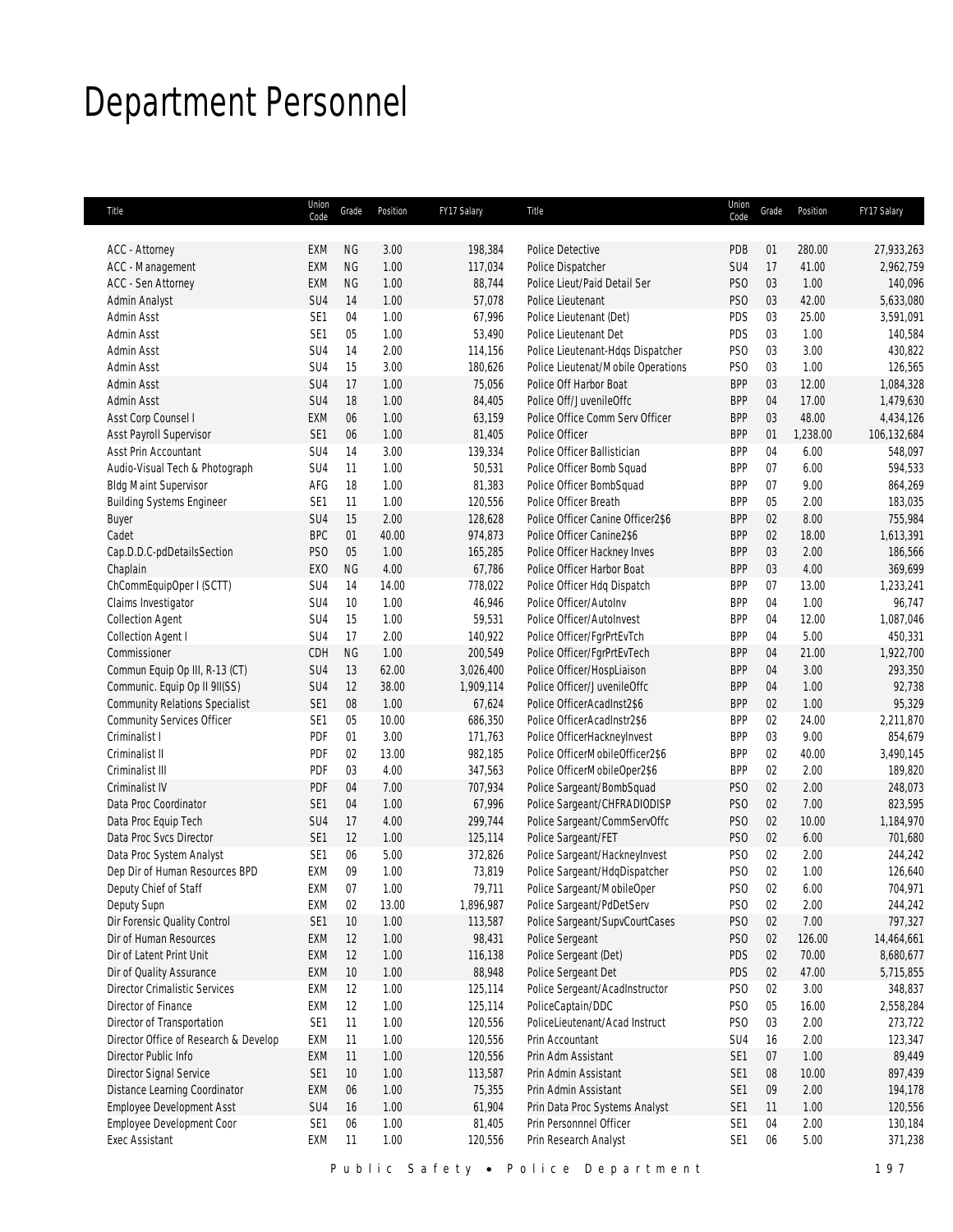| Title                          | Union<br>Code   | Grade          | Position | FY17 Salary | Title                          | Union<br>Code   | Grade     | Position | FY17 Salary |
|--------------------------------|-----------------|----------------|----------|-------------|--------------------------------|-----------------|-----------|----------|-------------|
| Exec Assistant                 | EXM             | 12             | 1.00     | 125,114     | Prin/Storekeeper               | SU4             | 11        | 3.00     | 146,974     |
| <b>Exec Assistant</b>          | SE1             | 11             | 2.00     | 241,111     | <b>Public Relations Rep</b>    | SU4             | 10        | 1.00     | 46,946      |
| <b>Exec Secretary</b>          | SE1             | 03             | 2.00     | 123,657     | Radio Supvervisor              | SE <sub>1</sub> | 11        | 1.00     | 120,556     |
| <b>Exec Secretary</b>          | SE1             | 04             | 1.00     | 56,630      | Research Analyst               | SU <sub>4</sub> | 11        | 5.00     | 225,477     |
| <b>Exec Secretary</b>          | SE1             | 06             | 2.00     | 162,810     | <b>Research Assist</b>         | SU4             | 14        | 1.00     | 57,078      |
| <b>Exec Secretary</b>          | SU4             | 15             | 12.00    | 727,597     | School Traffic Supervisor      | <b>STS</b>      | 01        | 204.00   | 2,770,725   |
| Head Admin Clerk               | SU <sub>4</sub> | 14             | 2.00     | 115,199     | Senior Admin Asst              | SE <sub>1</sub> | 07        | 1.00     | 89,449      |
| <b>Head Clerk</b>              | SU4             | 12             | 2.00     | 102,569     | Sergeant Harbor Patrol         | PS <sub>O</sub> | 02        | 2.00     | 240,337     |
| Head Clerk & Secretary         | SU <sub>4</sub> | 13             | 30.00    | 1,519,076   | Signalperson-Elec              | SU <sub>4</sub> | 19        | 3.00     | 273,836     |
| Head Clerk & Secretary.        | EXM             | 13             | 1.00     | 50,108      | Sr Accountant                  | SU4             | 13        | 10.00    | 477,365     |
| <b>Head Trainer</b>            | SU <sub>4</sub> | 18             | 1.00     | 84,405      | Sr Adm Analyst                 | SE <sub>1</sub> | 06        | 4.00     | 313,698     |
| IAPRO Systems Coordinator      | SU <sub>4</sub> | 17             | 1.00     | 75,056      | Sr Admin Asst                  | SE <sub>1</sub> | 05        | 2.00     | 149,402     |
| <b>IBIS Support Technician</b> | SE1             | 06             | 2.00     | 162,810     | Sr Bldg Cust                   | AFI             | 10L       | 5.00     | 223,772     |
| Interpreter                    | SU <sub>4</sub> | 09             | 2.00     | 90,296      | Sr Budget Analyst              | SU <sub>4</sub> | 15        | 4.00     | 232,921     |
| Jr Building Custodian          | AFI             | 09L            | 38.00    | 1,566,634   | Sr Data Proc Sys Analyst       | SE <sub>1</sub> | $08\,$    | 4.00     | 383,718     |
| Lab Informatioin Mgmt Admn BPD | EXM             | 08             | 1.00     | 86,963      | Sr Data Proc Sys Anl(Ads/Dpu)  | SE <sub>1</sub> | 10        | 2.00     | 227,174     |
| Legal Assistant                | SU4             | 15             | 1.00     | 56,875      | Sr Employee Development Asst   | SE <sub>1</sub> | 08        | 1.00     | 97,763      |
| Legal Secretary                | SU <sub>4</sub> | 12             | 1.00     | 50,763      | Sr Homeland Security Analyst   | EXM             | 06        | 1.00     | 55,720      |
| Liaison Agent                  | SU <sub>4</sub> | 11             | 10.00    | 450,430     | Sr Personnel Analyst           | SE <sub>1</sub> | 07        | 1.00     | 64,668      |
| Liaison Agent II               | SU4             | 12             | 2.00     | 87,240      | Sr Personnel Officer II        | SU4             | 16        | 2.00     | 111,743     |
| Lieut HackneyCarriage Inves    | PS <sub>O</sub> | 03             | 1.00     | 138,917     | Sr Programmer                  | SU <sub>4</sub> | 15        | 4.00     | 255,913     |
| Maint Mech - HVAC Technician   | AFI             | 14             | 1.00     | 45,484      | Sr Radio Communications Tech   | SU4             | 18        | 10.00    | 813,501     |
| Maint Mech (Painter-Bpd)       | AFI             | 14             | 1.00     | 54,451      | <b>Staff Assistant</b>         | EXM             | 09        | 1.00     | 105,003     |
| Management Analyst             | SE1             | 0 <sub>5</sub> | 5.00     | 373,504     | Staff Asst/Chf Bureau Adm Serv | EXM             | <b>NG</b> | 1.00     | 131,305     |
| Mobile Technology Specialist   | SU <sub>4</sub> | 17             | 1.00     | 63,748      | Statistical Analyst (BPD)      | SU4             | 14        | 4.00     | 181,453     |
| Motor Equ RpprclassI(Bpdfleet) | AFI             | 18             | 19.00    | 1,538,141   | Store Control Supv(Bpd Fleet)  | AFG             | 19        | 1.00     | 101,987     |
| Motor Equip Rep Class III      | AFB             | 14             | 1.00     | 39,771      | SupervisorContract-OrdersRpBpd | SE <sub>1</sub> | 07        | 1.00     | 89,449      |
| Motor Equip Rppr Class II      | AFI             | 16             | 7.00     | 455,358     | Supn Auto Maint(Bpdfleet)      | AFG             | 19        | 1.00     | 101,987     |
| Office Manager                 | SU4             | 14             | 4.00     | 222,820     | Supn BPD                       | EXM             | 01        | 7.00     | 1,170,408   |
| Offset Compositor              | <b>TGU</b>      | <b>NG</b>      | 3.00     | 130,250     | Supn-Custodians (Buildings)    | SU4             | 18        | 1.00     | 84,405      |
| P Admin Asst                   | SE <sub>1</sub> | 10             | 2.00     | 227,174     | Supn-In-Chief                  | EXM             | 01        | 1.00     | 156,551     |
| Personnel Asst                 | SU <sub>4</sub> | 11             | 1.00     | 48,818      | Supn-Police Buildings          | SE <sub>1</sub> | 07        | 1.00     | 61,423      |
| Personnel Officer              | SU4             | 12             | 1.00     | 50,763      | Support Desk Specialist        | SU4             | 15        | 3.00     | 161,801     |
| Police Capt/DDC-Hackney Inves  | PS <sub>O</sub> | 04             | 1.00     | 155,159     | Supv Graph Arts Svc            | SE <sub>1</sub> | 10        | 1.00     | 113,587     |
| Police Captain                 | PS <sub>O</sub> | 04             | 2.00     | 305,529     | Supvmtrequprpprbpd             | AFG             | 19        | 1.00     | 88,223      |
| Police Captain (Det)           | PDS             | 04             | 3.00     | 499,379     | Supv-Payrolls                  | SE <sub>1</sub> | 09        | 1.00     | 105,003     |
| Police Captain-DDC/HRCD        | PS <sub>O</sub> | 05             | 1.00     | 167,258     | Tape Librarian I               | SU <sub>4</sub> | 16        | 1.00     | 70,188      |
| Police Clerk And Typist        | SU4             | 10             | 54.00    | 2,380,044   | Tape Librarian(Oper/Bpd)       | SU <sub>4</sub> | 15        | 1.00     | 64,966      |
|                                |                 |                |          |             | Video Forensic Analyst         | SU4             | 18        | 1.00     | 84,405      |
|                                |                 |                |          |             | <b>Total</b>                   |                 |           | 3,014    | 249,782,371 |

| <b>Adjustments</b>           |              |
|------------------------------|--------------|
| <b>Differential Payments</b> | $\theta$     |
| Other                        | 23,920,340   |
| Chargebacks                  | $-1,951,162$ |
| <b>Salary Savings</b>        | $-5,970,068$ |
| <b>FY17 Total Request</b>    | 265,781,481  |
|                              |              |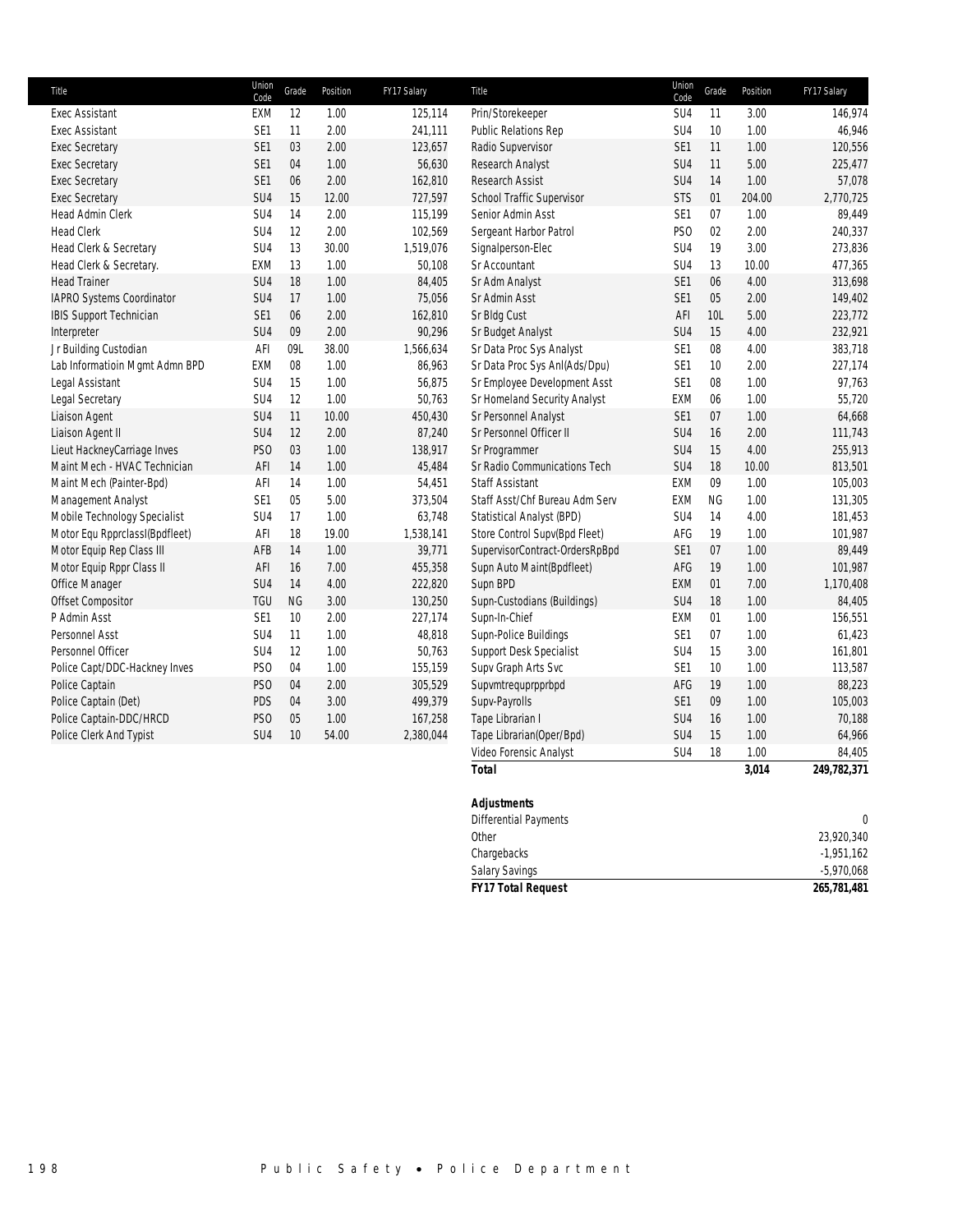## External Funds History

| <b>Personnel Services</b>       |                                                                                                                                                                                                                                                                                                            | FY14 Expenditure                                                                                                            | FY15 Expenditure                                                                                                                   | FY16 Appropriation                                                                                                                           | FY17 Adopted                                                                                                                             | Inc/Dec 16 vs 17                                                                                                                                       |
|---------------------------------|------------------------------------------------------------------------------------------------------------------------------------------------------------------------------------------------------------------------------------------------------------------------------------------------------------|-----------------------------------------------------------------------------------------------------------------------------|------------------------------------------------------------------------------------------------------------------------------------|----------------------------------------------------------------------------------------------------------------------------------------------|------------------------------------------------------------------------------------------------------------------------------------------|--------------------------------------------------------------------------------------------------------------------------------------------------------|
|                                 | 51000 Permanent Employees<br>51100 Emergency Employees<br>51200 Overtime<br>51300 Part Time Employees<br>51400 Health Insurance<br>51500 Pension & Annunity<br>51600 Unemployment Compensation<br>51700 Workers' Compensation<br>51800 Indirect Costs<br>51900 Medicare<br><b>Total Personnel Services</b> | 3,627,940<br>48,254<br>704,438<br>$\mathbf{0}$<br>266,898<br>182,450<br>0<br>$\mathbf 0$<br>167,723<br>31,884<br>5,029,587  | 4,163,315<br>31,178<br>397,765<br>$\mathbf 0$<br>254,413<br>221,272<br>$\mathbf 0$<br>$\mathbf 0$<br>98,630<br>33,000<br>5,199,573 | $\boldsymbol{0}$<br>64,310<br>607,346<br>$\mathbf{0}$<br>341,671<br>232,700<br>$\mathbf 0$<br>$\mathbf{0}$<br>144,644<br>37,488<br>1,428,159 | 3,391,762<br>$\mathbf 0$<br>566,556<br>$\mathbf 0$<br>173,058<br>106,402<br>$\mathbf 0$<br>$\mathbf 0$<br>128.979<br>17,144<br>4,383,901 | 3,391,762<br>$-64,310$<br>$-40,790$<br>$\overline{0}$<br>$-168,613$<br>$-126,298$<br>$\theta$<br>$\overline{0}$<br>$-15,665$<br>$-20,344$<br>2,955,742 |
| <b>Contractual Services</b>     |                                                                                                                                                                                                                                                                                                            | FY14 Expenditure                                                                                                            | FY15 Expenditure                                                                                                                   | FY16 Appropriation                                                                                                                           | FY17 Adopted                                                                                                                             | Inc/Dec 16 vs 17                                                                                                                                       |
|                                 | 52100 Communications<br>52200 Utilities<br>52400 Snow Removal<br>52500 Garbage/Waste Removal<br>52600 Repairs Buildings & Structures<br>52700 Repairs & Service of Equipment<br>52800 Transportation of Persons<br>52900 Contracted Services<br><b>Total Contractual Services</b>                          | $\boldsymbol{0}$<br>0<br>$\mathbf{0}$<br>$\mathbf{0}$<br>$\mathbf{0}$<br>207,355<br>37,333<br>3,587,823<br>3,832,511        | 2,207<br>$\mathbf 0$<br>$\overline{0}$<br>$\overline{0}$<br>$\Omega$<br>155,711<br>32,500<br>2,990,547<br>3,180,965                | 2,457<br>$\mathbf{0}$<br>$\overline{0}$<br>$\mathbf{0}$<br>$\mathbf{0}$<br>560.275<br>47,007<br>3,960,452<br>4,570,191                       | $\boldsymbol{0}$<br>$\boldsymbol{0}$<br>$\mathbf{0}$<br>$\mathbf 0$<br>$\Omega$<br>127,097<br>33,849<br>4,415,600<br>4,576,546           | $-2,457$<br>0<br>$\overline{0}$<br>$\overline{0}$<br>$\overline{0}$<br>$-433,178$<br>$-13.158$<br>455,148<br>6,355                                     |
| <b>Supplies &amp; Materials</b> |                                                                                                                                                                                                                                                                                                            | FY14 Expenditure                                                                                                            | FY15 Expenditure                                                                                                                   | FY16 Appropriation                                                                                                                           | FY17 Adopted                                                                                                                             | Inc/Dec 16 vs 17                                                                                                                                       |
|                                 | 53000 Auto Energy Supplies<br>53200 Food Supplies<br>53400 Custodial Supplies<br>53500 Med, Dental, & Hosp Supply<br>53600 Office Supplies and Materials<br>53700 Clothing Allowance<br>53800 Educational Supplies & Mat<br>53900 Misc Supplies & Materials<br><b>Total Supplies &amp; Materials</b>       | $\boldsymbol{0}$<br>3,114<br>$\mathbf{0}$<br>$\mathbf 0$<br>$\Omega$<br>$\mathbf 0$<br>$\overline{0}$<br>423,894<br>427,008 | $\mathbf 0$<br>5,868<br>$\Omega$<br>49,624<br>0<br>$\mathbf{0}$<br>$\overline{0}$<br>151,945<br>207,437                            | $\boldsymbol{0}$<br>$\mathbf 0$<br>$\mathbf{0}$<br>$\overline{0}$<br>$\overline{0}$<br>$\mathbf{0}$<br>$\mathbf{0}$<br>142,765<br>142,765    | 0<br>$\mathbf 0$<br>$\mathbf{0}$<br>$\mathbf 0$<br>$\mathbf{0}$<br>$\mathbf 0$<br>$\mathbf 0$<br>592,201<br>592,201                      | $\mathbf{0}$<br>$\mathbf 0$<br>$\overline{0}$<br>$\overline{0}$<br>$\mathbf 0$<br>$\overline{0}$<br>$\overline{0}$<br>449,436<br>449,436               |
| <b>Current Chgs &amp; Oblig</b> |                                                                                                                                                                                                                                                                                                            | FY14 Expenditure                                                                                                            | FY15 Expenditure                                                                                                                   | FY16 Appropriation                                                                                                                           | FY17 Adopted                                                                                                                             | Inc/Dec 16 vs 17                                                                                                                                       |
|                                 | 54300 Workers' Comp Medical<br>54400 Legal Liabilities<br>54600 Current Charges H&I<br>54700 Indemnification<br>54900 Other Current Charges<br>Total Current Chgs & Oblig                                                                                                                                  | $\boldsymbol{0}$<br>$\mathbf 0$<br>$\mathbf{0}$<br>$\mathbf{0}$<br>5,399<br>5,399                                           | $\mathbf 0$<br>$\mathbf 0$<br>0<br>$\overline{0}$<br>4,131<br>4,131                                                                | $\boldsymbol{0}$<br>$\mathbf{0}$<br>$\theta$<br>$\mathbf{0}$<br>2,249<br>2,249                                                               | 0<br>$\boldsymbol{0}$<br>$\mathbf{0}$<br>$\mathbf 0$<br>3,499<br>3,499                                                                   | $\mathbf 0$<br>$\mathbf{0}$<br>$\overline{0}$<br>$\Omega$<br>1,250<br>1,250                                                                            |
| Equipment                       |                                                                                                                                                                                                                                                                                                            | FY14 Expenditure                                                                                                            | FY15 Expenditure                                                                                                                   | FY16 Appropriation                                                                                                                           | FY17 Adopted                                                                                                                             | Inc/Dec 16 vs 17                                                                                                                                       |
|                                 | 55000 Automotive Equipment<br>55400 Lease/Purchase<br>55600 Office Furniture & Equipment<br>55900 Misc Equipment<br><b>Total Equipment</b>                                                                                                                                                                 | $\boldsymbol{0}$<br>$\mathbf 0$<br>1,250<br>932,489<br>933,739                                                              | $\boldsymbol{0}$<br>$\boldsymbol{0}$<br>15.787<br>329,287<br>345,074                                                               | $\boldsymbol{0}$<br>$\boldsymbol{0}$<br>$\overline{0}$<br>611,928<br>611,928                                                                 | 0<br>$\boldsymbol{0}$<br>0<br>521,224<br>521,224                                                                                         | 0<br>$\mathbf 0$<br>$\overline{0}$<br>$-90,704$<br>$-90,704$                                                                                           |
| Other                           |                                                                                                                                                                                                                                                                                                            | FY14 Expenditure                                                                                                            | FY15 Expenditure                                                                                                                   | FY16 Appropriation                                                                                                                           | FY17 Adopted                                                                                                                             | Inc/Dec 16 vs 17                                                                                                                                       |
|                                 | 56200 Special Appropriation<br>57200 Structures & Improvements<br>58000 Land & Non-Structure<br><b>Total Other</b>                                                                                                                                                                                         | $\boldsymbol{0}$<br>$\mathbf 0$<br>0<br>$\bf{0}$                                                                            | $\boldsymbol{0}$<br>$\mathbf 0$<br>0<br>0                                                                                          | $\boldsymbol{0}$<br>$\mathbf{0}$<br>$\mathbf 0$<br>$\bf{0}$                                                                                  | $\boldsymbol{0}$<br>$\boldsymbol{0}$<br>0<br>$\pmb{0}$                                                                                   | 0<br>$\boldsymbol{0}$<br>$\mathbf 0$<br>0                                                                                                              |
|                                 | <b>Grand Total</b>                                                                                                                                                                                                                                                                                         | 10,228,244                                                                                                                  | 8,937,180                                                                                                                          | 6,755,292                                                                                                                                    | 10,077,371                                                                                                                               | 3,322,079                                                                                                                                              |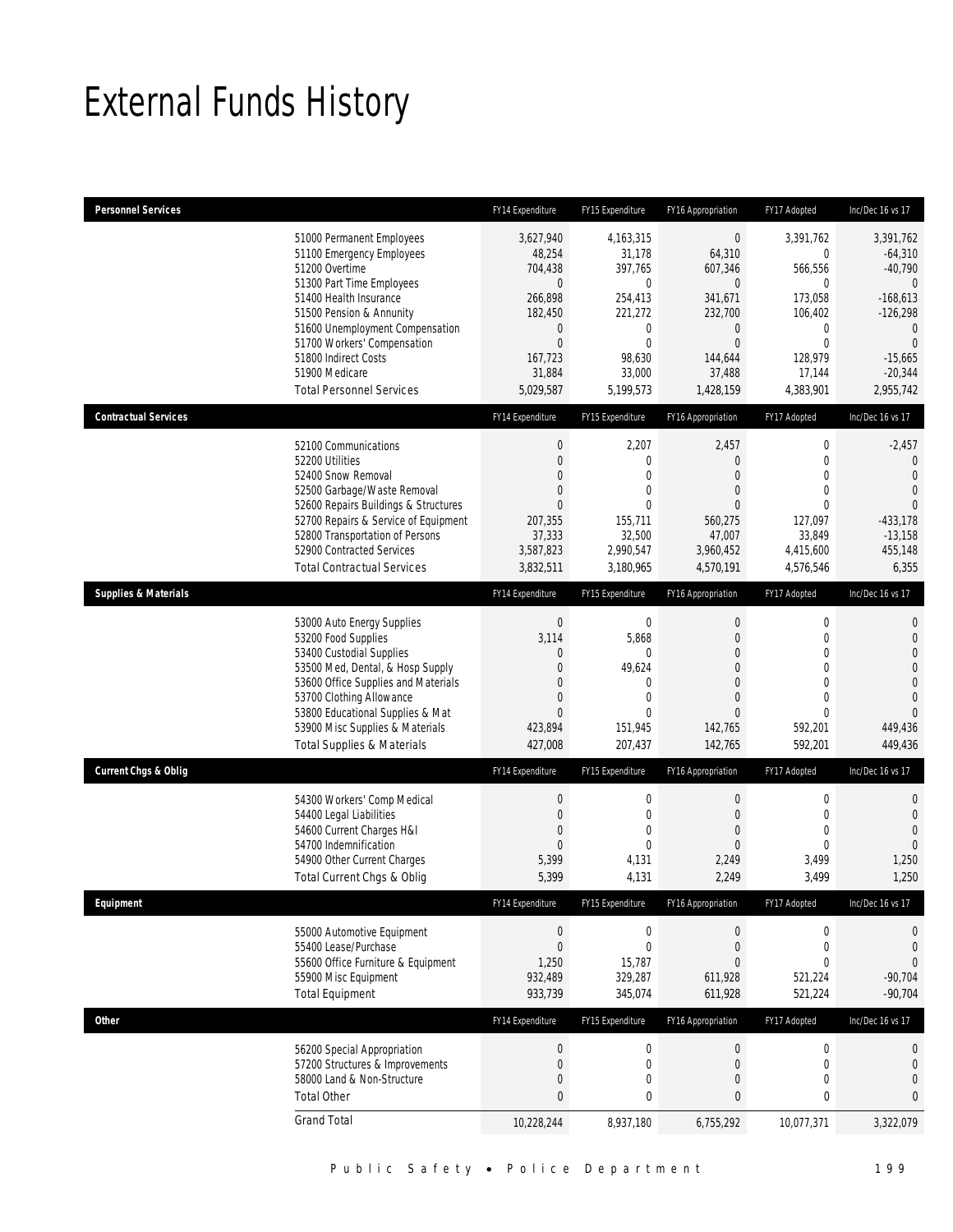## External Funds Personnel

| Title                         | Union<br>Code   | Grade | Position | FY17 Salary | Title                         | Union<br>Code   | Grade | Position | FY17 Salary  |
|-------------------------------|-----------------|-------|----------|-------------|-------------------------------|-----------------|-------|----------|--------------|
|                               |                 |       |          |             |                               |                 |       |          |              |
| Criminalist I                 | <b>EXM</b>      | 01    | 1.00     | 67,371      | Prin Research Analyst         | SE <sub>1</sub> | 06    | 1.00     | 81,405       |
| Criminalist II                | <b>EXM</b>      | 02    | 2.00     | 144,098     | Prin_Admin_Assistant          | SE <sub>1</sub> | 08    | 1.00     | 97,763       |
| <b>DDACTS Analyst</b>         | <b>EXM</b>      | 05    | 1.00     | 50,265      | Project Coordinator           | <b>EXM</b>      | 05    | 1.00     | 59,689       |
| Director of Health & Wellness | SE <sub>1</sub> | 07    | 1.00     | 89,449      | Research Assist (Bpd)         | SU4             | 14    | 1.00     | 42,847       |
| Management Analyst            | EXM             | 05    | 1.00     | 62,415      | Social Worker                 | SU4             | 16    | 6.00     | 416,433      |
| Management Analyst (BPD)      | SE <sub>1</sub> | 05    | 1.00     | 74,701      | Statistical Analyst (BPD)     | SU4             | 14    | 1.00     | 41,739       |
| Policy Analyst                | EXM             | 06    | 2.00     | 113,488     | <b>Transportation Analyst</b> | EXM             | 05    | 1.00     | 57,995       |
|                               |                 |       |          |             | <b>Total</b>                  |                 |       | 21       | 1,399,658    |
|                               |                 |       |          |             | Adjustments                   |                 |       |          |              |
|                               |                 |       |          |             | <b>Differential Payments</b>  |                 |       |          | $\mathbf{0}$ |
|                               |                 |       |          |             | Other                         |                 |       |          | 1,992,105    |
|                               |                 |       |          |             | Chargebacks                   |                 |       |          | 0            |
|                               |                 |       |          |             | <b>Salary Savings</b>         |                 |       |          | 0            |
|                               |                 |       |          |             | <b>FY17 Total Request</b>     |                 |       |          | 3,391,763    |
|                               |                 |       |          |             |                               |                 |       |          |              |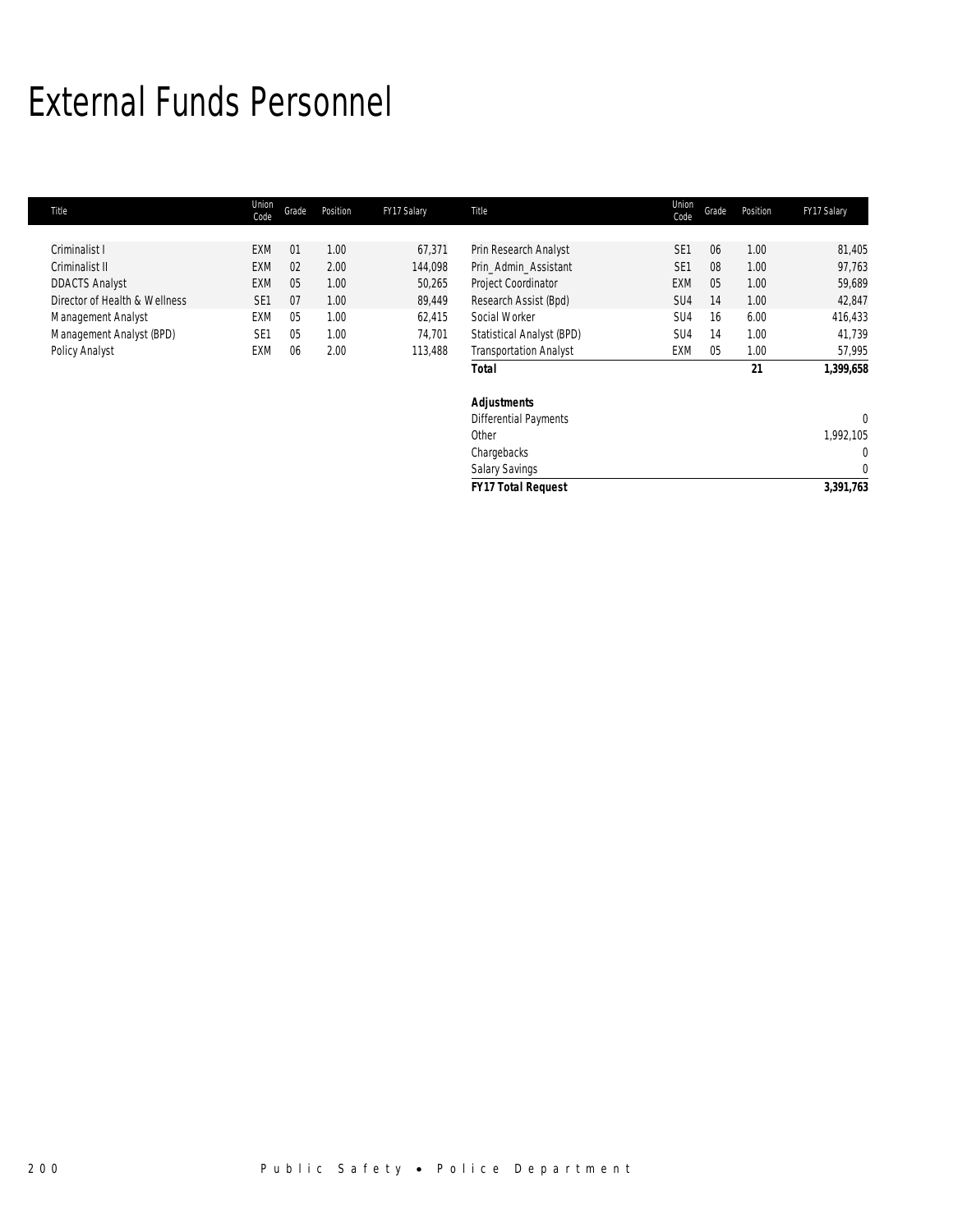## Program 1. Commissioner's Office

## *William B. Evans, Manager, Organization 211100*

### *Program Description*

The Office of the Police Commissioner sets the priorities and direction of the Police Department. Units located under the Commissioner are responsible for monitoring the performance of the department and its personnel, planning for its future, and providing information to the public and other law enforcement agencies. Included in this program are the Office of Administrative Hearings, Office of the Legal Advisor, Office of Labor Relations, and the Office of Strategic Planning and Research.

| <b>Operating Budget</b>                    | Actual '14           | Actual '15            | Approp '16           | <b>Budget '17</b>    |
|--------------------------------------------|----------------------|-----------------------|----------------------|----------------------|
| <b>Personnel Services</b><br>Non Personnel | 7.560.826<br>775,003 | 7,402,077<br>.042.450 | 6.519.733<br>587.487 | 6,412,904<br>762,254 |
| Total                                      | 8,335,829            | 8,444,527             | 7.107.220            | 7,175,158            |
|                                            |                      |                       |                      |                      |

*Performance* 

### **Strategy:** To enhance use of social media for communication.

| <b>Performance Measures</b>                                                                   | Actual '14        | Actual '15                    | <b>Projected '16</b>          | Target '17                    |
|-----------------------------------------------------------------------------------------------|-------------------|-------------------------------|-------------------------------|-------------------------------|
| Number of Facebook followers<br>Number of hits on BPD news.com<br>Number of Twitter followers | 81.613<br>270.175 | 129,608<br>111,235<br>302.769 | 166.229<br>176.229<br>350.995 | 160.000<br>300,000<br>450,000 |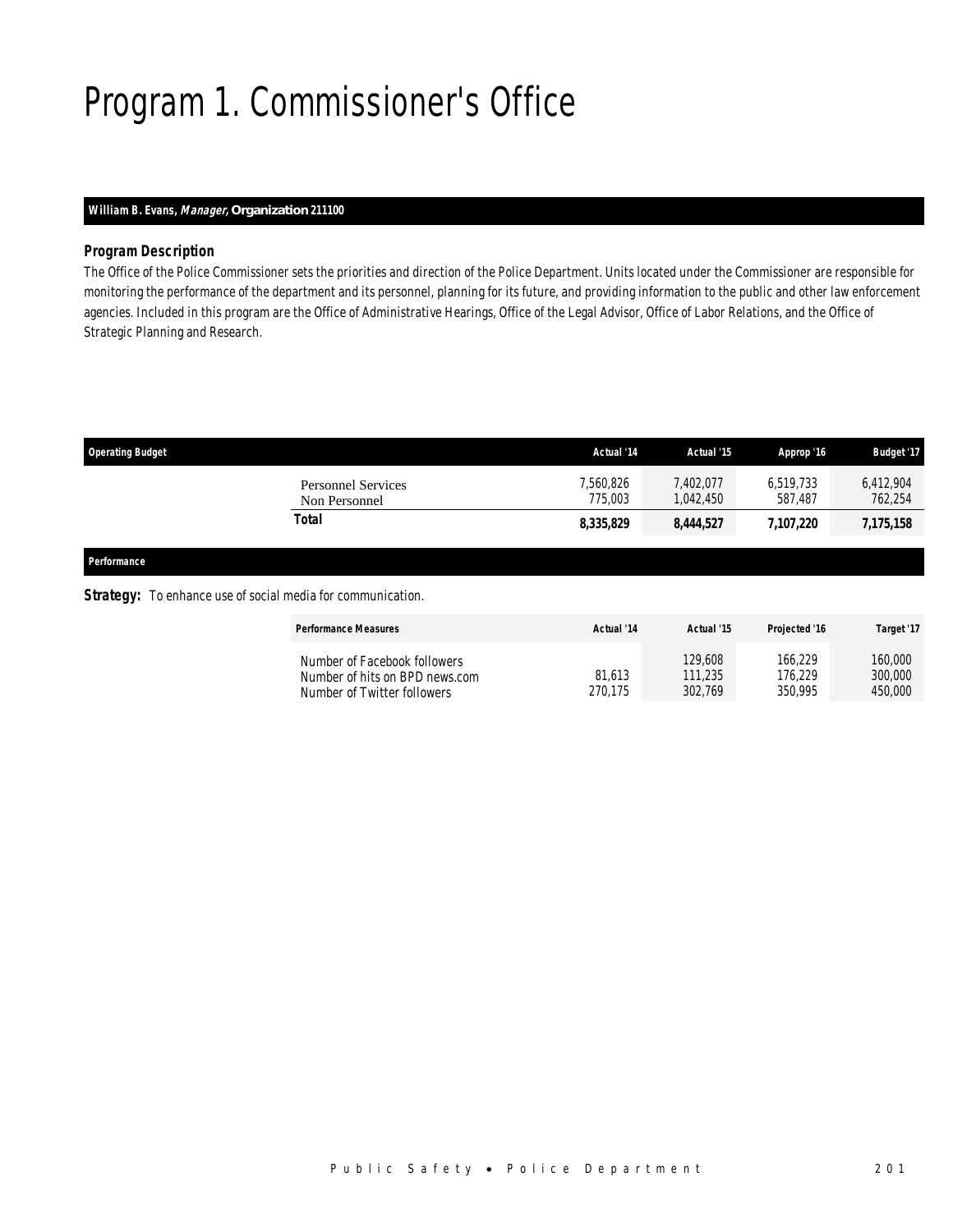# Program 2. BAT-Operations

## *Edward Callahan, Manager, Organization 211200*

## *Program Description*

The Bureau of Administration and Technology Operations Program provides logistic support and maintenance in the areas of fleet management, communications and building maintenance.

| <b>Operating Budget</b> |                                                                 | Actual '14              | Actual '15              | Approp '16              | Budget '17              |
|-------------------------|-----------------------------------------------------------------|-------------------------|-------------------------|-------------------------|-------------------------|
|                         | <b>Personnel Services</b><br>Non Personnel                      | 7,473,681<br>13,606,750 | 7.811.623<br>11,833,943 | 7.172.651<br>13,210,781 | 7,108,100<br>14,953,691 |
|                         | Total                                                           | 21,080,431              | 19,645,566              | 20,383,432              | 22,061,791              |
| Performance             |                                                                 |                         |                         |                         |                         |
|                         | <b>Strategy:</b> To maximize the number of vehicles in service. |                         |                         |                         |                         |
|                         | <b>Performance Measures</b>                                     | Actual '14              | Actual '15              | Projected '16           | Target '17              |

| Total number of police vehicles | 882 | 900 |
|---------------------------------|-----|-----|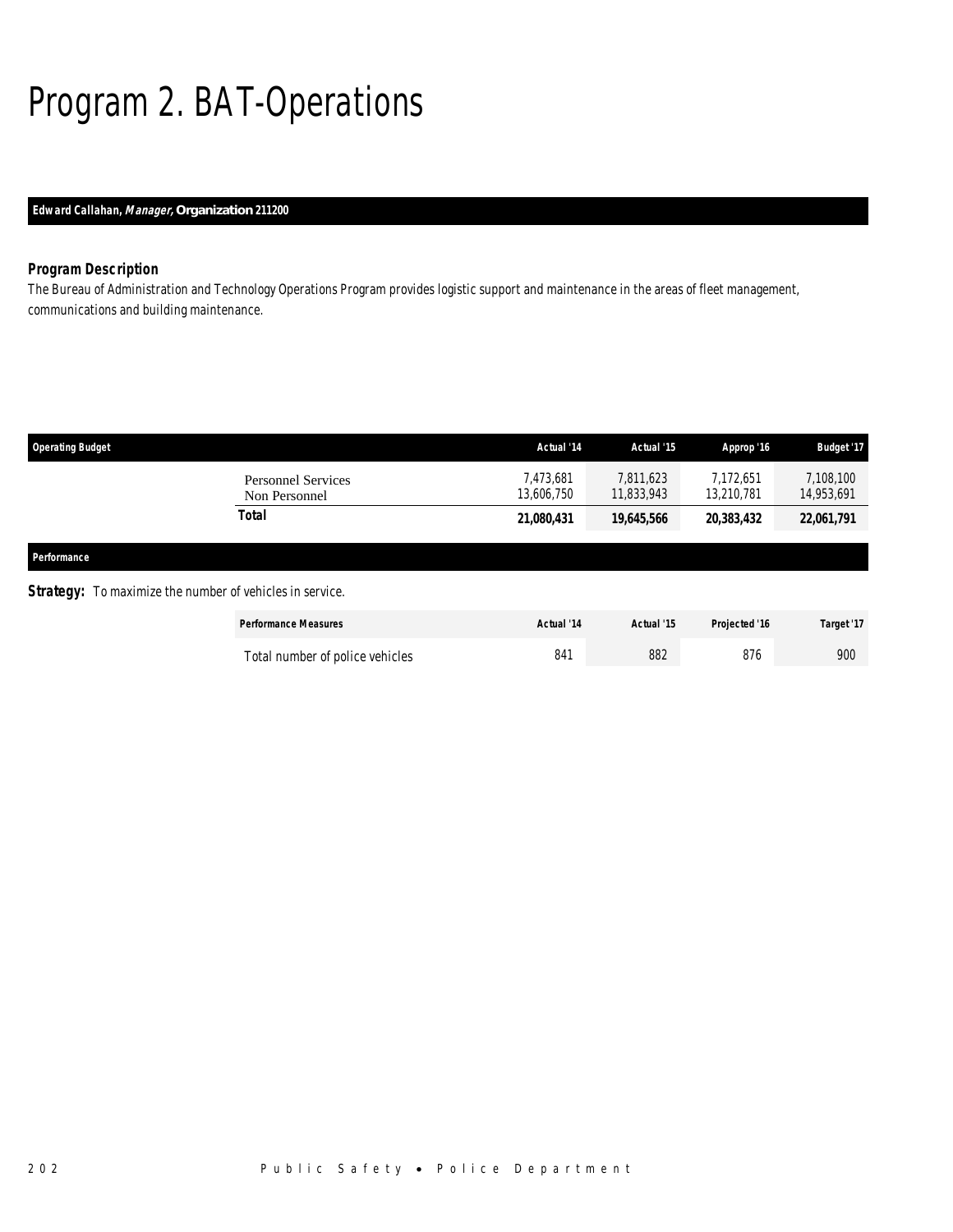## Program 3. BAT-Admin & Technology

## *Edward Callahan, Manager, Organization 211300*

### *Program Description*

The Bureau of Administration and Technology Program is responsible for the effective utilization of departmental funds, equipment and informational systems in support of department operations. Division sections include Human Resources, Finance, Central Supply, Licensing, Support Services, Information Technology, and the Operations Division.

| <b>Operating Budget</b>             | Actual '14               | Actual '15               | Approp '16               | <b>Budget '17</b>        |
|-------------------------------------|--------------------------|--------------------------|--------------------------|--------------------------|
| Personnel Services<br>Non Personnel | 32,800,307<br>14.180.006 | 32,303,431<br>13,554,448 | 32.991.427<br>13.880.753 | 33,089,808<br>15,662,159 |
| Total                               | 46,980,313               | 45,857,879               | 46.872.180               | 48,751,967               |

*Performance* 

### Strategy: To make fair, effective and efficient use of resources.

| Performance Measures                                                                                                                                                                                                                           | Actual '14         | Actual '15 | Projected '16 | Target '17 |
|------------------------------------------------------------------------------------------------------------------------------------------------------------------------------------------------------------------------------------------------|--------------------|------------|---------------|------------|
| Calls for service<br>Median Response Time Priority One Calls:<br>Dispatch to arrival (mins)<br>Median Response Time Priority One Calls:<br>Receipt to arrival (mins)<br>Median Response Time Priority One Calls:<br>Receipt to dispatch (mins) | 557.925<br>ь.<br>8 | 424.042    | 400.329       | 420,000    |

Strategy: To return sworn personnel to active duty as quickly as possible.

| <b>Performance Measures</b>             | Actual '14 | Actual '15 | Projected '16 | Target '17 |
|-----------------------------------------|------------|------------|---------------|------------|
| % of sworn personnel available for duty | 92%        | 91%        | 90%           | 92%        |
| Number of Sworn Officers as of Jan 1    | 2.196      | 2,186      | 2.190         | 2.184      |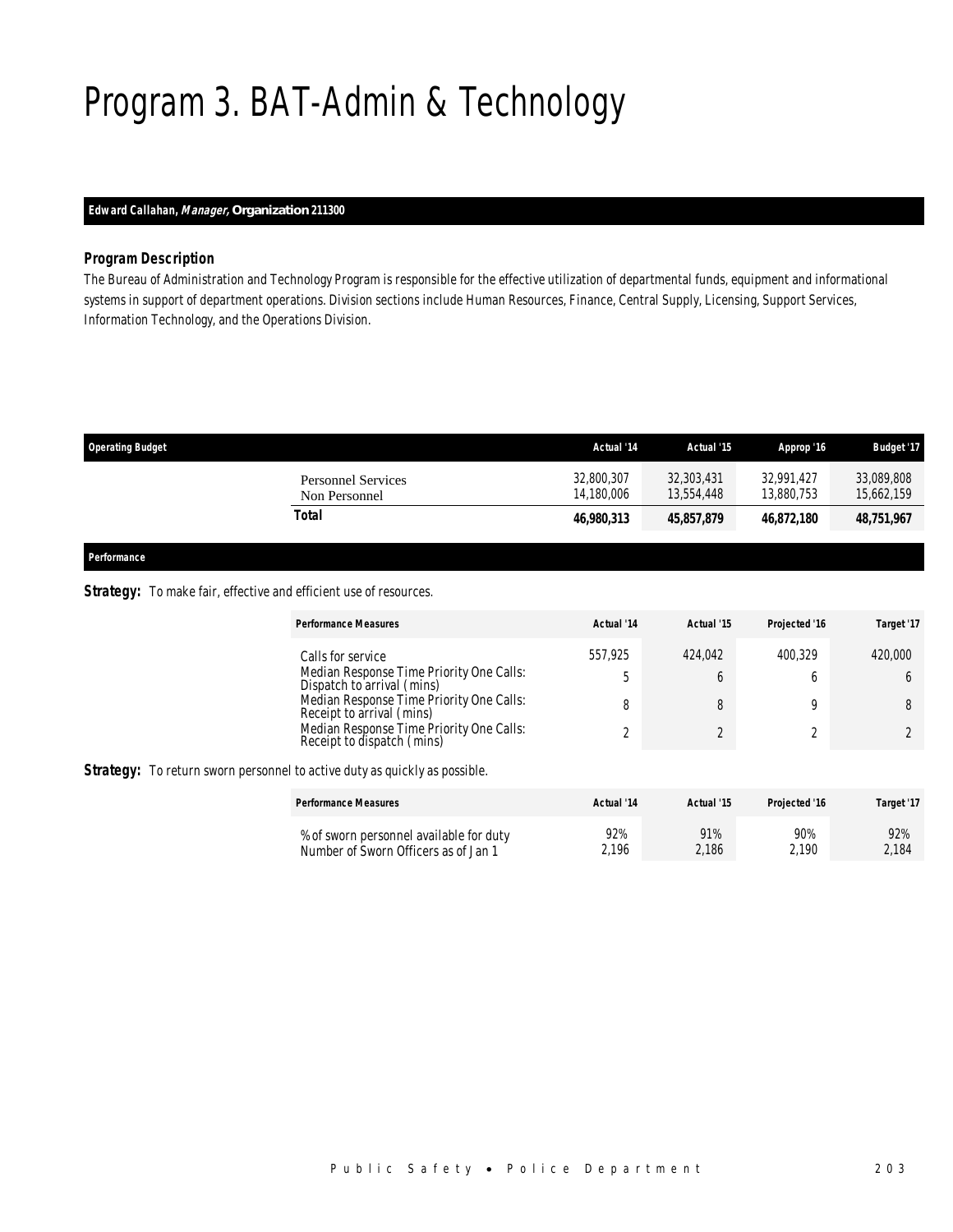## Program 4. Bureau of Professional Development

## *Lisa R. Holmes, Manager, Organization 211400*

## *Program Description*

The Bureau of Professional Development is responsible for providing professional development courses for departmental employees. The Bureau of Professional Development is comprised of 2 units, the Academy and Range. The program delivers training courses for all levels of the department ranging from entry-level training to Executive Development training. The training offered at each level will support the overall priorities of the Boston Police Department.

| <b>Operating Budget</b>                           |                                            | Actual '14           | Actual '15           | Approp '16           | Budget '17           |
|---------------------------------------------------|--------------------------------------------|----------------------|----------------------|----------------------|----------------------|
|                                                   | <b>Personnel Services</b><br>Non Personnel | 7,310,652<br>447.949 | 7,600,159<br>354,753 | 6,581,973<br>499.889 | 6,472,151<br>484,905 |
|                                                   | <b>Total</b>                               | 7,758,601            | 7,954,912            | 7,081,862            | 6,957,056            |
| Performance                                       |                                            |                      |                      |                      |                      |
| <b>Strategy:</b> To increase officer performance. |                                            |                      |                      |                      |                      |
|                                                   | <b>Performance Measures</b>                | Actual '14           | Actual '15           | Projected '16        | Target '17           |
|                                                   | In-service training sessions               | 552                  | 208                  | 2,118                | 2,000                |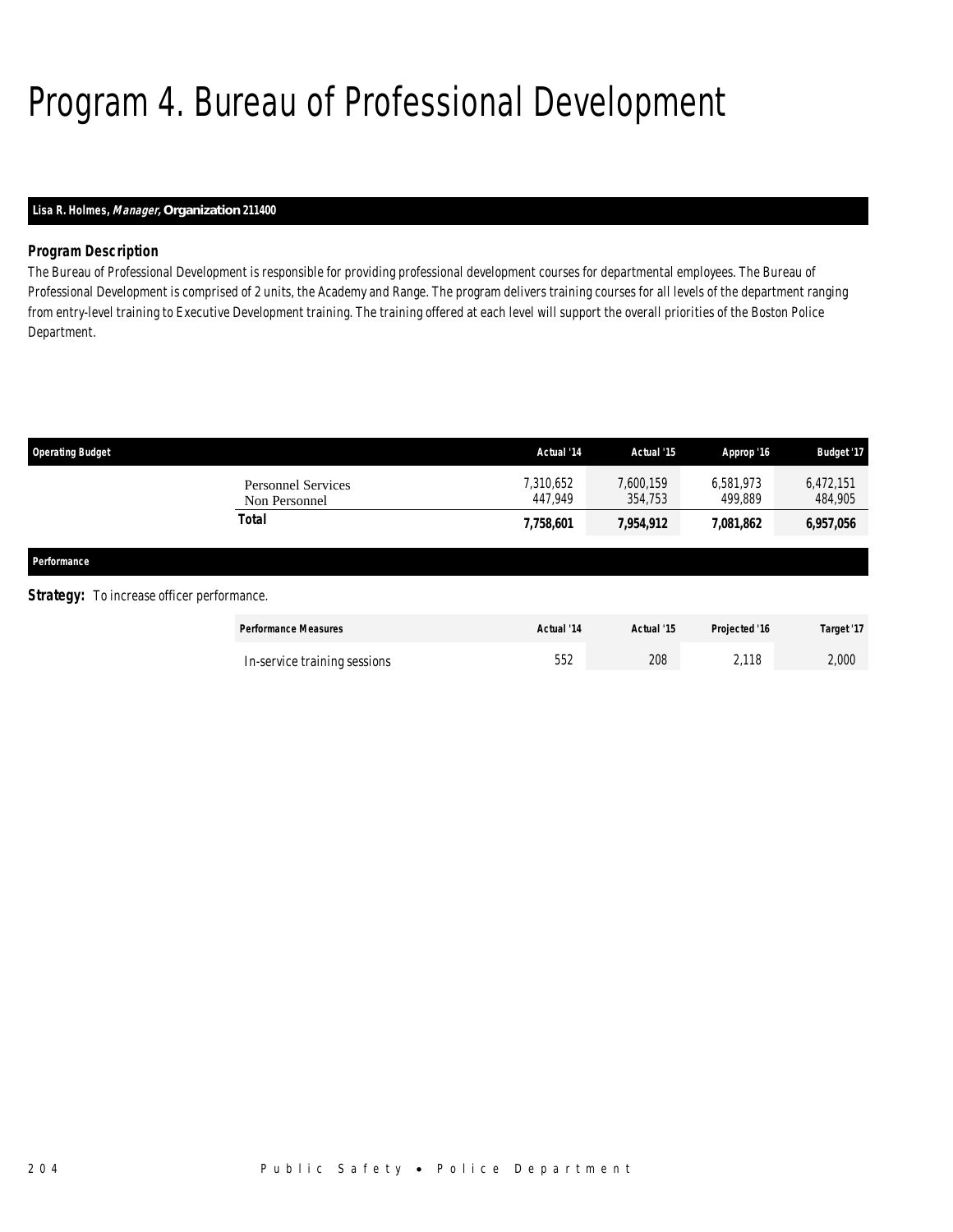## Program 5. Bureau of Field Services

## *Bernard P. O'Rourke, Manager, Organization 211500*

## *Program Description*

The Bureau of Field Services has primary responsibility for the delivery of police services throughout the City of Boston. The program includes all personnel assigned to the eleven police districts, Special Operations Division, Field Support Division, Special Events Management, and Emergency Preparedness. Also assigned to this program are the Neighborhood Crime Watch Program, Officer Friendly Program, Senior Service Officer, and the Paid Details Assignment Unit.

| <b>Operating Budget</b>                                      |                                                                                                         | Actual '14               | Actual '15               | Approp '16               | <b>Budget '17</b>        |
|--------------------------------------------------------------|---------------------------------------------------------------------------------------------------------|--------------------------|--------------------------|--------------------------|--------------------------|
|                                                              | <b>Personnel Services</b><br>Non Personnel                                                              | 165,465,136<br>2,210,356 | 181,051,127<br>1,968,491 | 176,578,618<br>2,832,527 | 199,028,572<br>2,637,797 |
|                                                              | <b>Total</b>                                                                                            | 167,675,492              | 183,019,618              | 179,411,145              | 201,666,369              |
| Performance                                                  |                                                                                                         |                          |                          |                          |                          |
| Strategy: To focus on and address quality of life concerns.  |                                                                                                         |                          |                          |                          |                          |
|                                                              | <b>Performance Measures</b>                                                                             | Actual '14               | Actual '15               | Projected '16            | Target '17               |
|                                                              | Calls for service - Loud parties<br>Calls for service - Panhandling<br>Calls for service - Prostitution | 6,114<br>808<br>222      | 6,501<br>1.184<br>220    | 6,480<br>1,019<br>227    | 6,000<br>1,150<br>300    |
|                                                              | Strategy: To increase the number of Neighborhood Watch Groups citywide.                                 |                          |                          |                          |                          |
|                                                              | <b>Performance Measures</b>                                                                             | Actual '14               | Actual '15               | Projected '16            | Target '17               |
|                                                              | Number of business Neighborhood Watch<br>Groups                                                         | 15                       | 15                       | 17                       | 20                       |
|                                                              | Number of residential Neighborhood Watch<br>Groups                                                      | 323                      | 328                      | 315                      | 350                      |
| <b>Strategy:</b> To prevent and reduce violence and crime.   |                                                                                                         |                          |                          |                          |                          |
|                                                              | <b>Performance Measures</b>                                                                             | Actual '14               | Actual '15               | Projected '16            | Target '17               |
|                                                              | Homicides<br><b>Total arrests</b>                                                                       | 41<br>15,478             | 32<br>14,958             | 40<br>12,642             | 15,000                   |
| <b>Strategy:</b> To promote pedestrian and vehicular safety. |                                                                                                         |                          |                          |                          |                          |
|                                                              | <b>Performance Measures</b>                                                                             | Actual '14               | Actual '15               | Projected '16            | Target '17               |
|                                                              | Motor vehicle accidents<br>Number of walking and bicycle beat patrols                                   | 10.385<br>161,528        | 11,259<br>113,378        | 9.361<br>103,463         | 10,000<br>100,000        |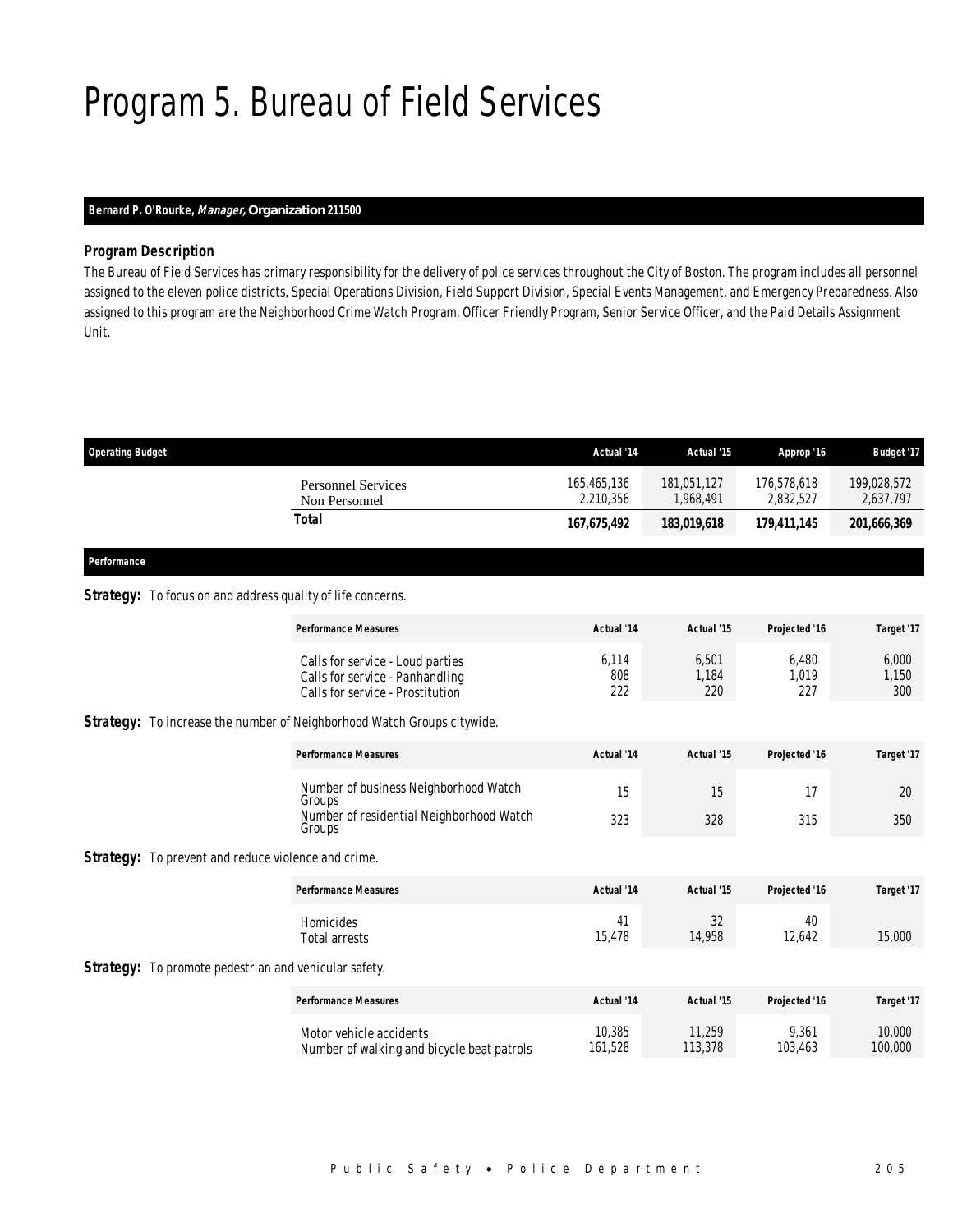## Program 6. Bureau of Professional Standards

## *Frank A. Mancini, Manager, Organization 211600*

## *Program Description*

The Bureau of Professional Standards is responsible for the administrative investigation of all police misconduct, including violations of law, additionally completing background investigations on all new employees to the department, and internally auditing the various units and departments within the Boston Police. The Bureau is also responsible for handling corruption prevention programs within the City of Boston as well as proactive and reactive investigations. The Bureau of Professional Standards is comprised of the Internal Affairs Division and the Anti-Corruption Division. The Internal Affairs Division houses the Internal Investigations Unit, the Audit and Review Unit and the Recruit Investigations Unit.

| <b>Operating Budget</b>             | Actual '14         | Actual '15           | Approp '16           | <b>Budget '17</b>    |
|-------------------------------------|--------------------|----------------------|----------------------|----------------------|
| Personnel Services<br>Non Personnel | 446,823<br>166.274 | 7,843,530<br>157.921 | 6.983.891<br>118,907 | 7,258,977<br>115,340 |
| Total                               | 7,613,097          | 8,001,451            | 7,102,798            | 7,374,317            |
|                                     |                    |                      |                      |                      |

#### *Performance*

**Strategy:** To improve levels of community trust in police services through thorough investigations into allegations of police misconduct.

| <b>Performance Measures</b>     | Actual '14 | Actual '15 | Projected '16 | Target '17 |
|---------------------------------|------------|------------|---------------|------------|
| Externally generated complaints | 303        | 253        | 192           | 200        |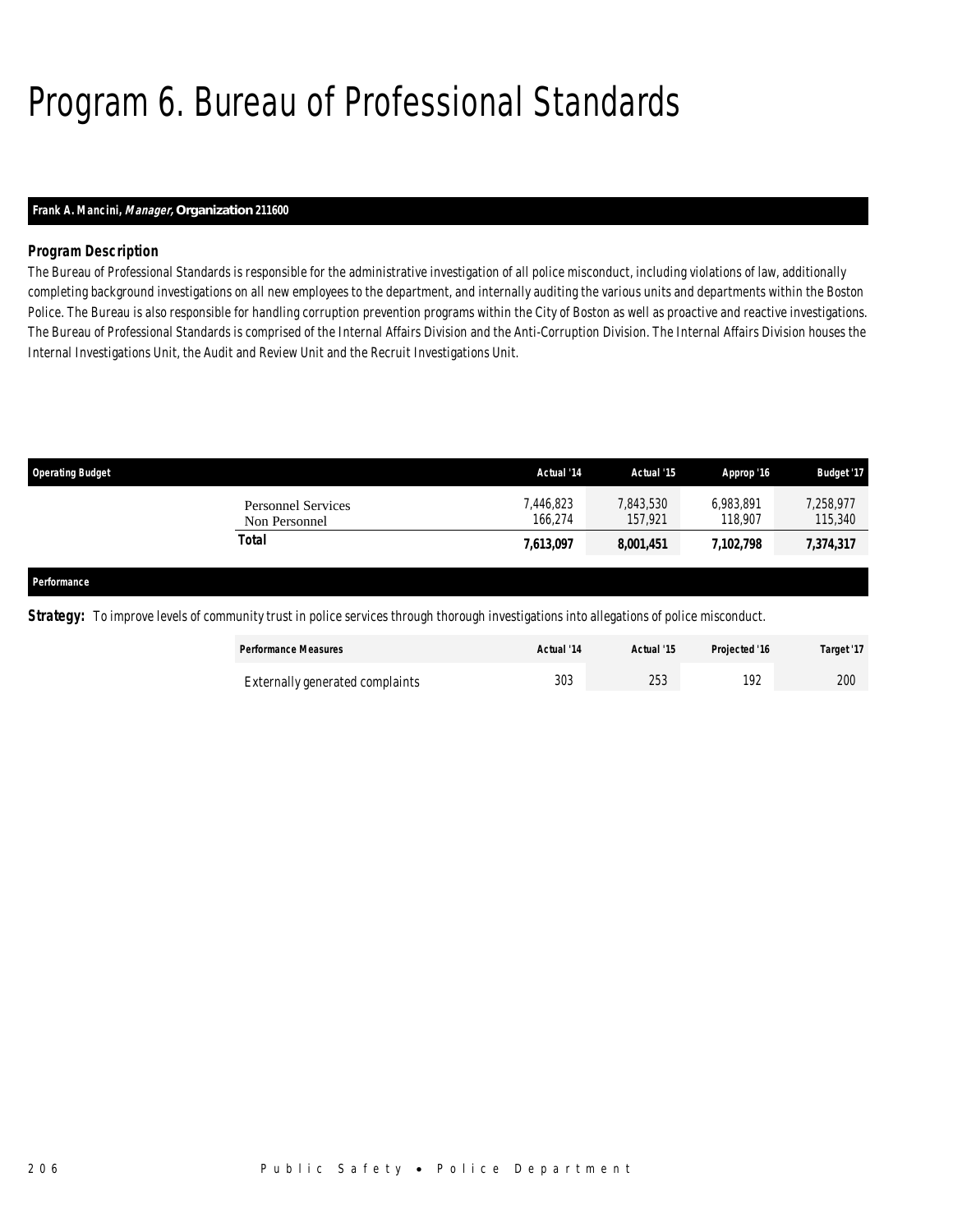## Program 7. Bureau of Investigative Services

## *Gregory Long, Manager, Organization 211700*

### *Program Description*

The Bureau of Investigative Services is responsible for providing investigative and forensic technical support to all victims, witnesses and crime prevention units of the department. The Bureau of Investigative Services will be comprised of the Major Case Division and the Criminal Investigative Division. The program coordinates all specialized units (e.g. homicide, sexual assault, drug control, domestic violence district detectives), and the general investigative units (e.g. auto theft, fugitive, fraud and missing person/exploited children and also includes the Community Disorders Unit).

| <b>Operating Budget</b> |                                                                                                                                                                                                                               | Actual '14            | Actual '15            | Approp '16              | <b>Budget '17</b>       |
|-------------------------|-------------------------------------------------------------------------------------------------------------------------------------------------------------------------------------------------------------------------------|-----------------------|-----------------------|-------------------------|-------------------------|
|                         | <b>Personnel Services</b><br>Non Personnel                                                                                                                                                                                    | 57,403,576<br>985,708 | 60,123,399<br>960.436 | 60.214.188<br>1.003.460 | 58,232,269<br>1,018,564 |
|                         | <b>Total</b>                                                                                                                                                                                                                  | 58,389,284            | 61,083,835            | 61,217,648              | 59,250,833              |
| Performance             |                                                                                                                                                                                                                               |                       |                       |                         |                         |
|                         | <b>Strategy:</b> To maximize the number of incidents cleared.                                                                                                                                                                 |                       |                       |                         |                         |
|                         | <b>Performance Measures</b>                                                                                                                                                                                                   | Actual '14            | Actual '15            | Projected '16           | Target '17              |
|                         | UCR Part 1 Crime Clearance Rate %                                                                                                                                                                                             | 16                    | 14                    | 15                      | 15                      |
|                         | Strategy: To provide investigative expertise, support, and technical assistance in responding to and conducting investigations that contribute to the<br>identification, apprehension, and prosecution of criminal offenders. |                       |                       |                         |                         |

| <b>Performance Measures</b>                                        | Actual '14                 | Actual '15                 | Projected '16              | Target '17 |
|--------------------------------------------------------------------|----------------------------|----------------------------|----------------------------|------------|
| Part 1 Crimes - Property<br>Part 1 Crimes - Total<br>Part 2 Crimes | 16,006<br>20,285<br>36.525 | 13.971<br>18,064<br>34,800 | 14,231<br>18,373<br>27.461 | 30,000     |

### Strategy: To reduce firearm violence.

| <b>Performance Measures</b> | Actual '14 | Actual '15 | Projected '16 | Target '17 |
|-----------------------------|------------|------------|---------------|------------|
| Part 1 Crimes - Violent     | 4,279      | 4,093      | 4,142         |            |
| Shootings - Fatal           | 35         | 22         | 37            |            |
| Shootings - Non fatal       | 176        | 208        | 198           |            |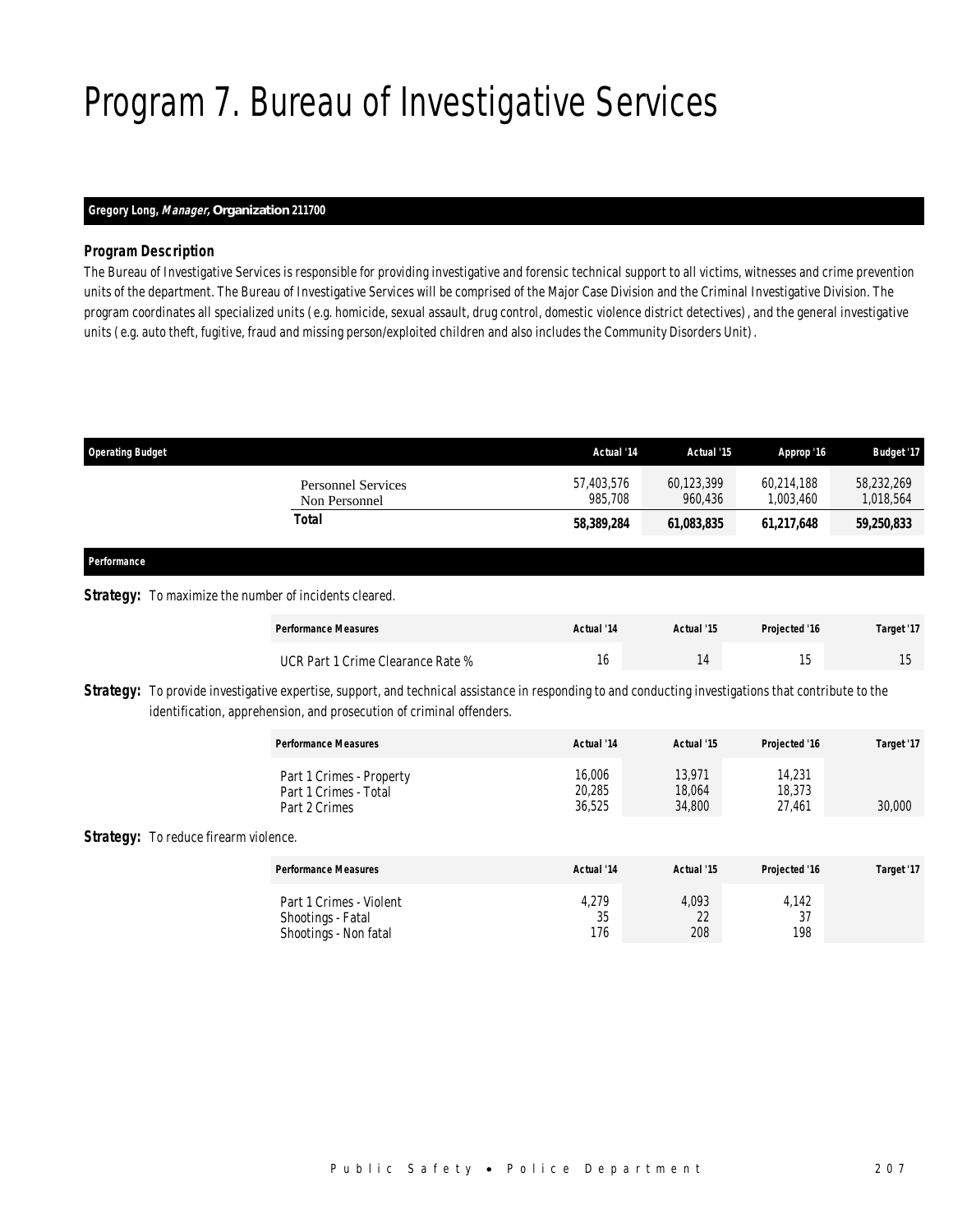## Program 8. Bureau of Intelligence & Analysis

## *Paul A. Fitzgerald, Manager, Organization 211900*

## *Program Description*

It is the mission of the Bureau of Intelligence and Analysis, through the Boston Regional Intelligence Center, to gather information from all sources in a manner consistent with the law and to analyze that information to provide tactical and/or strategic intelligence on the existence, identities, and capabilities of criminal suspects and enterprises generally and, in particular, to further crime prevention and enforcement objectives/priorities identified by the Boston Police Department as well as the communities comprising the Urban Area Security Initiative (UASI): Brookline, Somerville, Quincy, Revere, Chelsea, Winthrop, Cambridge, and Everett. The Bureau of Intelligence and Analysis is comprised of two Divisions, the Homeland Security Division and the Criminal Intelligence and Analysis Division; with an overarching coordination responsibility of being the Boston Regional Intelligence Center and the Department of Homeland Security designated urban fusion center for the Boston UASI region.

| <b>Operating Budget</b>                    | Actual '14          | Actual '15          | Approp '16       | <b>Budget '17</b> |
|--------------------------------------------|---------------------|---------------------|------------------|-------------------|
| <b>Personnel Services</b><br>Non Personnel | 3.149.450<br>17,800 | 3,285,640<br>17.467 | 3,368,386<br>300 | 3.103.702         |
| Total                                      | 3,167,250           | 3,303,107           | 3,368,686        | 3,103,702         |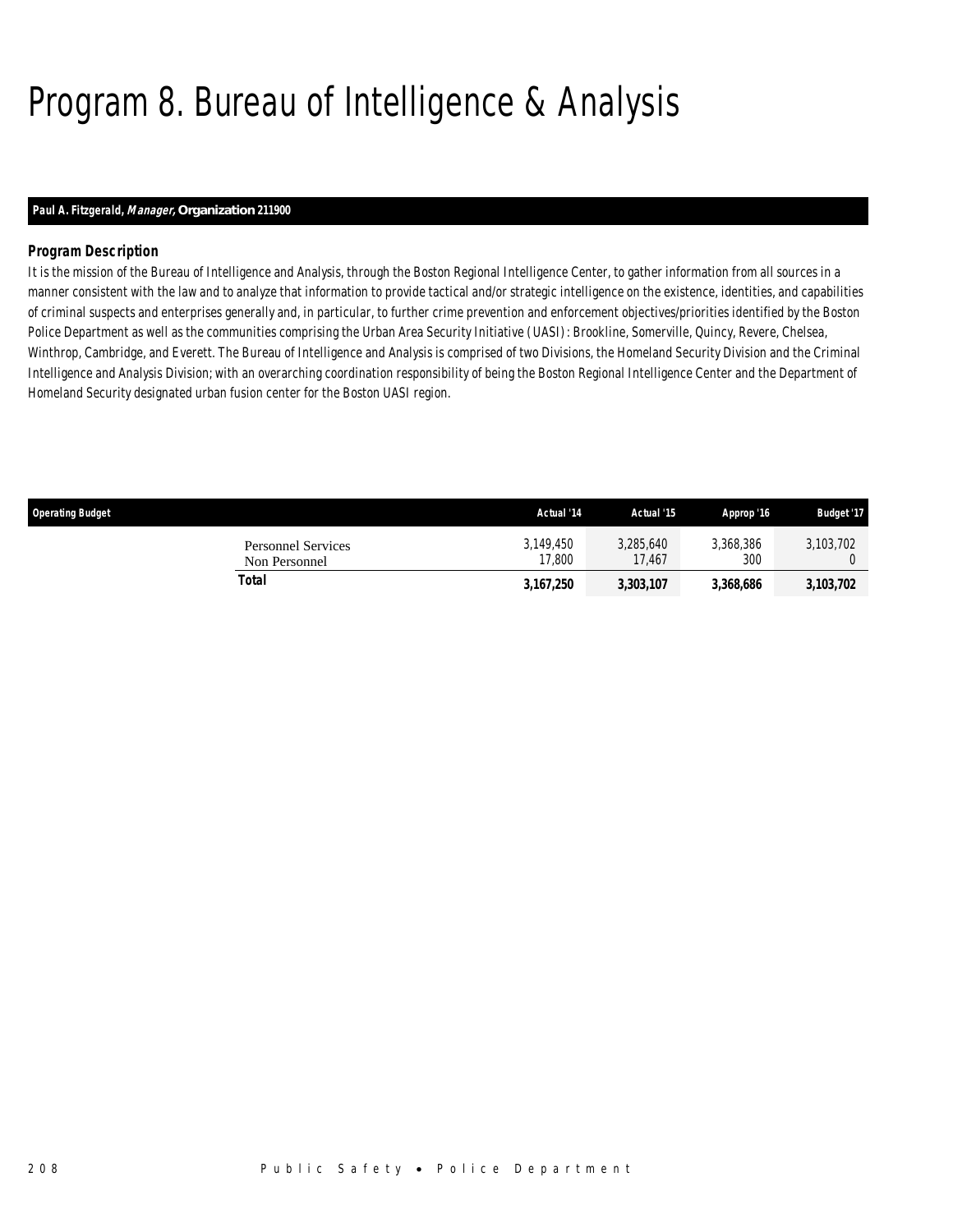## External Funds Projects

#### *Abekam Foundation*

#### *Project Mission*

Privately donated funds from the Abekam Foundation utilized for the BPD's Human Trafficking Unit, to support covering Overtime in the execution of sex trafficking "stings" and is related to CEASE Boston, an initiative of the Mayor's Office, Demand Abolition and the BPD.

#### *Academy Revolving Fund*

#### *Project Mission*

The purpose of the fund authorized by (Chapter 44, Section 53E ½) was for purchasing training equipment, certifying instructors, updating facilities, and providing funds for other training needs not otherwise budgeted for. This revolving fund is funded by receipts of tuition and other fees paid by outside law enforcement agencies for training at the Boston Police Academy.

#### *Boston Multi-cultural Advocacy Support Project (BMASP)*

#### *Project Mission*

Funded by the U.S. Department of Justice, Office of Violence Against Women, under the Grants to Encourage Arrest Policies and Enforcement of Protection Orders Program, these funds support civilian advocates at the Family Justice Center and in three districts who provide crisis intervention, referrals, and safety plans for victims of domestic violence.

*Boston Reentry Initiative* 

#### *Project Mission*

Funded by the U.S. Department of Justice, Bureau of Justice Assistance, this award supports the continuation and enhancement of services delivered through the Boston Reentry Initiative, through the provision of Case Manager-Mentor support, subsidized employment and vocational training, transitional housing, and other services.

*Canine Revolving Fund* 

#### *Project Mission*

The purpose of the fund authorized by (Chapter 44, Section 53E ½) is for purchasing training equipment, certifying instructors, updating facilities to support its Canine Unit training programs for officers and police dogs for non-City of Boston law enforcement agencies, and providing funds for other training needs. This revolving fund is funded by receipts of tuition and other fees paid by outside law enforcement agencies for training with the Canine Unit at the Boston Police Department Special Operations Division.

#### *Cold Case Project*

#### *Project Mission*

Funds are provided by the U.S. Department of Justice, National Institute of Justice. This funding will allow the department to significantly increase the number of unsolved cold homicide cases identified and reviewed for DNA evidence, enhance the Crime Lab's capacity to analyze cold case evidence through a cold case analyst, and will improve the department's ability to pursue cold case investigations to prosecution.

*Community Based Violence Prevention Demonstration Program* 

#### *Project Mission*

Funded by the Office of Juvenile Justice and Delinquency Prevention (OJJDP). The goal of this funding is to reduce youth homicides and shootings in Mattapan by increasing enforcement and accountability; providing violence interruption, conflict resolution, and opportunities to our 'shooters' and their families; and mobilizing the community through a saturated social norms and consequences campaign.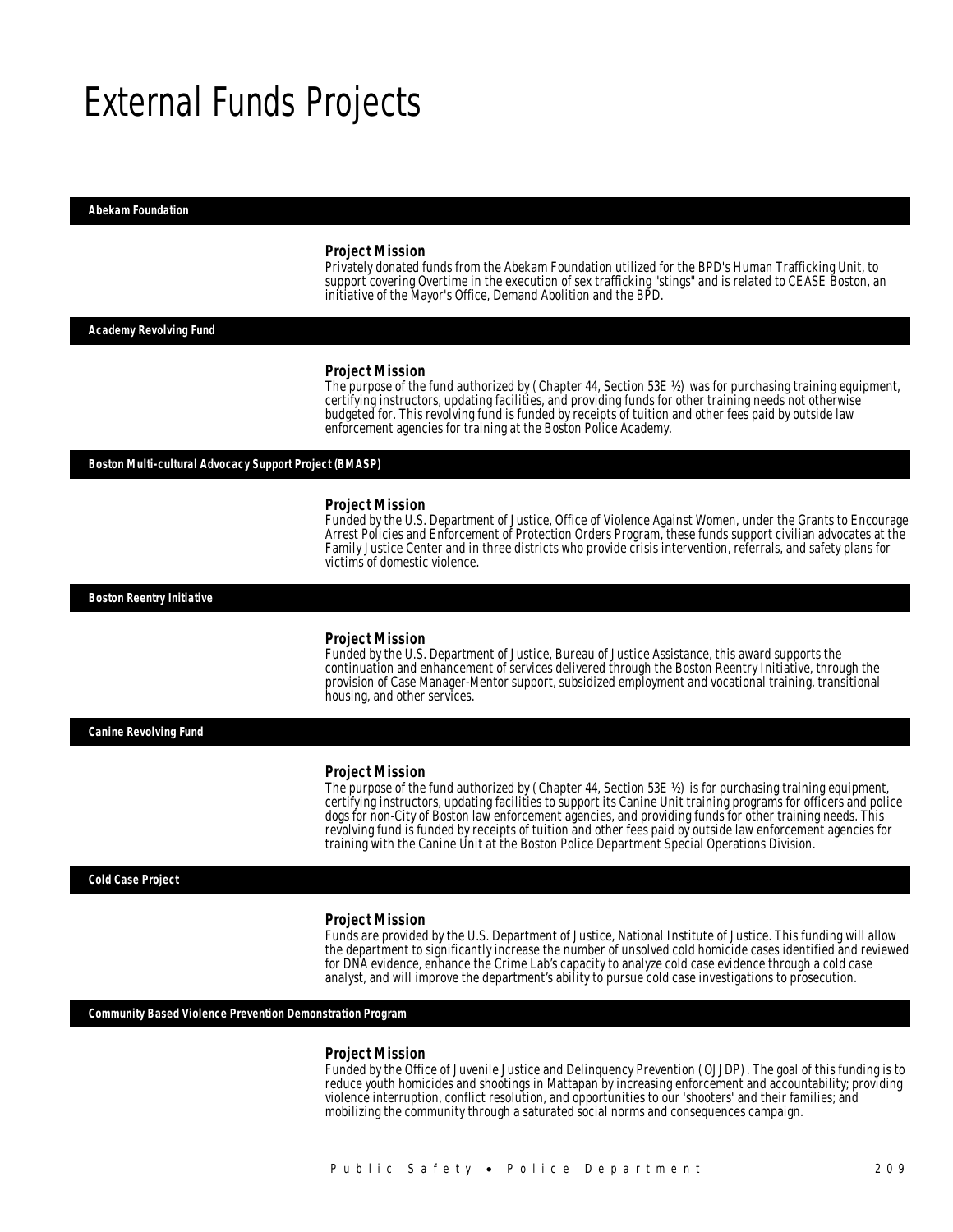Funded by US Department of Justice, Office of Community Oriented Policing Services to supplement the cost of hiring 15 military veteran sworn officer positions for a period of 3 years. The City of Boston is responsible for maintaining CHRP funded positions for at least one additional year beyond the award period (year four).

#### *COPS –Secure Our Schools*

#### *Project Mission*

Funded by the U.S. Department of Justice, Office of Community Oriented Policing. This \$500,000 in funding supported a partnership between Boston Police Department (BPD) and Boston Public Schools (BPS) for a comprehensive school safety and security program that emphasizes the coordinated assessment of needs and joint responsibility for the well-being of students and faculty in and around school grounds. This grant expired in FY14.

#### *Department of Mental Health Jail Diversion Program*

#### *Project Mission*

Funded by the MA Department of Mental Health, this grant allows for a Boston Emergency Services Team (BEST) clinician to be housed in the BPD District B-2 station. This position gives B2 officers and the BPD Street Outreach Team direct clinician access for assistance with emotionally disturbed individuals, ideally decreasing the likelihood of these individuals being arrested.

#### *DNA Laboratory Initiative*

#### *Project Mission*

The project is funded by the U.S. Department of Justice, National Institute of Justice. This grant is intended to focus resources on solving old homicide and sexual assault cases where there is no suspect identified - "cold cases". Funds are being used for overtime for detectives to further investigate these cases, and for criminalists to process evidence (DNA testing, etc.). Funds are also used to purchase supplies necessary for DNA testing of evidence in these cases.

#### *Estate of Jean Fink*

#### *Project Mission*

Mrs. Jean Fink has bequeathed to the Boston Police Department funding for the purchase of bicycles for 100 new recruits and for a contract to provide maintenance on the purchased bicycles.

*First Responder Naloxone Grant* 

#### *Project Mission*

As part of the Commonwealth's comprehensive strategy to address the opioid overdose epidemic in Massachusetts, the Department of Public Health awarded funds for the Boston Police Department to carry and administer naloxone, an opioid overdose antidote. The funds will be utilized to purchase naloxone and related costs.

#### *Hackney Revolving Fund*

#### *Project Mission*

The purpose of the fund authorized by (Chapter 44, Section 53E  $\frac{1}{2}$ ) is for purchasing, leasing, or renting space, materials and equipment to be partially or wholly used for instructional purposes for new hackney carriage driver applicants and provide funds for other educational needs. The fund is funded from a one-time \$75 new applicant fee that drivers pay for Hackney Carriage Driver Training Class.

#### *Justice and Mental Health Expansion Project*

#### *Project Mission*

Funded by the U.S. Department of Justice, Bureau of Justice Assistance, these funds allow the BPD to expand on its collaborative partnership with the Boston Emergency Services Team through increased services for persons in need of mental health assistance and training for police officers in the event of an encounter with such persons.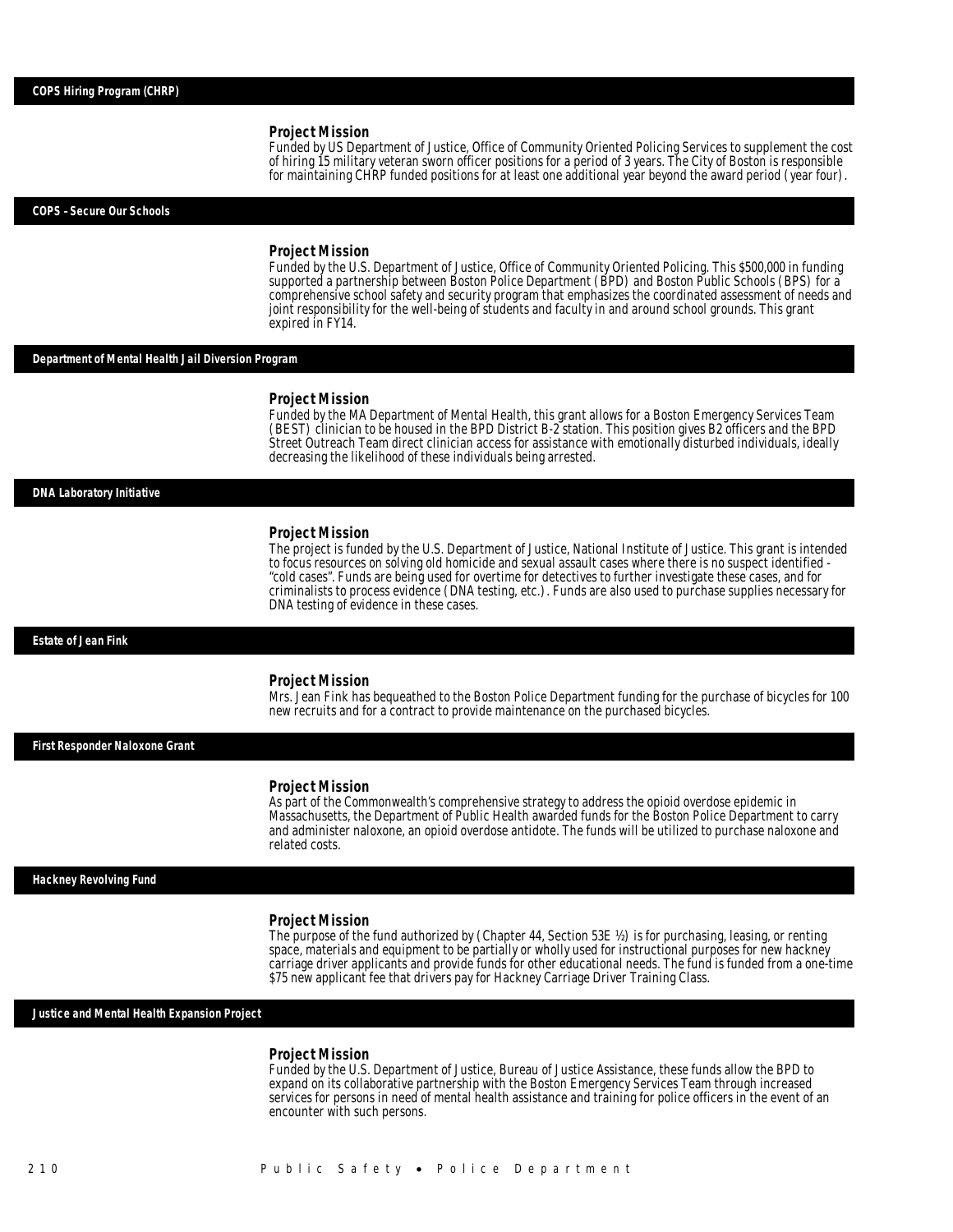The grant was awarded by the U.S. Department of Justice, Bureau of Justice Assistance. These funds provide for the continuation of several successful initiatives, including: Domestic Violence Advocacy at the District Level, the Youth Service Providers Network, Crime and Intelligence Analysis, Research and Analysis Capacity at the Youth Violence Strike Force, Strategic Planning and Policy Analysis, and Improving Crime Reporting Capabilities.

### *National Forum Capacity Building demonstration*

#### *Project Mission*

Funding by the U.S. Department of Justice, Office of Juvenile Justice Delinquency Prevention. This funding will be used for the enhancement and implementation of Boston's Youth Violence Prevention Forum and the Boston Public Schools PBIS.

### *National Violent Death Reporting Grant (aka Injury Surveillance Project)*

#### *Project Mission*

Funded by the Department of Public Health, this grant funds BPD staff to pull data on violent death cases (defined as all homicides, suicides, deaths of undetermined intent and firearm deaths of any intent) and transfer this information to the Injury Surveillance Program.

*Nuestra Comunidad Development Corporation* 

#### *Project Mission*

Funds will be utilized to purchase 2 bicycles for area B-2 Safe Street Team Officers and for youth events in the Blue Hill Avenue Corridor Area.

*Office of Violence Against Women* 

### *Project Mission*

Funding is provided by the U.S. Department of Justice, Office of Violence Against Women. These funds are used to coordinate and more broadly utilize domestic violence advocacy resources to provide culturally responsive advocacy services to victims presenting at Dorchester Municipal Court, the Suffolk County Family Justice Center (SCFJC), four Boston Police district stations, the Asian Task Force Against Domestic Violence (ATASK) and/or the Association of Haitian Women in Boston (AFAB).

*OJJDP- Opportunities to Reduce Recidivism* 

#### *Project Mission*

Funded by the U.S. Department of Justice, Office of Juvenile Justice Delinquency Prevention, earmarked funds provided for YSPN social worker support through a subcontract with Boys & Girls Clubs of Boston and additional support services for the Human Trafficking Unit, Operation Homefront and Operation NightLight Initiatives.

*Port Security Grant* 

#### *Project Mission*

Funded by the U.S. Department of Homeland Security, this grant supports the security of Boston's waterfront through the acquisition of new engines for two Boston Police Department Harbor Patrol vessels (the Guardian and the Protector) and ensure proper maintenance of these new engines as well as the Harbor Patrol's SAFE boat over the course of the grant period. FY17 expenses include a donation from the Boston Police Foundation as local matching funds.

*Paul Coverdell National Forensic Grant* 

#### *Project Mission*

This grant was awarded by the U.S. Department of Justice, National Institute of Justice programs. Funds are utilized to hire a vendor who provides LIMS services and items based on a comprehensive assessment and best suited to the Boston Police Department.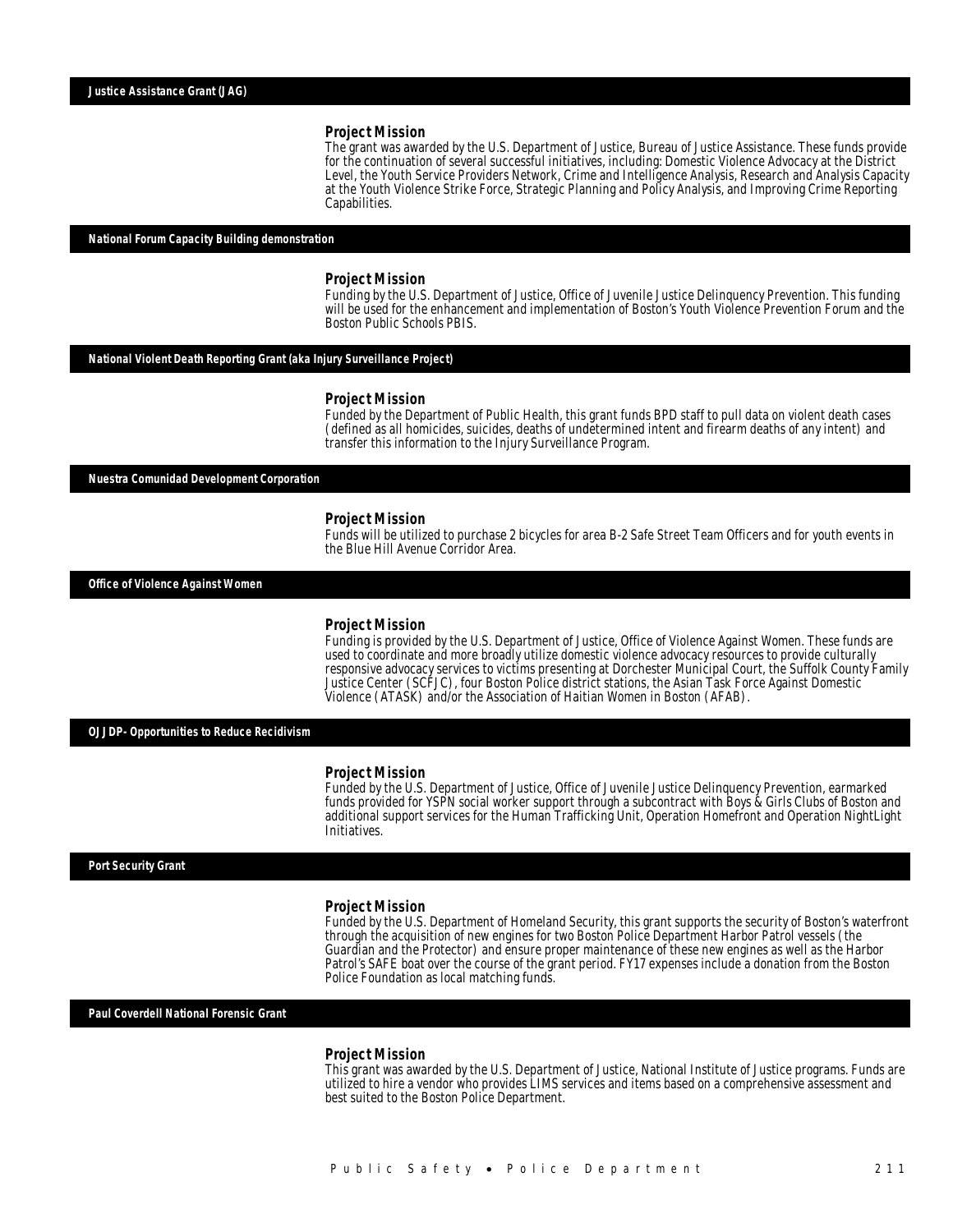Funded by the Executive Office of Public Safety and Security-State 911 Department funds will provide upgrade support to the Boston Police Department 911 Center.

*Police Fitness Center Revolving Fund* 

#### *Project Mission*

The purpose of the fund authorized by (Chapter 44, Section 53E 1/2 is to pay salaries and benefits of employees and to purchase supplies and equipment necessary to operate the Police Department Fitness Center. The revolving fund is funded from monthly membership fees.

*Safe and Successful Youth Initiative* 

#### *Project Mission*

The Massachusetts' Executive Office of Health and Human Services has awarded the Boston Police Department funds, with the Boston Public Health Commission as the Lead Community Based Agency, to administer and coordinate programming that will serve high risk young men and women most likely to be involving in gun violence in a wide range of areas, i.e. case management, physical and mental health services, education, job training, etc.

#### *Shannon Community Safety Initiative award*

#### *Project Mission*

Funded by the Executive Office of Public Safety and Security in partnership with proven successful faith and community based organizations and city agencies for focused Prevention, Intervention and Suppression support services to youth at risk or involved in gang related activity in hopes of reducing gun and gang related violence in hot spot areas of city.

#### *Smart Policing Evidence-Based Law Enforcement Program*

#### *Project Mission*

Funded by the U.S. Department of Justice, Bureau of Justice Assistance for the purpose of the evaluation and invigoration of people and place based initiatives through data-driven evidence-based approach to a crime problem or criminogenic circumstance in their jurisdiction.

#### *Social Sciences Research in Forensic Science*

#### *Project Mission*

Funded by the University of Illinois, the BPD will support the research project on forensic evidence in sexual assault case. BPD will contribute to the proposed research by supplying information from police incident data files. This data will be combined with data from the Provider Sexual Crime Report Database and data from the BPD Crime Laboratory to analyze the relationship of forensic evident to criminal justice evidence.

#### *Sustained Traffic Enforcement Program-STEP*

#### *Project Mission*

Funded by the Executive Office of Public Safety and Security, Highway Safety Division, this funding will be utilized to improve City of Boston collision/crash data in the three categories of motor vehicle, pedestrian and bicycle; to implement DDACTS in four Districts and to deliver STEP mobilizations citywide.

#### *State 911 Training Grant*

#### *Project Mission*

Funded by the Executive Office of Public Safety and Security-State 911 Department for the continuation of training support services for the Boston Police Department 911 Center staff, Boston Fire Department and Emergency Medical Services.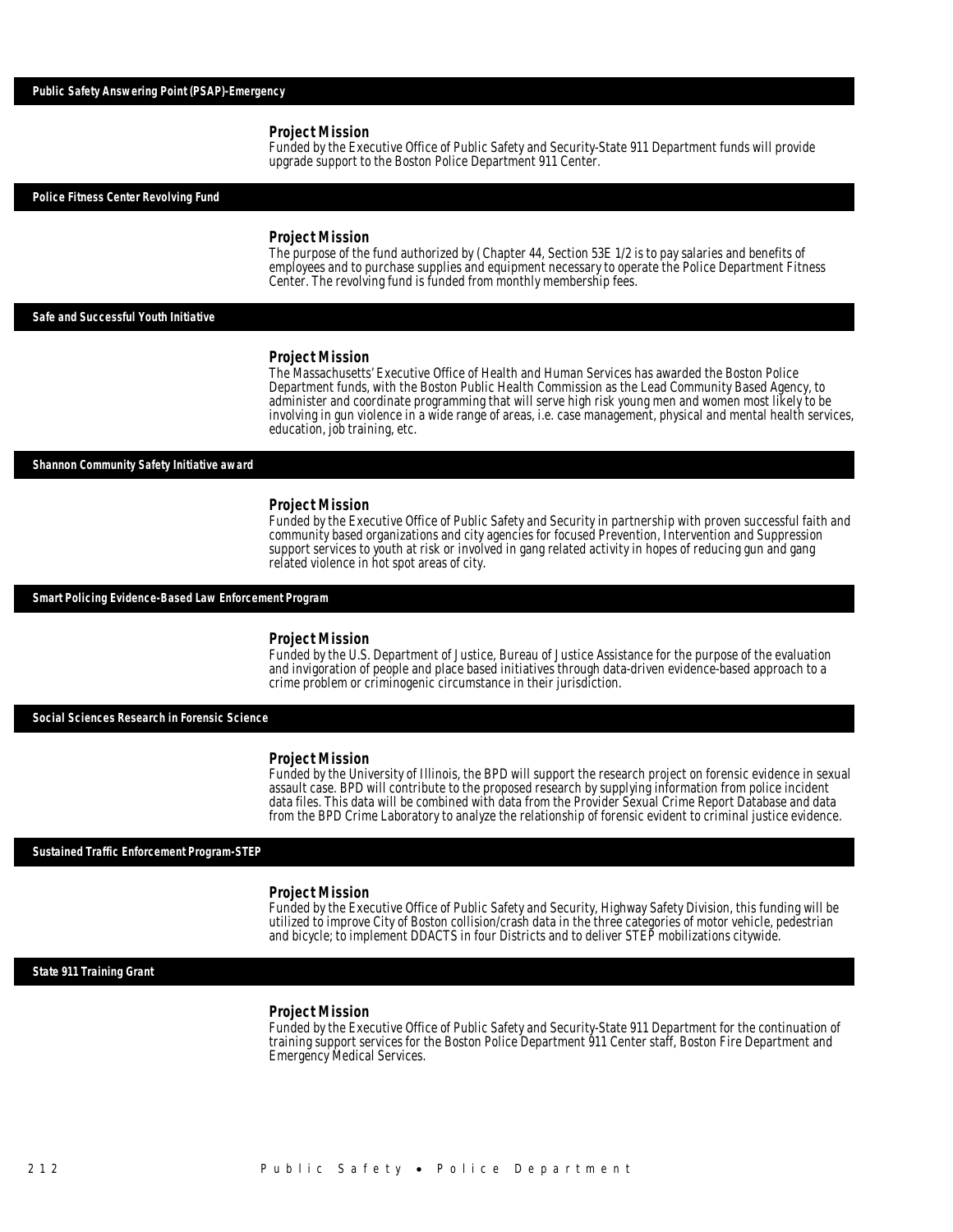Donated by the U.S. Marshals Office, this funding supports retrofitting, i.e. the addition of new equipment, to three vehicles donated by the same office.

## *VAWA STOP Project*

#### *Project Mission*

Funded by the Office of Violence Against Women, pass thru the Executive Office of Public Safety and Security. Funds will support a Civilian Domestic Violence Advocate who will provide referrals to shelters and assistance with obtaining restraining orders, safety planning, service referral, and assistance in navigating the criminal justice process, and advocacy for victims of domestic violence.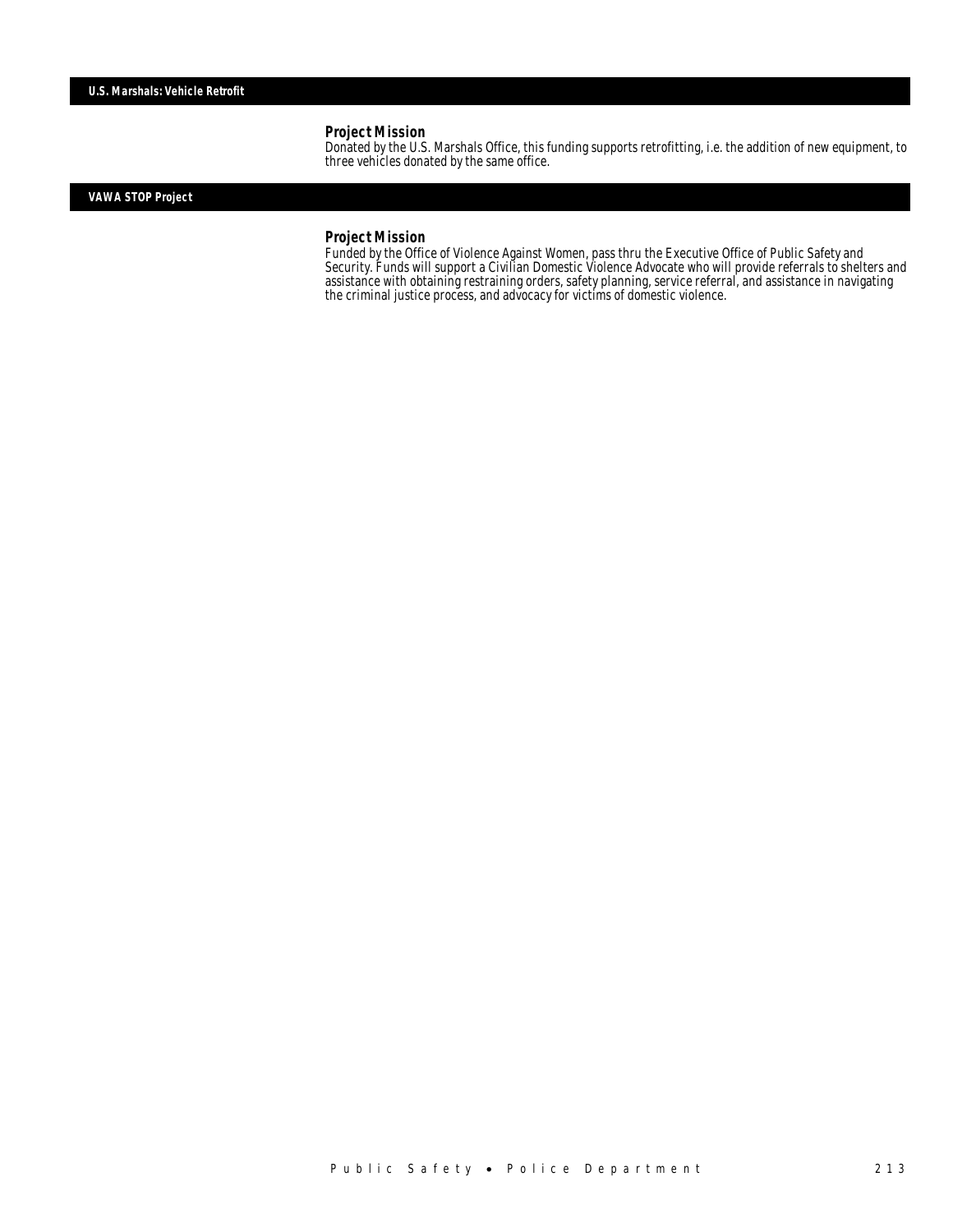## Police Department Capital Budget

## *Overview*

Capital investment in modern police facilities and information technology systems remain a priority in FY17 in order to continually enhance the Police Department's capacity to protect and serve the communities of Boston.

## *FY17 Major Initiatives*

- The project to upgrade the Police Department's communications infrastructure will continue into its second year.
- Design will begin on a new East Boston Police Station.
- Several studies will help evaluate needs at both central facilities and district stations.

| <b>Capital Budget Expenditures</b> | Total Actual '14 | Total Actual '15 |            | <b>Estimated '16 Total Projected '17</b> |
|------------------------------------|------------------|------------------|------------|------------------------------------------|
| Total Department                   | 748.832          | 688.151          | 11.460.000 | 15,939,366                               |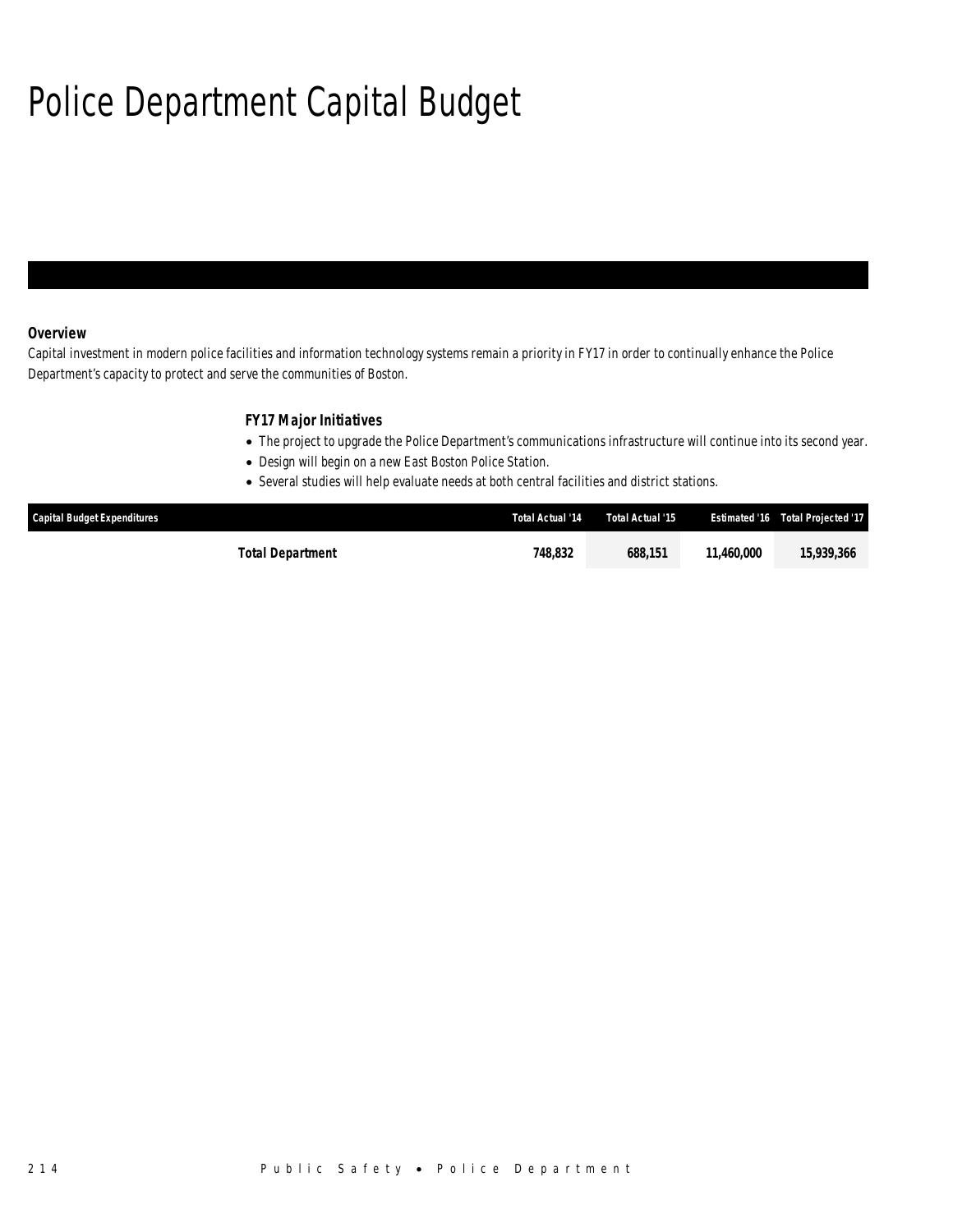### *AREA A-1 AND AREA D-4 STATIONS*

### *Project Mission*

 Install new roofs at two police stations. Replace windows at Area A-1 Station and make foundation and terrace masonry repairs.

*Managing Department,* Public Facilities Department *Status,* To Be Scheduled*Location,* Various neighborhoods *Operating Impact,* No

| Authorizations |
|----------------|
|----------------|

|                                          |           |             |             | Non Capital |           |
|------------------------------------------|-----------|-------------|-------------|-------------|-----------|
| Source                                   | Existing  | <b>FY17</b> | Future      | Fund        | Total     |
| City Capital                             | 2,500,000 |             |             | 0           | 2,500,000 |
| Grants/Other                             |           |             |             |             | 0         |
| Total                                    | 2,500,000 | 0           | $\mathbf 0$ | 0           | 2,500,000 |
| <b>Expenditures (Actual and Planned)</b> |           |             |             |             |           |
|                                          | Thru      |             |             |             |           |
| Source                                   | 6/30/15   | <b>FY16</b> | <b>FY17</b> | FY18-21     | Total     |
| City Capital                             | 0         | $\Omega$    | 250,000     | 2,250,000   | 2,500,000 |
| Grants/Other                             | 0         |             |             |             | 0         |
| Total                                    | 0         | $\theta$    | 250,000     | 2,250,000   | 2,500,000 |
|                                          |           |             |             |             |           |

## *AREA B-3 ROOF REPLACEMENT*

 *Project Mission* Replace the roof. *Managing Department,* Public Facilities Department *Status,* New Project*Location,* Mattapan *Operating Impact,* No

| <b>Authorizations</b>                    |          |             |             |             |         |
|------------------------------------------|----------|-------------|-------------|-------------|---------|
|                                          |          |             |             | Non Capital |         |
| Source                                   | Existing | <b>FY17</b> | Future      | Fund        | Total   |
| City Capital                             | 0        | 560,000     | 0           | 0           | 560,000 |
| Grants/Other                             |          |             | 0           |             | 0       |
| Total                                    | 0        | 560.000     | 0           | 0           | 560,000 |
| <b>Expenditures (Actual and Planned)</b> |          |             |             |             |         |
|                                          | Thru     |             |             |             |         |
| Source                                   | 6/30/15  | <b>FY16</b> | <b>FY17</b> | FY18-21     | Total   |
| City Capital                             | 0        | 0           | 92,653      | 467,347     | 560,000 |
| Grants/Other                             | 0        |             | 0           |             | 0       |
| Total                                    | 0        | 0           | 92,653      | 467.347     | 560,000 |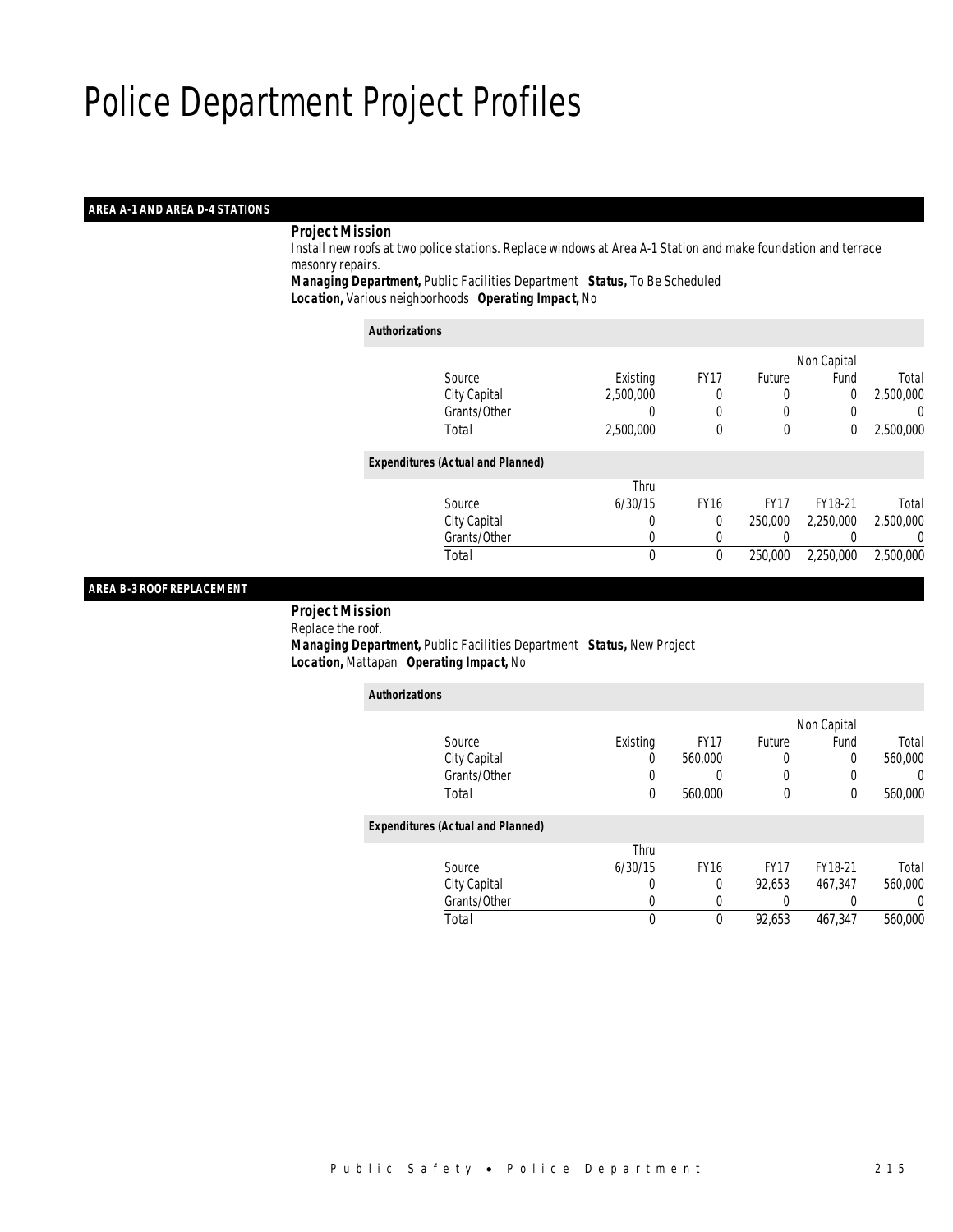## *AREA D-14 STATION*

## *Project Mission*

Install new windows on the second floor.*Managing Department,* Public Facilities Department *Status,* To Be Scheduled

*Location,* Allston/Brighton *Operating Impact,* No

| <b>Authorizations</b>                    |          |             |             |                  |                |
|------------------------------------------|----------|-------------|-------------|------------------|----------------|
|                                          |          |             |             | Non Capital      |                |
| Source                                   | Existing | <b>FY17</b> | Future      | Fund             | Total          |
| City Capital                             | 360,000  | 0           | 0           | 0                | 360,000        |
| Grants/Other                             | $\left($ | 0           | 0           | $\left( \right)$ | $\overline{0}$ |
| Total                                    | 360,000  | 0           | 0           | 0                | 360,000        |
| <b>Expenditures (Actual and Planned)</b> |          |             |             |                  |                |
|                                          | Thru     |             |             |                  |                |
| Source                                   | 6/30/15  | <b>FY16</b> | <b>FY17</b> | FY18-21          | Total          |
| City Capital                             | 0        | 60,000      | 300,000     | 0                | 360,000        |
| Grants/Other                             | 0        | 0           | 0           |                  | 0              |
| Total                                    | 0        | 60,000      | 300,000     | 0                | 360,000        |

## *AREA E-5 ROOF REPLACEMENT*

 *Project Mission* Replace the roof. *Managing Department,* Public Facilities Department *Status,* New Project*Location,* West Roxbury *Operating Impact,* No

| <b>Authorizations</b>                    |          |             |             |             |                  |
|------------------------------------------|----------|-------------|-------------|-------------|------------------|
|                                          |          |             |             | Non Capital |                  |
| Source                                   | Existing | <b>FY17</b> | Future      | Fund        | Total            |
| City Capital                             | 0        | 500,000     | 0           | 0           | 500,000          |
| Grants/Other                             |          | $\left($    | 0           | $\left($    |                  |
| Total                                    | $\theta$ | 500,000     | $\mathbf 0$ | 0           | 500,000          |
| <b>Expenditures (Actual and Planned)</b> |          |             |             |             |                  |
|                                          | Thru     |             |             |             |                  |
| Source                                   | 6/30/15  | <b>FY16</b> | <b>FY17</b> | FY18-21     | Total            |
| City Capital                             | 0        | $\Omega$    | 79.614      | 420.386     | 500,000          |
| Grants/Other                             | 0        | 0           | 0           | 0           | $\left( \right)$ |
| Total                                    | $\theta$ | $\theta$    | 79.614      | 420,386     | 500,000          |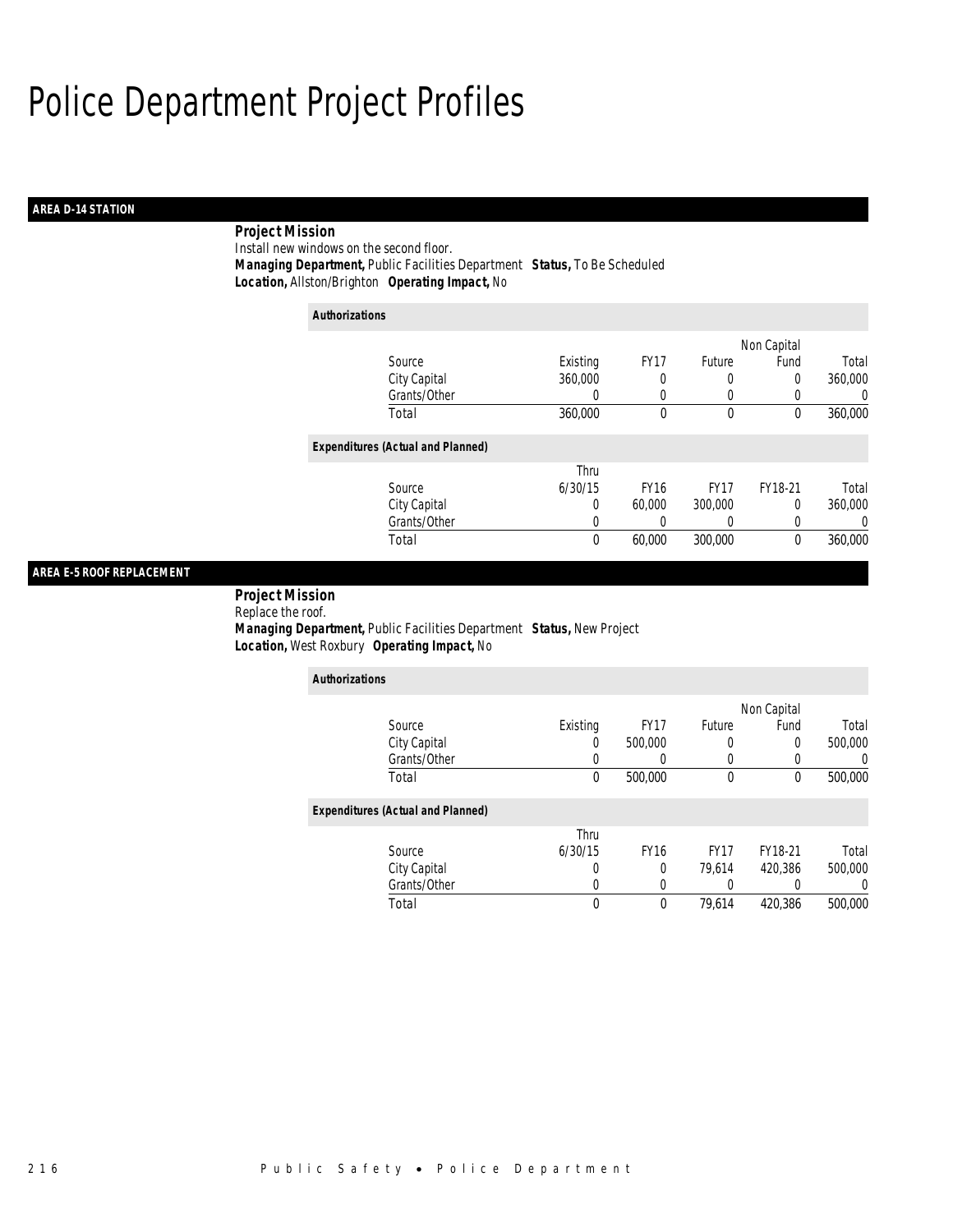## *AREA E-5 STATION*

 *Project Mission*Replace exterior siding.

*Managing Department,* Public Facilities Department *Status,* In Design

*Location,* West Roxbury *Operating Impact,* No

| <b>Authorizations</b>                    |              |             |             |             |         |
|------------------------------------------|--------------|-------------|-------------|-------------|---------|
|                                          |              |             |             | Non Capital |         |
| Source                                   | Existing     | <b>FY17</b> | Future      | Fund        | Total   |
| City Capital                             | 714,000      |             | 0           | 0           | 714,000 |
| Grants/Other                             | 0            | 0           | $\left($    | 0           | 0       |
| Total                                    | 714,000      | $\theta$    | $\mathbf 0$ | 0           | 714,000 |
| <b>Expenditures (Actual and Planned)</b> |              |             |             |             |         |
|                                          | Thru         |             |             |             |         |
| Source                                   | 6/30/15      | <b>FY16</b> | <b>FY17</b> | FY18-21     | Total   |
| City Capital                             | 0            | 0           | 70,000      | 644.000     | 714,000 |
| Grants/Other                             | 0            |             |             |             | 0       |
| Total                                    | $\mathbf{0}$ | 0           | 70,000      | 644.000     | 714,000 |
|                                          |              |             |             |             |         |

*COMMUNICATIONS INFRASTRUCTURE UPGRADES* 

*Project Mission*

 Design and implementation of upgrades to the Police radio system. *Managing Department,* Police Department *Status,* Implementation Underway*Location,* Citywide *Operating Impact,* No

| <b>Authorizations</b>                    |            |             |             |                |            |
|------------------------------------------|------------|-------------|-------------|----------------|------------|
|                                          |            |             |             | Non Capital    |            |
| Source                                   | Existing   | <b>FY17</b> | Future      | Fund           | Total      |
| City Capital                             | 10,000,000 | 38,000,000  | 0           | $\overline{0}$ | 48,000,000 |
| Grants/Other                             |            |             | 0           |                | 0          |
| Total                                    | 10,000,000 | 38,000,000  | $\mathbf 0$ | 0              | 48,000,000 |
| <b>Expenditures (Actual and Planned)</b> |            |             |             |                |            |
|                                          | Thru       |             |             |                |            |
| Source                                   | 6/30/15    | <b>FY16</b> | FY17        | FY18-21        | Total      |
| City Capital                             | $\Omega$   | 10,000,000  | 11,204,360  | 26.795.640     | 48,000,000 |
| Grants/Other                             | 0          |             |             |                | $\left($   |
| Total                                    | 0          | 10,000,000  | 11,204,360  | 26,795,640     | 48,000,000 |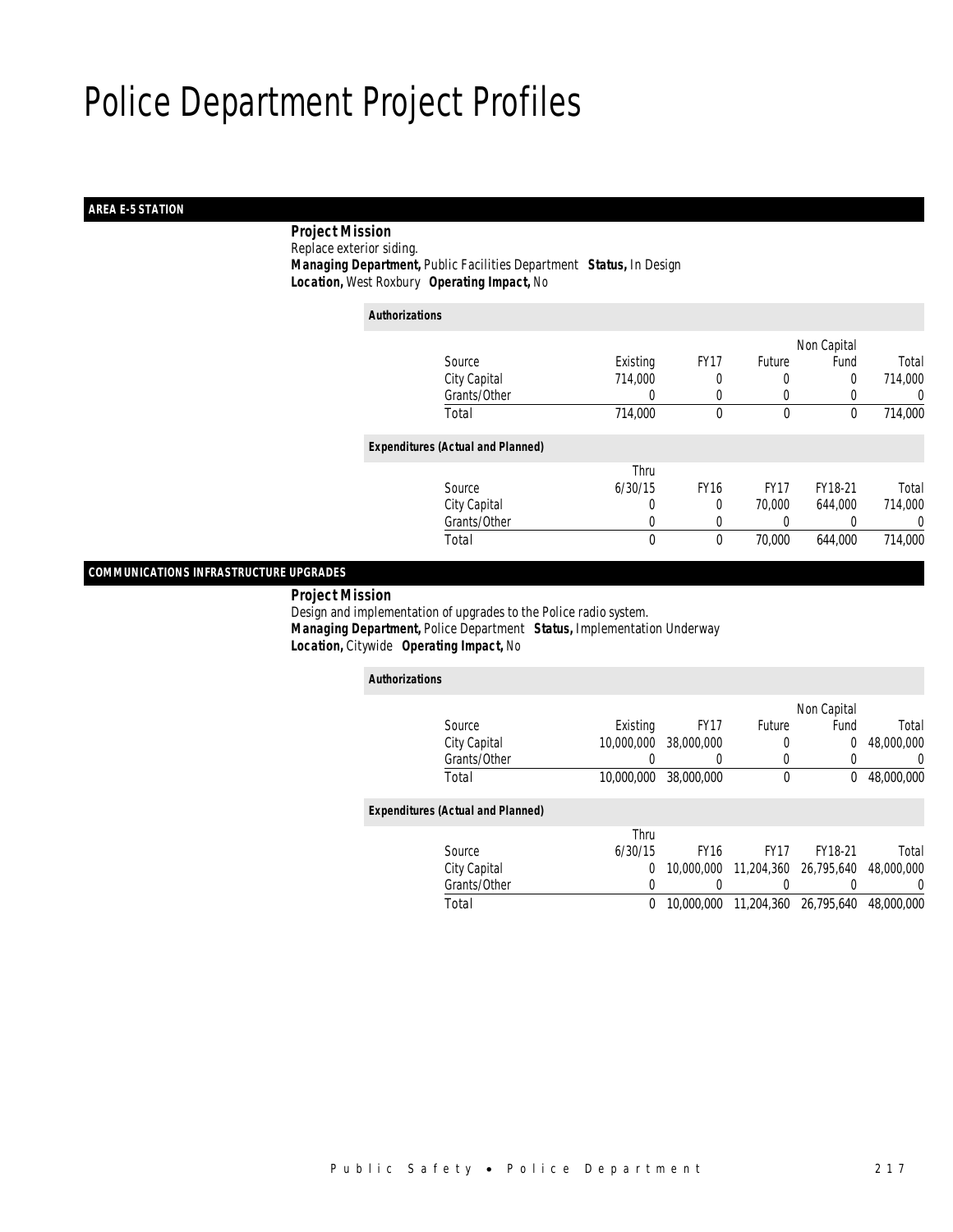## *CRITICAL FACILITY REPAIRS*

## *Project Mission*

A critical repair fund to be used for emergency repairs to police facilities including roofs, windows, masonry, electrical, and HVAC systems.

*Managing Department,* Police Department *Status,* Annual Program

*Location,* Citywide *Operating Impact,* No

| <b>Authorizations</b>                    |          |             |             |             |         |
|------------------------------------------|----------|-------------|-------------|-------------|---------|
|                                          |          |             |             | Non Capital |         |
| Source                                   | Existing | <b>FY17</b> | Future      | Fund        | Total   |
| City Capital                             | 800,000  | 50,000      | 0           | 0           | 850,000 |
| Grants/Other                             |          |             | 0           | 0           | 0       |
| Total                                    | 800,000  | 50,000      | $\mathbf 0$ | 0           | 850,000 |
| <b>Expenditures (Actual and Planned)</b> |          |             |             |             |         |
|                                          | Thru     |             |             |             |         |
| Source                                   | 6/30/15  | <b>FY16</b> | <b>FY17</b> | FY18-21     | Total   |
| City Capital                             | 591.947  | 130,000     | 128.053     | $\Omega$    | 850,000 |
| Grants/Other                             | 0        |             | 0           | 0           | 0       |
| Total                                    | 591.947  | 130,000     | 128.053     | 0           | 850,000 |

## *EAST BOSTON POLICE STATION*

*Project Mission* 

Design and construct a new police station. *Managing Department,* Public Facilities Department *Status,* In Design*Location,* East Boston *Operating Impact,* No

*Authorizations*

| AUUNULLAUUNS                             |           |             |             |             |            |
|------------------------------------------|-----------|-------------|-------------|-------------|------------|
|                                          |           |             |             | Non Capital |            |
| Source                                   | Existing  | <b>FY17</b> | Future      | Fund        | Total      |
| City Capital                             | 2.000.000 | 4,000,000   | 19,540,000  | 0           | 25,540,000 |
| Grants/Other                             |           |             |             | 0           | U          |
| Total                                    | 2,000,000 | 4,000,000   | 19,540,000  | 0           | 25,540,000 |
|                                          |           |             |             |             |            |
| <b>Expenditures (Actual and Planned)</b> |           |             |             |             |            |
|                                          | Thru      |             |             |             |            |
| Source                                   | 6/30/15   | <b>FY16</b> | <b>FY17</b> | FY18-21     | Total      |
| City Capital                             | 0         | $\Omega$    | 1.000.000   | 24,540,000  | 25,540,000 |
| Grants/Other                             | 0         |             |             |             |            |
| Total                                    | 0         | 0           | 1.000.000   | 24,540,000  | 25,540,000 |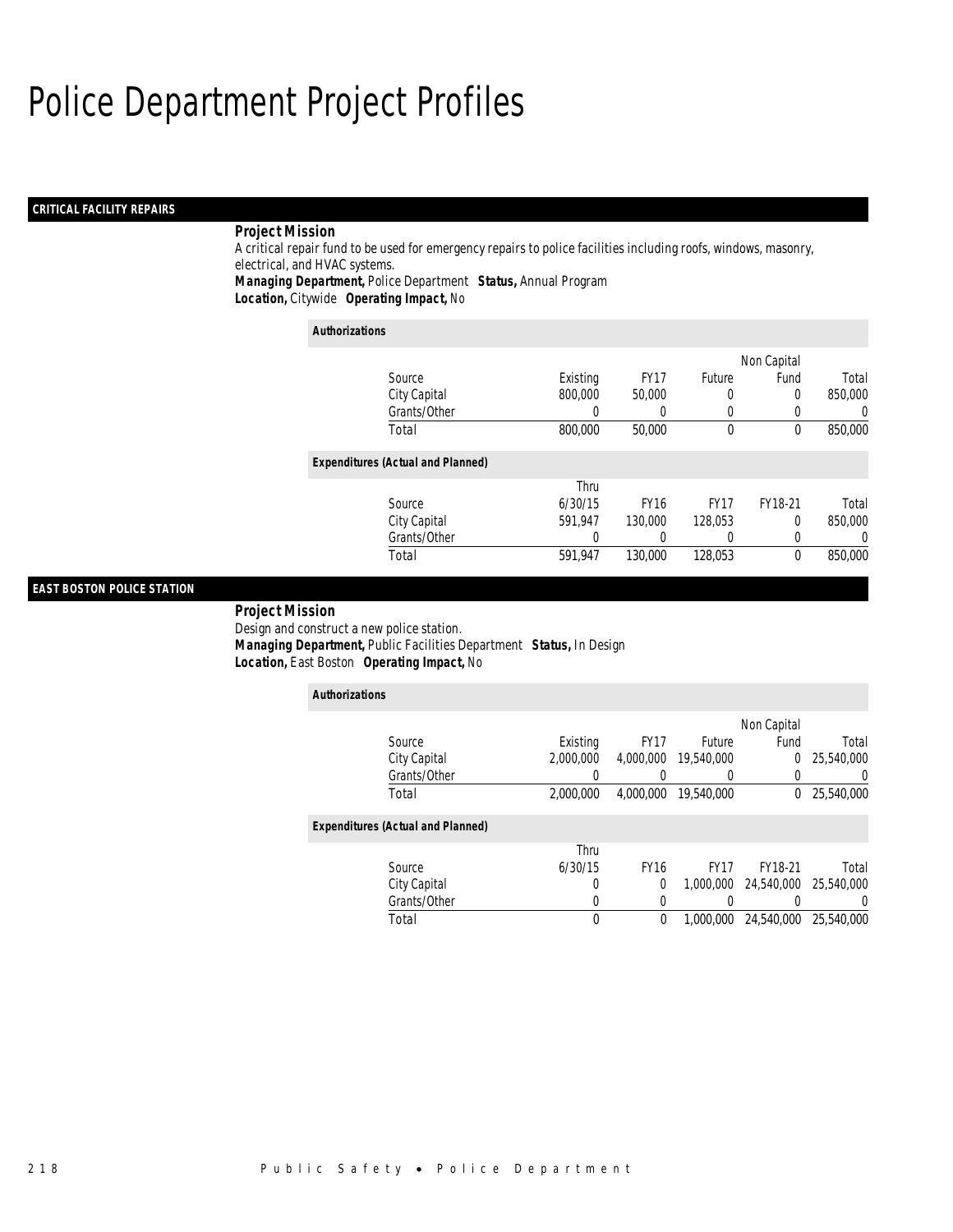### *EAST BOSTON POLICE STATION STUDY*

### *Project Mission*

 Develop building program and assess siting options in conjunction with the possible development of a City-owned property on East Eagle Street.

*Managing Department,* Public Facilities Department *Status,* Study Underway*Location,* East Boston *Operating Impact,* No

#### *Authorizations*

|                                          |          |             |             | Non Capital |        |
|------------------------------------------|----------|-------------|-------------|-------------|--------|
| Source                                   | Existing | <b>FY17</b> | Future      | Fund        | Total  |
| City Capital                             | 75,000   |             |             | 0           | 75,000 |
| Grants/Other                             | 0        |             |             |             | 0      |
| Total                                    | 75,000   | $\theta$    | $\mathbf 0$ | 0           | 75,000 |
| <b>Expenditures (Actual and Planned)</b> |          |             |             |             |        |
|                                          | Thru     |             |             |             |        |
| Source                                   | 6/30/15  | <b>FY16</b> | <b>FY17</b> | FY18-21     | Total  |
| City Capital                             | 0        | 55,000      | 20,000      | 0           | 75,000 |
| Grants/Other                             | 0        |             | 0           |             | 0      |
| Total                                    | 0        | 55,000      | 20,000      | 0           | 75,000 |
|                                          |          |             |             |             |        |

### *EMERGENCY 9-1-1 BACKUP STUDY*

*Project Mission*

*Authorizations*

 Develop program for a new backup facility for E-9-1-1 call takers and police dispatch. *Managing Department,* Public Facilities Department *Status,* To Be Scheduled*Location,* Various neighborhoods *Operating Impact,* No

| <b>Authorizations</b>                    |          |             |             |             |        |
|------------------------------------------|----------|-------------|-------------|-------------|--------|
|                                          |          |             |             | Non Capital |        |
| Source                                   | Existing | <b>FY17</b> | Future      | Fund        | Total  |
| City Capital                             | 50,000   | 0           | 0           | 0           | 50,000 |
| Grants/Other                             | 0        |             | 0           |             | 0      |
| Total                                    | 50,000   | 0           | 0           | 0           | 50,000 |
| <b>Expenditures (Actual and Planned)</b> |          |             |             |             |        |
|                                          | Thru     |             |             |             |        |
| Source                                   | 6/30/15  | <b>FY16</b> | <b>FY17</b> | FY18-21     | Total  |
| City Capital                             | 0        |             | 0           | 50,000      | 50,000 |
| Grants/Other                             | 0        |             | 0           |             | 0      |
| Total                                    | 0        | 0           | 0           | 50,000      | 50,000 |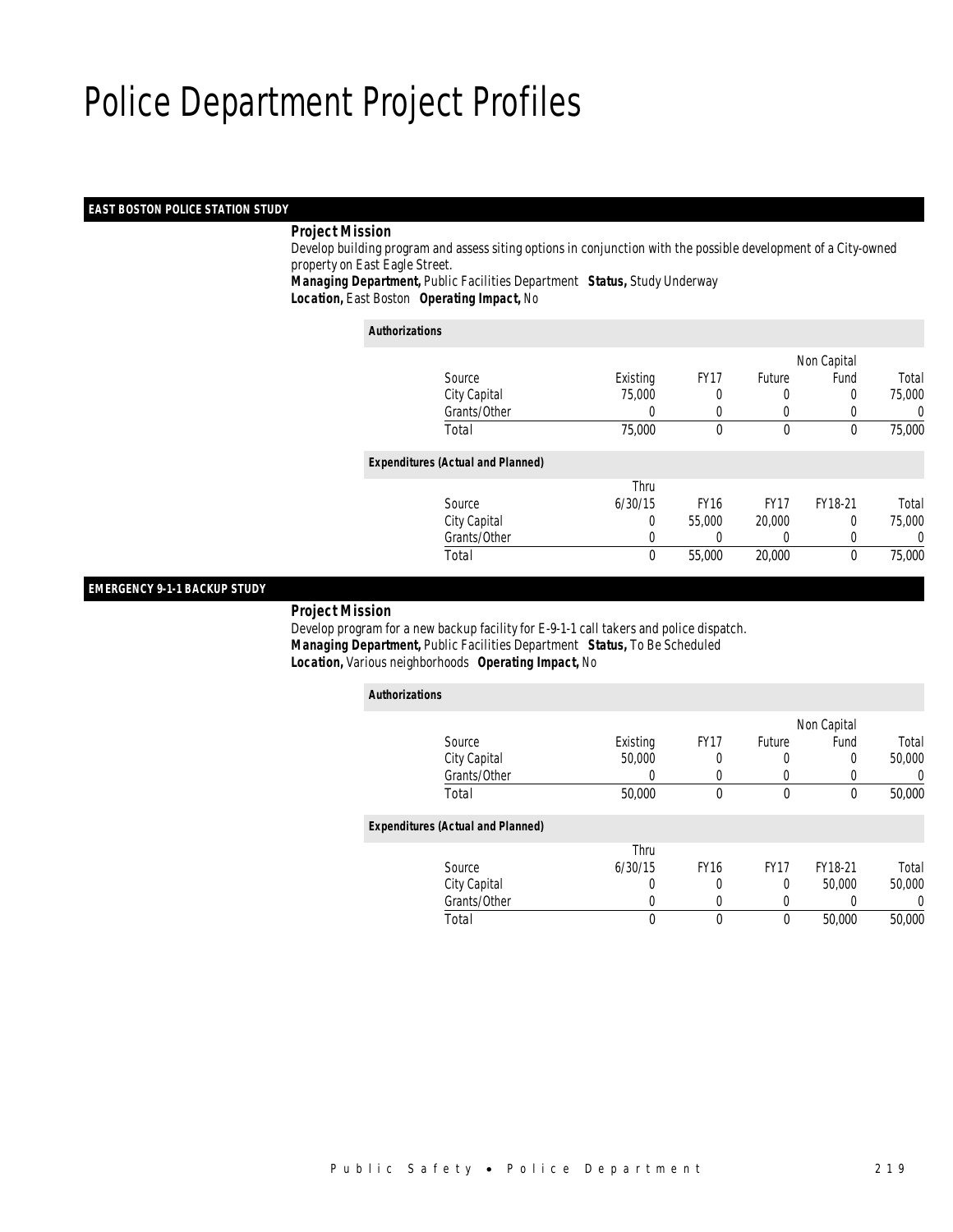## *GARAGE FOR SPECIALIZED VEHICLES*

## *Project Mission*

Study options for construction of a centrally located garage for specialized vehicles. *Managing Department,* Public Facilities Department *Status,* To Be Scheduled*Location,* N/A *Operating Impact,* No

| <b>Authorizations</b>                    |          |             |             |             |         |
|------------------------------------------|----------|-------------|-------------|-------------|---------|
|                                          |          |             |             | Non Capital |         |
| Source                                   | Existing | <b>FY17</b> | Future      | Fund        | Total   |
| City Capital                             | 100,000  | 0           | 0           | $\Omega$    | 100,000 |
| Grants/Other                             | 0        | $\Omega$    | 0           | 0           | 0       |
| Total                                    | 100,000  | 0           | 0           | 0           | 100,000 |
| <b>Expenditures (Actual and Planned)</b> |          |             |             |             |         |
|                                          | Thru     |             |             |             |         |
| Source                                   | 6/30/15  | <b>FY16</b> | <b>FY17</b> | FY18-21     | Total   |
| City Capital                             | 0        | $\Omega$    | 100,000     | $\Omega$    | 100,000 |
| Grants/Other                             | 0        | 0           | 0           | 0           | 0       |
| Total                                    | 0        | 0           | 100,000     | $\theta$    | 100,000 |

## *GUN RANGE AT MOON ISLAND*

*Project Mission* 

Design and construct a facility to support administrative and training requirements including appropriate environmental mitigation. *Managing Department,* Public Facilities Department *Status,* In Design

*Location,* Harbor Islands *Operating Impact,* No

| <b>Authorizations</b>                    |           |             |             |             |                  |
|------------------------------------------|-----------|-------------|-------------|-------------|------------------|
|                                          |           |             |             | Non Capital |                  |
| Source                                   | Existing  | <b>FY17</b> | Future      | Fund        | Total            |
| City Capital                             | 2.800.000 | 0           | 0           | 0           | 2,800,000        |
| Grants/Other                             | 0         | 0           |             | 0           | 0                |
| Total                                    | 2,800,000 | $\theta$    | $\mathbf 0$ | $\mathbf 0$ | 2,800,000        |
| <b>Expenditures (Actual and Planned)</b> |           |             |             |             |                  |
|                                          | Thru      |             |             |             |                  |
| Source                                   | 6/30/15   | <b>FY16</b> | <b>FY17</b> | FY18-21     | Total            |
| City Capital                             | 133.937   | 200,000     | 1.939.686   | 526,377     | 2,800,000        |
| Grants/Other                             |           |             |             |             | $\left( \right)$ |
| Total                                    | 133,937   | 200,000     | 1.939.686   | 526,377     | 2,800,000        |